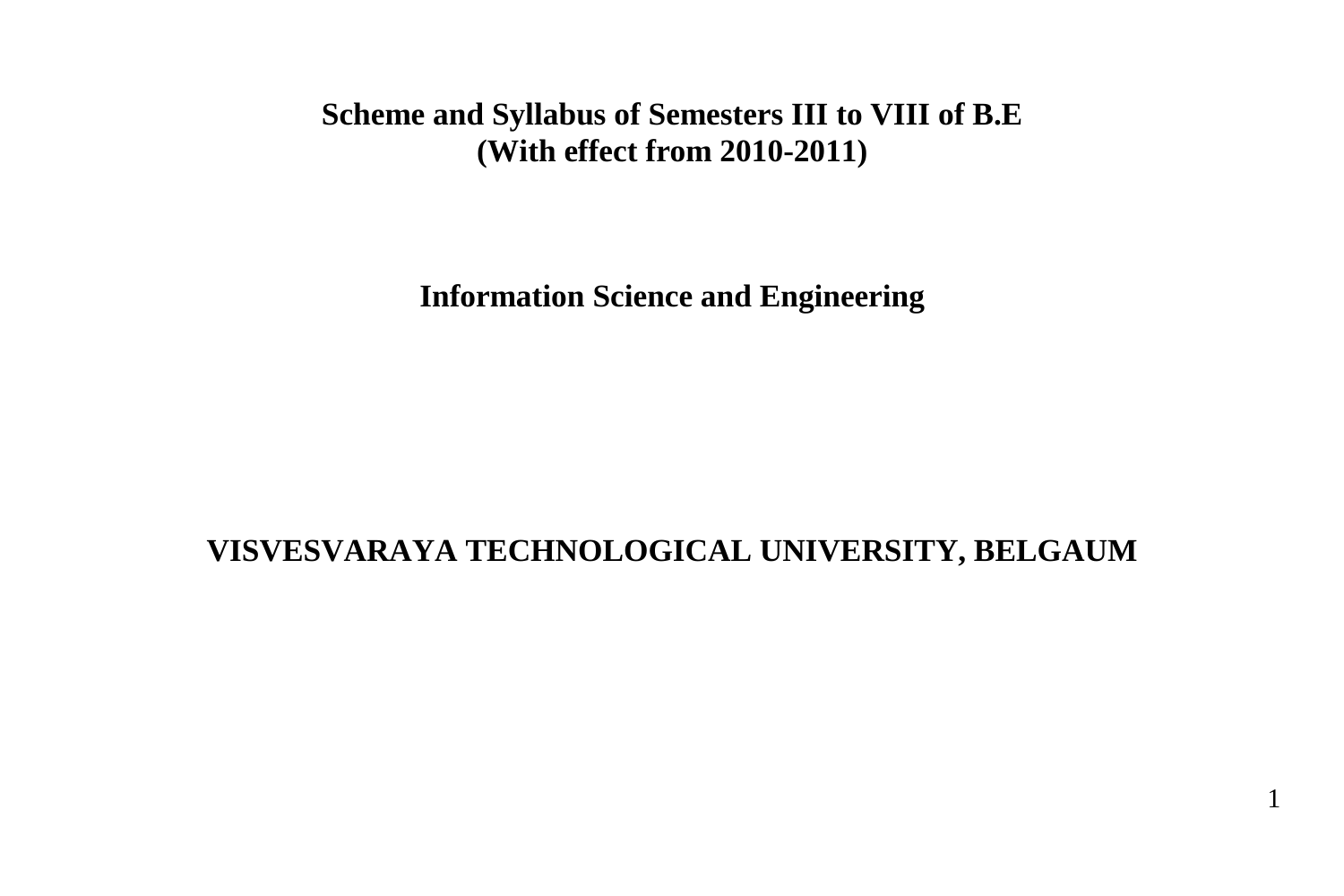### SCHEME OF TEACHING AND EXAMINATION **B.E. INFORMATION SCIENCE AND ENGINEERING (Common to CSE & ISE)**

### **III SEMESTER**

| S. No. | Subject Code | Subject                                      | Teaching<br>Dept. | Teaching Hrs /<br>Week |        | Examination    |           |              |       |
|--------|--------------|----------------------------------------------|-------------------|------------------------|--------|----------------|-----------|--------------|-------|
|        |              |                                              |                   | Theory                 | Practi | Duration       |           | <b>Marks</b> |       |
|        |              |                                              |                   |                        | cal    | (Hrs)          |           |              |       |
|        |              |                                              |                   |                        |        |                | <b>IA</b> | Exam         | Total |
|        | 10MAT31      | <b>Engineering Mathematics - III</b>         | Mathematics       | 04                     |        | 03             | 25        | 100          | 125   |
|        | 10CS32       | <b>Electronic Circuits</b>                   | <b>CSE/ISE</b>    | 04                     | Ξ.     | 03             | 25        | 100          | 125   |
| 3      | 10CS33       | Logic Design                                 | <b>CSE/ISE</b>    | 04                     | -      | 0 <sub>3</sub> | 25        | 100          | 125   |
| 4      | 10CS34       | <b>Discrete Mathematical Structures</b>      | <b>CSE/ISE</b>    | 04                     | -      | 03             | 25        | 100          | 125   |
| 5      | 10CS35       | Data Structures with $C/C++$                 | <b>CSE/ISE</b>    | 04                     | -      | 03             | 25        | 100          | 125   |
| 6      | 10CS36       | Object Oriented Programming with<br>$C_{++}$ | <b>CSE/ISE</b>    | 04                     |        | 03             | 25        | 100          | 125   |
| 7      | 10CSL37      | Data Structures with $C/C++$<br>Laboratory   | <b>CSE/ISE</b>    |                        | 03     | 03             | 25        | 50           | 75    |
| 8      | 10CSL38      | Electronic Circuits & Logic Design           | <b>CSE/ISE</b>    |                        | 03     | 03             | 25        | 50           | 75    |
|        |              | Laboratory                                   |                   |                        |        |                |           |              |       |
|        |              | Total                                        |                   | 24                     | 06     | ۰              | 200       | 700          | 900   |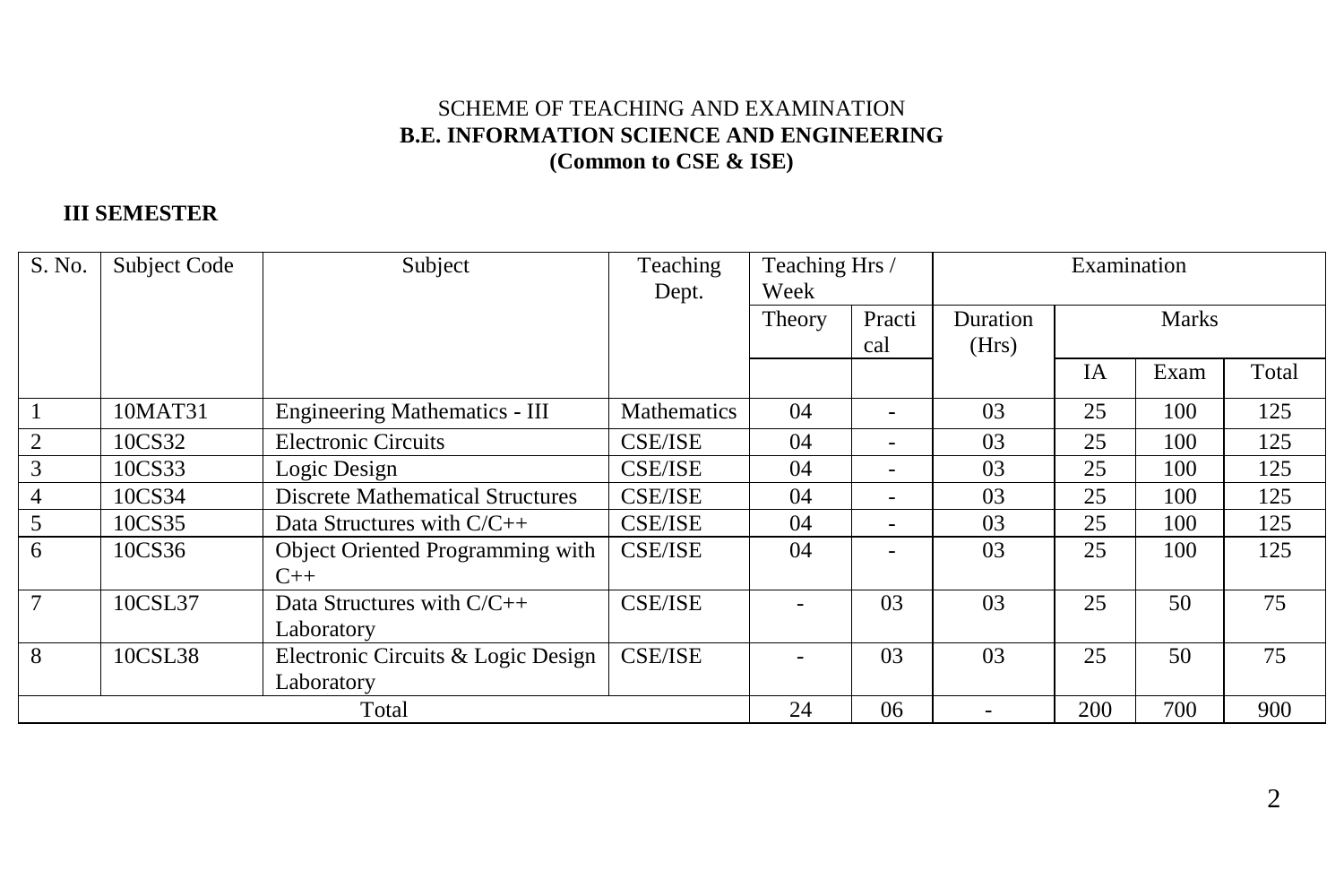### SCHEME OF TEACHING AND EXAMINATION **B.E. INFORMATION SCIENCE AND ENGINEERING (Common to CSE & ISE)**

### **IV SEMESTER**

| S. No.         | Subject Code | Subject                             | Teaching       | Teaching Hrs / |        |          | Examination |              |       |  |
|----------------|--------------|-------------------------------------|----------------|----------------|--------|----------|-------------|--------------|-------|--|
|                |              |                                     | Dept.          | Week           |        |          |             |              |       |  |
|                |              |                                     |                | Theory         | Practi | Duration |             | <b>Marks</b> |       |  |
|                |              |                                     |                |                | cal    | (Hrs)    |             |              |       |  |
|                |              |                                     |                |                |        |          | <b>IA</b>   | Exam         | Total |  |
|                | 10MAT41      | <b>Engineering Mathematics - IV</b> | Maths          | 04             |        | 03       | 25          | 100          | 125   |  |
| $\overline{2}$ | 10CS42       | Graph Theory and Combinatorics      | <b>CSE/ISE</b> | 04             |        | 03       | 25          | 100          | 125   |  |
| 3              | 10CS43       | Design and Analysis of Algorithms   | <b>CSE/ISE</b> | 04             |        | 03       | 25          | 100          | 125   |  |
| 4              | 10CS44       | Unix and Shell Programming          | <b>CSE/ISE</b> | 04             |        | 03       | 25          | 100          | 125   |  |
| 5              | 10CS45       | Microprocessors                     | <b>CSE/ISE</b> | 04             |        | 03       | 25          | 100          | 125   |  |
| 6              | 10CS46       | <b>Computer Organization</b>        | <b>CSE/ISE</b> | 04             |        | 03       | 25          | 100          | 125   |  |
| 7              | 10CSL47      | Design and Analysis of Algorithms   | <b>CSE/ISE</b> |                | 03     | 03       | 25          | 50           | 75    |  |
|                |              | Laboratory                          |                |                |        |          |             |              |       |  |
| 8              | 10CSL48      | Microprocessors Laboratory          | <b>CSE/ISE</b> |                | 03     | 03       | 25          | 50           | 75    |  |
|                |              | Total                               |                |                |        |          | 200         | 700          | 900   |  |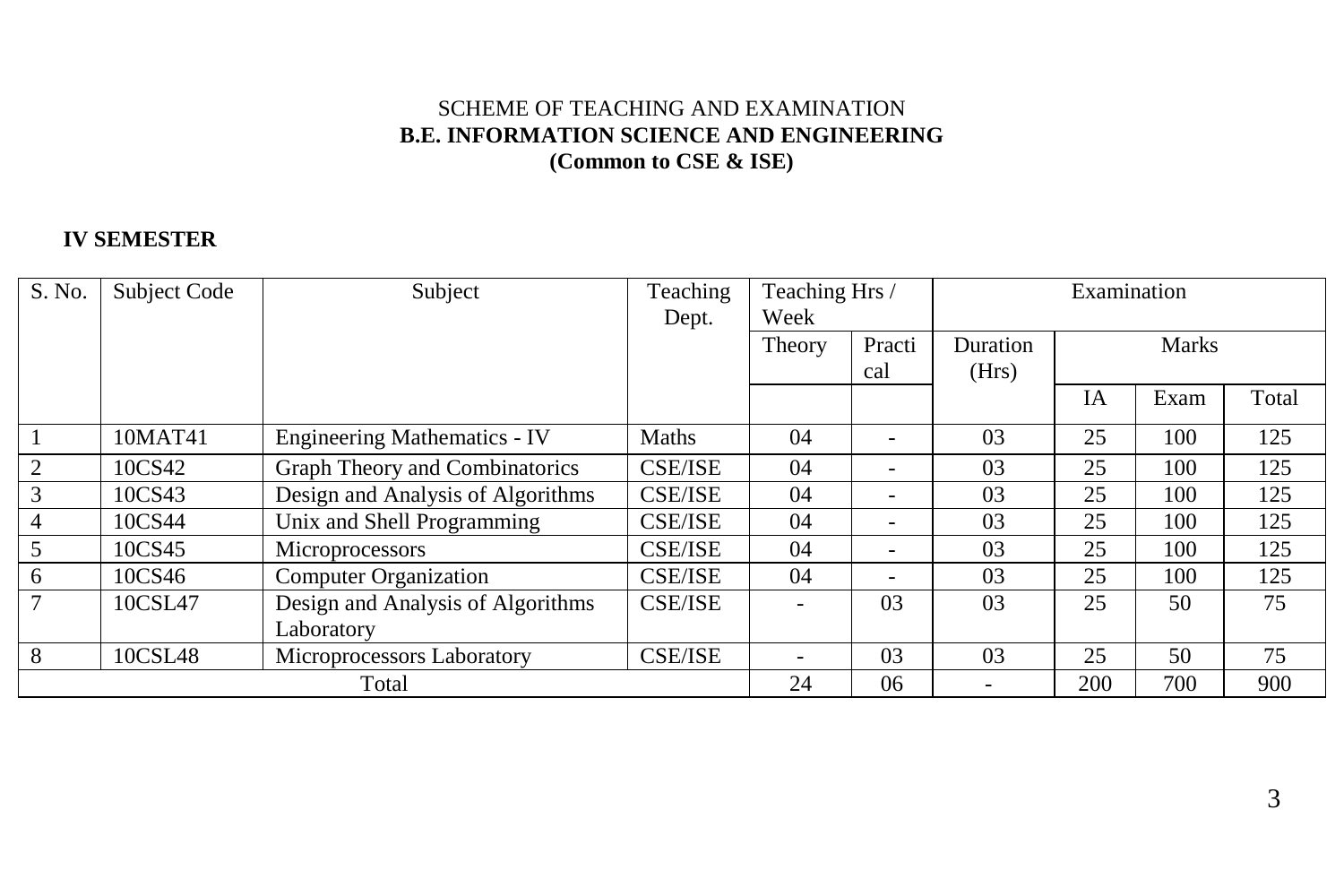### **V SEMESTER**

| S. No.         | Subject Code | Subject                            | Teaching       | Teaching Hrs / |          | Examination |           |              |       |
|----------------|--------------|------------------------------------|----------------|----------------|----------|-------------|-----------|--------------|-------|
|                |              |                                    | Dept.          | Week           |          |             |           |              |       |
|                |              |                                    |                | Theory         | Practi   | Duration    |           | <b>Marks</b> |       |
|                |              |                                    |                |                | cal      | (Hrs)       |           |              |       |
|                |              |                                    |                |                |          |             | <b>IA</b> | Exam         | Total |
|                | 10IS51       | Software Engineering               | <b>CSE/ISE</b> | 04             |          | 03          | 25        | 100          | 125   |
| 2              | 10CS52       | <b>Systems Software</b>            | <b>CSE/ISE</b> | 04             | ۰        | 03          | 25        | 100          | 125   |
| 3              | 10CS53       | <b>Operating Systems</b>           | <b>CSE/ISE</b> | 04             | Ξ.       | 03          | 25        | 100          | 125   |
| $\overline{4}$ | 10CS54       | <b>Database Management Systems</b> | <b>CSE/ISE</b> | 04             | -        | 03          | 25        | 100          | 125   |
| 5              | 10CS55       | Computer Networks - I              | <b>CSE/ISE</b> | 04             | -        | 03          | 25        | 100          | 125   |
| 6              | 10CS56       | Formal Languages and Automata      | <b>CSE/ISE</b> | 04             |          | 03          | 25        | 100          | 125   |
|                |              | Theory                             |                |                |          |             |           |              |       |
| $\tau$         | 10CSL57      | Database Applications Laboratory   | <b>CSE/ISE</b> |                | 03       | 03          | 25        | 50           | 75    |
| 8              | 10CSL58      | Systems Software & Operating       | <b>CSE/ISE</b> |                | 03       | 03          | 25        | 50           | 75    |
|                |              | <b>Systems Laboratory</b>          |                |                |          |             |           |              |       |
| Total          |              |                                    | 24             | 06             | $\equiv$ | 200         | 700       | 900          |       |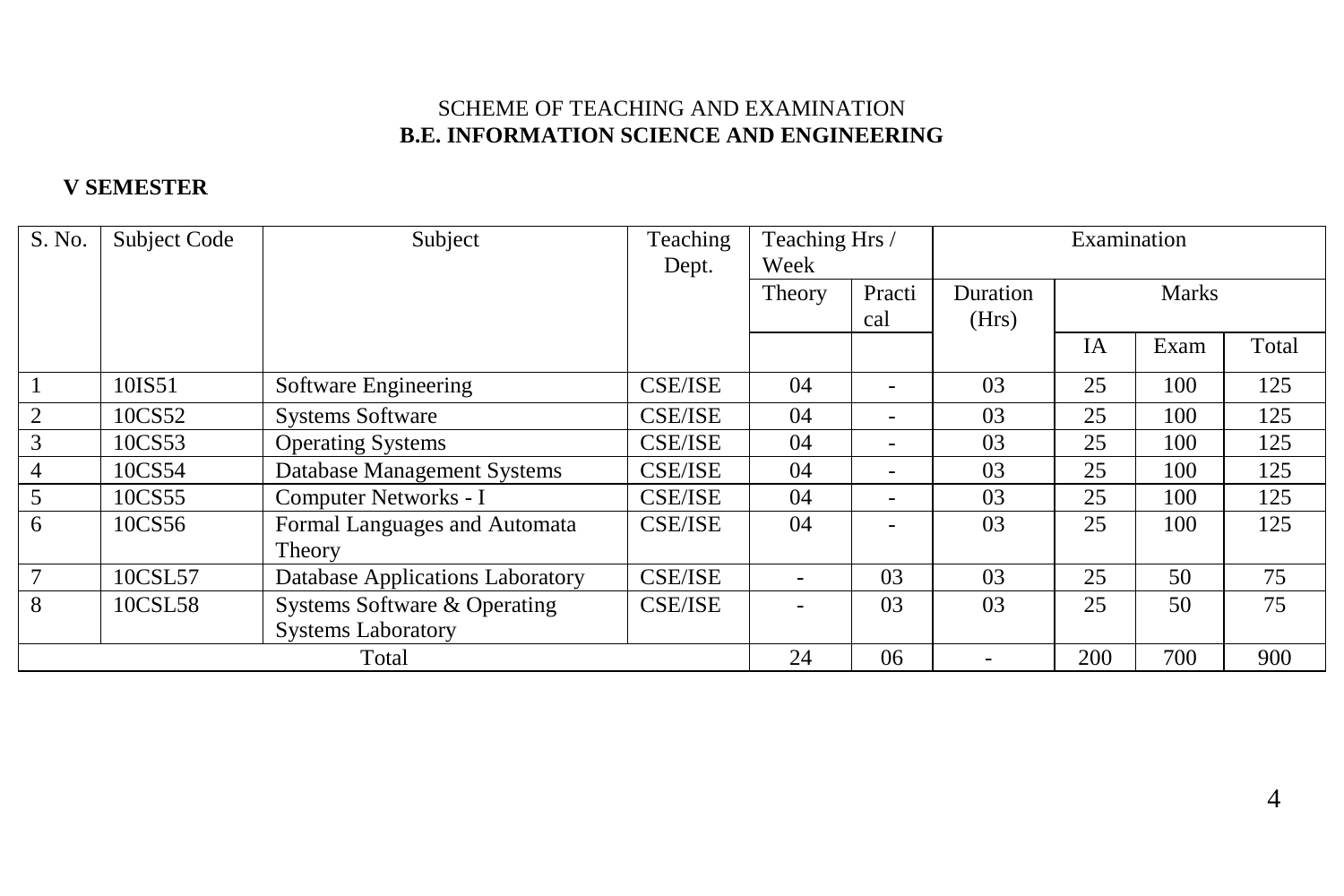### **VI SEMESTER**

| S. No.          | Subject | Subject                            | Teaching          | Teaching Hrs /Week |                          |         | Examination |              |       |  |
|-----------------|---------|------------------------------------|-------------------|--------------------|--------------------------|---------|-------------|--------------|-------|--|
|                 | Code    |                                    | Dept.             | Theory             | Practical                | Duratio |             | <b>Marks</b> |       |  |
|                 |         |                                    |                   |                    |                          | n       |             |              |       |  |
|                 |         |                                    |                   |                    |                          | (Hrs)   | IΑ          | Exam         | Total |  |
| $\overline{1}$  | 10AL61  | Management and Entrepreneurship    | <b>CSE/ISE/MB</b> | 04                 |                          | 03      | 25          | 100          | 125   |  |
|                 |         |                                    | A                 |                    |                          |         |             |              |       |  |
| $\overline{2}$  | 10CS62  | Unix System Programming            | <b>CSE/ISE</b>    | 04                 | $\overline{\phantom{a}}$ | 03      | 25          | 100          | 125   |  |
| $\overline{3}$  | 10IS63  | <b>File Structures</b>             | <b>CSE/ISE</b>    | 04                 | $\overline{\phantom{a}}$ | 03      | 25          | 100          | 125   |  |
| $\overline{4}$  | 10CS64  | Computer Networks - II             | <b>CSE/ISE</b>    | 04                 |                          | 03      | 25          | 100          | 125   |  |
| $5\overline{)}$ | 10IS65  | <b>Software Testing</b>            | <b>CSE/ISE</b>    | 04                 | $\overline{\phantom{a}}$ | 03      | 25          | 100          | 125   |  |
| 6               | 10IS66x | Elective I (Group-A)               | <b>CSE/ISE</b>    | 04                 | -                        | 03      | 25          | 100          | 125   |  |
| 7               | 10ISL67 | File Structures Laboratory         | <b>CSE/ISE</b>    |                    | 03                       | 03      | 25          | 50           | 75    |  |
| 8               | 10ISL68 | <b>Software Testing Laboratory</b> | <b>CSE/ISE</b>    |                    | 03                       | 03      | 25          | 50           | 75    |  |
| Total           |         |                                    |                   | 24                 | 06                       |         | 200         | 700          | 900   |  |

*Elective I – Group A*

10IS661/10CS661 Operations Research 10IS662/10CS63 Compiler Design 10IS663/10CS663 Data Compression 10IS664/10CS664 Pattern Recognition 10IS665/10CS65 Computer Graphics and Visualization 10IS666/10CS666 Programming Languages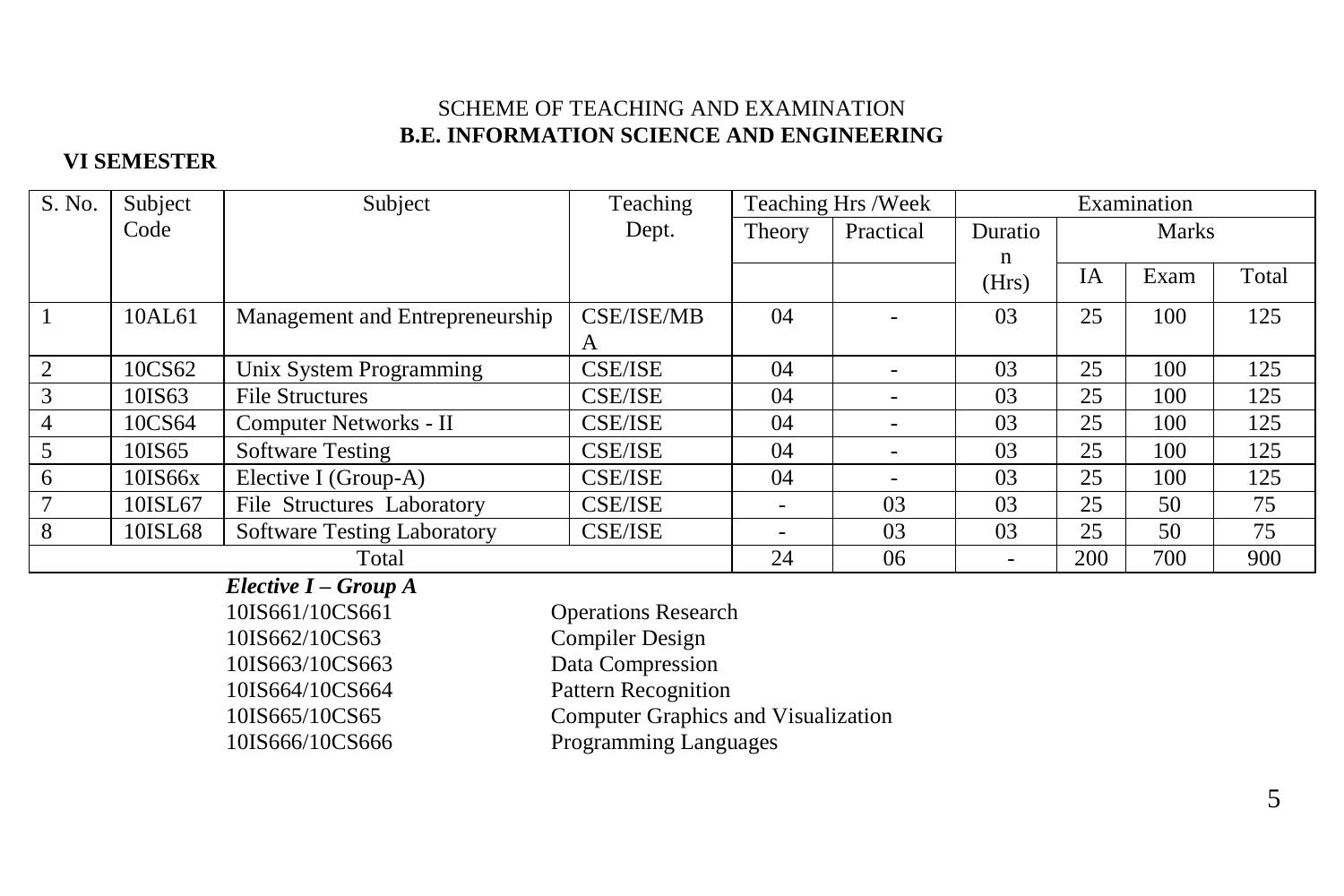### **VII SEMESTER**

| S. No. | Subject Code | Subject                          | Teaching       | Teaching Hrs / |                          | Examination     |     |              |       |
|--------|--------------|----------------------------------|----------------|----------------|--------------------------|-----------------|-----|--------------|-------|
|        |              |                                  | Dept.          | Week           |                          |                 |     |              |       |
|        |              |                                  |                | Theory         | Practi                   | <b>Duration</b> |     | <b>Marks</b> |       |
|        |              |                                  |                |                | cal                      | (Hrs)           |     |              |       |
|        |              |                                  |                |                |                          |                 | IA  | Exam         | Total |
|        | 10CS71       | Object Oriented Modeling and     | <b>CSE/ISE</b> | 04             |                          | 03              | 25  | 100          | 125   |
|        |              | Design                           |                |                |                          |                 |     |              |       |
| 2      | 10IS72       | <b>Information Systems</b>       | <b>CSE/ISE</b> | 04             | $\overline{\phantom{0}}$ | 03              | 25  | 100          | 125   |
| 3      | 10CS73       | Programming the Web              | <b>CSE/ISE</b> | 04             | -                        | 03              | 25  | 100          | 125   |
| 4      | 10IS74/      | Data Warehousing and Data Mining | <b>CSE/ISE</b> | 04             |                          | 03              | 25  | 100          | 125   |
|        | 10CS755      |                                  |                |                |                          |                 |     |              |       |
| 5      | 10IST5x      | Elective II (Group-B)            | <b>CSE/ISE</b> | 04             | ۰                        | 03              | 25  | 100          | 125   |
| 6      | 10IS76x      | Elective III(Group-C)            | <b>CSE/ISE</b> | 04             | $\overline{\phantom{0}}$ | 03              | 25  | 100          | 125   |
|        | 10CSL77      | <b>Networks Laboratory</b>       | <b>CSE/ISE</b> | -              | 03                       | 03              | 25  | 50           | 75    |
| 8      | 10CSL78      | Web Programming Laboratory       | <b>CSE/ISE</b> |                | 03                       | 03              | 25  | 50           | 75    |
| Total  |              |                                  | 24             | 06             |                          | 200             | 700 | 900          |       |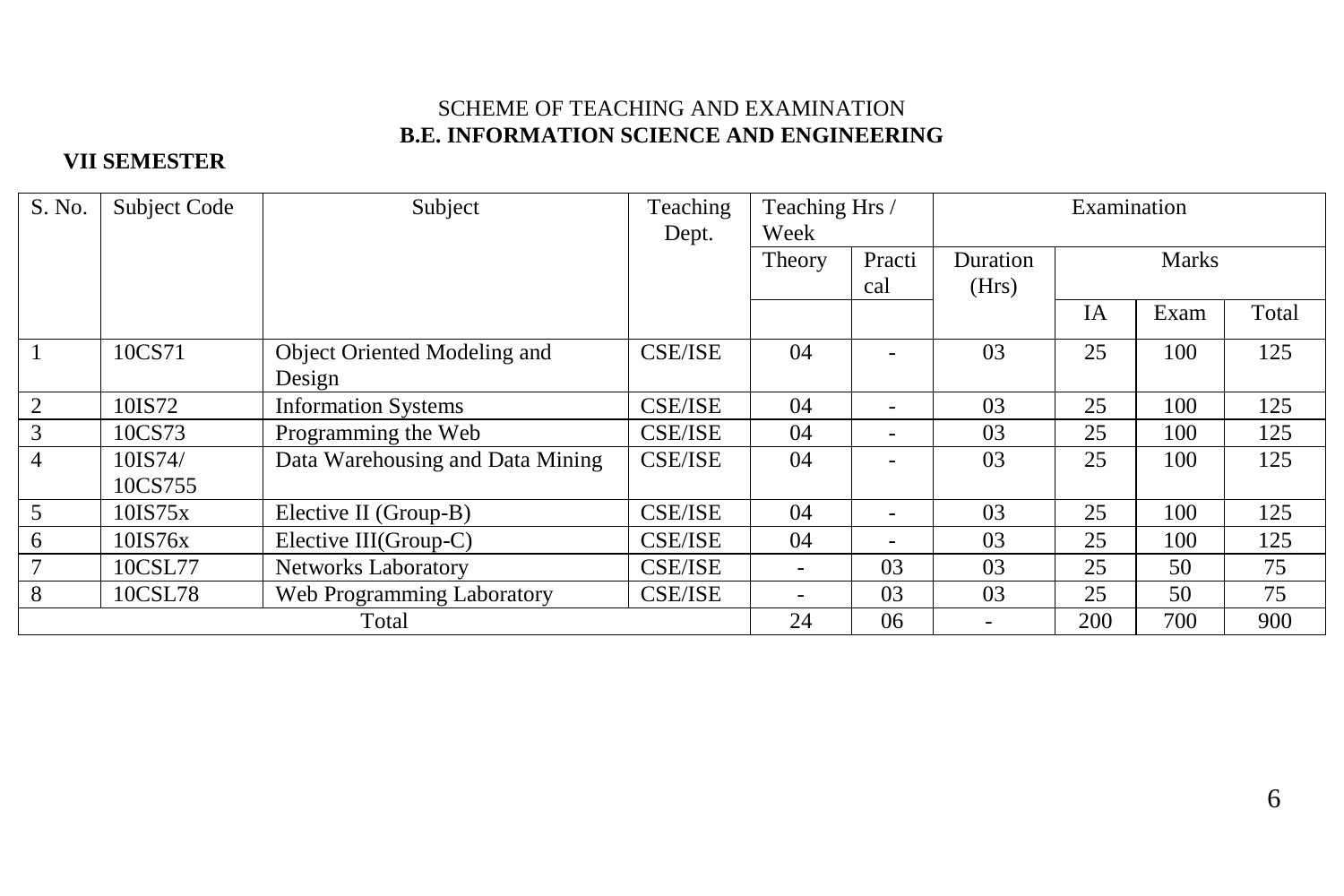### *Elective II – Group B Elective III – Group C*

| 10IS751/10CS751 | <b>Advanced DBMS</b>                 | 10IS761/10CS761 | C# Programming and .Net      |
|-----------------|--------------------------------------|-----------------|------------------------------|
| 10IS752/10CS72  | <b>Embedded Computing Systems</b>    | 10IS762/10CS762 | Digital Image Processing     |
| 10IS753/10CS753 | JAVA and J2EE                        | 10IS763/10CS763 | Game Theory                  |
| 10IS754/10CS754 | Multimedia Computing                 | 10IS764/10CS764 | Artificial Intelligence      |
| 10IS755         | <b>Advanced Software Engineering</b> | 10IS765/10CS765 | <b>Storage Area Networks</b> |
| 10IS756/10CS756 | Neural Networks                      | 10IS766/10CS766 | Fuzzy Logic                  |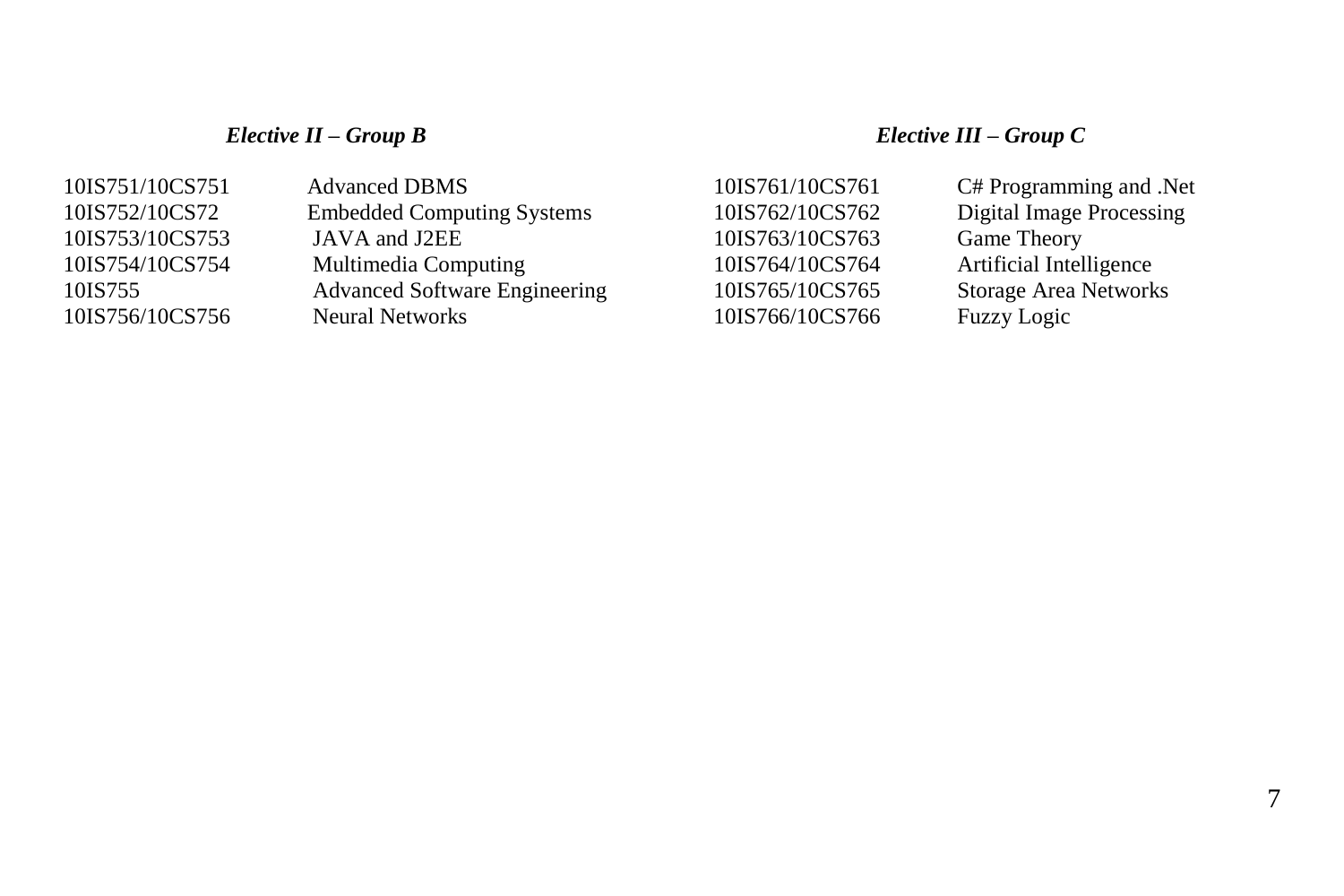### **VIII SEMESTER**

| S. No. | Subject Code  | Subject                        | Teaching       | Teaching Hrs / |        | Examination |     |                          |            |
|--------|---------------|--------------------------------|----------------|----------------|--------|-------------|-----|--------------------------|------------|
|        |               |                                | Dept.          | Week           |        |             |     |                          |            |
|        |               |                                |                | Theory         | Practi | Duration    |     | <b>Marks</b>             |            |
|        |               |                                |                |                | cal    |             |     |                          |            |
|        |               |                                |                |                |        |             | IA  | Exam                     | Total      |
|        | 10IS81        | Software Architectures         | <b>CSE/ISE</b> | 04             |        | 03          | 25  | 100                      | 125        |
|        | 10CS82        | System Modeling and Simulation | <b>CSE/ISE</b> | 04             |        | 03          | 25  | 100                      | 125        |
|        | $10$ IS $83x$ | Elective IV(Group-D)           | <b>CSE/ISE</b> | 04             |        | 03          | 25  | 100                      | 125        |
| 4      | $10$ IS $84x$ | Elective V(Group-E)            | <b>CSE/ISE</b> | 04             |        | 03          | 25  | 100                      | 125        |
|        | 10IS85        | Project Work                   | <b>ISE</b>     |                | 06     | 03          | 100 | 100                      | <b>200</b> |
| 6      | 10IS86        | Seminar                        | <b>ISE</b>     |                | -      | $\sim$      | 50  | $\overline{\phantom{a}}$ | 50         |
| Total  |               |                                | 16             | 06             |        | 250         | 500 | 750                      |            |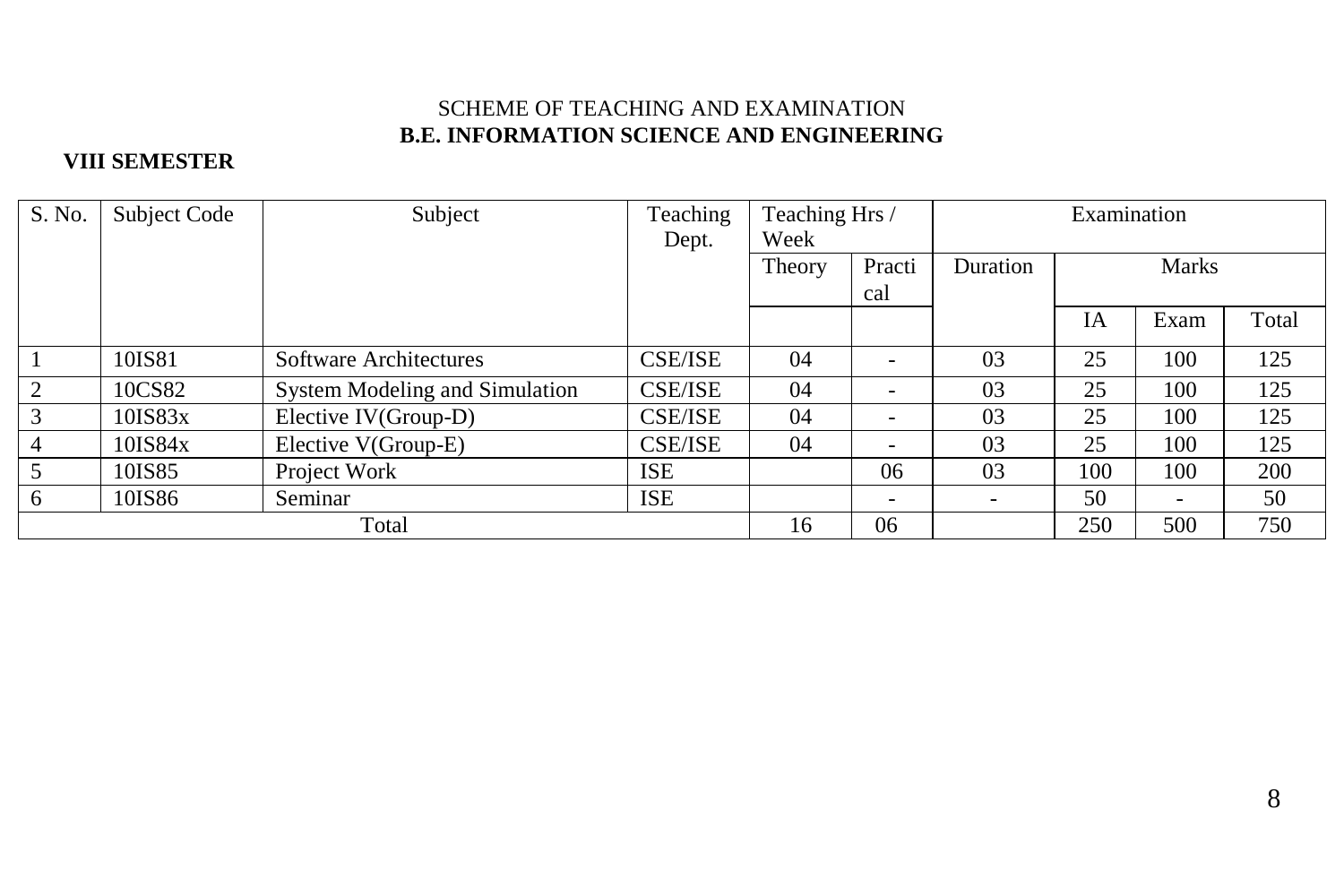### *Elective IV – Group D Elective V– Group E*

| 10IS831/10CS831 | Wireless Networks and Mobile Computing  | 10IS841/10CS841 | <b>Ad-hoc Networks</b>                |
|-----------------|-----------------------------------------|-----------------|---------------------------------------|
| 10IS832/10CS832 | Web 2.0 and Rich Internet Applications  | 10IS842         | <b>Information Retrieval</b>          |
| 10IS833         | User Interface Design                   | 10IS843         | <b>Supply Chain Management</b>        |
| 10IS834/10CS834 | Network Management Systems              | 10IS844/10CS844 | <b>Services Oriented Architecture</b> |
| 10IS835/10CS835 | <b>Information and Network Security</b> | 10IS845/10CS845 | Clouds, Grids and Clusters            |
| 10IS836/10CS836 | Microcontroller-Based Systems           | 10IS846         | <b>Decision Support Systems</b>       |

### **NOTE: Students have to register for one Elective from each of the five Elective Group**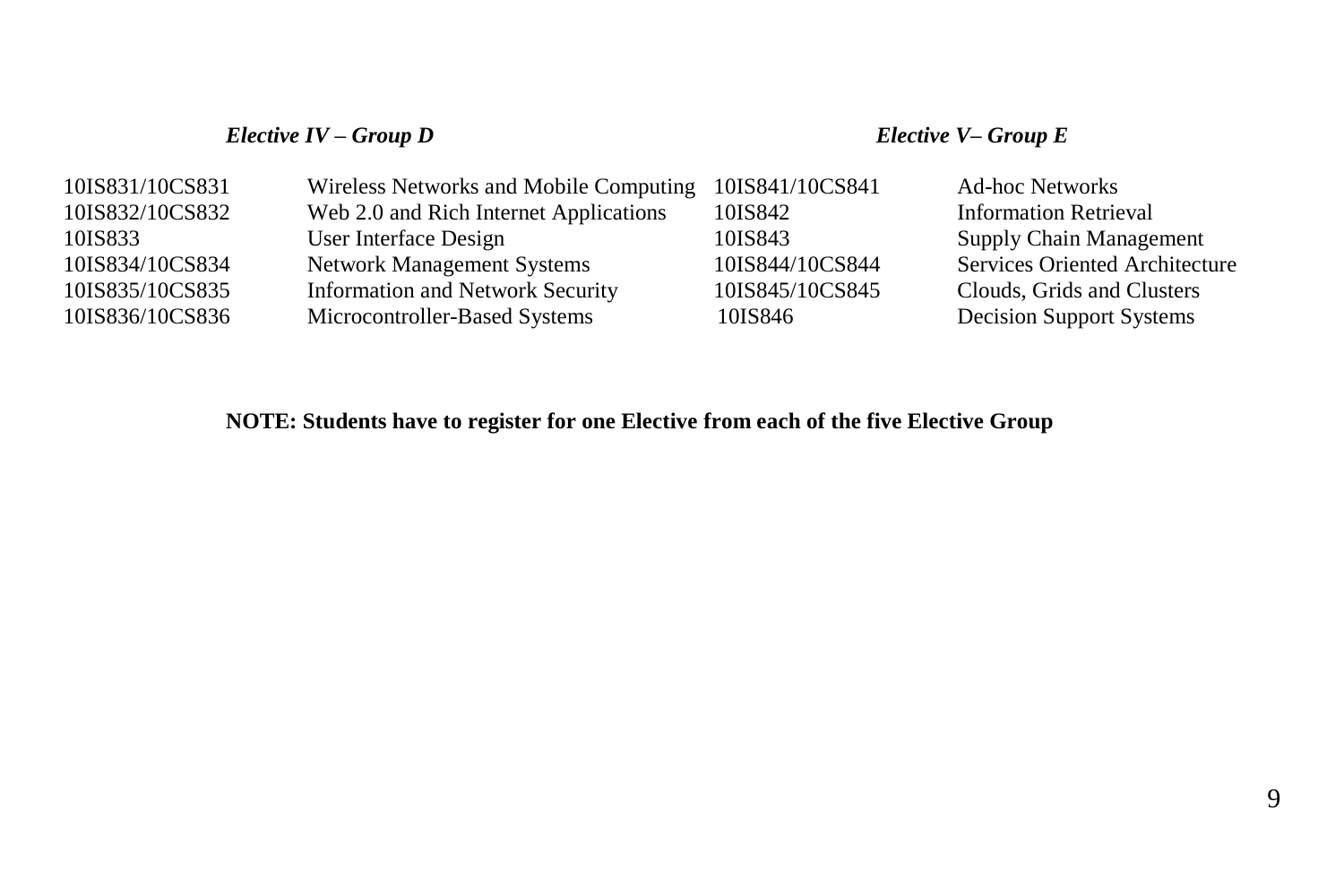### **III SEMESTER**

### **ENGINEERING MATHEMATICS III (Common to CSE & ISE)**

| <b>Subject Code: 10MAT31</b> |  | <b>I.A. Marks</b> : 25 |  |
|------------------------------|--|------------------------|--|
| Hours/Week: 04               |  | Exam Hours: 03         |  |
| Total Hours: 52              |  | Exam Marks: 100        |  |

### **PART – A**

**UNIT – 1 7 Hours Fourier Series:** Periodic functions, Fourier expansions, Half range expansions, Complex form of Fourier series, Practical harmonic analysis.

### **UNIT - 2 6 Hours**

**Fourier Transforms:** Finite and Infinite Fourier transforms, Fourier sine and consine transforms, properties. Inverse transforms.

### **UNIT – 3 6 Hours**

**Partial Differential Equations (P.D.E):** Formation of P.D.E Solution of non homogeneous P.D.E by direct integration, Solution of homogeneous P.D.E involving derivative with respect to one independent variable only (Both types with given set of conditions) Method of separation of variables. (First and second order equations) Solution of Lagrange"s linear P.D.E. of the type  $P p + Q q = R$ .

### **UNIT - 4 7 Hours**

**Applications of P.D.E:** Derivation of one dimensional wave and heat equations. Various possible solutions of these by the method of separation of variables. D'Alembert's solution of wave equation. Two dimensional Laplace's equation – various possible solutions. Solution of all these equations with specified boundary conditions (Boundary value problems)

**PART – B**

### **UNIT – 5 6 Hours**

**Numerical Methods:** Introduction, Numerical solutions of algebraic and transcendental equations:- Newton-Raphson and Regula-Falsi methods. Solution of linear simultaneous equations : - Gauss elimination and Gauss Jordon methods. Gauss - Seidel iterative method. Definition of eigen values and eigen vectors of a square matrix. Computation of largest eigen value and the corresponding eigen vector by Rayleigh's power method.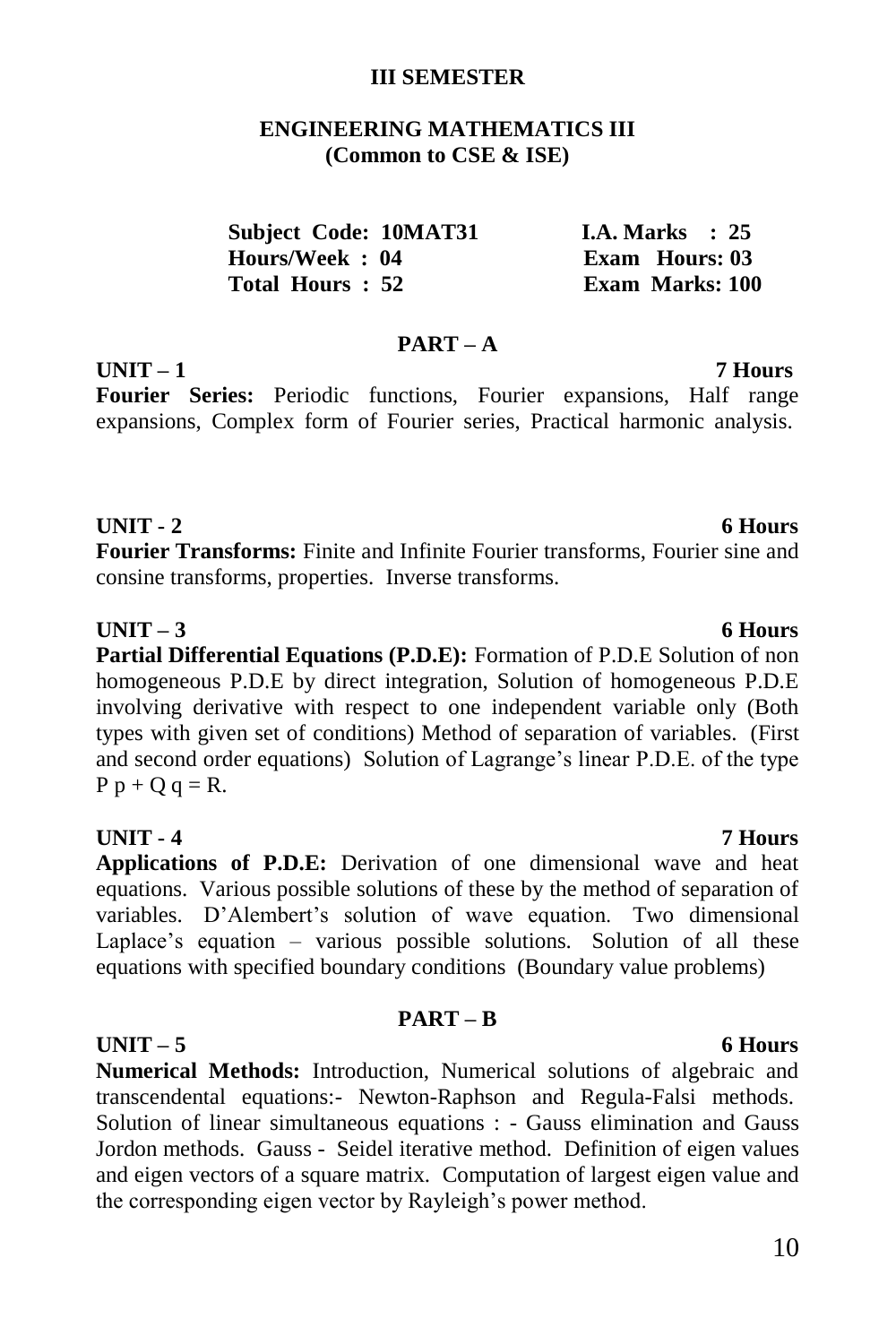**UNIT - 6 7 Hours Numerical Methods** *contd.***:** Finite differences (Forward and Backward differences) Interpolation, Newton's forward and backward interpolation formulae. Divided differences – Newton"s divided difference formula. Lagrange's interpolation and inverse interpolation formulae. Numerical differentiation using Newton"s forward and backward interpolation formulae. Numerical Integration – Simpson's one third and three eighth's value, Weddle"s rule (All formulae / rules without proof)

### **UNIT - 7 6 Hours**

**Calculus of Variations:** Variation of a function and a functional Extremal of a functional, Variational problems, Euler"s equation, Standard variational problems including geodesics, minimal surface of revolution, hanging chain and Brachistochrone problems.

**UNIT - 8 7 Hours Difference Equations and Z-transforms:** Difference equations – Basic definitions. Z-transforms – Definition, Standard Z-transforms, Linearity property, Damping rule, Shifting rule, Initial value theorem, Final value theorem, Inverse Z-transforms. Application of Z-transforms to solve difference equations

### **Text Book**:

1. B.S. Grewal: Higher Engineering Mathematics, 40<sup>th</sup> Edition, Khanna Publishers, 2007. (Chapters: 10, 22.1 to 22.5, 17.1 to 17.5, 18.1 to 18.2, 18.4 to 18.5, 18.7, 28.1 to 28.2, 28.4 to 28.9, 29.1, 29.5, 29.8 to 29.12, 34.1 to 34.5, 30.1 to 30.2, 23.1 to 23.5, 23.7, 23.9 to 23.11, 23.16)

### **Reference Books:**

- 1. B.V. Ramana: Higher Engineering Mathematics, Tata Mcgraw Hill, 2006.
- 2. Glyn James: Advanced Modern Engineering Mathematics, 3<sup>rd</sup> Edition, Pearson Education, 2003.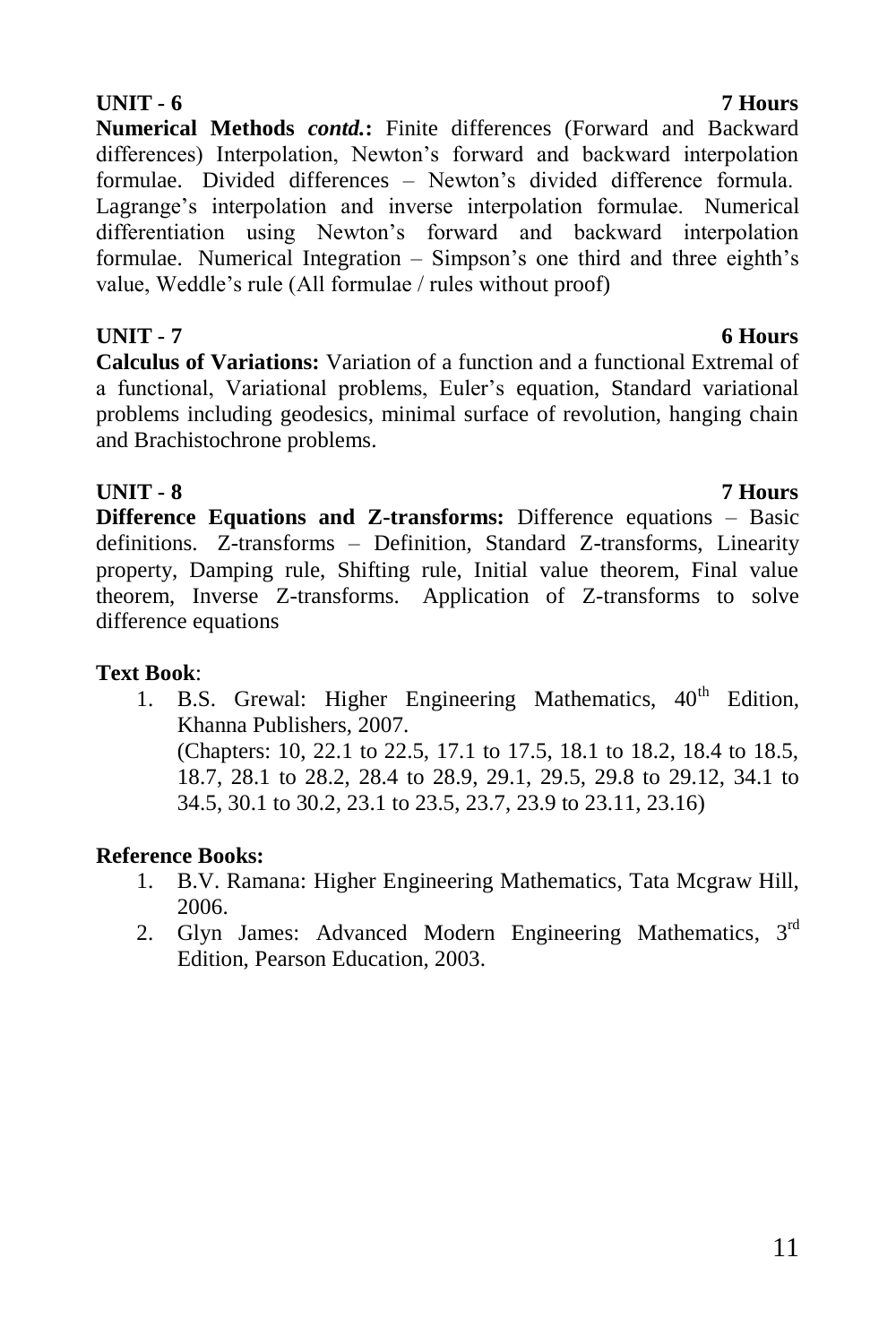### **ELECTRONIC CIRCUITS (Common to CSE & ISE)**

**Subject Code: 10CS32 I.A. Marks : 25 Hours/Week : 04 Exam Hours: 03 Total Hours : 52 Exam Marks: 100**

### **PART - A**

### **UNIT - 1 7 Hours**

**Transistors, UJTs, and Thyristors:** Operating Point, Common-Emitter Configuration, Thermal Runaway, Transistor Switch, Unijunction Transistors, SCR.

### **UNIT - 2** 6 Hours

**Field Effect Transistors:** Bipolar Junction Transistors versus Field Effect Transistors, Junction Field Effect Transistors, Metal Oxide Field Effect Transistors, Differences between JFETs and MOSFETs, Handling MOSFETs, Biasing MOSFETs, FET Applications, CMOS Devices, Insulated Gate Bipolar Transistors (IGBTs)

### **UNIT - 3 6 Hours**

**Optoelectronic Devices:** Introduction, Photosensors, Photoconductors, Photodiodes, Phototransistors, Light-Emitting Diodes, Liquid Crystal Displays, Cathode Ray Tube Displays, Emerging Display Technologies, **Optocouplers** 

### **UNIT - 4 7 Hours**

**Small Signal Analysis of Amplifiers:** Amplifier Bandwidth: General Frequency Considerations, Hybrid h-Parameter Model for an Amplifier, Transistor Hybrid Model, Analysis of a Transistor Amplifier using complete h-Parameter Model, Analysis of a Transistor Amplifier Configurations using Simplified h-Parameter Model (CE configuration only), Small-Signal Analysis of FET Amplifiers, Cascading Amplifiers, Darlington Amplifier, Low-Frequency Response of Amplifiers (BJT amplifiers only).

### **PART - B**

**UNIT - 5 6 Hours Large Signal Amplifiers, Feedback Amplifier:** Classification and characteristics of Large Signal Amplifiers, Feedback Amplifiers: Classification of Amplifiers, Amplifier with Negative Feedback, Advantages of Negative Feedback, Feedback Topologies, Voltage-Series (Series-Shunt)

### 12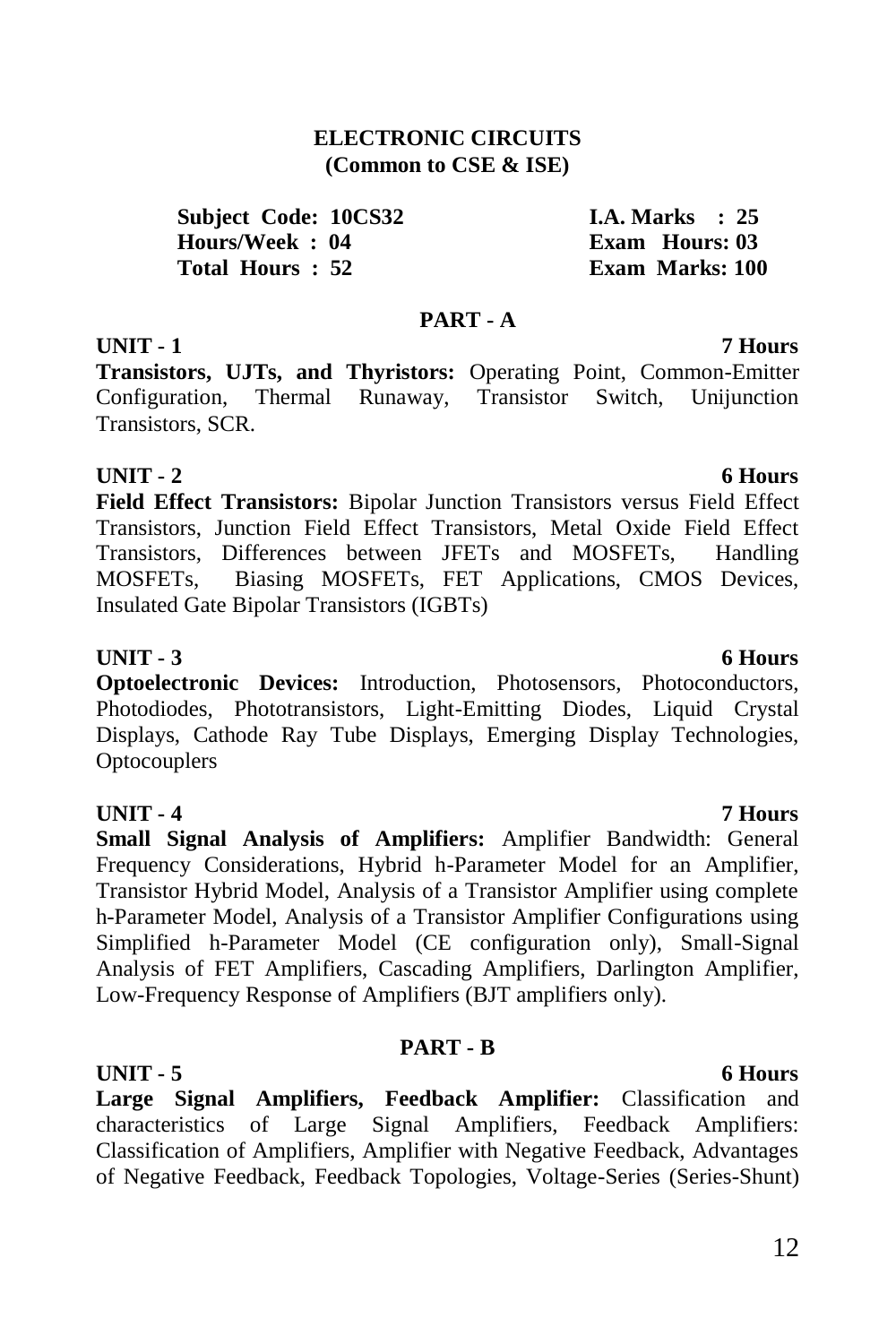Feedback, Voltage-Shunt (Shunt-Shunt) Feedback, Current-Series (Series-Series) Feedback, Current-Shunt (Shunt-Series) Feedback.

### **UNIT - 6 7 Hours**

**Sinusoidal Oscillators, Wave-Shaping Circuits:** Classification of Oscillators, Conditions for Oscillations: Barkhausen Criterion, Types of Oscillators, Crystal Oscillator, Voltage-Controlled Oscillators, Frequency Stability.

Wave-Shaping Circuits: Basic RC Low-Pass Circuit, RC Low-Pass Circuit as Integrator, Basic RC High-Pass Circuit, RC High-Pass Circuit as Differentiator, Multivibrators, Integrated Circuit (IC) Multivibrators.

### **UNIT - 7 7 Hours**

**Linear Power Supplies, Switched mode Power Supplies:** Linear Power Supplies: Constituents of a Linear Power Supply, Designing Mains Transformer; Linear IC Voltage Regulators, Regulated Power Supply Parameters.

Switched Mode Power Supplies: Switched Mode Power Supplies, Switching Regulators, Connecting Power Converters in Series, Connecting Power Converters in Parallel.

### **UNIT - 8 6 Hours**

**Operational Amplifiers:** Ideal Opamp versus Practical Opamp, Performance Parameters, Some Applications: Peak Detector Circuit, Absolute Value Circuit, Comparator, Active Filters, Phase Shifters, Instrumentation Amplifier, Non-Linear Amplifier, Relaxation Oscillator, Current-To-Voltage Converter, Voltage-To-Current Converter, Sine Wave Oscillators.

### **Text Book:**

1. Anil K Maini, Varsha Agarwal: Electronic Devices and Circuits, Wiley, 2009.

(4.1, 4.2, 4.7, 4.8, 5.1 to 5.3, 5.5, 5.6, 5.8, 5.9, 5.13, 5.14, 6.1, 6.3, 7.1 to 7.5, 7.10 to 7.14, Listed topics only from 8, 10.1, 11, 12.1, 12.2, 12.3, 12.5, 13.1 to 13.6, 13.9, 13.10, 14.1, 14.2, 14.6, 14.7, 15.1, 15.5 to 15.7. 16.3, 16.4, 17.12 to 17.22)

### **Reference Books:**

- 1. Jacob Millman, Christos Halkias, Chetan D Parikh: Millman"s Integrated Electronics – Analog and Digital Circuits and Systems, 2<sup>nd</sup> Edition, Tata McGraw Hill, 2010.
- 2. R. D. Sudhaker Samuel: Electronic Circuits, Sanguine-Pearson, 2010.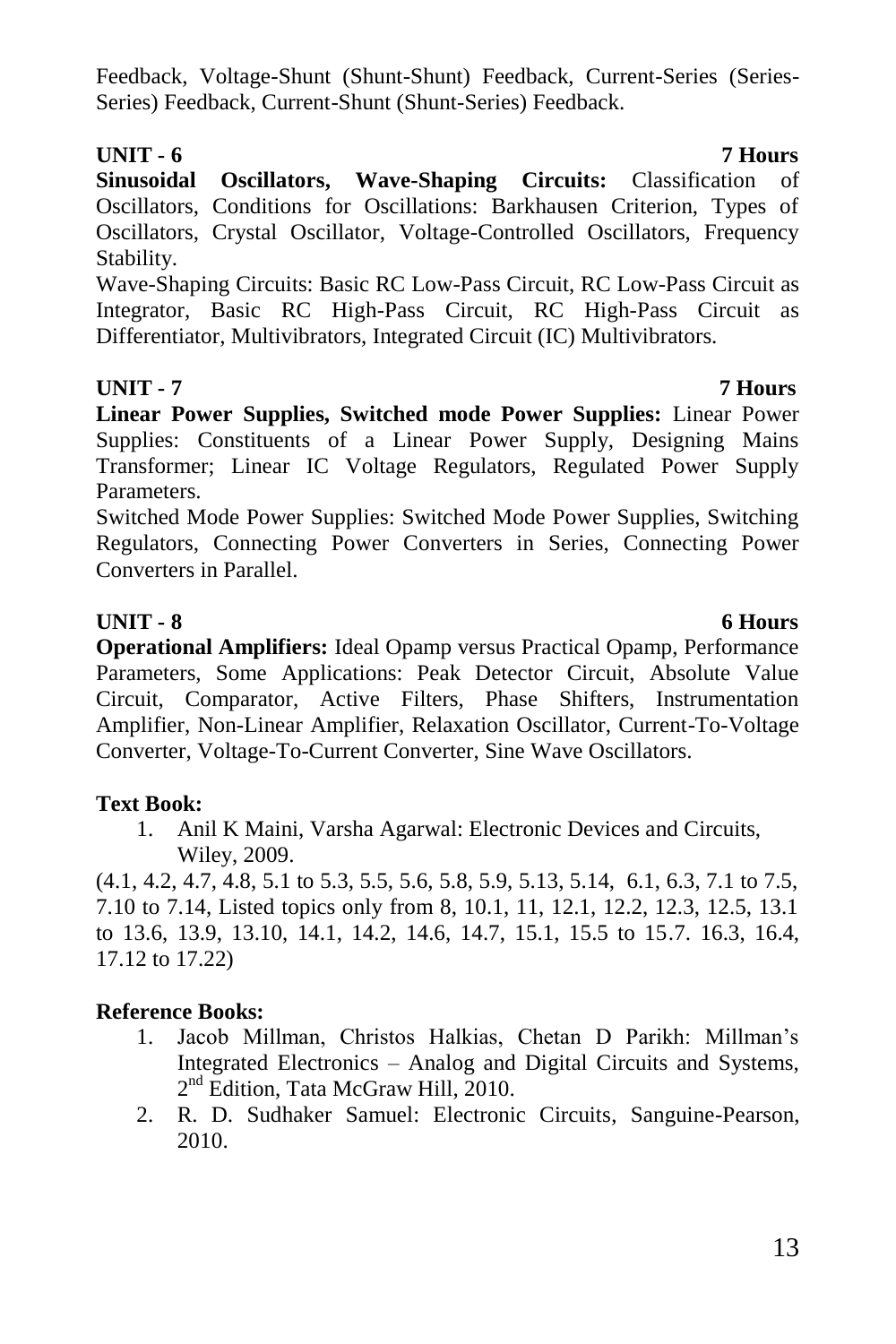### **LOGIC DESIGN (Common to CSE & ISE)**

**Subject Code: 10CS33 I.A. Marks** : 25 **Hours/Week : 04 Exam Hours: 03 Total Hours : 52 Exam Marks: 100**

**PART-A**

### **UNIT – 1 7 Hours**

**Digital Principles, Digital Logic:** Definitions for Digital Signals, Digital Waveforms, Digital Logic, 7400 TTL Series, TTL Parameters The Basic Gates: NOT, OR, AND, Universal Logic Gates: NOR, NAND, Positive and Negative Logic, Introduction to HDL.

### **UNIT – 2 6 Hours**

### **Combinational Logic Circuits**

Sum-of-Products Method, Truth Table to Karnaugh Map, Pairs Quads, and Octets, Karnaugh Simplifications, Don"t-care Conditions, Product-of-sums Method, Product-of-sums simplifications, Simplification by Quine-McClusky Method, Hazards and Hazard Covers, HDL Implementation Models.

### **UNIT – 3 6 Hours**

**Data-Processing Circuits:** Multiplexers, Demultiplexers, 1-of-16 Decoder, Encoders, Exclusive-or Gates, Parity Generators and Checkers, Magnitude Comparator, Programmable Array Logic, Programmable Logic Arrays, HDL Implementation of Data Processing Circuits

### **UNIT – 4 7 Hours**

**Clocks, Flip-Flops:** Clock Waveforms, TTL Clock, Schmitt Trigger, Clocked D FLIP-FLOP, Edge-triggered D FLIP-FLOP, Edge-triggered JK FLIP-FLOP, FLIP-FLOP Timing, JK Master-slave FLIP-FLOP, Switch Contact Bounce Circuits, Various Representation of FLIP-FLOPs, Analysis of Sequential Circuits, HDL Implementation of FLIP-FLOP

### **PART-B**

### **UNIT – 5 6 Hours**

**Registers:** Types of Registers, Serial In - Serial Out, Serial In - Parallel out, Parallel In - Serial Out, Parallel In - Parallel Out, Universal Shift Register, Applications of Shift Registers, Register Implementation in HDL

### **UNIT – 6 7 Hours**

**Counters:** Asynchronous Counters, Decoding Gates, Synchronous Counters, Changing the Counter Modulus, Decade Counters, Presettable Counters,

### 14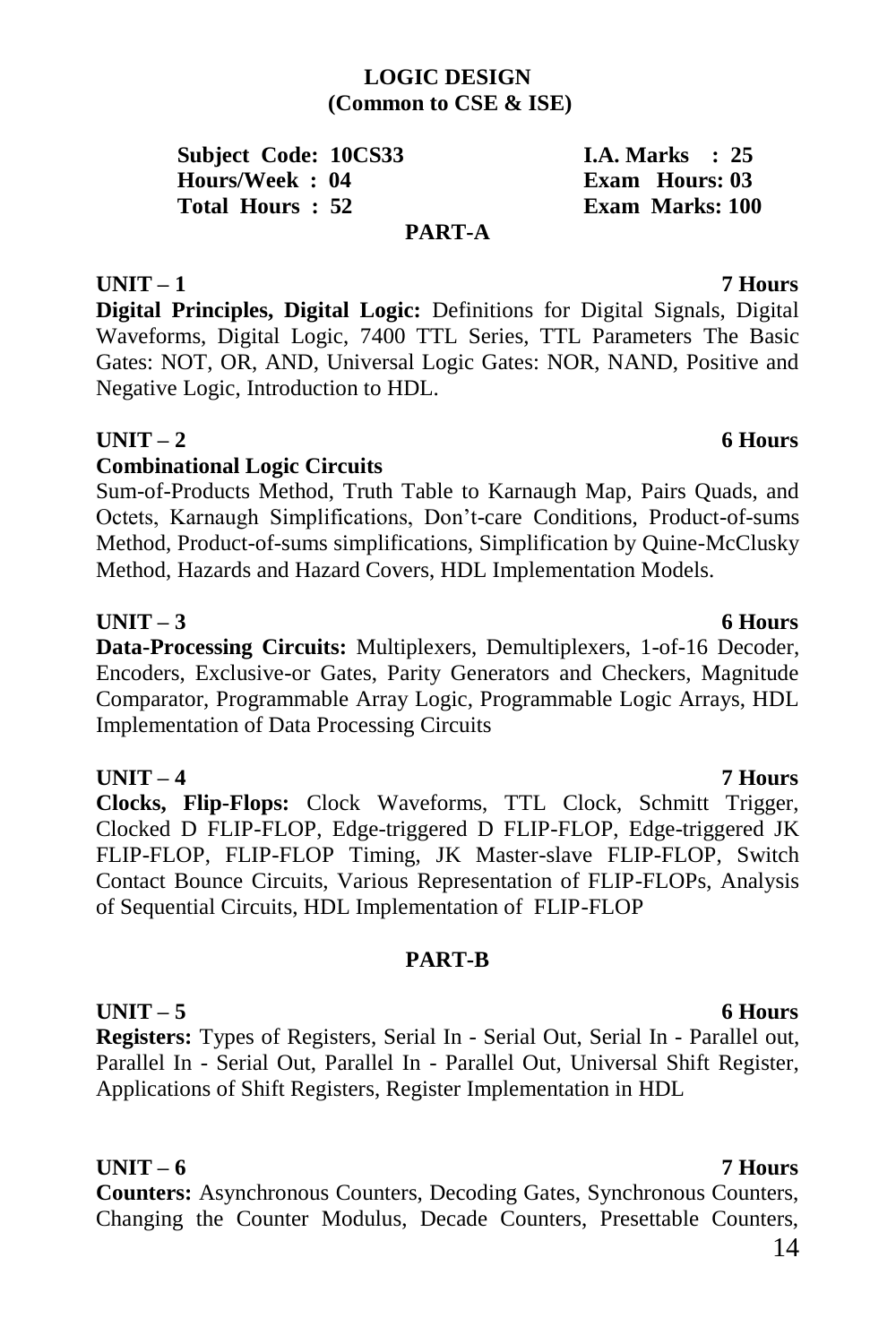Counter Design as a Synthesis problem, A Digital Clock, Counter Design using HDL

### **UNIT – 7 7 Hours**

**Design of Synchronous and Asynchronous Sequential Circuits:** Design of Synchronous Sequential Circuit: Model Selection, State Transition Diagram, State Synthesis Table, Design Equations and Circuit Diagram, Implementation using Read Only Memory, Algorithmic State Machine, State Reduction Technique.

Asynchronous Sequential Circuit: Analysis of Asynchronous Sequential Circuit, Problems with Asynchronous Sequential Circuits, Design of Asynchronous Sequential Circuit, FSM Implementation in HDL

### **UNIT – 8 6 Hours**

**D/A Conversion and A/D Conversion:** Variable, Resistor Networks, Binary Ladders, D/A Converters, D/A Accuracy and Resolution, A/D Converter-Simultaneous Conversion, A/D Converter-Counter Method, Continuous A/D Conversion, A/D Techniques, Dual-slope A/D Conversion, A/D Accuracy and Resolution

### **Text Book:**

1. Donald P Leach, Albert Paul Malvino & Goutam Saha: Digital Principles and Applications,  $7<sup>th</sup>$  Edition, Tata McGraw Hill, 2010.

### **Reference Books:**

- 1. Stephen Brown, Zvonko Vranesic: Fundamentals of Digital Logic Design with VHDL, 2<sup>nd</sup> Edition, Tata McGraw Hill, 2005.
- 2. R D Sudhaker Samuel: Illustrative Approach to Logic Design, Sanguine-Pearson, 2010.
- 3. Charles H. Roth: Fundamentals of Logic Design, Jr.,  $5<sup>th</sup>$  Edition, Cengage Learning, 2004.
- 4. Ronald J. Tocci, Neal S. Widmer, Gregory L. Moss: Digital Systems Principles and Applications, 10<sup>th</sup> Edition, Pearson Education, 2007.
- 5. M Morris Mano: Digital Logic and Computer Design, 10<sup>th</sup> Edition, Pearson Education, 2008.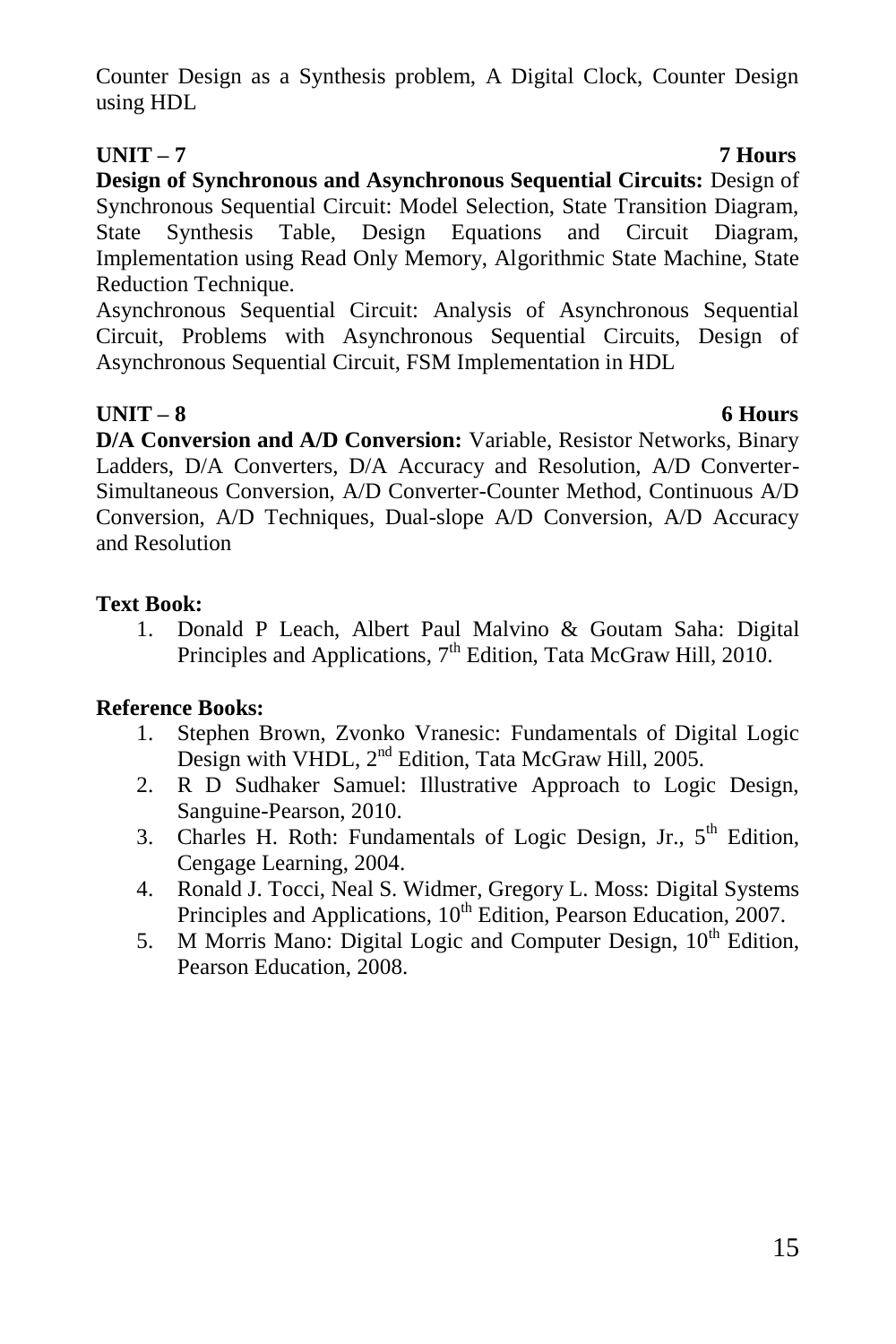### **DISCRETE MATHEMATICAL STRUCTURES (Common to CSE & ISE)**

**Subject Code: 10CS34 I.A. Marks : 25 Hours/Week : 04 Exam Hours: 03 Total Hours : 52 Exam Marks: 100**

### **PART – A**

### **UNIT – 1 6 Hours**

**Set Theory:** Sets and Subsets, Set Operations and the Laws of Set Theory, Counting and Venn Diagrams, A First Word on Probability, Countable and Uncountable Sets

### **UNIT – 2 7 Hours**

**Fundamentals of Logic:** Basic Connectives and Truth Tables, Logic Equivalence – The Laws of Logic, Logical Implication – Rules of Inference

### **UNIT – 3 6 Hours**

**Fundamentals of Logic** *contd***.:** The Use of Quantifiers, Quantifiers, Definitions and the Proofs of Theorems

**UNIT – 4 7 Hours Properties of the Integers:** Mathematical Induction, The Well Ordering Principle – Mathematical Induction, Recursive Definitions

### **PART – B**

**UNIT – 5 7 Hours Relations and Functions:** Cartesian Products and Relations, Functions – Plain and One-to-One, Onto Functions – Stirling Numbers of the Second Kind, Special Functions, The Pigeon-hole Principle, Function Composition and Inverse Functions

### **UNIT – 6 7 Hours**

**Relations** *contd.***:** Properties of Relations, Computer Recognition – Zero-One Matrices and Directed Graphs, Partial Orders – Hasse Diagrams, Equivalence Relations and Partitions

**UNIT – 7 6 Hours Groups:** Definitions, Examples, and Elementary Properties, Homomorphisms, Isomorphisms, and Cyclic Groups, Cosets, and Lagrange"s Theorem.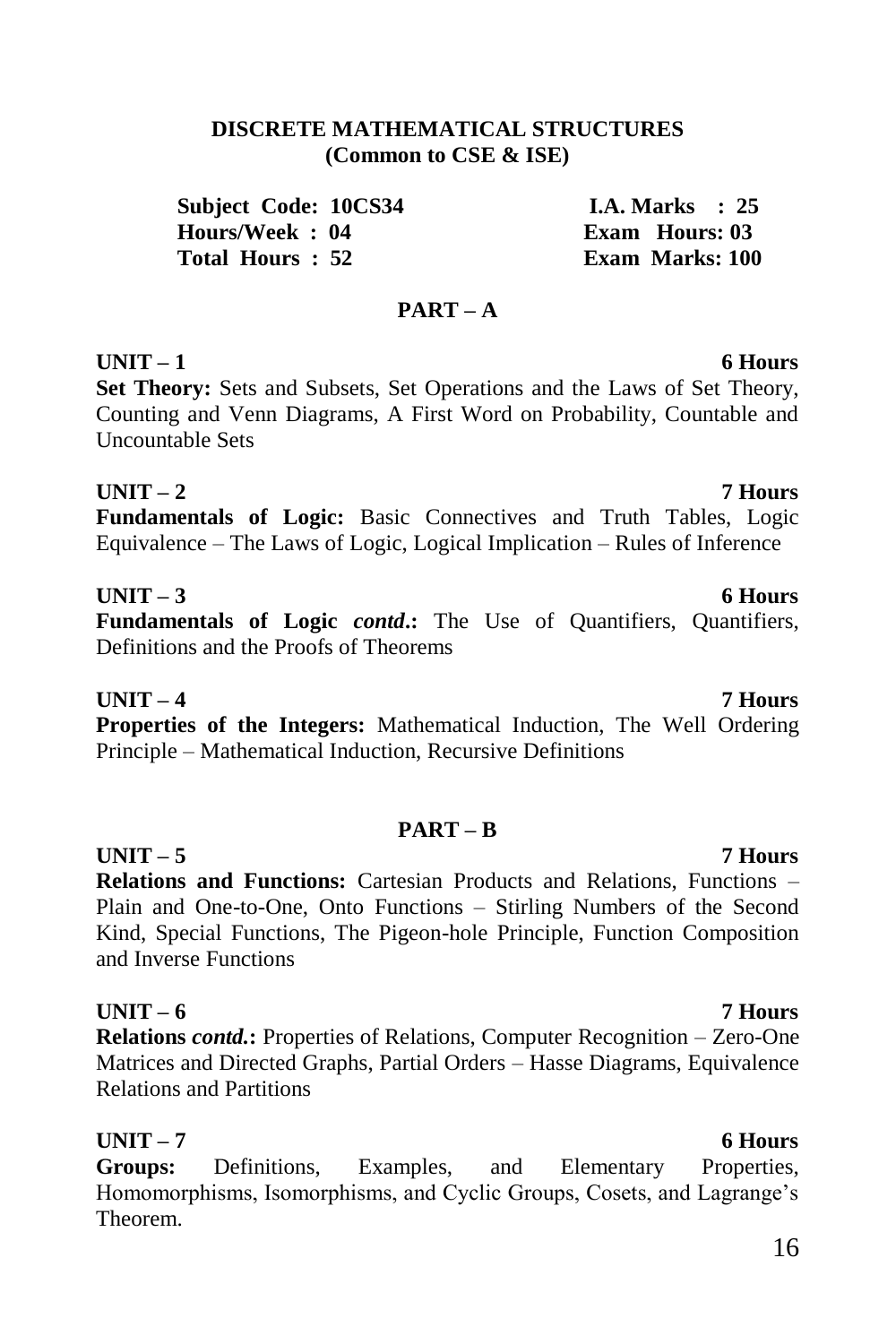**Coding Theory and Rings:** Elements of Coding Theory, The Hamming Metric, The Parity Check, and Generator Matrices

### **UNIT – 8 6 Hours**

**Group Codes:** Decoding with Coset Leaders, Hamming Matrices **Rings and Modular Arithmetic:** The Ring Structure – Definition and Examples, Ring Properties and Substructures, The Integers Modulo n

### **Text Book:**

1. Ralph P. Grimaldi: Discrete and Combinatorial Mathematics, 5<sup>th</sup> Edition, Pearson Education, 2004. (Chapter 3.1, 3.2, 3.3, 3.4, Appendix 3, Chapter 2, Chapter 4.1, 4.2, Chapter 5.1 to 5.6, Chapter 7.1 to 7.4, Chapter 16.1, 16.2, 16.3, 16.5 to 16.9, and Chapter 14.1, 14.2, 14.3).

### **Reference Books:**

- 1. Kenneth H. Rosen: Discrete Mathematics and its Applications,  $7<sup>th</sup>$ Edition, McGraw Hill, 2010.
- 2. Jayant Ganguly: A Treatise on Discrete Mathematical Structures, Sanguine-Pearson, 2010.
- 3. D.S. Malik and M.K. Sen: Discrete Mathematical Structures: Theory and Applications, Cengage Learning, 2004.
- 4. Thomas Koshy: Discrete Mathematics with Applications, Elsevier, 2005, Reprint 2008.

### **DATA STRUCTURES WITH C (Common to CSE & ISE)**

**Subject Code: 10CS35 I.A. Marks : 25 Hours/Week : 04 Exam Hours: 03 Total Hours : 52 Exam Marks: 100**

### **PART – A**

### **UNIT - 1 8 Hours**

**BASIC CONCEPTS:** Pointers and Dynamic Memory Allocation, Algorithm Specification, Data Abstraction, Performance Analysis, Performance Measurement

UNIT -2 6 Hours **ARRAYS and STRUCTURES:** Arrays, Dynamically Allocated Arrays, Structures and Unions, Polynomials, Sparse Matrices, Representation of Multidimensional Arrays

### 17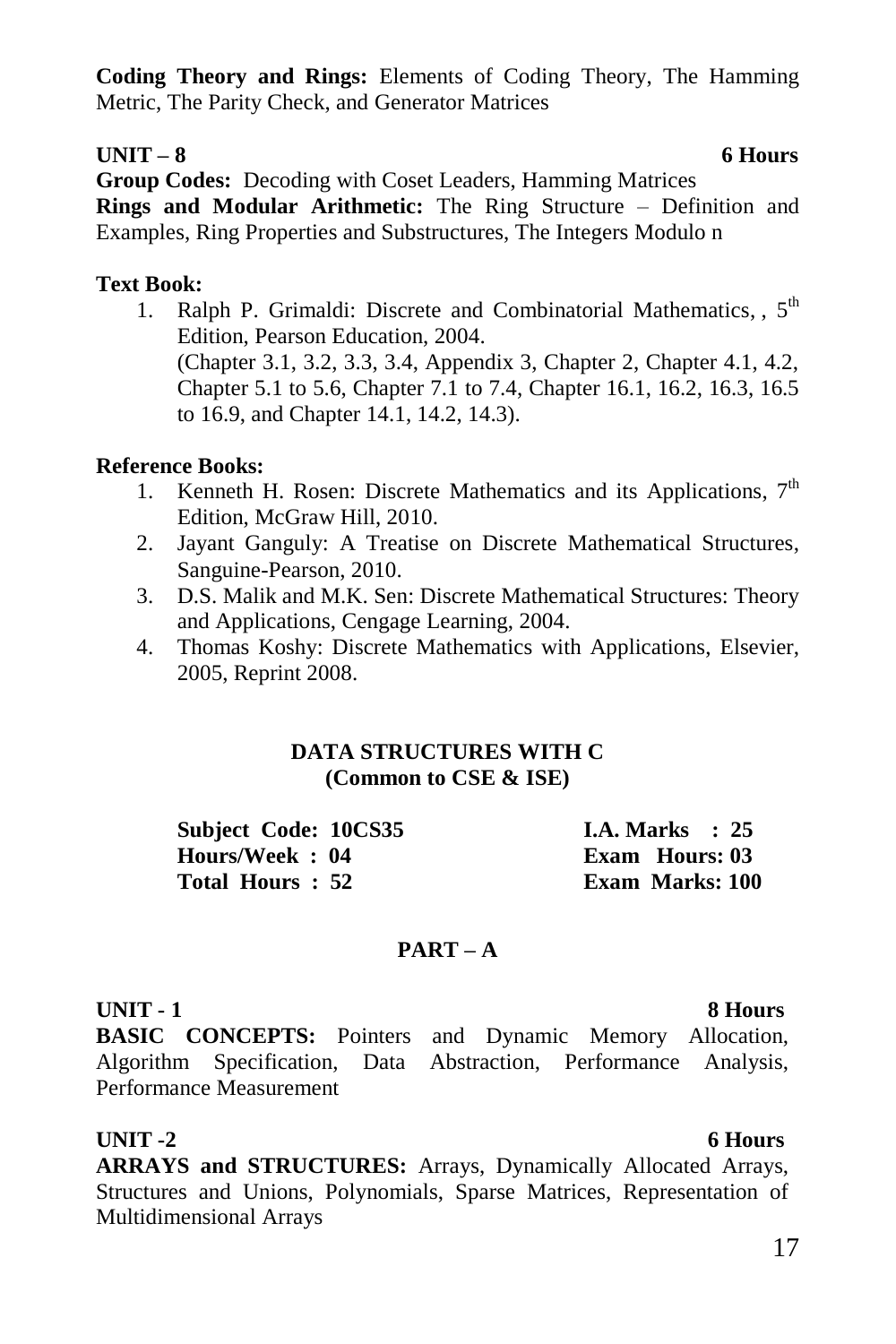### Circular Queues Using Dynamic Arrays, Evaluation of Expressions, Multiple Stacks and Queues.

**UNIT - 4 6 Hours LINKED LISTS:** Singly Linked lists and Chains, Representing Chains in C, Linked Stacks and Queues, Polynomials, Additional List operations, Sparse Matrices, Doubly Linked Lists

**STACKS AND QUEUES:** Stacks, Stacks Using Dynamic Arrays, Queues,

### **PART - B**

### **UNIT - 5 6 Hours**

**TREES – 1:** Introduction, Binary Trees, Binary Tree Traversals, Threaded Binary Trees, Heaps.

### **UNIT – 6 6 Hours**

**TREES – 2, GRAPHS:** Binary Search Trees, Selection Trees, Forests, Representation of Disjoint Sets, Counting Binary Trees, The Graph Abstract Data Type.

### **UNIT - 7 6 Hours**

**PRIORITY QUEUES** Single- and Double-Ended Priority Queues, Leftist Trees, Binomial Heaps, Fibonacci Heaps, Pairing Heaps.

### **UNIT - 8 8 Hours**

**EFFICIENT BINARY SEARCH TREES:** Optimal Binary Search Trees, AVL Trees, Red-Black Trees, Splay Trees.

### **Text Book:**

1. Horowitz, Sahni, Anderson-Freed: Fundamentals of Data Structures in C, 2nd Edition, Universities Press, 2007. (Chapters 1, 2.1 to 2.6, 3, 4, 5.1 to 5.3, 5.5 to 5.11, 6.1, 9.1 to 9.5, 10)

### **Reference Books:**

- 1. Yedidyah, Augenstein, Tannenbaum: Data Structures Using C and  $C_{++}$ ,  $2^{nd}$  Edition, Pearson Education, 2003.
- 2. Debasis Samanta: Classic Data Structures,  $2<sup>nd</sup>$  Edition, PHI, 2009.
- 3. Richard F. Gilberg and Behrouz A. Forouzan: Data Structures A Pseudocode Approach with C, Cengage Learning, 2005.
- 4. Robert Kruse & Bruce Leung: Data Structures & Program Design in C, Pearson Education, 2007.

### **UNIT - 3 6 Hours**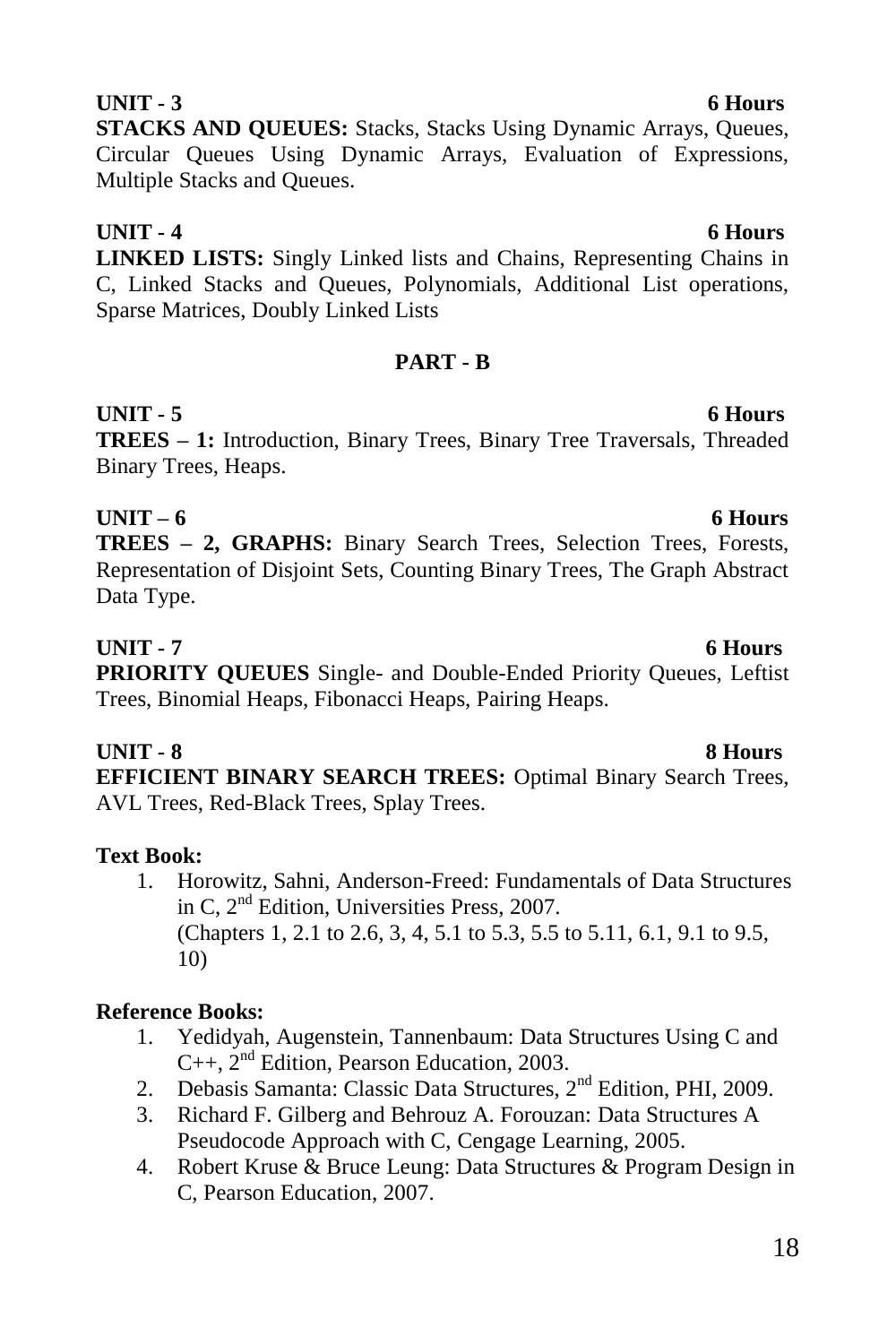### **OBJECT ORIENTED PROGRAMMING WITH C++ (Common to CSE & ISE)**

| <b>Subject Code: 10CS36</b> |  | <b>I.A.</b> Marks $\therefore$ 25 |  |
|-----------------------------|--|-----------------------------------|--|
| Hours/Week : 04             |  | Exam Hours: 03                    |  |
| Total Hours : 52            |  | <b>Exam Marks: 100</b>            |  |

### **PART – A**

### **UNIT 1 6 Hours**

**Introduction:** Overview of C++, Sample C++ program, Different data types, operators, expressions, and statements, arrays and strings, pointers & userdefined types

Function Components, argument passing, inline functions, function overloading, recursive functions

### **UNIT 2 7 Hours**

**Classes & Objects – I:** Class Specification, Class Objects, Scope resolution operator, Access members, Defining member functions, Data hiding, Constructors, Destructors, Parameterized constructors, Static data members, Functions

**Classes & Objects –II:** Friend functions, Passing objects as arguments, Returning objects, Arrays of objects, Dynamic objects, Pointers to objects, Copy constructors, Generic functions and classes, Applications

Operator overloading using friend functions such as +, - , pre-increment, post-increment,  $[ \ ]$  etc., overloading  $\ll$ ,  $\gg$ .

### **UNIT 4** 6 Hours

**Inheritance – I:** Base Class, Inheritance and protected members, Protected base class inheritance, Inheriting multiple base classes

### **PART – B**

### **UNIT 5** 6 Hours

**Inheritance – II:** Constructors, Destructors and Inheritance, Passing parameters to base class constructors, Granting access, Virtual base classes

**UNIT 6 7 Hours Virtual functions, Polymorphism:** Virtual function, Calling a Virtual function through a base class reference, Virtual attribute is inherited, Virtual functions are hierarchical, Pure virtual functions, Abstract classes, Using virtual functions, Early and late binding.

### **UNIT 3 7 Hours**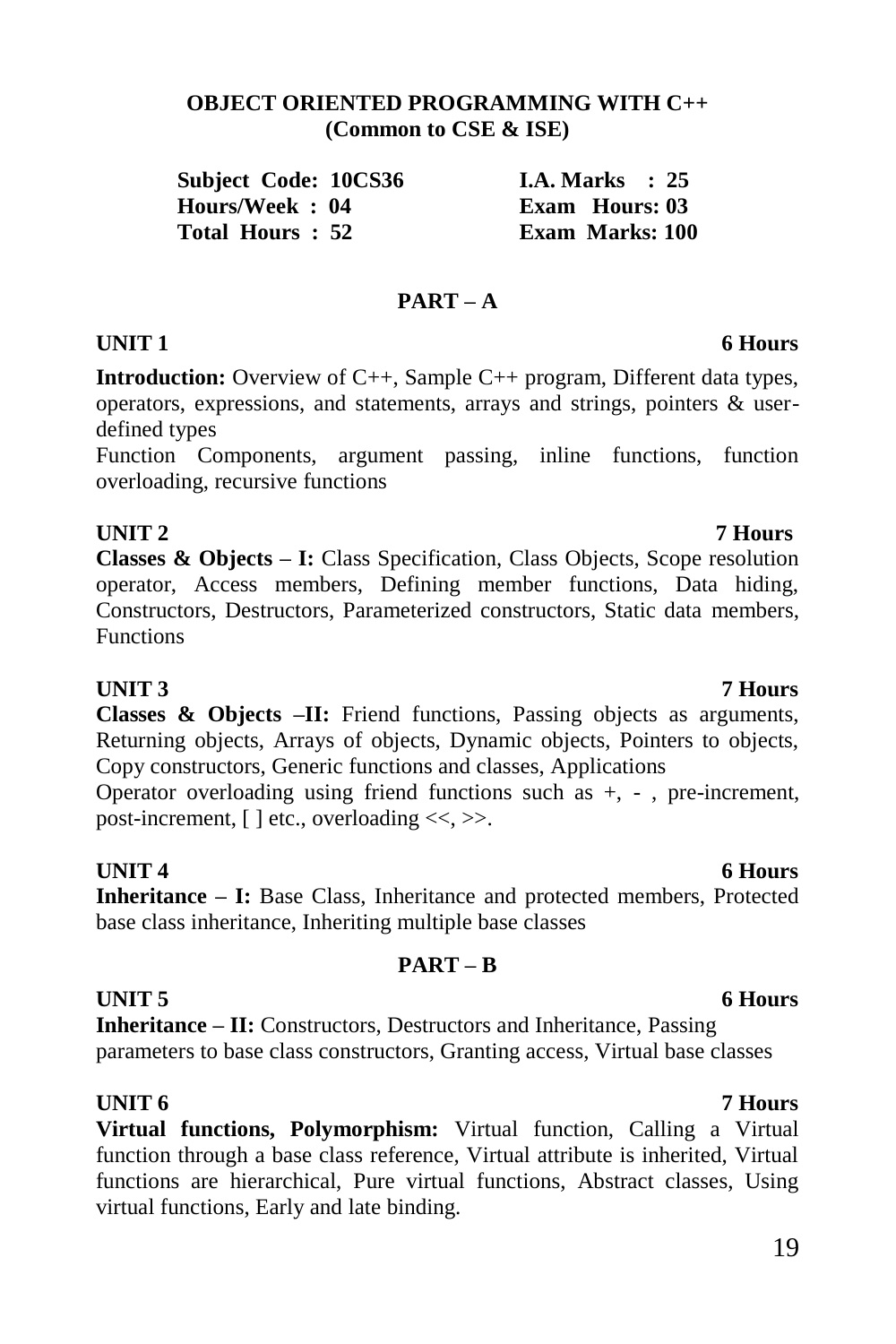### **UNIT 7** 6 Hours

**I/O System Basics, File I/0:** C++ stream classes, Formatted I/O, I/O manipulators, fstream and the File classes, File operations

**UNIT 8 7 Hours Exception Handling, STL:** Exception handling fundamentals, Exception handling options

STL: An overview, containers, vectors, lists, maps.

### **Text Books:**

1. Herbert Schildt: The Complete Reference C++, 4<sup>th</sup> Edition. Tata McGraw Hill, 2003.

### **Reference Books:**

- 1. Stanley B.Lippmann, Josee Lajore:  $C_{++}$  Primer,  $4^{th}$  Edition, Pearson Education, 2005.
- 2. Paul J Deitel, Harvey M Deitel: C++ for Programmers, Pearson Education, 2009.
- 3. K R Venugopal, Rajkumar Buyya, T Ravi Shankar: Mastering C++, Tata McGraw Hill, 1999.

### **DATA STRUCTURES WITH C/C++ LABORATORY (Common to CSE & ISE)**

| Subject Code: 10CSL37 | <b>I.A.</b> Marks $\therefore$ 25 |  |
|-----------------------|-----------------------------------|--|
| Hours/Week: 03        | Exam Hours: 03                    |  |
| Total Hours: 42       | <b>Exam Marks: 50</b>             |  |

- 1. Using circular representation for a polynomial, design, develop, and execute a program in C to accept two polynomials, add them, and then print the resulting polynomial.
- 2. Design, develop, and execute a program in C to convert a given valid parenthesized infix arithmetic expression to postfix expression and then to print both the expressions. The expression consists of single character operands and the binary operators  $+$  (plus), -(minus),  $*$  (multiply) and / (divide).
- 3. Design, develop, and execute a program in C to evaluate a valid postfix expression using stack. Assume that the postfix expression is read as a single line consisting of non-negative single digit operands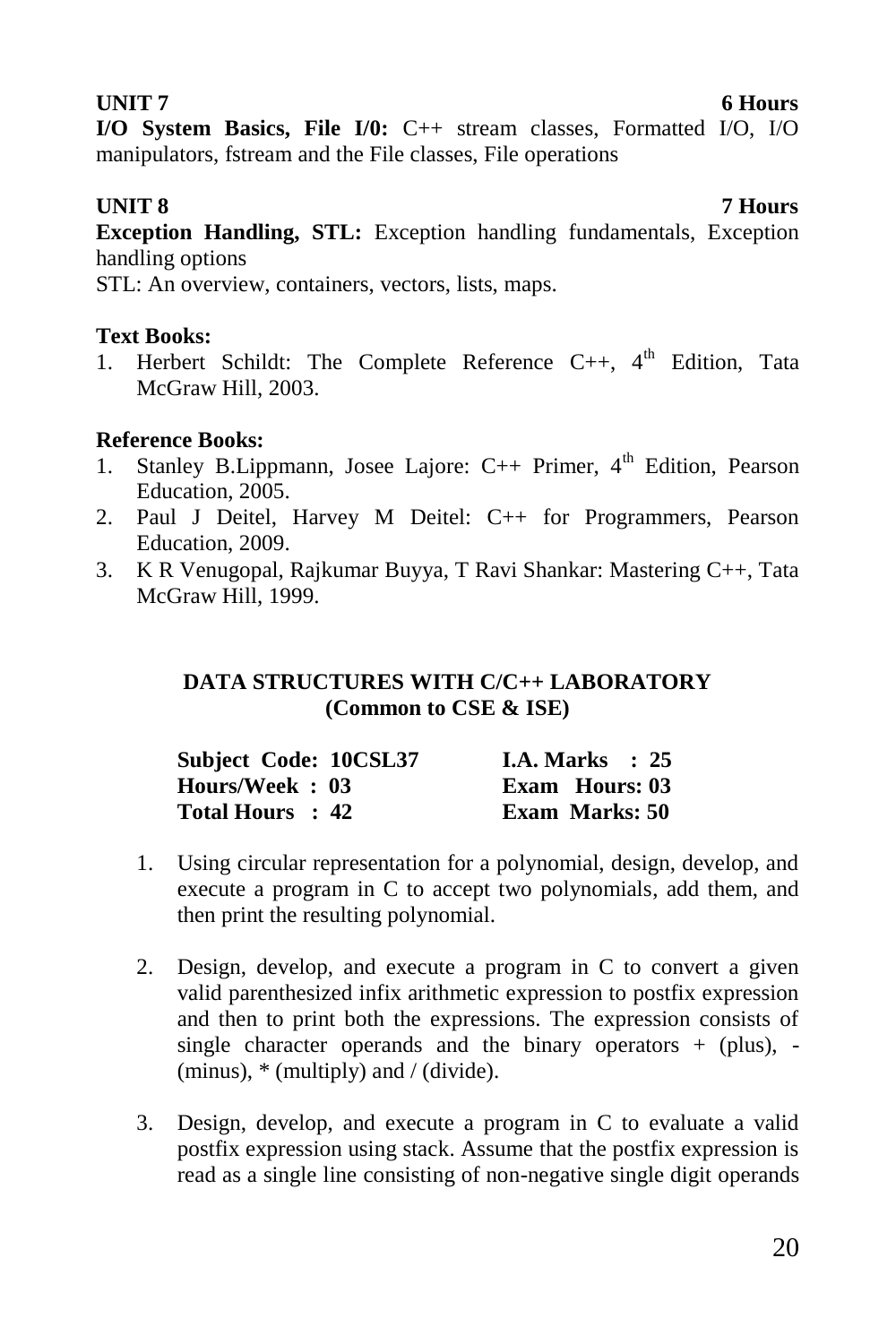and binary arithmetic operators. The arithmetic operators are + (add),  $-$  (subtract),  $*$  (multiply) and / (divide).

- 4. Design, develop, and execute a program in C to simulate the working of a queue of integers using an array. Provide the following operations: a. Insert b. Delete c. Display
- 5. Design, develop, and execute a program in C++ based on the following requirements: An EMPLOYEE class is to contain the following data members and member functions: Data members: Employee\_Number (an integer), Employee\_Name (a string of characters), Basic\_Salary (an integer) , All\_Allowances (an integer), IT (an integer), Net\_Salary (an integer). Member functions: to read the data of an employee, to calculate Net Salary and to print the values of all the data members. (All Allowances = 123% of Basic; Income Tax (IT) = 30% of the gross salary (= basic\_Salary \_ All\_Allowance); Net\_Salary = Basic\_Salary + All\_Allowances – IT)
- 6. Design, develop, and execute a program in C++ to create a class called STRING and implement the following operations. Display the results after every operation by overloading the operator <<.
	- i. STRING  $s1 = "VTU"$
	- ii. STRING  $s2 =$  "BELGAUM"
	- iii. STIRNG  $s3 = s1 + s2$ ; (Use copy constructor)
- 7. Design, develop, and execute a program in C++ to create a class called STACK using an array of integers and to implement the following operations by overloading the operators  $+$  and  $-$ :
	- i.  $s1 = s1 +$  element; where s1 is an object of the class STACK and element is an integer to be pushed on to top of the stack.
	- ii.  $s1 = s1$ -; where s1 is an object of the class STACK and  $$ operator pops off the top element.

Handle the STACK Empty and STACK Full conditions. Also display the contents of the stack after each operation, by overloading the operator  $<<$ .

8. Design, develop, and execute a program in C++ to create a class called LIST (linked list) with member functions to insert an element at the front of the list as well as to delete an element from the front of the list. Demonstrate all the functions after creating a list object.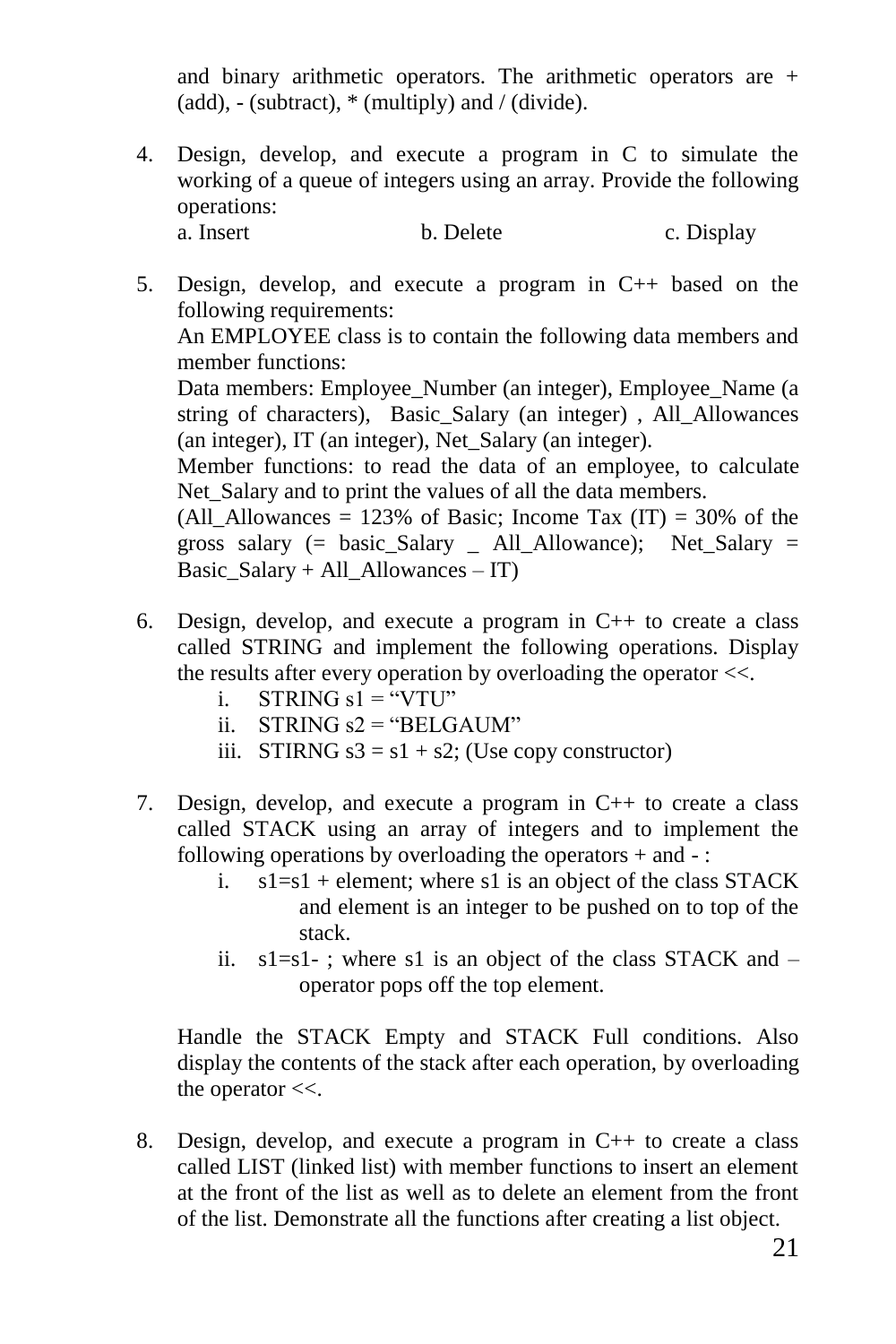- 9. Design, develop, and execute a program in C to read a sparse matrix of integer values and to search the sparse matrix for an element specified by the user. Print the result of the search appropriately. Use the triple <row, column, value> to represent an element in the sparse matrix.
- 10. Design, develop, and execute a program in C to create a max heap of integers by accepting one element at a time and by inserting it immediately in to the heap. Use the array representation for the heap. Display the array at the end of insertion phase.
- 11. Design, develop, and execute a program in C to implement a doubly linked list where each node consists of integers. The program should support the following operations:
	- i. Create a doubly linked list by adding each node at the front.
	- ii. Insert a new node to the left of the node whose key value is read as an input.
	- iii. Delete the node of a given data if it is found, otherwise display appropriate message.
	- iv. Display the contents of the list.

(Note: Only either (a,b and d) or (a, c and d) may be asked in the examination)

- 12. Design, develop, and execute a program in C++ to create a class called DATE with methods to accept two valid dates in the form dd/mm/yy and to implement the following operations by overloading the operators  $+$  and  $-$ . After every operation the results are to be displayed by overloading the operator <<.
	- i. no of days  $= d1 d2$ ; where d1 and d2 are DATE objects,  $d1 > = d2$  and no of days is an integer.
	- ii.  $d2 = d1 + no$  of days; where d1 is a DATE object and no\_of\_days is an integer.
- 13. Design, develop, and execute a program in C++ to create a class called OCTAL, which has the characteristics of an octal number. Implement the following operations by writing an appropriate constructor and an overloaded operator +.
	- i. OCTAL  $h = x$ ; where x is an integer
	- ii. int  $y = h + k$ ; where h is an OCTAL object and k is an integer.

Display the OCTAL result by overloading the operator <<. Also display the values of h and y.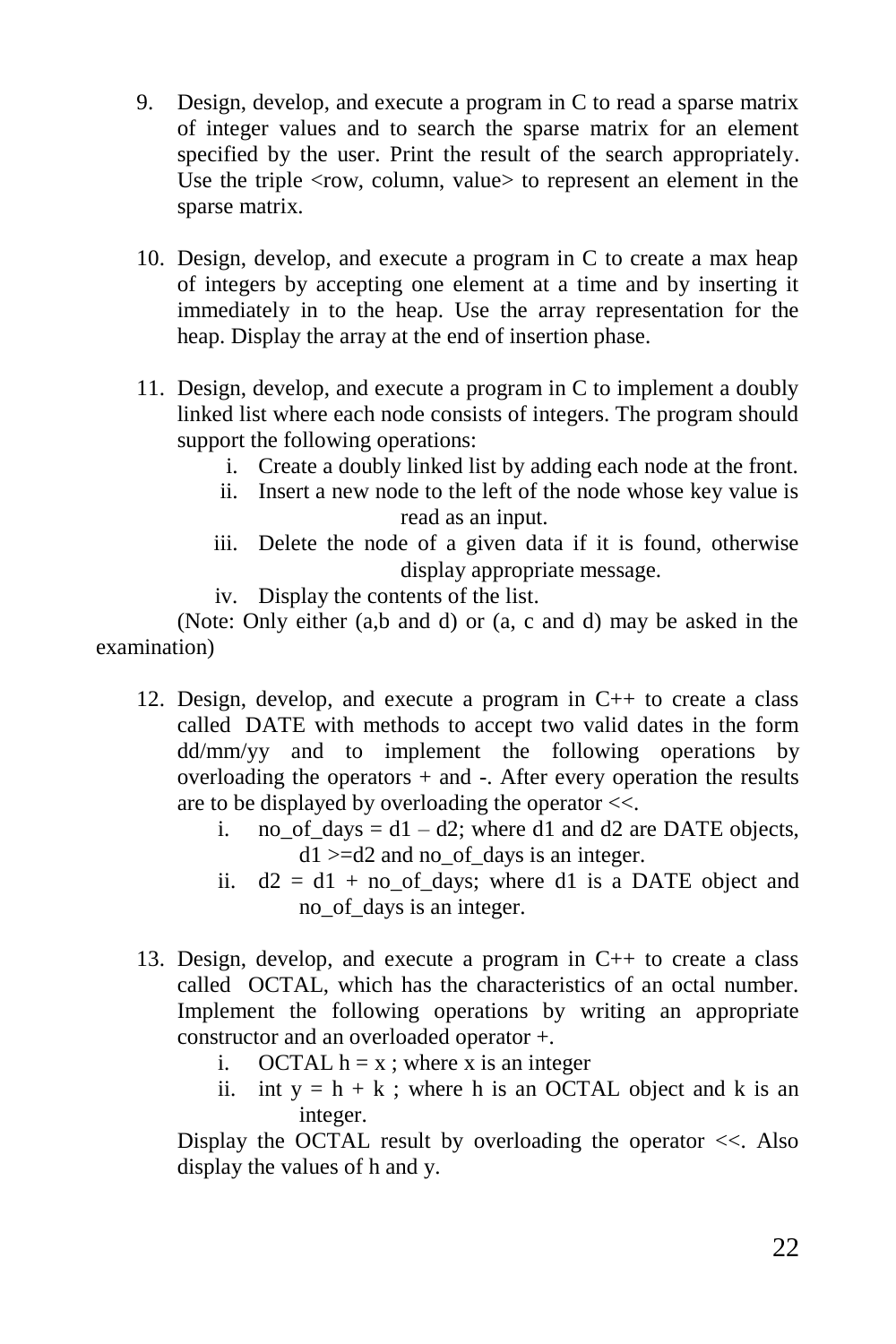14. Design, develop, and execute a program in C++ to create a class called BIN TREE that represents a Binary Tree, with member functions to perform inorder, preorder and postorder traversals. Create a BIN\_TREE object and demonstrate the traversals.

**Note: In the examination each student picks one question from a lot of** *all* **the 14 questions.**

### **ELECTRONIC CIRCUITS & LOGIC DESIGN LABORATORY (Common to CSE & ISE)**

| <b>Subject Code: 10CSL38</b> | <b>I.A. Marks</b> : 25 |
|------------------------------|------------------------|
| Hours/Week: 03               | <b>Exam Hours: 03</b>  |
| Total Hours: 42              | Exam Marks: 50         |
|                              | <b>PART-A</b>          |

- 1. a) Design and construct a suitable circuit and demonstrate the working of positive clipper, double-ended clipper and positive clamper using diodes.
	- b) Demonstrate the working of the above circuits using a simulation package.
- 2. a) Design and construct a suitable circuit and determine the frequency response, input impedance, output impedance, and bandwidth of a CE amplifier.
	- b) Design and build the CE amplifier circuit using a simulation package and determine the voltage gain for two different values of supply voltage and for two different values of emitter resistance.
- 3. a) Design and construct a suitable circuit and determine the drain characteristics and transconductance characteristics of an enhancement-mode MOSFET.
	- b) Design and build CMOS inverter using a simulation package and verify its truth table.
- 4. a) Design and construct a Schmitt trigger using Op-Amp for given UTP and LTP values and demonstrate its working.
	- b) Design and implement a Schmitt trigger using Op-Amp using a simulation package for two sets of UTP and LTP values and demonstrate its working.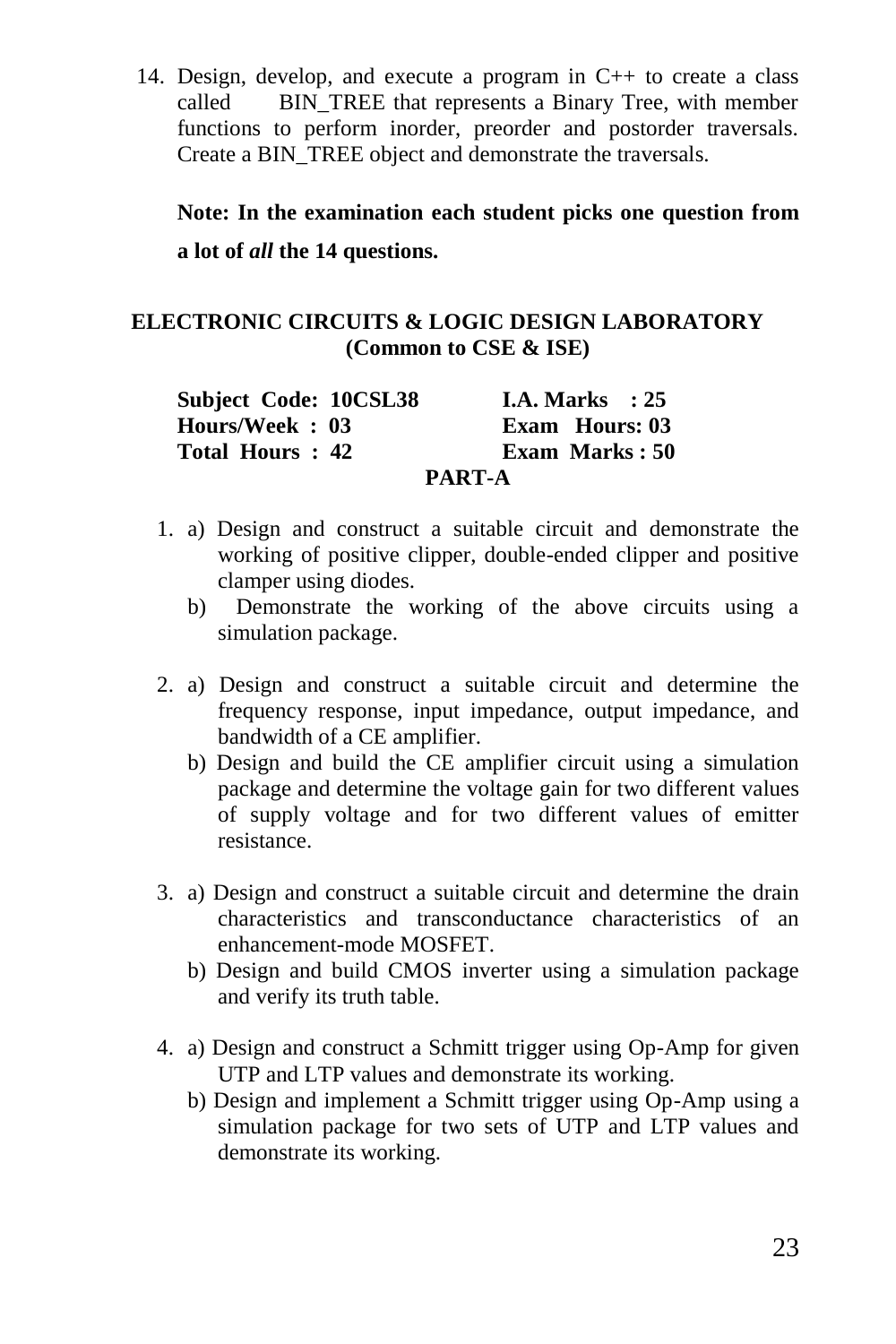- 5. a) Design and construct a rectangular waveform generator (Op-Amp relaxation oscillator) for given frequency and demonstrate its working.
	- b) Design and implement a rectangular waveform generator (Op-Amp relaxation oscillator) using a simulation package and demonstrate the change in frequency when all resistor values are doubled.
- 6. Design and implement an astable multivibrator circuit using 555 timer for a given frequency and duty cycle.

### **PART – B**

- 7. a) Given a 4-variable logic expression, simplify it using Entered Variable Map and realize the simplified logic expression using 8:1 multiplexer IC.
	- b) Design and develop the Verilog /VHDL code for an 8:1 multiplexer. Simulate and verify its working.
- 8. a) Realize a J-K Master / Slave Flip-Flop using NAND gates and verify its truth table.
	- b) Design and develop the Verilog / VHDL code for D Flip-Flop with positive-edge triggering. Simulate and verify its working.
- 9. a) Design and implement a mod-n  $(n<8)$  synchronous up counter using J-K Flip-Flop ICs and demonstrate its working.
	- b) Design and develop the Verilog / VHDL code for mod-8 up counter. Simulate and verify its working.
- 10. a) Design and implement a ring counter using 4-bit shift register and demonstrate its working.
	- b) Design and develop the Verilog / VHDL code for switched tail counter. Simulate and verify its working.
- 11. Design and implement an asynchronous counter using decade counter IC to count up from 0 to n  $(n \leq -9)$  and demonstrate its working.
- 12. Design and construct a 4-bit R-2R ladder D/A converter using Op-Amp. Determine its accuracy and resolution.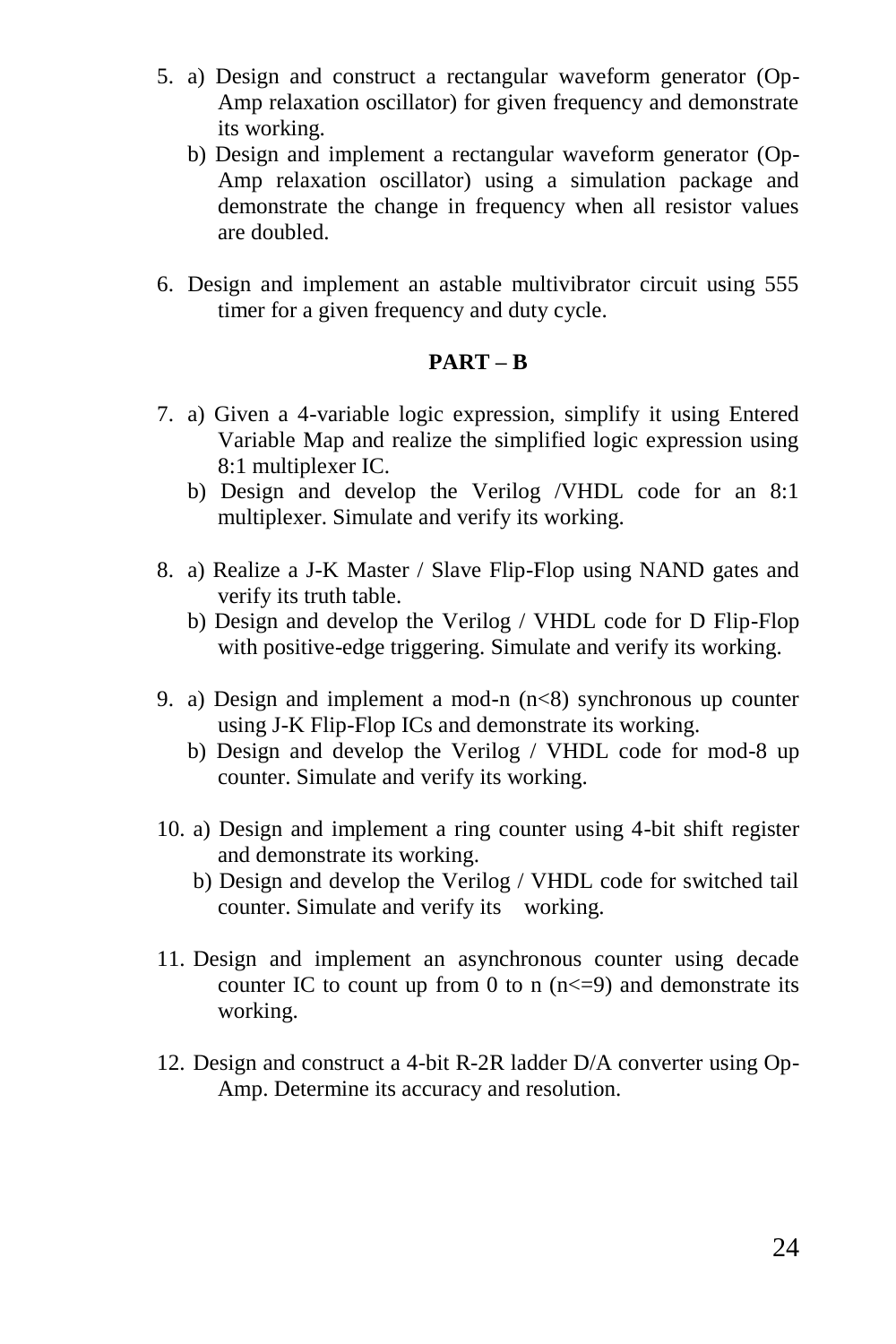**Notes:**

- **1. In the examination, each student picks one question from the lot of questions, either from Part-A or from Part-B. About half the students in the batch are to get a question from Part-A while the rest are to get the question from Part-B.**
- **2. Any simulation package like MultiSim / Pspice etc may be used.**

### **IV SEMESTER**

### **ENGINEERING MATHEMATICS IV (Common to CSE & ISE)**

| <b>Subject Code: 10MAT41</b> | I.A. Marks $\therefore$ 25 |
|------------------------------|----------------------------|
| Hours/Week: 04               | Exam Hours: 03             |
| Total Hours: 52              | <b>Exam Marks: 100</b>     |

### **PART – A**

**UNIT – 1 6 Hours Numerical Methods:** Numerical solutions of first order and first degree ordinary differential equations – Taylor"s series method, Modified Euler"s method, Runge – Kutta method of fourth order, Milne"s and Adams-Bashforth predictor and corrector methods (All formulae without Proof).

### **UNIT – 2 7 Hours**

**Complex Variables:** Function of a complex variable, Limit, Continuity Differentiability – Definitions. Analytic functions, Cauchy – Riemann equations in cartesian and polar forms, Properties of analytic functions. Conformal Transformation – Definition

Discussion of transformations:  $W = z^2$ ,  $W = e^z$ ,  $W = z + (I/z)$ ,  $z \neq 0$ Bilinear transformations.

### **UNIT – 3 6 Hours**

**Complex Integration:** Complex line integrals, Cauchy"s theorem, Cauchy"s integral formula. Taylor's and Laurent's series (Statements only) Singularities, Poles, Residues, Cauchy"s residue theorem (statement only)

### **UNIT – 4 7 Hours**

**Series solution of Ordinary Differential Equations and Special**  Functions: Series solution – Frobenius method, Series solution of Bessel's D.E. leading to Bessel function of fist kind. Equations reducible to Bessel"s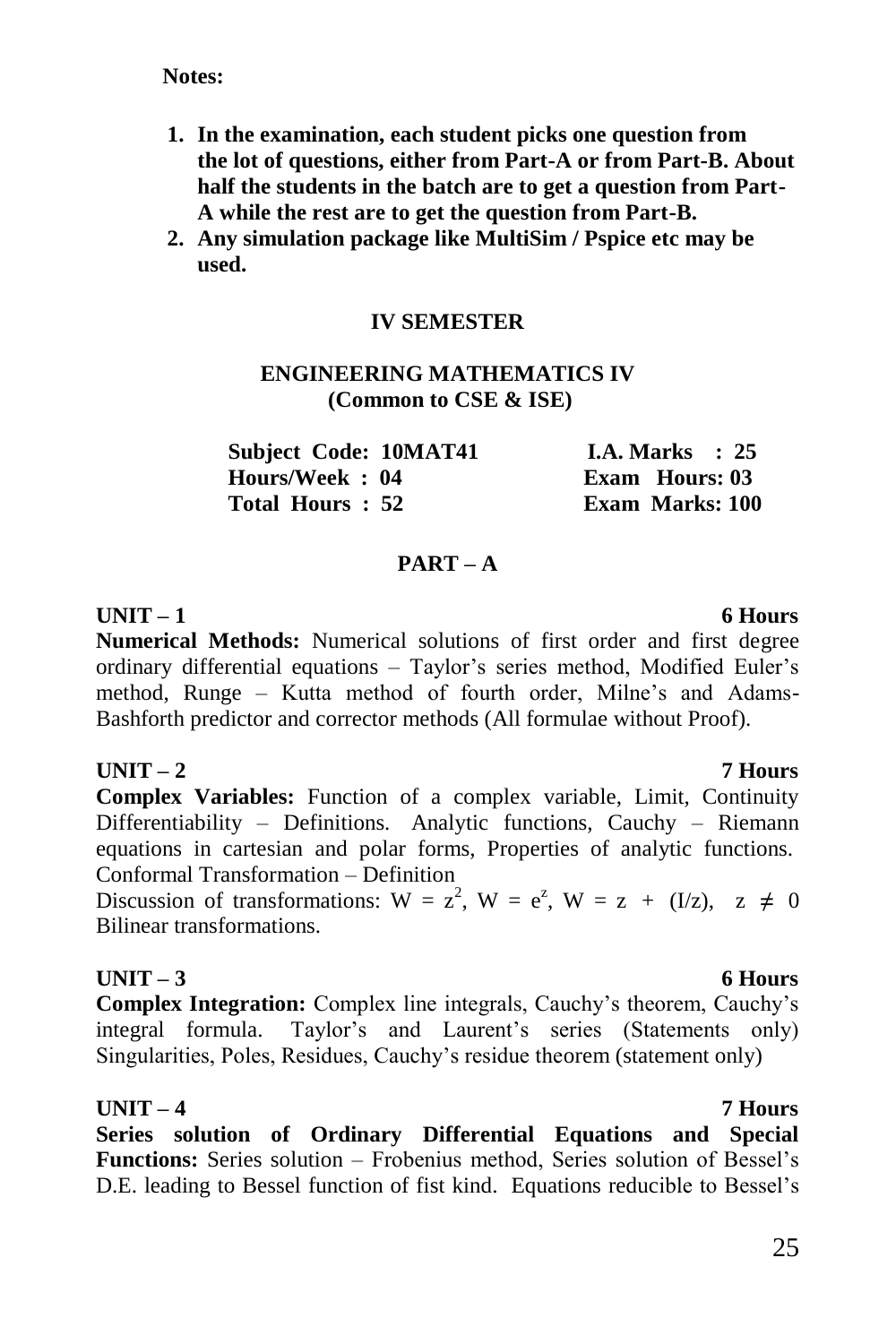D.E., Series solution of Legendre"s D.E. leading to Legendre Polynomials. Rodirgue"s formula

### **PART – B**

### **UNIT - 5 6 Hours Statistical Methods**

Curve fitting by the method of least squares:  $y = a + bx$ ,  $y = a + bx + cx^2$ ,  $y = ax^b$   $y = ab^x$ ,  $y = ae^{bx}$ , Correlation and Regression.

Probability: Addition rule, Conditional probability, Multiplication rule, Baye"s theorem.

### **UNIT – 6 7 Hours**

Random Variables (Discrete and Continuous) p.d.f., c.d.f. Binomial, Poisson, Normal and Exponential distributions.

### **UNIT - 7 7 Hours**

Sampling, Sampling distribution, Standard error. Testing of hypothesis for means. Confidence limits for means, Student's t distribution, Chi-square distribution as a test of goodness of fit.

### **UNIT - 8 6 Hours**

Concept of joint probability – Joint probability distribution, Discrete and Independent random variables, Expectation, Covariance, Correlation coefficient

Probability vectors, Stochastic matrices, Fixed points, Regular stochastic matrices. Markov chains, Higher transition probabilities. Stationary distribution of regular Markov chains and absorbing states

### **Text Book:**

- 1. B.S. Grewal: Higher Engineering Mathematics,  $40^{th}$  Edition, Khanna Publishers, 2007 (Chapters: 31.1, 31.3 to 31.5, 31.7 to 31.8, 20.1 to 20.20.10, 20.12 to 20.14, 20.16 to 20.19, 16.1 to 16.6, 16.10, 16.13 to 16.14, 24.4 to 24.6, 25.12 to 25.14, 26.1 to 26.6, 26.7 to 26.10, 26.14 to 26.16, 27.1 to 27.6, 27.14, 27.17 to 27.18)
- 2. Seymour Lipschutz: Probability, Schaum"s series, McGraw Hill. (Chapters:  $5 & 7$ )

### **Reference Books:**

- 1. B.V. Ramana: Higher Engineering Mathematics, Tata McGraw Hill, 2006.
- 2. Glyn James: Advanced Modern Engineering Mathematics, 3rd Edition, Pearson Education, 2003.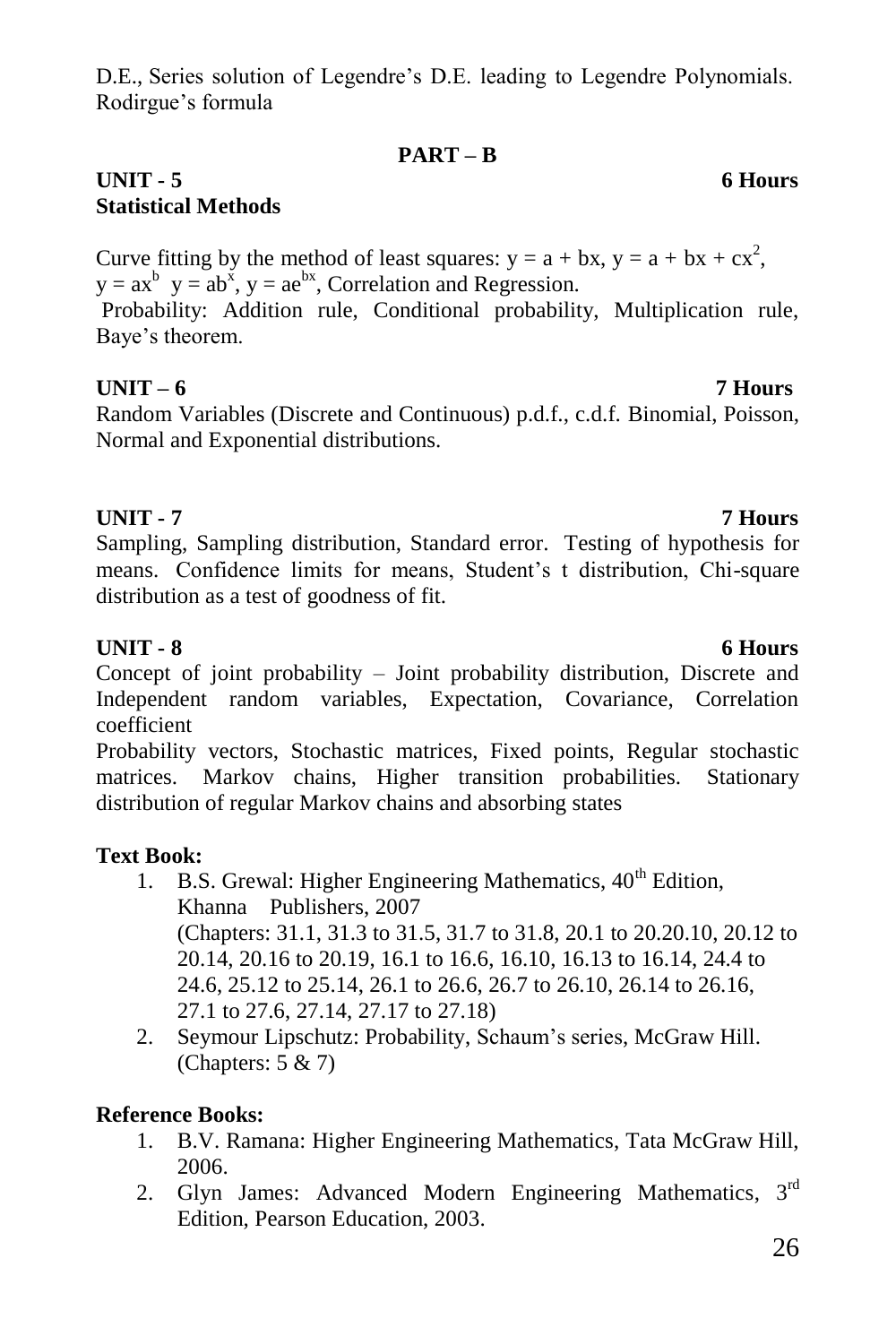# 27

# **UNIT - 7 Hours**

**Introduction to Graph Theory:** Definitions and Examples, Subgraphs, Complements, and Graph Isomorphism, Vertex Degree, Euler Trails and

### **UNIT - 2 6 Hours Introduction to Graph Theory** *contd***.:** Planar Graphs, Hamilton Paths and

# **UNIT - 5 6 Hours**

# **PART – B Fundamental Principles of Counting:** The Rules of Sum and Product,

# Permutations, Combinations – The Binomial Theorem, Combinations with

**UNIT - 6 6 Hours The Principle of Inclusion and Exclusion:** The Principle of Inclusion and Exclusion, Generalizations of the Principle, Derangements – Nothing is in its Right Place, Rook Polynomials

### **UNIT - 7 7 Hours**

**Generating Functions:** Introductory Examples, Definition and Examples – Calculational Techniques, Partitions of Integers, the Exponential Generating Function, the Summation Operator

### **UNIT - 8 7 Hours**

# Repetition, The Catalon Numbers

**UNIT - 3 6 Hours Trees:** Definitions, Properties, and Examples, Routed Trees, Trees and Sorting, Weighted Trees and Prefix Codes

# Cycles, Graph Colouring, and Chromatic Polynomials

**Circuits** 

### **UNIT - 4 7 Hours**

**Optimization and Matching:** Dijkstra"s Shortest Path Algorithm, Minimal Spanning Trees – The algorithms of Kruskal and Prim, Transport Networks – Max-flow, Min-cut Theorem, Matching Theory

### **GRAPH THEORY AND COMBINATORICS (Common to CSE & ISE)**

**PART – A**

**Subject Code: 10CS42 I.A. Marks : 25 Hours/Week : 04 Exam Hours: 03 Total Hours : 52 Exam Marks: 100**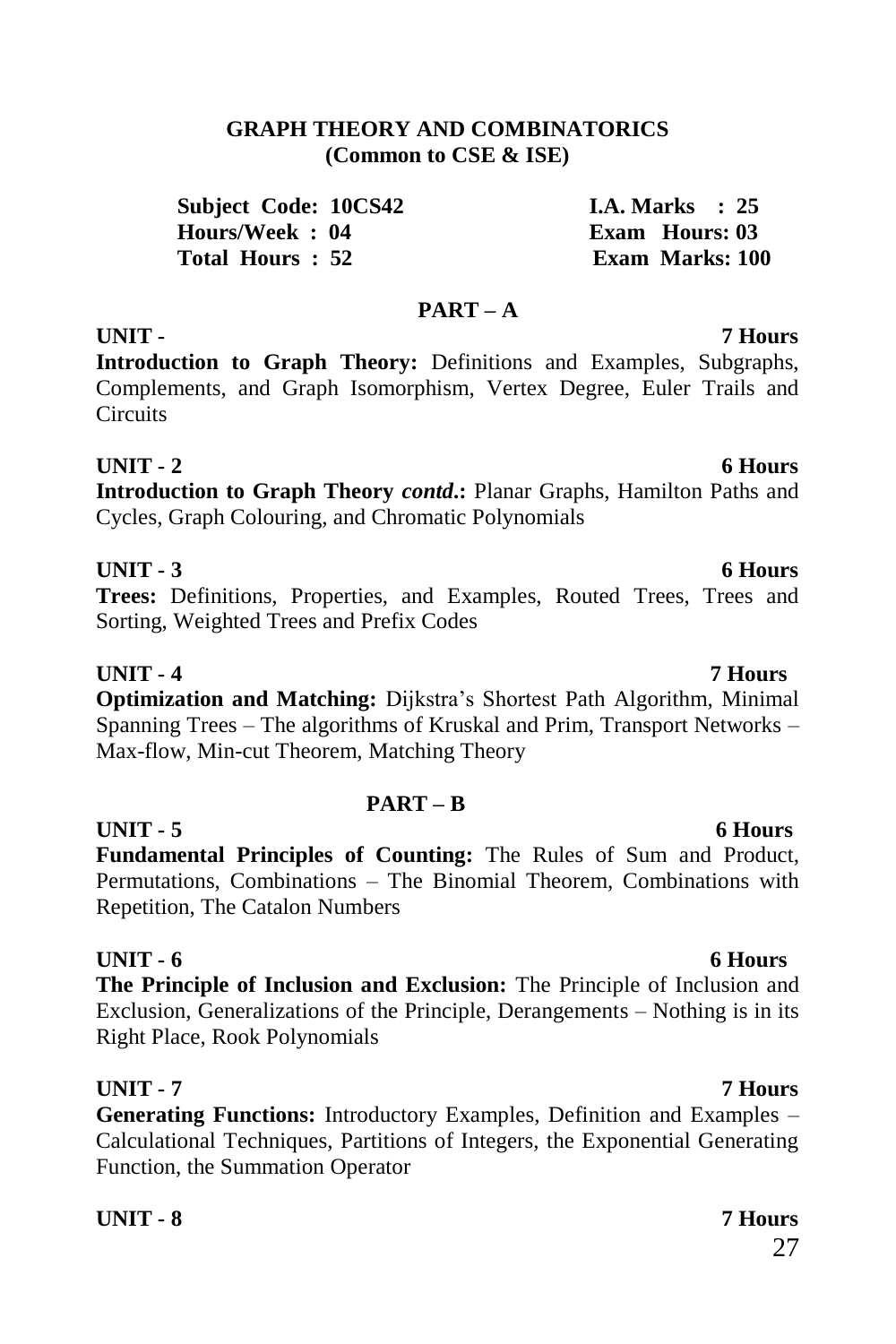**Recurrence Relations:** First Order Linear Recurrence Relation, The Second Order Linear Homogeneous Recurrence Relation with Constant Coefficients, The Non-homogeneous Recurrence Relation, The Method of Generating Functions

### **Text Book:**

1. Ralph P. Grimaldi: Discrete and Combinatorial Mathematics, 5<sup>th</sup> Edition, Pearson Education, 2004. (Chapter 11, Chapter 12.1 to 12.4, Chapter 13, Chapter 1, Chapter 8.1 to 8.4, Chapter 9 Chapter 10.1 to 10.4).

### **Reference Books:**

- 1. D.S. Chandrasekharaiah: Graph Theory and Combinatorics, Prism, 2005.
- 2. Chartrand Zhang: Introduction to Graph Theory, TMH, 2006.
- 3. Richard A. Brualdi: Introductory Combinatorics, 4<sup>th</sup> Edition, Pearson Education, 2004.
- 4. Geir Agnarsson & Raymond Geenlaw: Graph Theory, Pearson Education, 2007.

### **DESIGN AND ANALYSIS OF ALGORITHMS (Common to CSE & ISE)**

| <b>Subject Code: 10CS43</b> | <b>I.A. Marks</b> : 25 |
|-----------------------------|------------------------|
| Hours/Week: 04              | Exam Hours: 03         |
| Total Hours: 52             | <b>Exam Marks: 100</b> |

### **PART – A**

### **UNIT – 1 7 Hours**

**INTRODUCTION:** Notion of Algorithm, Review of Asymptotic Notations, Mathematical Analysis of Non-Recursive and Recursive Algorithms Brute Force Approaches: Introduction, Selection Sort and Bubble Sort, Sequential Search and Brute Force String Matching.

### **UNIT - 2 6 Hours**

**DIVIDE AND CONQUER:** Divide and Conquer: General Method, Defective Chess Board, Binary Search, Merge Sort, Quick Sort and its performance.

### **UNIT - 3 7 Hours THE GREEDY METHOD:** The General Method, Knapsack Problem, Job Sequencing with Deadlines, Minimum-Cost Spanning Trees: Prim"s Algorithm, Kruskal"s Algorithm; Single Source Shortest Paths.

# 28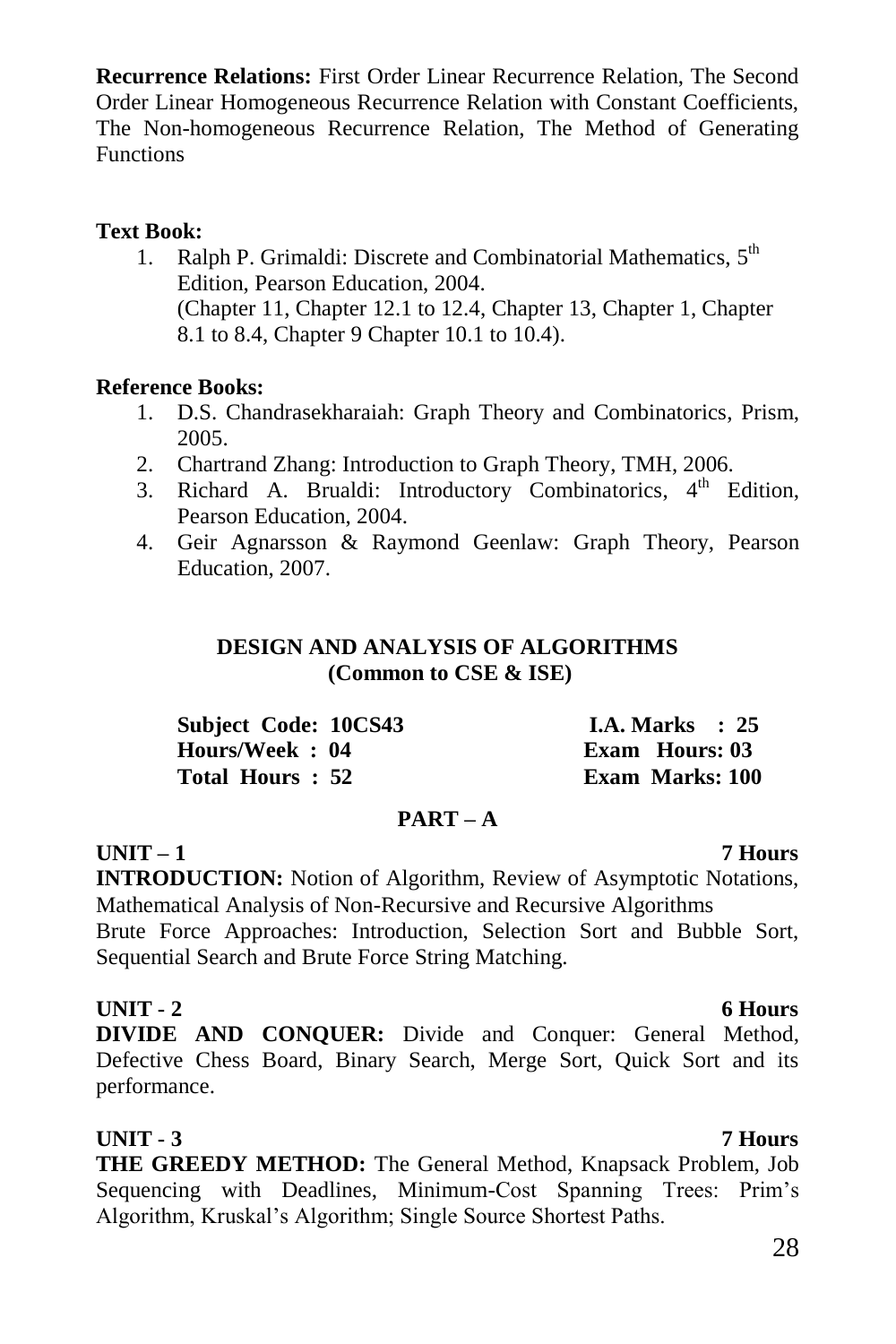### **UNIT - 4 6 Hours**

**DYNAMIC PROGRAMMING:** The General Method, Warshall"s Algorithm, Floyd"s Algorithm for the All-Pairs Shortest Paths Problem, Single-Source Shortest Paths: General Weights, 0/1 Knapsack, The Traveling Salesperson problem.

### **PART – B**

**UNIT - 5 7 Hours DECREASE-AND-CONQUER APPROACHES, SPACE-TIME TRADEOFFS:** Decrease-and-Conquer Approaches: Introduction, Insertion Sort, Depth First Search and Breadth First Search, Topological Sorting Space-Time Tradeoffs: Introduction, Sorting by Counting, Input Enhancement in String Matching.

**UNIT – 6 7 Hours LIMITATIONS OF ALGORITHMIC POWER AND COPING WITH THEM:** Lower-Bound Arguments, Decision Trees, P, NP, and NP-Complete Problems, Challenges of Numerical Algorithms.

### **UNIT - 7 6 Hours**

**COPING WITH LIMITATIONS OF ALGORITHMIC POWER:**  Backtracking: n - Queens problem, Hamiltonian Circuit Problem, Subset – Sum Problem.

Branch-and-Bound: Assignment Problem, Knapsack Problem, Traveling Salesperson Problem.

Approximation Algorithms for NP-Hard Problems – Traveling Salesperson Problem, Knapsack Problem

**UNIT – 8 6 Hours PRAM ALGORITHMS:** Introduction, Computational Model, Parallel Algorithms for Prefix Computation, List Ranking, and Graph Problems,

### **Text Books:**

1. Anany Levitin: Introduction to The Design & Analysis of Algorithms, 2nd Edition, Pearson Education, 2007. (Listed topics only from the Chapters 1, 2, 3, 5, 7, 8, 10, 11).

2. Ellis Horowitz, Sartaj Sahni, Sanguthevar Rajasekaran:

Fundamentals of Computer Algorithms,  $2<sup>nd</sup>$  Edition, Universities Press, 2007.

(Listed topics only from the Chapters 3, 4, 5, 13)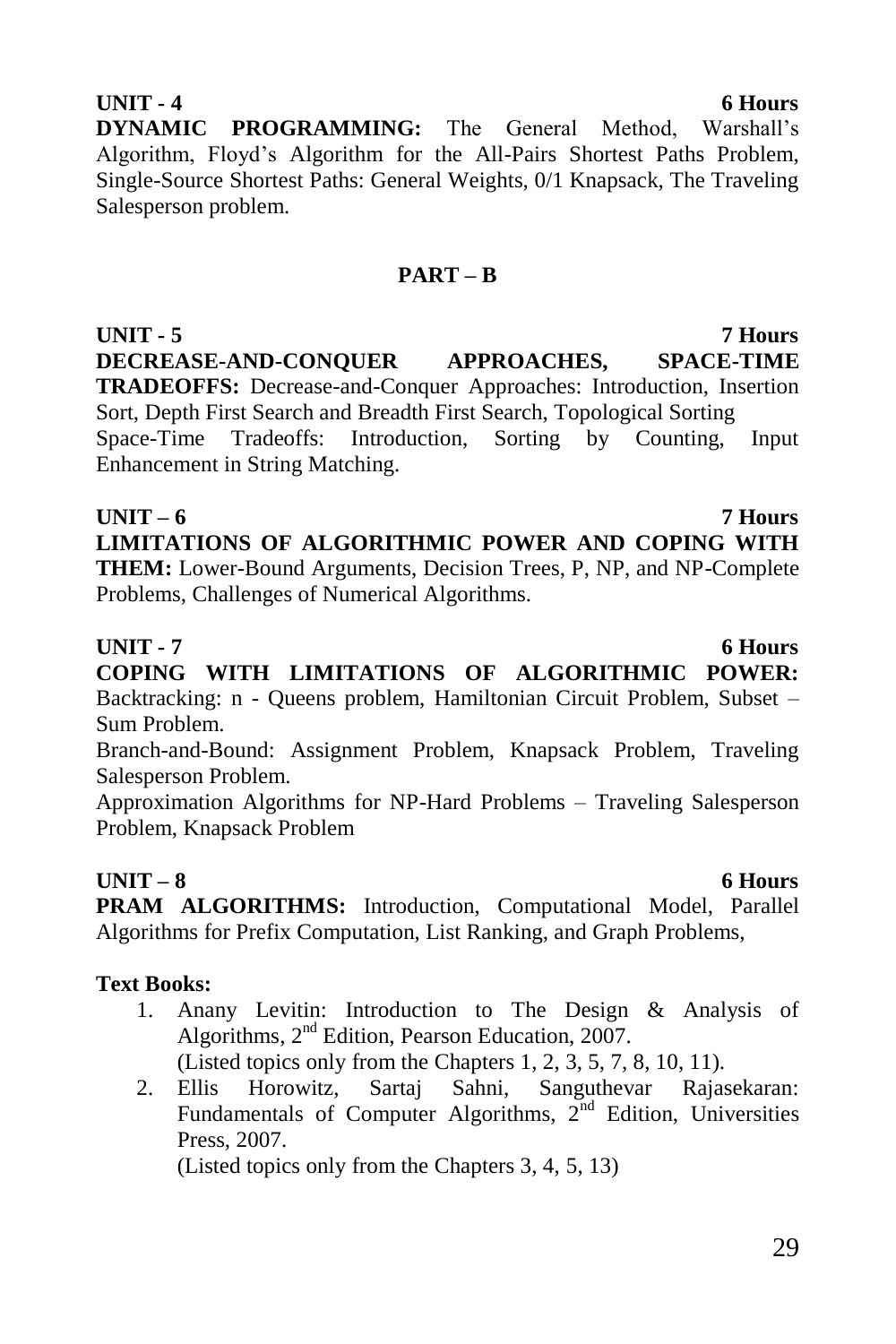### **Reference Books:**

- 1. Thomas H. Cormen, Charles E. Leiserson, Ronal L. Rivest, Clifford Stein: Introduction to Algorithms, 3<sup>rd</sup> Edition, PHI, 2010.
- 2. R.C.T. Lee, S.S. Tseng, R.C. Chang & Y.T.Tsai: Introduction to the Design and Analysis of Algorithms A Strategic Approach, Tata McGraw Hill, 2005.

### **UNIX AND SHELL PROGRAMMING (Common to CSE & ISE)**

| Subject Code: 10CS44 | <b>I.A. Marks</b> : 25 |
|----------------------|------------------------|
| Hours/Week: 04       | <b>Exam</b> Hours: 03  |
| Total Hours: 52      | <b>Exam Marks: 100</b> |

### **PART – A**

| $UNIT-1$<br>The Unix Operating System, The UNIX architecture and Command Usage,<br>The File System | <b>6 Hours</b> |
|----------------------------------------------------------------------------------------------------|----------------|
| $UNIT - 2$<br>Basic File Attributes, the vi Editor                                                 | <b>6 Hours</b> |
| $UNIT - 3$<br>The Shell, The Process, Customizing the environment                                  | 7 Hours        |
| $UNIT - 4$<br>More file attributes, Simple filters                                                 | <b>7 Hours</b> |
| $PART - B$                                                                                         |                |
| $UNIT - 5$<br>Filters using regular expressions,                                                   | <b>6 Hours</b> |
| $UNIT - 6$<br><b>Essential Shell Programming</b>                                                   | <b>6 Hours</b> |
| $UNIT - 7$<br>awk – An Advanced Filter                                                             | 7 Hours        |
| $UNIT - 8$<br>perl - The Master Manipulator                                                        | <b>7 Hours</b> |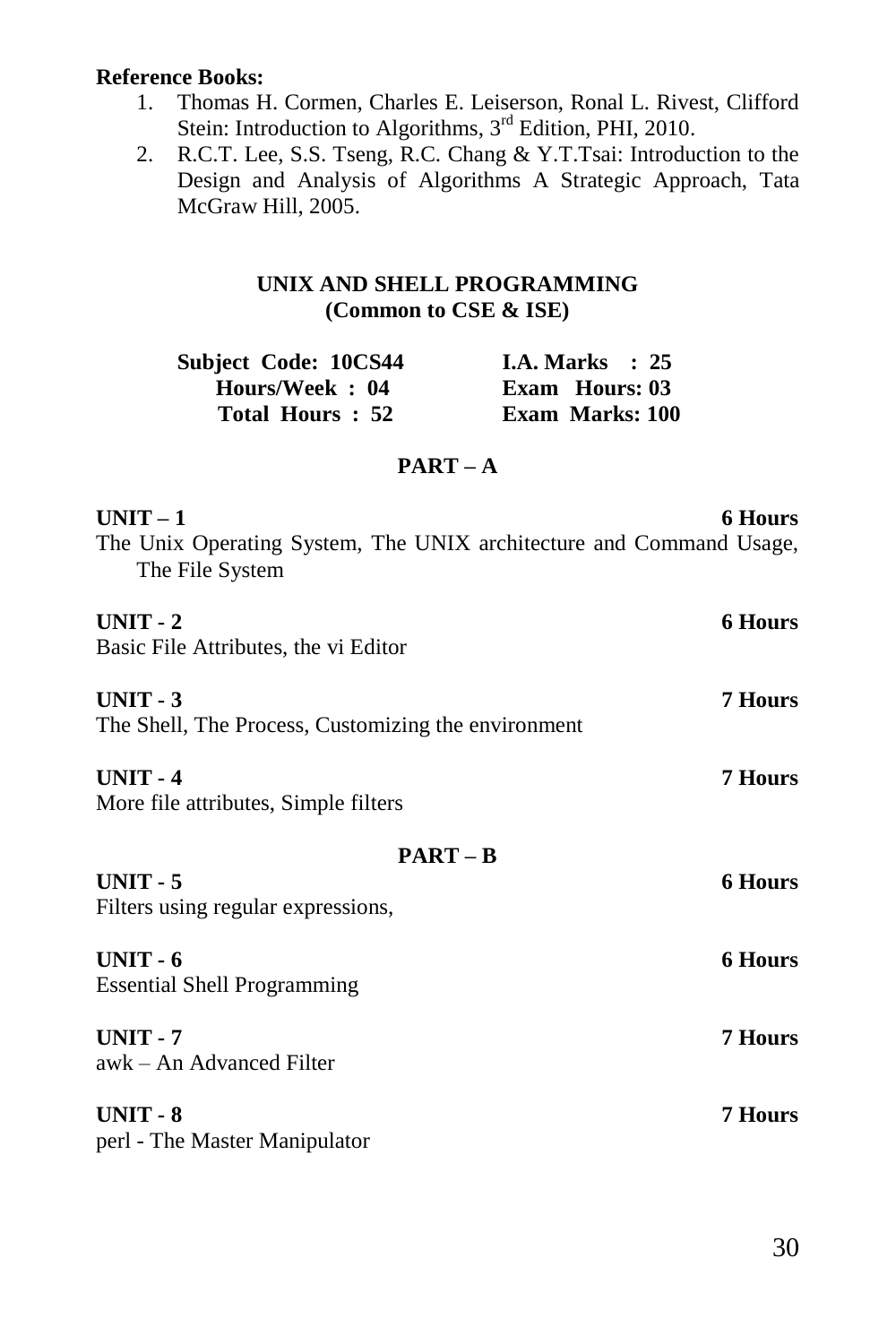### **Text Book:**

1. Sumitabha Das: UNIX – Concepts and Applications,  $4<sup>th</sup>$  Edition, Tata McGraw Hill, 2006. (Chapters 1.2, 2, 4, 6, 7, 8, 9, 10, 11, 12, 13, 14, 18, 19)

### **Reference Books:**

- 1. Behrouz A. Forouzan and Richard F. Gilberg: UNIX and Shell Programming**,** Cengage Learning, 2005.
- 2. M.G. Venkateshmurthy: UNIX & Shell Programming**,** Pearson Education, 2005.

### **MICROPROCESSORS** (**Common to CSE & ISE)**

| <b>Subject Code: 10CS45</b> | I.A. Marks $\therefore$ 25 |
|-----------------------------|----------------------------|
| Hours/Week: 04              | Exam Hours: 03             |
| Total Hours: 52             | <b>Exam Marks: 100</b>     |

### **PART A**

**UNIT – 1 7 Hours Introduction, Microprocessor Architecture – 1:** A Historical Background, The Microprocessor-Based Personal Computer Systems. The Microprocessor and its Architecture: Internal Microprocessor

Architecture, Real Mode Memory Addressing.

### **UNIT – 2 7 Hours**

**Microprocessor Architecture – 2, Addressing Modes:** Introduction to Protected Mode Memory Addressing, Memory Paging, Flat Mode Memory Addressing Modes: Data Addressing Modes, Program Memory Addressing Modes, Stack Memory Addressing Modes

### **UNIT – 3 6 Hours**

**Programming – 1:** Data Movement Instructions: MOV Revisited, PUSH/POP, Load-Effective Address, String Data Transfers, Miscellaneous Data Transfer Instructions, Segment Override Prefix, Assembler Details. Arithmetic and Logic Instructions: Addition, Subtraction and Comparison, Multiplication and Division.

### **UNIT - 4 6 Hours**

**Programming – 2:** Arithmetic and Logic Instructions (continued): BCD and ASCII Arithmetic, Basic Logic Instructions, Shift and Rotate, String Comparisons.

### 31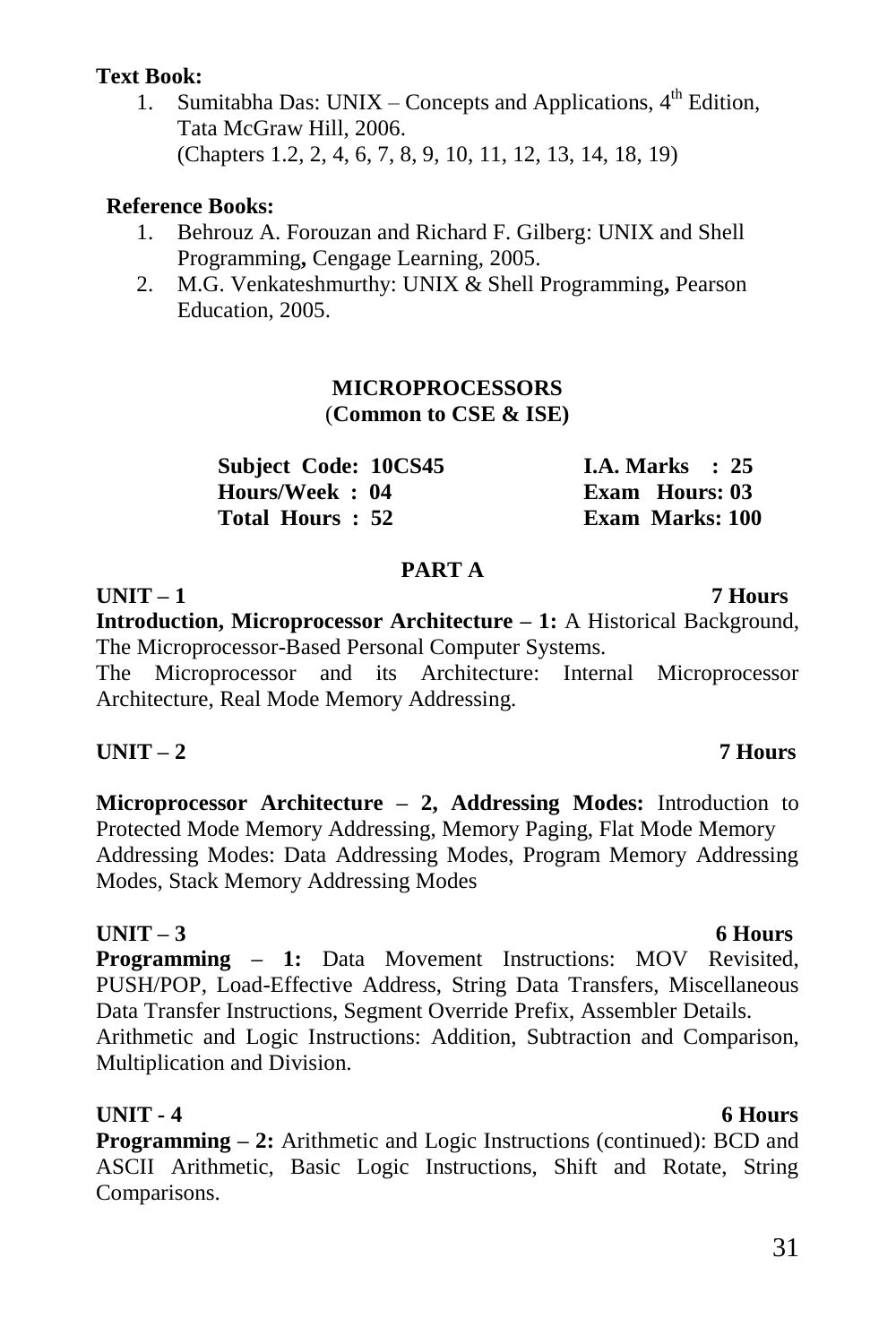32

### Program Control Instructions: The Jump Group, Controlling the Flow of the Program, Procedures, Introduction to Interrupts, Machine Control and Miscellaneous Instructions.

### **PART B**

### **UNIT - 5 6 Hours**

**Programming – 3:** Combining Assembly Language with C/C++: Using Assembly Language with C/C++ for 16-Bit DOS Applications and 32-Bit Applications

Modular Programming, Using the Keyboard and Video Display, Data Conversions, Example Programs

### **UNIT - 6 7 Hours**

**Hardware Specifications, Memory Interface – 1:** Pin-Outs and the Pin Functions, Clock Generator, Bus Buffering and Latching, Bus Timings, Ready and Wait State, Minimum versus Maximum Mode. Memory Interfacing: Memory Devices

### **UNIT – 7 6 Hours**

**Memory Interface – 2, I/O Interface – 1:** Memory Interfacing (continued): Address Decoding, 8088 Memory Interface, 8086 Memory Interface.

Basic I/O Interface: Introduction to I/O Interface, I/O Port Address Decoding.

**UNIT 8 7 Hours I/O Interface – 2, Interrupts, and DMA:** I/O Interface (continued): The Programmable Peripheral Interface 82C55, Programmable Interval Timer 8254.

Interrupts: Basic Interrupt Processing, Hardware Interrupts: INTR and INTA/; Direct Memory Access: Basic DMA Operation and Definition.

### **Text Book:**

1. Barry B Brey: The Intel Microprocessors,  $8<sup>th</sup>$  Edition, Pearson Education, 2009. (Listed topics only from the Chapters 1 to 13)

### **Reference Books:**

- 1. Douglas V. Hall: Microprocessors and Interfacing, Revised 2nd Edition, TMH, 2006.
- 2. K. Udaya Kumar & B.S. Umashankar : Advanced Microprocessors & IBM-PC Assembly Language Programming, TMH 2003.
- 3. James L. Antonakos: The Intel Microprocessor Family: Hardware and Software Principles and Applications, Cengage Learning, 2007.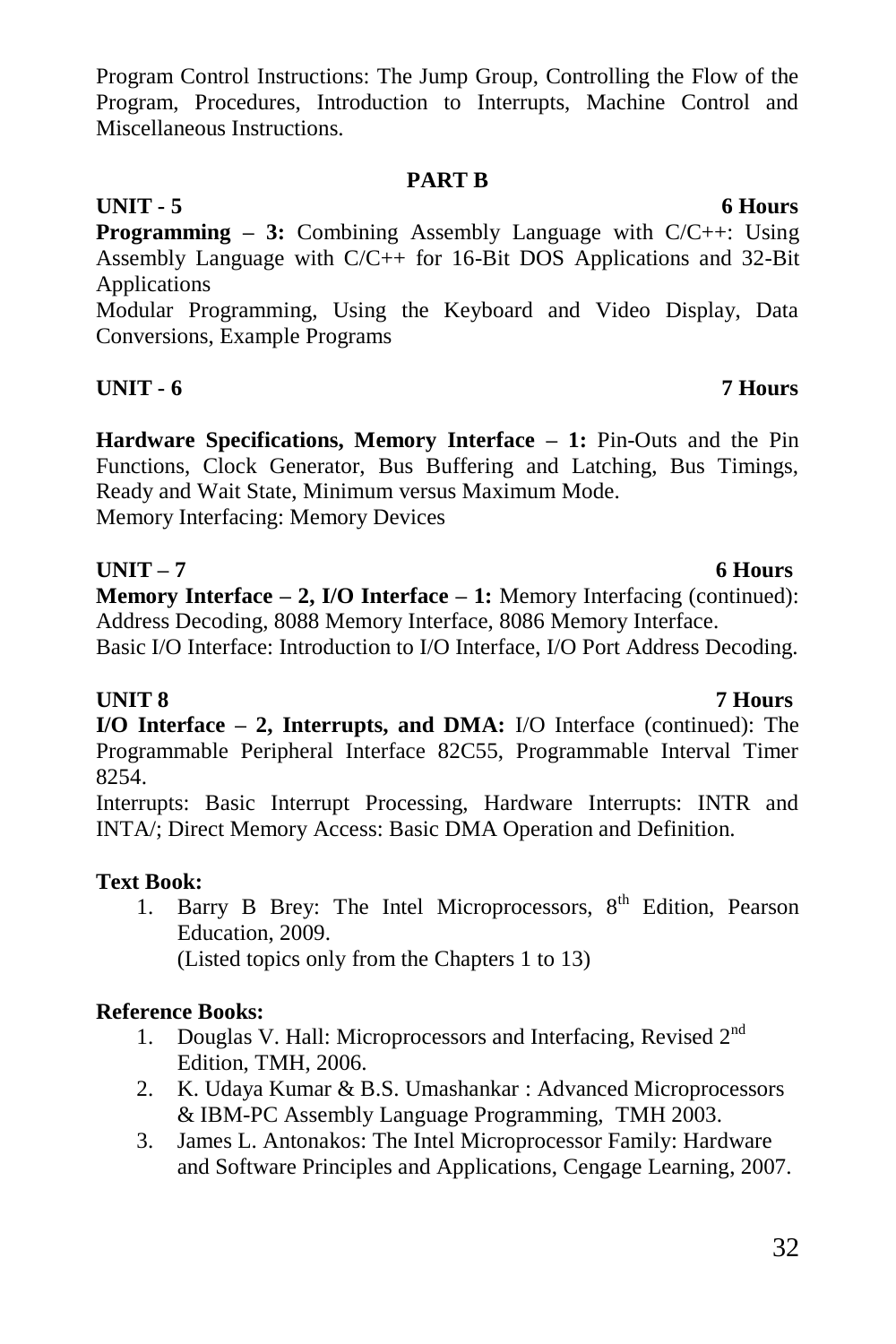### **COMPUTER ORGANIZATION (Common to CSE & ISE)**

| <b>Subject Code: 10CS46</b> |  | I.A. Marks $\therefore$ 25 |  |
|-----------------------------|--|----------------------------|--|
| Hours/Week: 04              |  | Exam Hours: 03             |  |
| Total Hours: 52             |  | <b>Exam Marks: 100</b>     |  |

### **PART – A**

**UNIT - 1 6 Hours**

**Basic Structure of Computers:** Computer Types, Functional Units, Basic Operational Concepts, Bus Structures, Performance – Processor Clock, Basic Performance Equation, Clock Rate, Performance Measurement, Historical Perspective

**Machine Instructions and Programs:** Numbers, Arithmetic Operations and Characters, Memory Location and Addresses, Memory Operations, Instructions and Instruction Sequencing,

### **UNIT - 2 7 Hours**

**Machine Instructions and Programs** *contd***.:** Addressing Modes, Assembly Language, Basic Input and Output Operations, Stacks and Queues, Subroutines, Additional Instructions, Encoding of Machine Instructions

### **UNIT - 3 6 Hours**

I**nput/Output Organization:** Accessing I/O Devices, Interrupts – Interrupt Hardware, Enabling and Disabling Interrupts, Handling Multiple Devices, Controlling Device Requests, Exceptions, Direct Memory Access, Buses

### **UNIT - 4 7 Hours**

**Input/Output Organization** *contd***.:** Interface Circuits, Standard I/O Interfaces – PCI Bus, SCSI Bus, USB

### **PART – B**

### **UNIT - 5 7 Hours**

**Memory System:** Basic Concepts, Semiconductor RAM Memories, Read Only Memories, Speed, Size, and Cost, Cache Memories – Mapping Functions, Replacement Algorithms, Performance Considerations, Virtual Memories, Secondary Storage

### **UNIT - 6 7 Hours**

**Arithmetic:** Addition and Subtraction of Signed Numbers, Design of Fast Adders, Multiplication of Positive Numbers, Signed Operand Multiplication, Fast Multiplication, Integer Division, Floating-point Numbers and Operations

**UNIT - 7 6 Hours**

### 33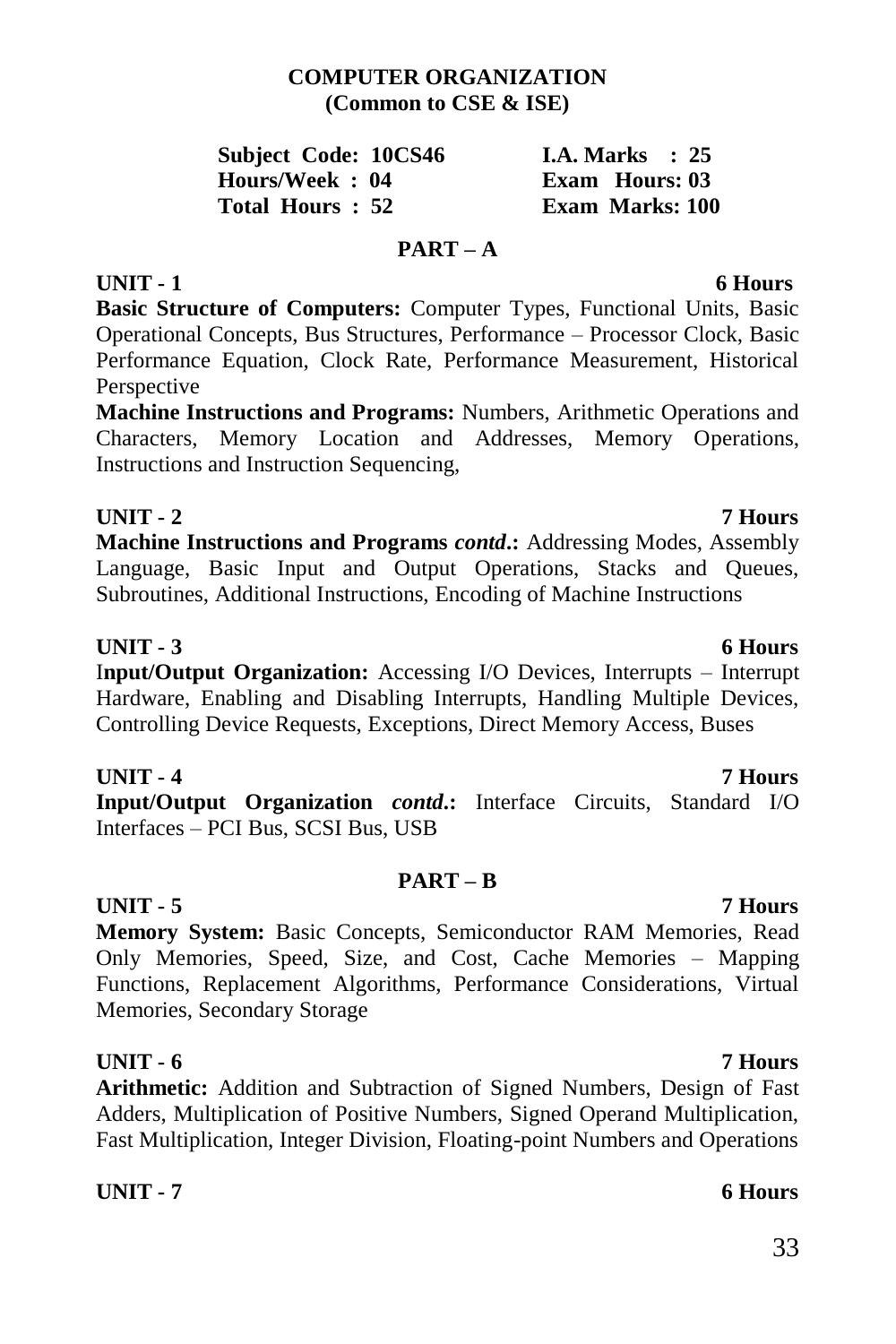**Basic Processing Unit:** Some Fundamental Concepts, Execution of a Complete Instruction, Multiple Bus Organization, Hard-wired Control, Microprogrammed Control

### **UNIT - 8 6 Hours**

**Multicores, Multiprocessors, and Clusters:** Performance, The Power Wall, The Switch from Uniprocessors to Multiprocessors, Amdahl"s Law, Shared Memory Multiprocessors, Clusters and other Message Passing Multiprocessors, Hardware Multithreading, SISD, IMD, SIMD, SPMD, and Vector.

### **Text Books:**

- 1. Carl Hamacher, Zvonko Vranesic, Safwat Zaky: Computer Organization, 5th Edition, Tata McGraw Hill, 2002. (Listed topics only from Chapters 1, 2, 4, 5, 6, 7)
- 2. David A. Patterson, John L. Hennessy: Computer Organization and Design – The Hardware / Software Interface ARM Edition,  $4<sup>th</sup>$ Edition, Elsevier, 2009.
- 3. (Listed topics only)

### **Reference Books:**

- 1. William Stallings: Computer Organization & Architecture,  $7<sup>th</sup>$ Edition, PHI, 2006.
- 2. Vincent P. Heuring & Harry F. Jordan: Computer Systems Design and Architecture, 2<sup>nd</sup> Edition, Pearson Education, 2004.

### **DESIGN AND ANALYSIS OF ALGORITHMS LABORATORY (Common to CSE & ISE)**

| Subject Code: 10CSL47 | I.A. Marks $\therefore$ 25 |
|-----------------------|----------------------------|
| Hours/Week: 03        | <b>Exam Hours: 03</b>      |
| Total Hours : 42      | <b>Exam Marks: 50</b>      |

### **Design, develop and implement the specified algorithms for the following problems using C/C++ Language in LINUX / Windows environment.**

1. Sort a given set of elements using the Quicksort method and determine the time required to sort the elements. Repeat the experiment for different values of n, the number of elements in the list to be sorted and plot a graph of the time taken versus n.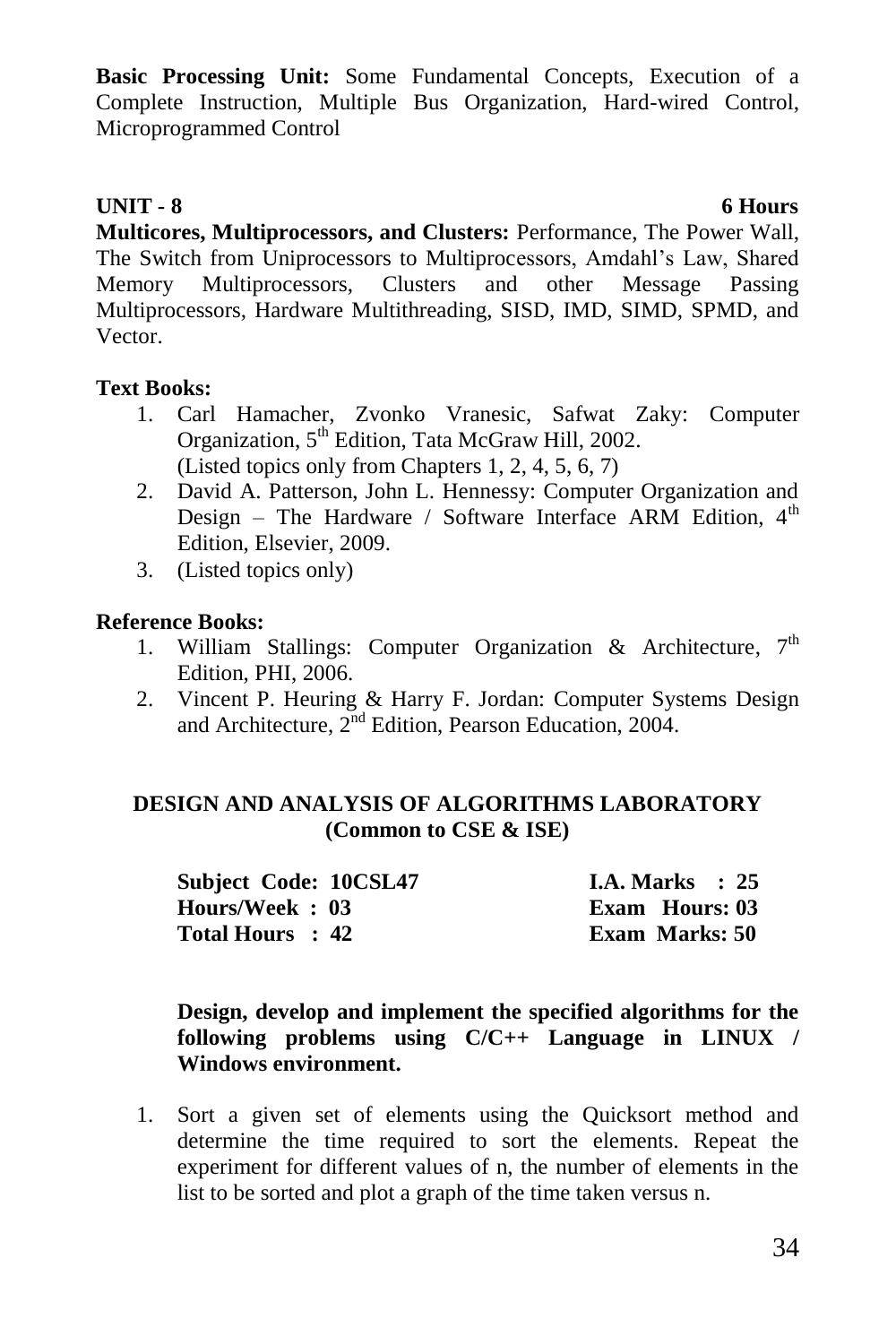The elements can be read from a file or can be generated using the random number generator.

- 2. Using OpenMP, implement a parallelized Merge Sort algorithm to sort a given set of elements and determine the time required to sort the elements. Repeat the experiment for different values of n, the number of elements in the list to be sorted and plot a graph of the time taken versus n. The elements can be read from a file or can be generated using the random number generator.
- 3. a. Obtain the Topological ordering of vertices in a given digraph. b. Compute the transitive closure of a given directed graph using
	- Warshall's algorithm.
- 4. Implement 0/1 Knapsack problem using Dynamic Programming.
- 5. From a given vertex in a weighted connected graph, find shortest paths to other vertices using Dijkstra's algorithm.
- 6. Find Minimum Cost Spanning Tree of a given undirected graph using Kruskal's algorithm.
- 7. a. Print all the nodes reachable from a given starting node in a digraph using BFS method. b. Check whether a given graph is connected or not using DFS method.
- 8. Find a subset of a given set  $S = \{sl, s2, \ldots, sn\}$  of n positive integers whose sum is equal to a given positive integer d. For example, if  $S=$  $\{1, 2, 5, 6, 8\}$  and  $d = 9$  there are two solutions $\{1, 2, 6\}$  and  $\{1, 8\}$ .A suitable message is to be displayed if the given problem instance doesn't have a solution.
- 9. Implement any scheme to find the optimal solution for the Traveling Salesperson problem and then solve the same problem instance using any approximation algorithm and determine the error in the approximation.
- 10. Find Minimum Cost Spanning Tree of a given undirected graph using Prim"s algorithm.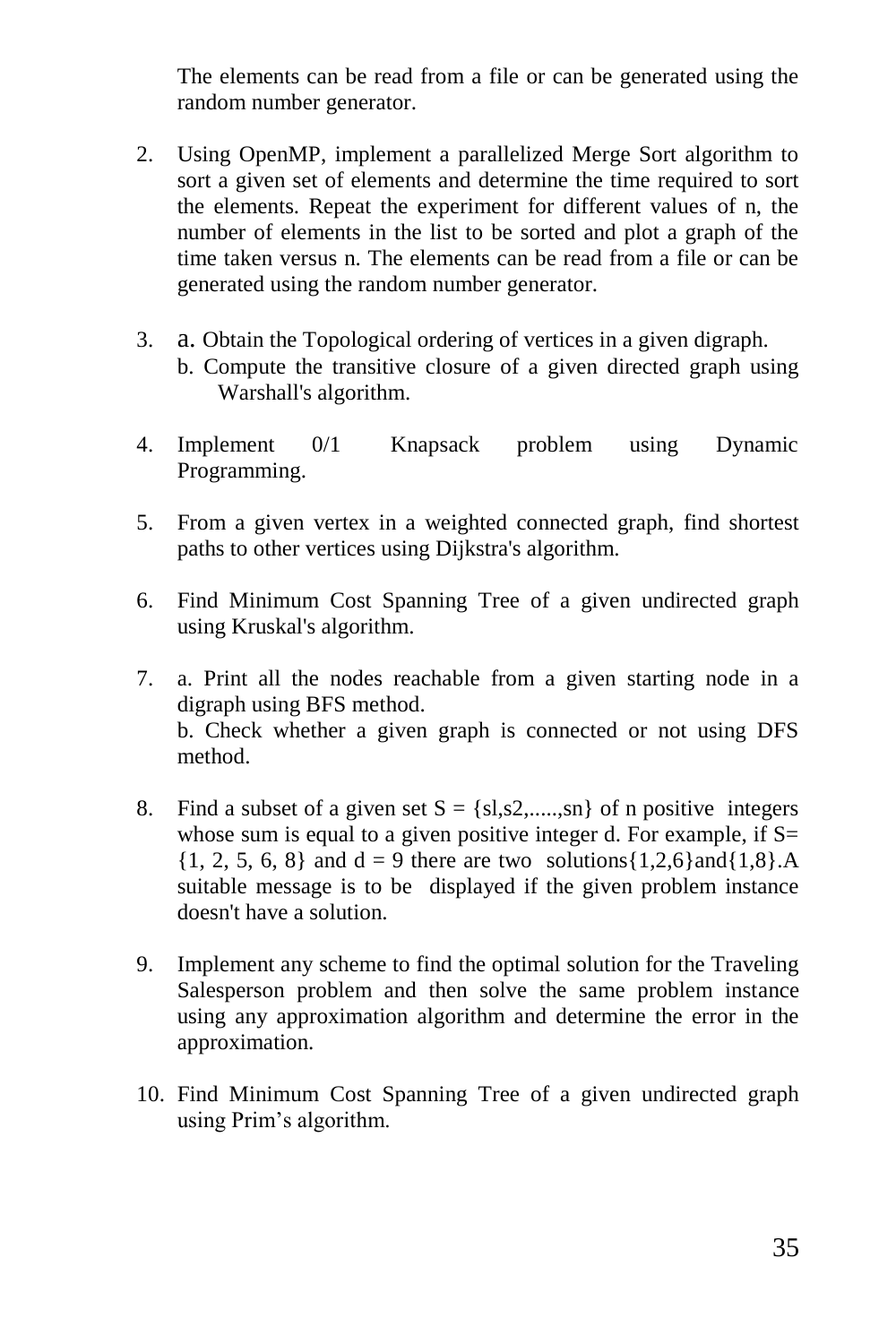- 11. Implement All-Pairs Shortest Paths Problem using Floyd's algorithm. Parallelize this algorithm, implement it using OpenMP and determine the speed-up achieved.
- 12. Implement N Queen's problem using Back Tracking.

**Note: In the examination** *each* **student picks one question from the lot of** *all* **12 questions.**

### **MICROPROCESSORS LABORATORY (Common to CSE & ISE)**

| <b>Subject Code: 10CSL48</b> | I.A. Marks $\therefore$ 25 |
|------------------------------|----------------------------|
| Hours/Week : 03              | Exam Hours: 03             |
| Total Hours : 42             | <b>Exam Marks: 50</b>      |

**Notes:**

- **Develop and execute the following programs using 8086 Assembly Language. Any suitable assembler like MASM, TASM etc may be used.**
- **Program should have suitable comments.**
- **The board layout and the circuit diagram of the interface are to be provided to the student during the examination.**
- 1. a) Search a key element in a list of "n" 16-bit numbers using the Binary search algorithm.
	- b) Read the status of eight input bits from the Logic Controller Interface and display 'FF' if it is the parity of the input read is even; otherwise display 00.
- 2. a) Write two ALP modules stored in two different files; one module is to read a character from the keyboard and the other one is to display a character. Use the above two modules to read a string of characters from the keyboard terminated by the carriage return and print the string on the display in the next line.
	- b) Implement a BCD Up-Down Counter on the Logic Controller Interface.
- 3. a) Sort a given set of "n" numbers in ascending order using the Bubble Sort algorithm.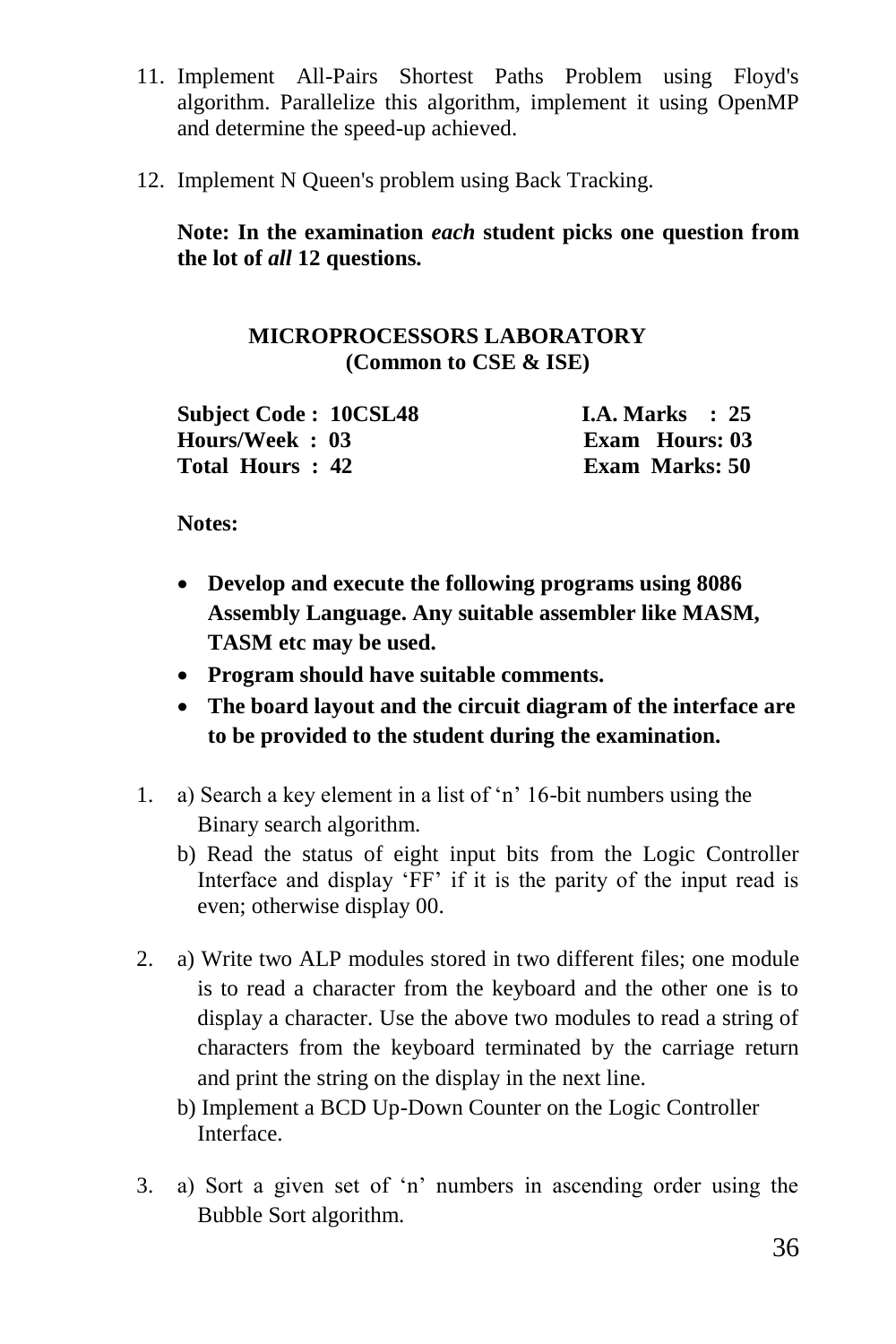b) Read the status of two 8-bit inputs  $(X \& Y)$  from the Logic Controller Interface and display X\*Y.

- 4. a) Read an alphanumeric character and display its equivalent ASCII code at the center of the screen.
	- b) Display messages FIRE and HELP alternately with flickering effects on a 7-segment display interface for a suitable period of time. Ensure a flashing rate that makes it easy to read both the messages (Examiner does not specify these delay values nor is it necessary for the student to compute these values).
- 5. a) Reverse a given string and check whether it is a palindrome or not.
	- b) Assume any suitable message of 12 characters length and display it in the rolling fashion on a 7-segment display interface for a suitable period of time. Ensure a flashing rate that makes it easy to read both the messages. (Examiner does not specify these delay values nor is it necessary for the student to compute these values).
- 6. a) Read two strings, store them in locations STR1 and STR2. Check whether they are equal or not and display appropriate messages. Also display the length of the stored strings.
	- b) Convert a 16-bit binary value (assumed to be an unsigned integer) to BCD and display it from left to right and right to left for specified number of times on a 7-segment display interface.
- 7. a) Read your name from the keyboard and display it at a specified location on the screen after the message "**What is your name?"**  You must clear the entire screen before display.
	- b) Scan a 8 x 3 keypad for key closure and to store the code of the key pressed in a memory location or display on screen. Also display row and column numbers of the key pressed.
- 8. a) Compute **nCr** using recursive procedure. Assume that 'n' and 'r' are non-negative integers.
	- b) Drive a Stepper Motor interface to rotate the motor in specified direction (clockwise or counter-clockwise) by N steps (Direction and N are specified by the examiner). Introduce suitable delay between successive steps. (Any arbitrary value for the delay may be assumed by the student).
- 9. a) Read the current time from the system and display it in the standard format on the screen.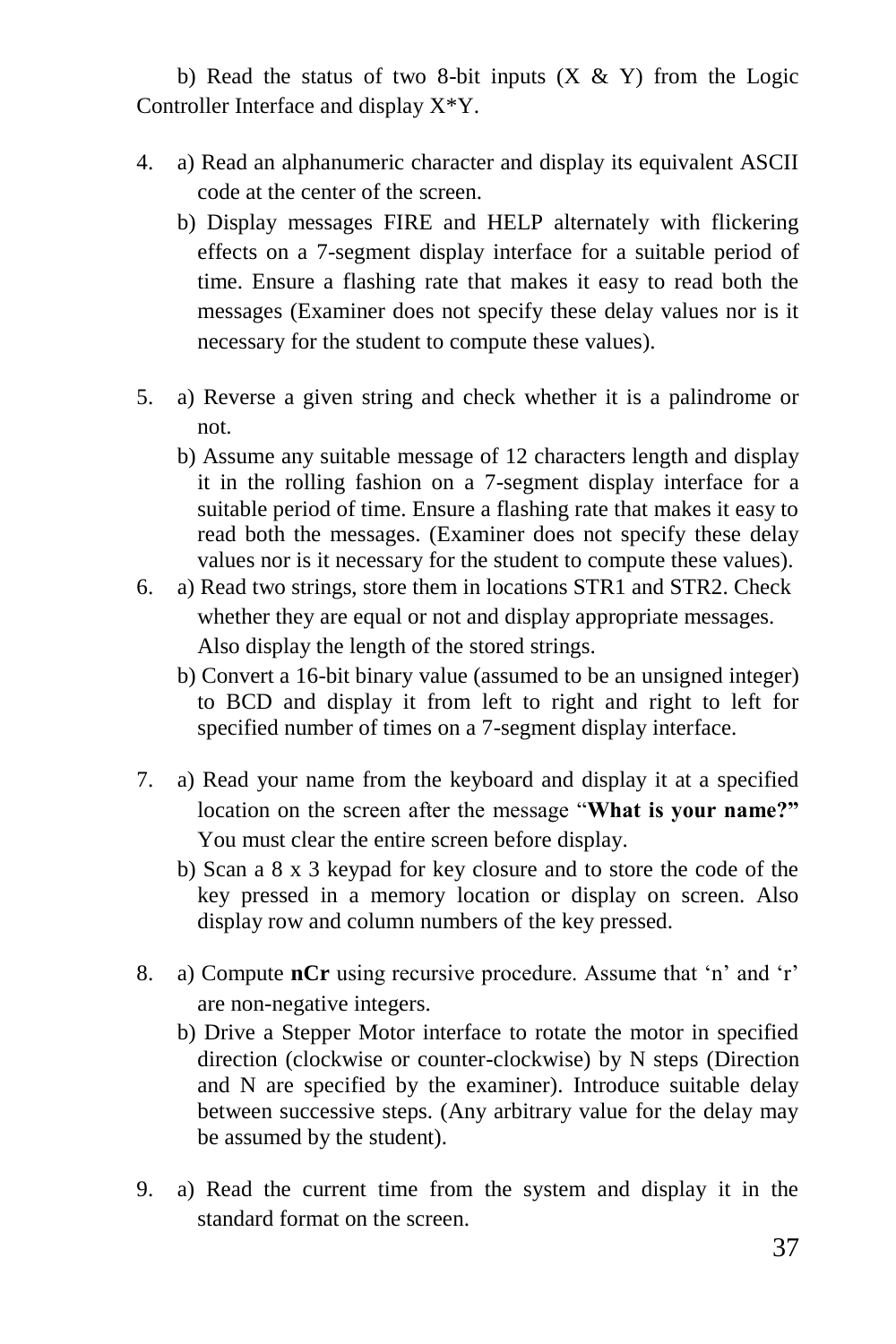- b) Generate the Sine Wave using DAC interface (The output of the DAC is to be displayed on the CRO).
- 10. a) Write a program to simulate a Decimal Up-counter to display 00- 99.
	- b) Generate a Half Rectified Sine wave form using the DAC interface. (The output of the DAC is to be displayed on the CRO).
- 11. a) Read a pair of input co-ordinates in BCD and move the cursor to the specified location on the screen.
	- b) Generate a Fully Rectified Sine waveform using the DAC interface. (The output of the DAC is to be displayed on the CRO).
- 12. a) Write a program to create a file (input file) and to delete an existing file.
	- b) Drive an elevator interface in the following way:
		- i. Initially the elevator should be in the ground floor, with all requests in OFF state.
		- ii. When a request is made from a floor, the elevator should move to that floor, wait there for a couple of seconds (approximately), and then come down to ground floor and stop. If some requests occur during going up or coming down they should be ignored.

# **Note: In the examination** *each* **student picks one question from the lot of** *all* **12 questions.**

## **V SEMESTER**

## **SOFTWARE ENGINEERING**

| Subject Code: 10IS51 |  | <b>I.A. Marks</b> : 25 |  |
|----------------------|--|------------------------|--|
| Hours/Week: 04       |  | <b>Exam Hours: 03</b>  |  |
| Total Hours: 52      |  | <b>Exam Marks: 100</b> |  |

## **PART – A**

## **UNIT – 1 6 Hours**

**Overview:** Introduction: FAO's about software engineering, Professional and ethical responsibility.

Socio-Technical systems: Emergent system properties; Systems engineering; Organizations, people and computer systems; Legacy systems.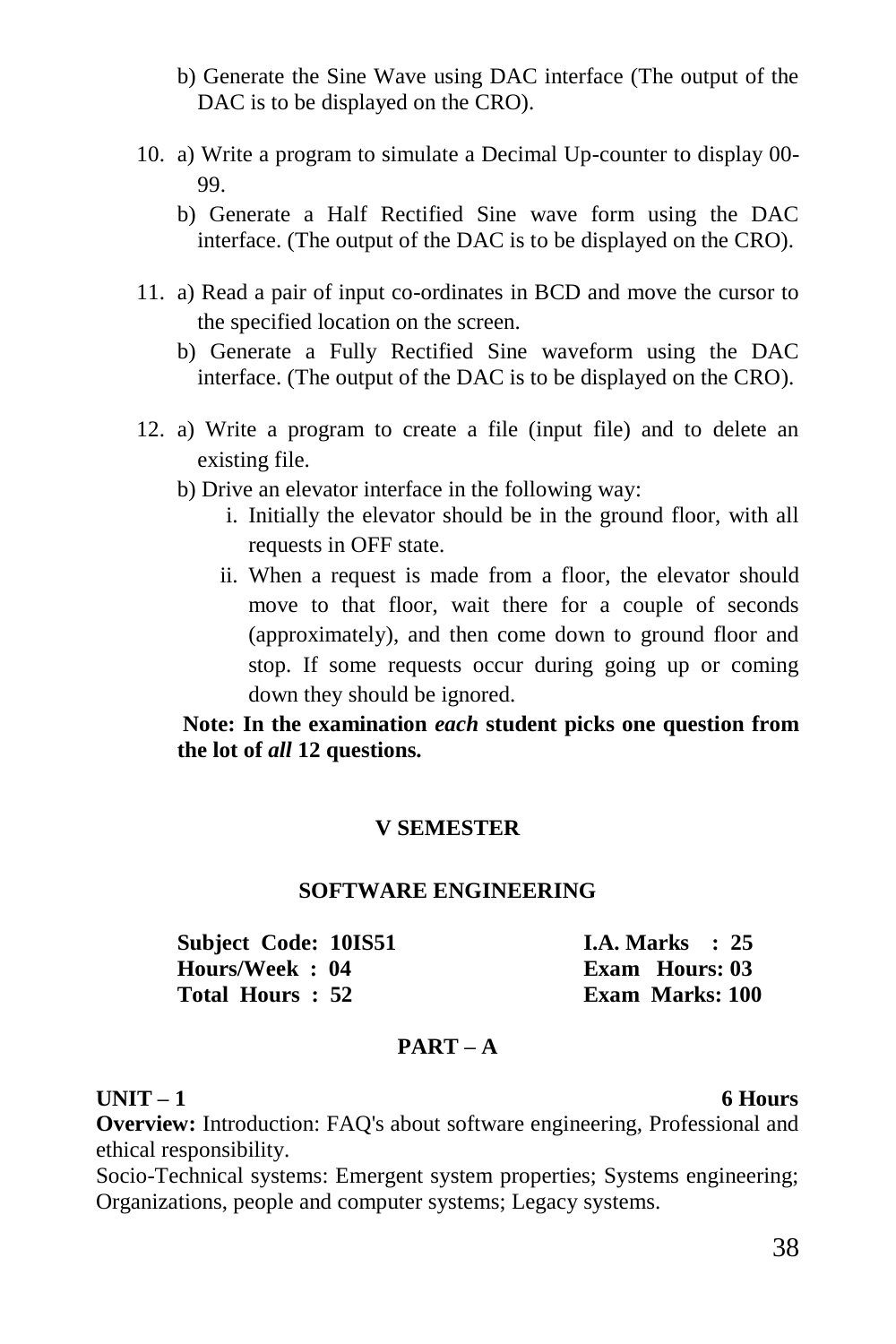**Critical Systems, Software Processes:** Critical Systems: A simple safetycritical system; System dependability; Availability and reliability.

Software Processes: Models, Process iteration, Process activities; The Rational Unified Process; Computer Aided Software Engineering.

# **UNIT – 3 7 Hours**

**Requirements:** Software Requirements: Functional and Non-functional requirements; User requirements; System requirements; Interface specification; The software requirements document.

Requirements Engineering Processes: Feasibility studies; Requirements elicitation and analysis; Requirements validation; Requirements management.

**UNIT – 4 7 Hours System models, Project Management:** System Models: Context models; Behavioral models; Data models; Object models; Structured methods.

Project Management: Management activities; Project planning; Project scheduling; Risk management.

# **PART - B**

# **UNIT – 5 7 Hours**

**Software Design :** Architectural Design: Architectural design decisions; System organization; Modular decomposition styles; Control styles.

Object-Oriented design: Objects and Object Classes; An Object-Oriented design process; Design evolution.

# **UNIT – 6 6 Hours**

**Development:** Rapid Software Development: Agile methods; Extreme programming; Rapid application development.

Software Evolution: Program evolution dynamics; Software maintenance; Evolution processes; Legacy system evolution.

# **UNIT – 7 7 Hours**

**Verification and Validation:** Verification and Validation: Planning; Software inspections; Automated static analysis; Verification and formal methods.

Software testing: System testing; Component testing; Test case design; Test automation.

# **UNIT – 8 6 Hours**

**Management:** Managing People: Selecting staff; Motivating people; Managing people; The People Capability Maturity Model.

# **UNIT – 2 6 Hours**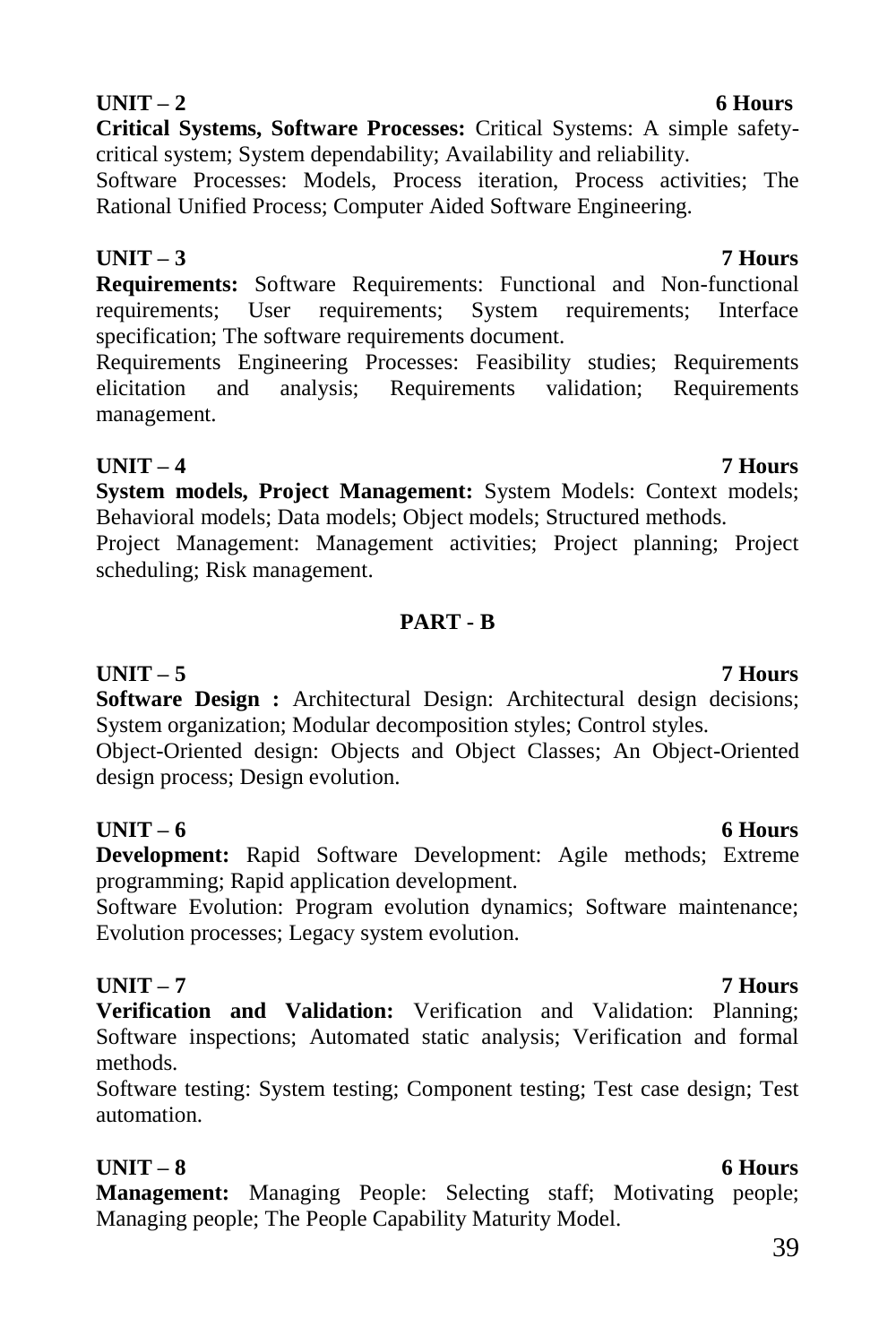Software Cost Estimation: Productivity; Estimation techniques; Algorithmic cost modeling, Project duration and staffing.

## **Text Books:**

1. Ian Sommerville: Software Engineering,  $8<sup>th</sup>$  Edition, Pearson Education, 2007. (Chapters-: 1, 2, 3, 4, 5, 6, 7, 8, 11, 14, 17, 21, 22, 23, 25, 26)

## **Reference Books:**

- 1. Roger.S.Pressman: Software Engineering-A Practitioners approach, 7<sup>th</sup> Edition, McGraw Hill, 2007.
- 2. Pankaj Jalote: An Integrated Approach to Software Engineering, Wiley India, 2009.

# **SYSTEM SOFTWARE**

| Subject Code: 10CS52 |  | <b>I.A. Marks</b> : $25$ |  |
|----------------------|--|--------------------------|--|
| Hours/Week: 04       |  | Exam Hours: 03           |  |
| Total Hours: 52      |  | <b>Exam Marks: 100</b>   |  |

# **PART – A**

# **UNIT – 1 6 Hours**

**Machine Architecture:** Introduction, System Software and Machine Architecture, Simplified Instructional Computer (SIC) - SIC Machine Architecture, SIC/XE Machine Architecture, SIC Programming Examples.

# **UNIT – 2 6 Hours**

**Assemblers -1:** Basic Assembler Function - A Simple SIC Assembler, Assembler Algorithm and Data Structures, Machine Dependent Assembler Features - Instruction Formats & Addressing Modes, Program Relocation.

# **UNIT – 3 6 Hours**

**Assemblers -2:** Machine Independent Assembler Features – Literals, Symbol-Definition Statements, Expression, Program Blocks, Control Sections and Programming Linking, Assembler Design Operations - One-Pass Assembler, Multi-Pass Assembler, Implementation Examples - MASM Assembler.

# **UNIT – 4 8 Hours**

**Loaders and Linkers:** Basic Loader Functions - Design of an Absolute Loader, A Simple Bootstrap Loader, Machine-Dependent Loader Features – Relocation, Program Linking, Algorithm and Data Structures for a Linking Loader; Machine-Independent Loader Features - Automatic Library Search,

## 40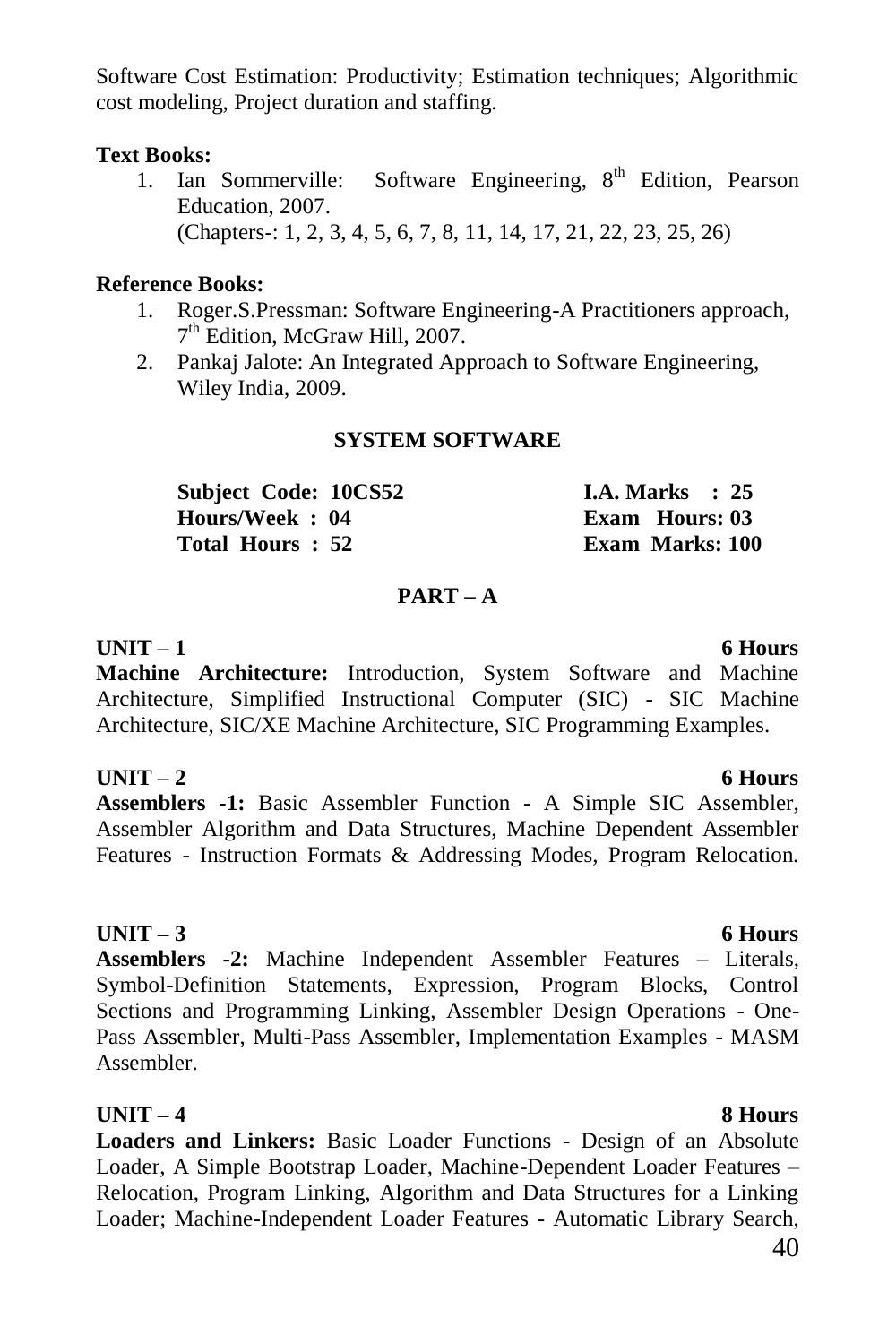## Loader Options, Loader Design Options - Linkage Editor, Dynamic Linkage, Bootstrap Loaders, Implementation Examples - MS-DOS Linker.

# **PART – B**

# **UNIT – 5 6 Hours**

**Editors and Debugging Systems:** Text Editors - Overview of Editing Process, User Interface, Editor Structure, Interactive Debugging Systems - Debugging Functions and Capabilities, Relationship With Other Parts Of The System, User-Interface Criteria

# **UNIT – 6 8 Hours**

**Macro Processor:** Basic Macro Processor Functions - Macro Definitions and Expansion, Macro Processor Algorithm and Data Structures, Machine-Independent Macro Processor Features - Concatenation of Macro Parameters, Generation of Unique Labels, Conditional Macro Expansion, Keyword Macro Parameters, Macro Processor Design Options - Recursive Macro Expansion, General-Purpose Macro Processors, Macro Processing Within Language Translators, Implementation Examples - MASM Macro Processor, ANSI C Macro Processor.

# **UNIT – 7 6 Hours**

**Lex and Yacc – 1:** Lex and Yacc - The Simplest Lex Program, Recognizing Words With LEX, Symbol Tables, Grammars, Parser-Lexer Communication, The Parts of Speech Lexer, A YACC Parser, The Rules Section, Running LEX and YACC, LEX and Hand- Written Lexers, Using LEX - Regular Expression, Examples of Regular Expressions, A Word Counting Program, Parsing a Command Line.

# **UNIT – 8 6 Hours**

## **Lex and Yacc - 2**

Using YACC – Grammars, Recursive Rules, Shift/Reduce Parsing, What YACC Cannot Parse, A YACC Parser - The Definition Section, The Rules Section, Symbol Values and Actions, The LEXER, Compiling and Running a Simple Parser, Arithmetic Expressions and Ambiguity, Variables and Typed Tokens.

# **Text Books:**

- 1. Leland.L.Beck: System Software, 3<sup>rd</sup> Edition, Pearson Education, 1997. (Chapters 1.1 to 1.3, 2 (except 2.5.2 and 2.5.3), 3 (except 3.5.2 and 3.5.3), 4 (except 4.4.3))
- 2. John.R.Levine, Tony Mason and Doug Brown: Lex and Yacc, O'Reilly, SPD, 1998.

(Chapters 1, 2 (Page 2-42), 3 (Page 51-65))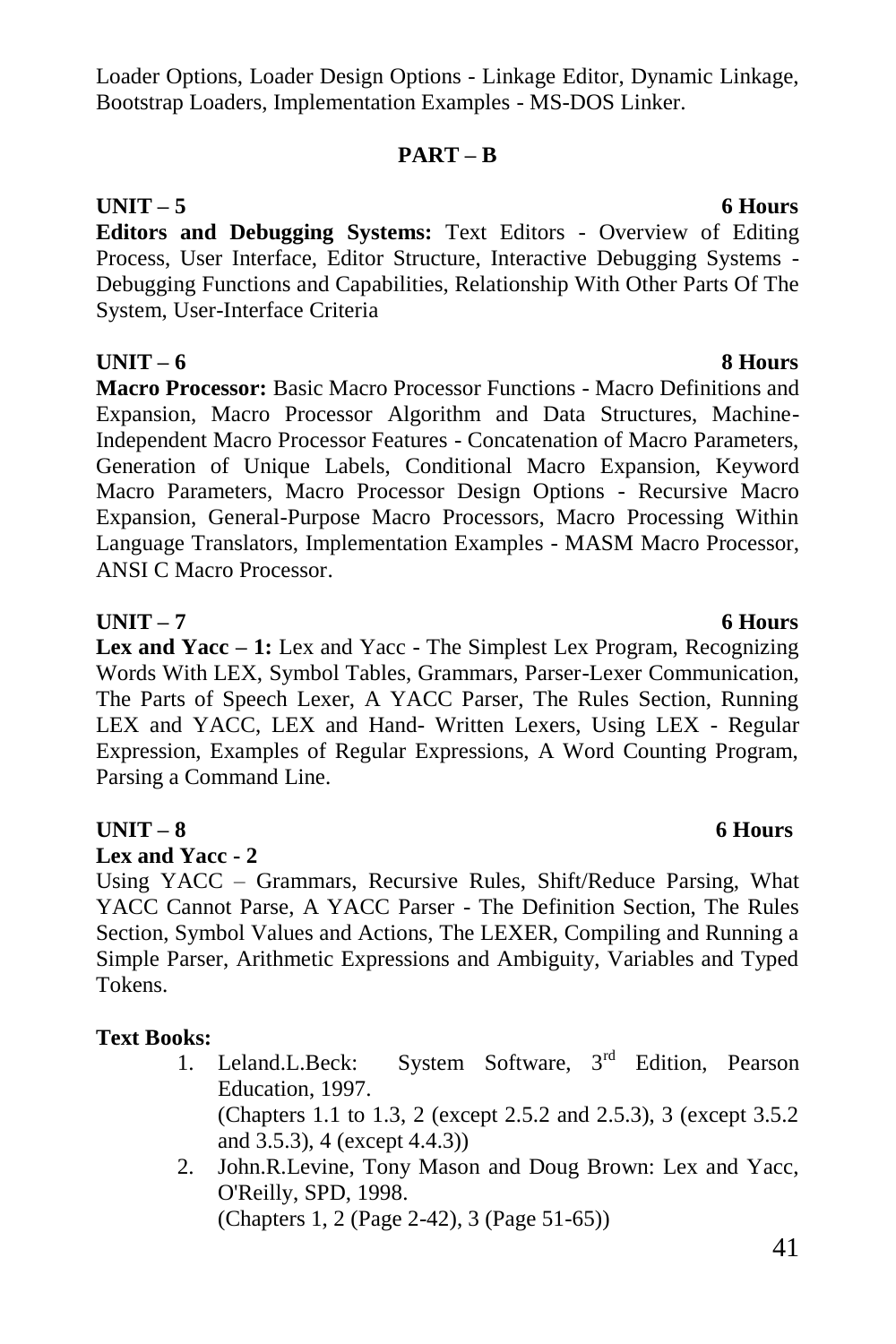## **Reference Books:**

1. D.M.Dhamdhere: System Programming and Operating Systems, 2<sup>nd</sup> Edition, Tata McGraw - Hill, 1999.

## **OPERATING SYSTEMS**

| Subject Code: 10CS53 | <b>I.A. Marks</b> : 25 |
|----------------------|------------------------|
| Hours/Week: 04       | Exam Hours: 03         |
| Total Hours: 52      | Exam Marks: 100        |

## **PART – A**

## **UNIT – 1 6 Hours**

**Introduction to Operating Systems, System structures:** What operating systems do; Computer System organization; Computer System architecture; Operating System structure; Operating System operations; Process management; Memory management; Storage management; Protection and security; Distributed system; Special-purpose systems; Computing environments.Operating System Services; User - Operating System interface; System calls; Types of system calls; System programs; Operating System design and implementation; Operating System structure; Virtual machines; Operating System generation; System boot.

## **UNIT – 2 7 Hours**

**Process Management:** Process concept: Process scheduling: Operations on processes; Inter-process communication. Multi-Threaded Programming: Overview; Multithreading models; Thread Libraries; Threading issues. Process Scheduling: Basic concepts; Scheduling criteria; Scheduling algorithms; Multiple-Processor scheduling; Thread scheduling.

## **UNIT – 3 7 Hours**

**Process Synchronization :** Synchronization: The Critical section problem; Peterson"s solution; Synchronization hardware; Semaphores; Classical problems of synchronization; Monitors.

## **UNIT – 4 6 Hours**

**Deadlocks:** Deadlocks: System model; Deadlock characterization; Methods for handling deadlocks; Deadlock prevention; Deadlock avoidance; Deadlock detection and recovery from deadlock.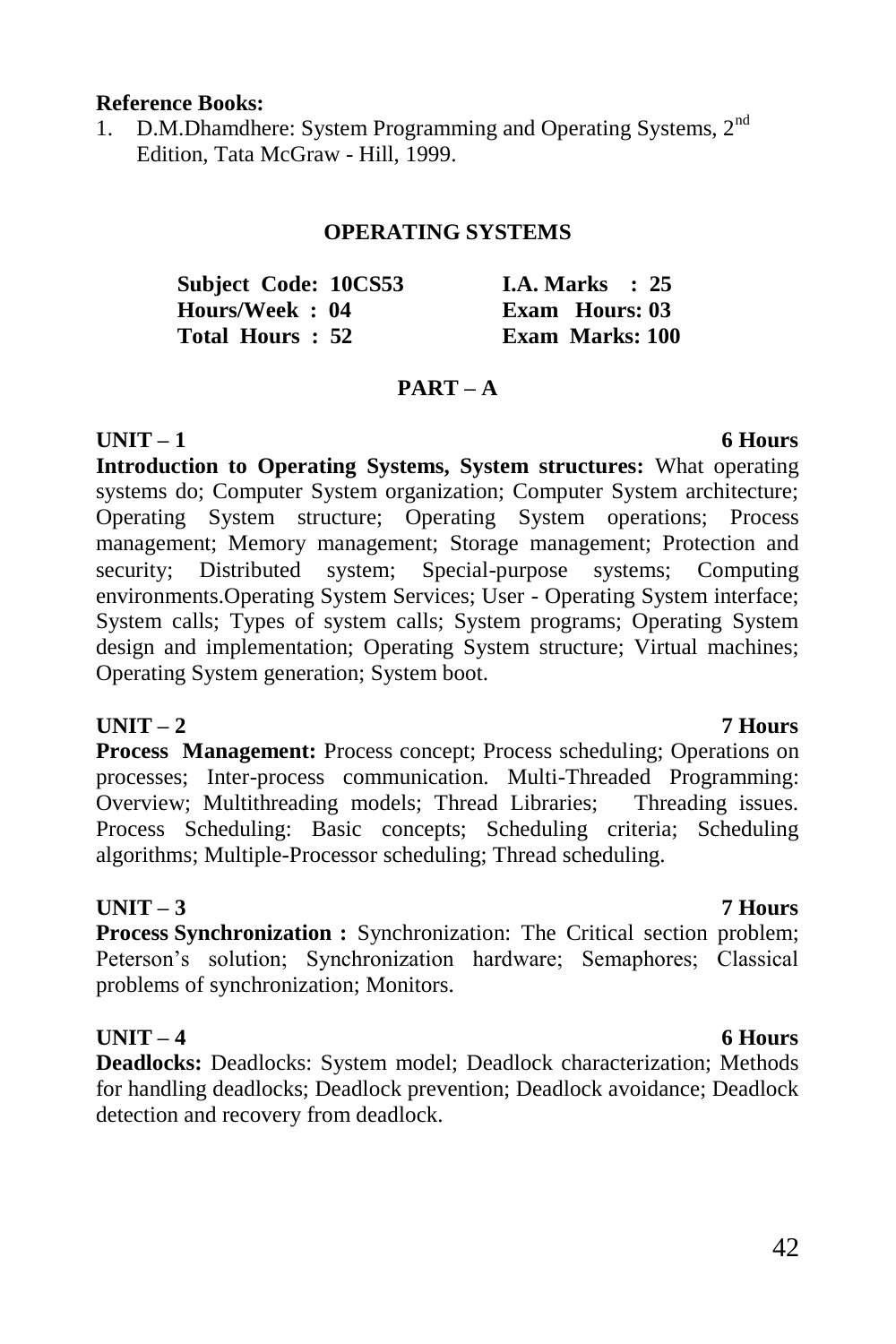# **PART – B**

**Memory Management:** Memory Management Strategies: Background; Swapping; Contiguous memory allocation; Paging; Structure of page table; Segmentation. Virtual Memory Management: Background; Demand paging; Copy-on-write; Page replacement; Allocation of frames; Thrashing.

**UNIT – 6 7 Hours File System, Implementation of File System:** File System: File concept; Access methods; Directory structure; File system mounting; File sharing; Protection. Implementing File System: File system structure; File system implementation; Directory implementation; Allocation methods; Free space management

# **UNIT – 7 6 Hours**

**Secondary Storage Structures, Protection :** Mass storage structures; Disk structure; Disk attachment; Disk scheduling; Disk management; Swap space management. Protection: Goals of protection, Principles of protection, Domain of protection, Access matrix, Implementation of access matrix, Access control, Revocation of access rights, Capability-Based systems.

# **UNIT – 8 6 Hours**

**Case Study: The Linux Operating System:** Linux history; Design principles; Kernel modules; Process management; Scheduling; Memory management; File systems, Input and output; Inter-process communication.

# **Text Books**:

1. Abraham Silberschatz, Peter Baer Galvin, Greg Gagne: Operating System Principles, 8<sup>th</sup> edition, Wiley India, 2009. (Chapters: 1, 2, 3.1 to 3.4 , 4.1 to 4.4, 5.1 to 5.5, 6.1 to 6.7, 7, 8.1 to 8.6, 9.1 to 9.6, 10, 11.1 to 11.5, 12.1 to 12.6, 17.1 to 17.8, 21.1 to 21.9)

# **Reference Books:**

- 1. D.M Dhamdhere: Operating systems A concept based Approach, 2<sup>nd</sup> Edition, Tata McGraw- Hill, 2002.
- 2. P.C.P. Bhatt: Introduction to Operating Systems: Concepts and Practice,  $2<sup>nd</sup>$  Edition, PHI, 2008.
- 3. Harvey M Deital: Operating systems,  $3<sup>rd</sup>$  Edition, Pearson Education, 1990.

# **UNIT – 5 7 Hours**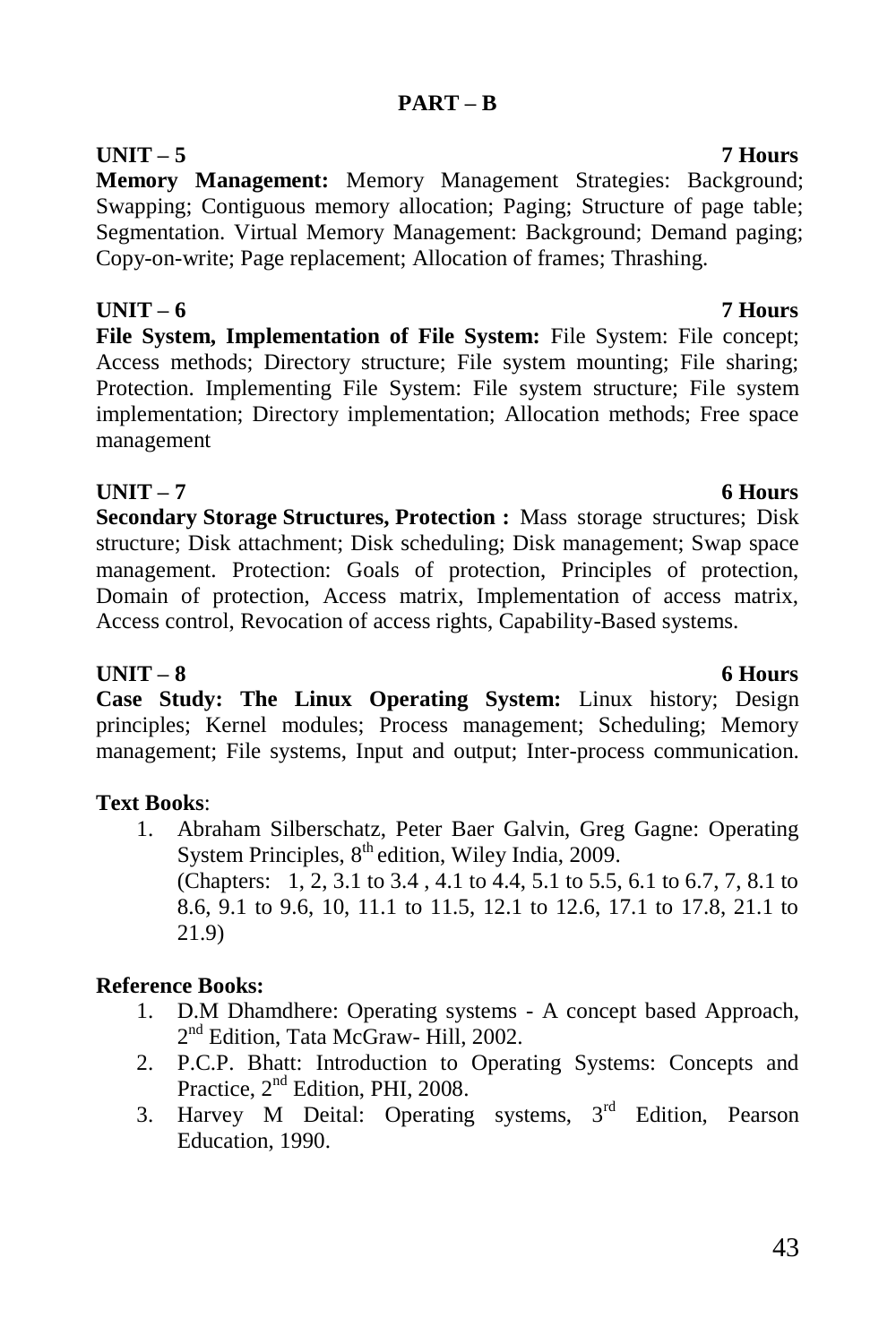## **DATABASE MANAGEMENT SYSTEMS**

| <b>Subject Code: 10CS54</b> | <b>I.A. Marks</b> : 25 |
|-----------------------------|------------------------|
| Hours/Week: 04              | Exam Hours: 03         |
| Total Hours: 52             | <b>Exam Marks: 100</b> |

## **PART - A**

# **UNIT – 1 6 Hours**

**Introduction:** Introduction; An example; Characteristics of Database approach; Actors on the screen; Workers behind the scene; Advantages of using DBMS approach; A brief history of database applications; when not to use a DBMS.

Data models, schemas and instances; Three-schema architecture and data independence; Database languages and interfaces; The database system environment; Centralized and client-server architectures; Classification of Database Management systems.

## **UNIT – 2 6 Hours**

**Entity-Relationship Model:** Using High-Level Conceptual Data Models for Database Design; An Example Database Application; Entity Types, Entity Sets, Attributes and Keys; Relationship types, Relationship Sets, Roles and Structural Constraints; Weak Entity Types; Refining the ER Design; ER Diagrams, Naming Conventions and Design Issues; Relationship types of degree higher than two.

## **UNIT – 3 8 Hours**

**Relational Model and Relational Algebra :** Relational Model Concepts; Relational Model Constraints and Relational Database Schemas; Update Operations, Transactions and dealing with constraint violations; Unary Relational Operations: SELECT and PROJECT; Relational Algebra Operations from Set Theory; Binary Relational Operations : JOIN and DIVISION; Additional Relational Operations; Examples of Queries in Relational Algebra; Relational Database Design Using ER- to-Relational Mapping.

## **UNIT – 4 6 Hours**

**SQL – 1:** SQL Data Definition and Data Types; Specifying basic constraints in SQL; Schema change statements in SQL; Basic queries in SQL; More complex SQL Queries.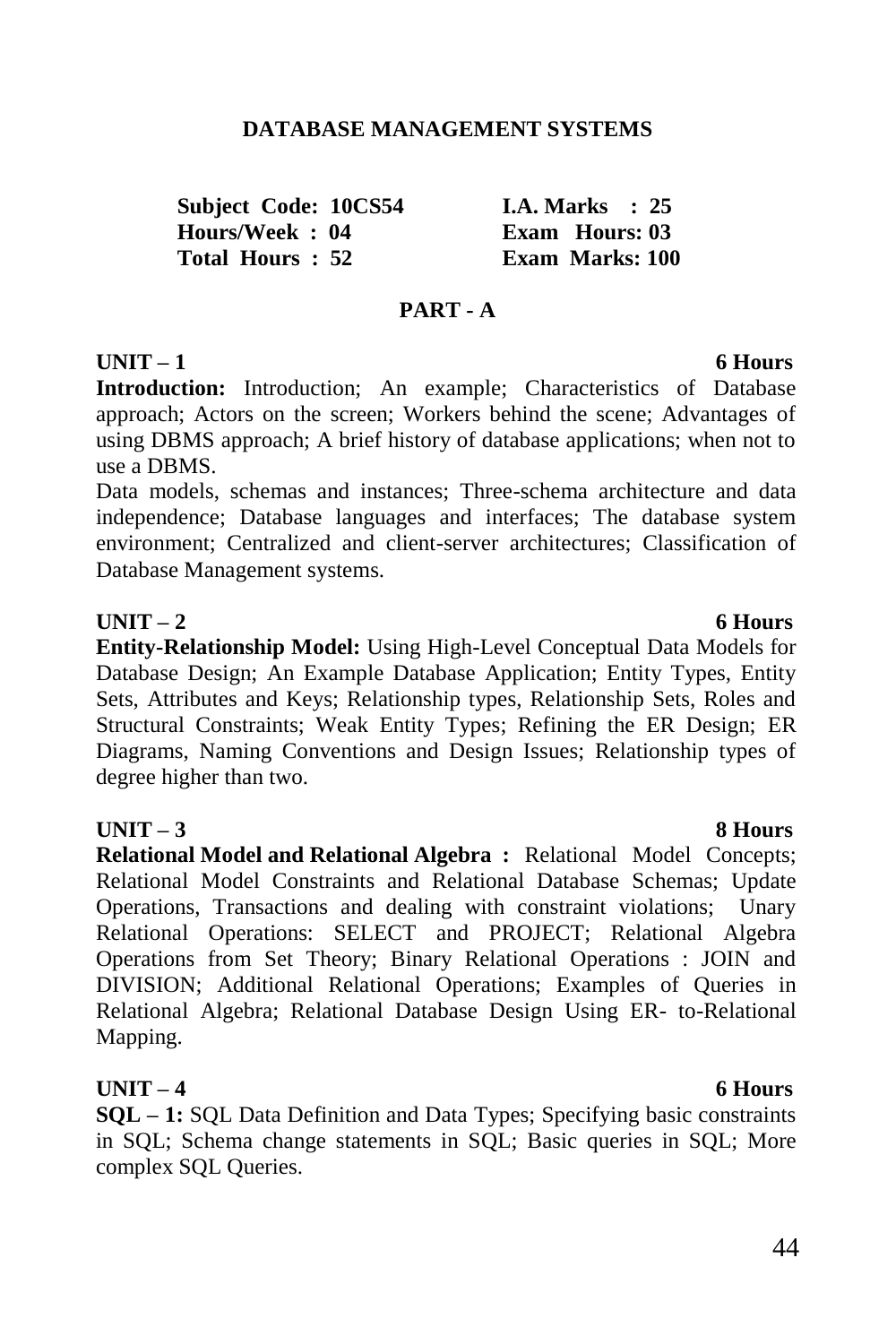# **UNIT – 5 6 Hours**

**SQL – 2:** Insert, Delete and Update statements in SQL; Specifying constraints as Assertion and Trigger; Views (Virtual Tables) in SQL; Additional features of SQL; Database programming issues and techniques; Embedded SQL, Dynamic SQL; Database stored procedures and SQL / PSM.

# **UNIT – 6 6 Hours**

**Database Design – 1:** Informal Design Guidelines for Relation Schemas; Functional Dependencies; Normal Forms Based on Primary Keys; General Definitions of Second and Third Normal Forms; Boyce-Codd Normal Form

# **UNIT – 7 6 Hours**

**Database Design -2:** Properties of Relational Decompositions; Algorithms for Relational Database Schema Design; Multivalued Dependencies and Fourth Normal Form; Join Dependencies and Fifth Normal Form; Inclusion Dependencies; Other Dependencies and Normal Forms

**UNIT – 8 8 Hours Transaction Management:** The ACID Properties; Transactions and Schedules; Concurrent Execution of Transactions; Lock- Based Concurrency Control; Performance of locking; Transaction support in SQL; Introduction to crash recovery; 2PL, Serializability and Recoverability; Lock Management; Introduction to ARIES; The log; Other recovery-related structures; The write-ahead log protocol; Checkpointing; Recovering from a System Crash; Media Recovery; Other approaches and interaction with concurrency control.

# **Text Books:**

- 1. Elmasri and Navathe: Fundamentals of Database Systems, 5<sup>th</sup> Edition, Pearson Education, 2007. (Chapters 1, 2, 3 except 3.8, 5, 6.1 to 6.5, 7.1, 8, 9.1, 9.2 except SQLJ, 9.4, 10)
- 2. Raghu Ramakrishnan and Johannes Gehrke: Database Management Systems, 3<sup>rd</sup> Edition, McGraw-Hill, 2003. (Chapters 16, 17.1, 17.2, 18)

# **Reference Books:**

- 1. Silberschatz, Korth and Sudharshan: Data base System Concepts, 6<sup>th</sup> Edition, Mc-GrawHill, 2010.
- 2. C.J. Date, A. Kannan, S. Swamynatham: An Introduction to Database Systems, 8<sup>th</sup> Edition, Pearson Education, 2006.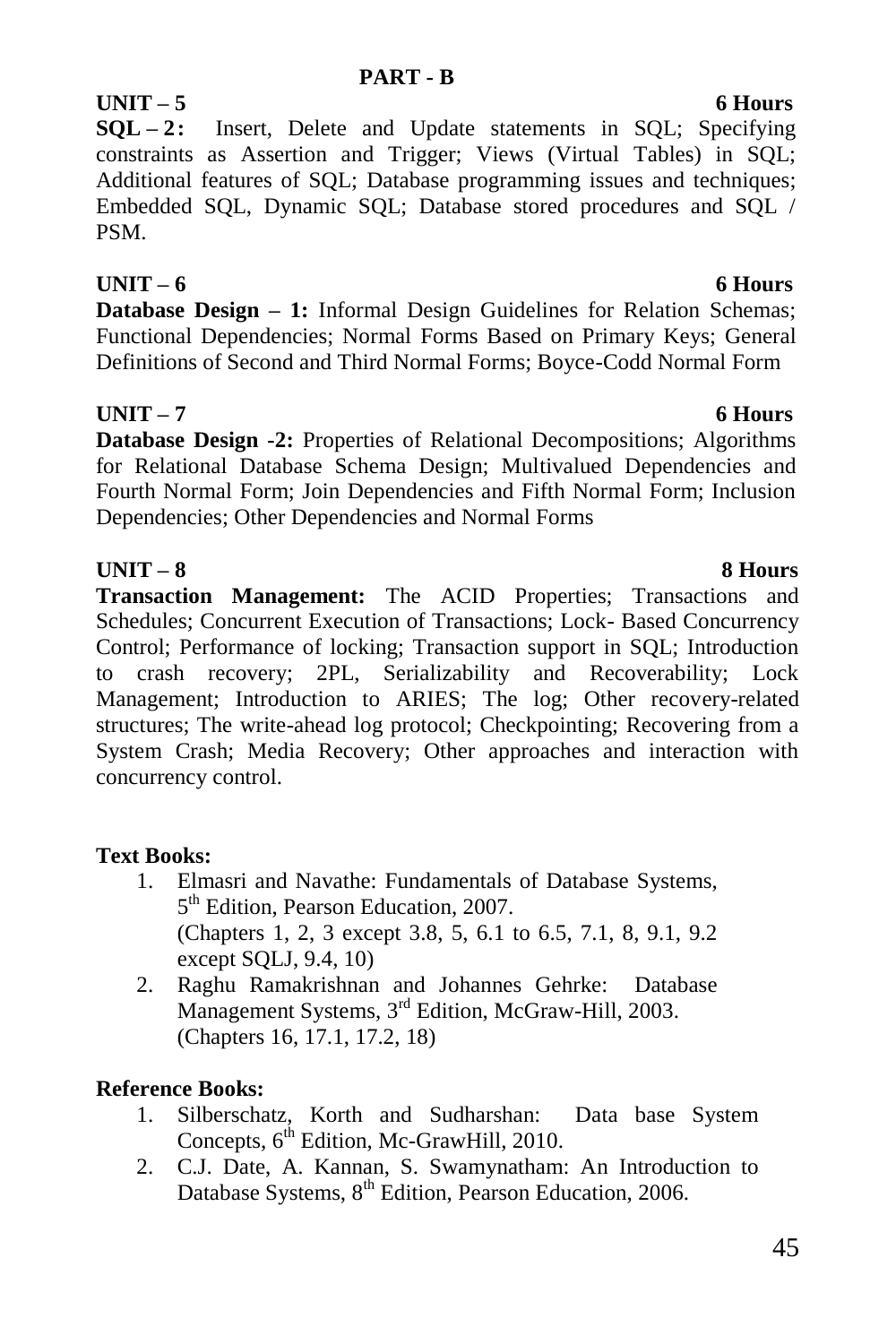# **COMPUTER NETWORKS - I**

| Subject Code: 10CS55 |  | <b>I.A. Marks</b> : 25 |  |
|----------------------|--|------------------------|--|
| Hours/Week: 04       |  | Exam Hours: 03         |  |
| Total Hours: 52      |  | Exam Marks: 100        |  |

## **PART – A**

## **UNIT - 1 7 Hours**

**Introduction:** Data Communications, Networks, The Internet, Protocols & Standards, Layered Tasks,

The OSI model, Layers in OSI model, TCP/IP Protocol suite, Addressing

# **UNIT- 2 7 Hours**

**Physical Layer-1:** Analog & Digital Signals, Transmission Impairment, Data Rate limits, Performance, Digital-digital conversion (Only Line coding: Polar, Bipolar and Manchester coding), Analog-to-digital conversion (only PCM), Transmission Modes, Digital-to-analog conversion

**UNIT- 3 6 Hours Physical Layer-2 and Switching:** Multiplexing, Spread Spectrum, Introduction to switching, Circuit Switched Networks, Datagram Networks, Virtual Circuit Networks

**Data Link Layer-1:** Error Detection & Correction: Introduction, Block coding, Linear block codes, Cyclic codes, Checksum.

## **PART - B UNIT- 5 6 Hours**

# **Data Link Layer-2:** Framing, Flow and Error Control, Protocols, Noiseless Channels, Noisy channels, HDLC, PPP (Framing, Transition phases only)

# **UNIT- 6 7 Hours Multiple Access & Ethernet:** Random access, Controlled Access, Channelization, Ethernet: IEEE standards, Standard Ethernet, Changes in the standard, Fast Ethernet, Gigabit Ethernet

**UNIT - 7 6 Hours Wireless LANs and Cellular Networks:** Introduction, IEEE 802.11, Bluetooth, Connecting devices, Cellular Telephony

## 46

## **UNIT- 4 6 Hours**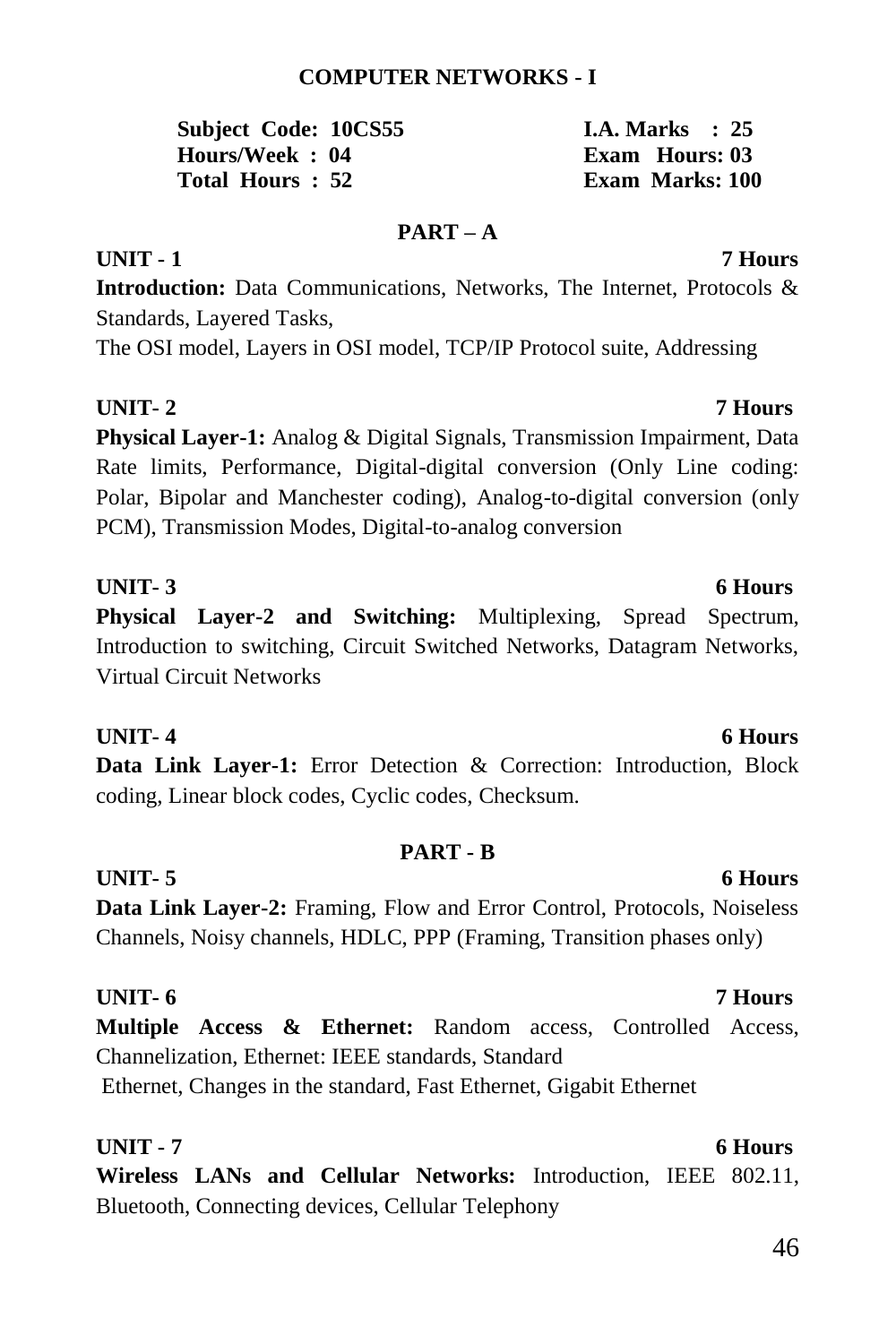# **UNIT - 8: 7 Hours**

**Network Layer:** Introduction, Logical addressing, IPv4 addresses, IPv6 addresses, Internetworking basics,

IPv4, IPv6, Comparison of IPv4 and IPv6 Headers.

# **Text Books:**

1. Behrouz A. Forouzan,: Data Communication and Networking, 4<sup>th</sup> Edition Tata McGraw-Hill, 2006. (Chapters 1.1 to 1.4, 2.1 to 2.5, 3.1 To 3.6, 4.1 to 4.3, 5.1, 6.1, 6.2, 8.1 to 8.3, 10.1 to 10.5, 11.1 to 11.7, 12.1 to 12.3, 13.1 to 13.5, 14.1, 14.2, 15.1, 16.1, 19.1, 19.2, 20.1 to 20.3)

## **Reference Books:**

- 1. Alberto Leon-Garcia and Indra Widjaja: Communication Networks Fundamental Concepts and Key architectures, 2<sup>nd</sup> Edition Tata McGraw-Hill, 2004.
- 2. William Stallings: Data and Computer Communication,  $8<sup>th</sup>$  Edition, Pearson Education, 2007.
- 3. Larry L. Peterson and Bruce S. Davie: Computer Networks A Systems Approach, 4<sup>th</sup> Edition, Elsevier, 2007.
- 4. Nader F. Mir: Computer and Communication Networks, Pearson Education, 2007.

# **FORMAL LANGUAGES AND AUTOMATA THEORY**

| <b>Subject Code: 10CS56</b> |          | I.A. Marks $\therefore$ 25 |  |
|-----------------------------|----------|----------------------------|--|
| Hours/Week: 04              |          | Exam Hours: 03             |  |
| Total Hours: 52             |          | Exam Marks: 100            |  |
|                             | PART - A |                            |  |

## **UNIT – 1 7 Hours**

**Introduction to Finite Automata:** Introduction to Finite Automata; The central concepts of Automata theory; Deterministic finite automata; Nondeterministic finite automata

## **UNIT – 2 7 Hours**

**Finite Automata, Regular Expressions:** An application of finite automata; Finite automata with Epsilon-transitions; Regular expressions; Finite Automata and Regular Expressions; Applications of Regular Expressions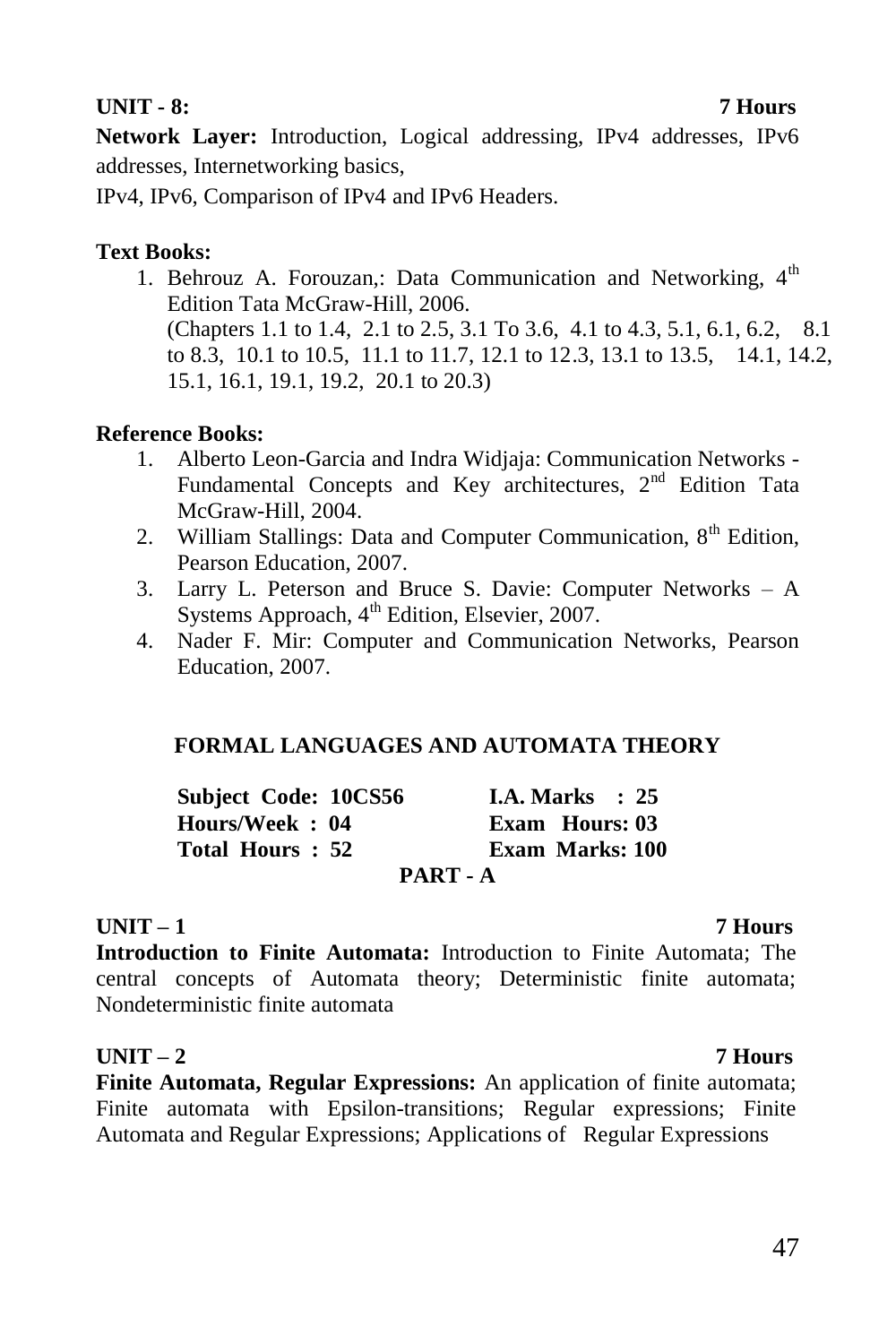**Regular Languages, Properties of Regular Languages:** Regular languages; Proving languages not to be regular languages; Closure properties of regular languages; Decision properties of regular languages; Equivalence and minimization of automata

**UNIT – 4 6 Hours Context-Free Grammars And Languages :** Context –free grammars; Parse trees; Applications; Ambiguity in grammars and Languages .

# **PART – B**

# **UNIT – 5 7 Hours**

**Pushdown Automata:** Definition of the Pushdown automata; the languages of a PDA; Equivalence of PDA"s and CFG"s; Deterministic Pushdown Automata

**UNIT – 6 6 Hours Properties of Context-Free Languages:** Normal forms for CFGs; The pumping lemma for CFGs; Closure properties of CFLs

# **UNIT – 7 7 Hours**

**Introduction To Turing Machine:** Problems that Computers cannot solve; The turning machine; Programming techniques for Turning Machines; Extensions to the basic Turning Machines; Turing Machine and Computers.

# **UNIT – 8 6 Hours**

**Undecidability:** A Language that is not recursively enumerable; An Undecidable problem that is RE; Post"s Correspondence problem; Other undecidable problems.

# **Text Books:**

1. John E. Hopcroft, Rajeev Motwani, Jeffrey D.Ullman: Introduction to Automata Theory, Languages and Computation,  $3<sup>rd</sup>$  Edition, Pearson Education, 2007.

(Chapters: 1.1, 1.5, 2.2 to 2.5, 3.1 to 3.3, 4, 5, 6, 7, 8.1 to 8.4, 8.6, 9.1, 9.2, 9.4.1, 9.5)

# **Reference Books:**

- 1. K.L.P. Mishra: Theory of Computer Science, Automata, Languages, and Computation, 3rd Edition, PHI, 2007.
- 2. Raymond Greenlaw, H.James Hoover: Fundamentals of the Theory of Computation, Principles and Practice, Morgan Kaufmann, 1998.

# **UNIT – 3 6 Hours**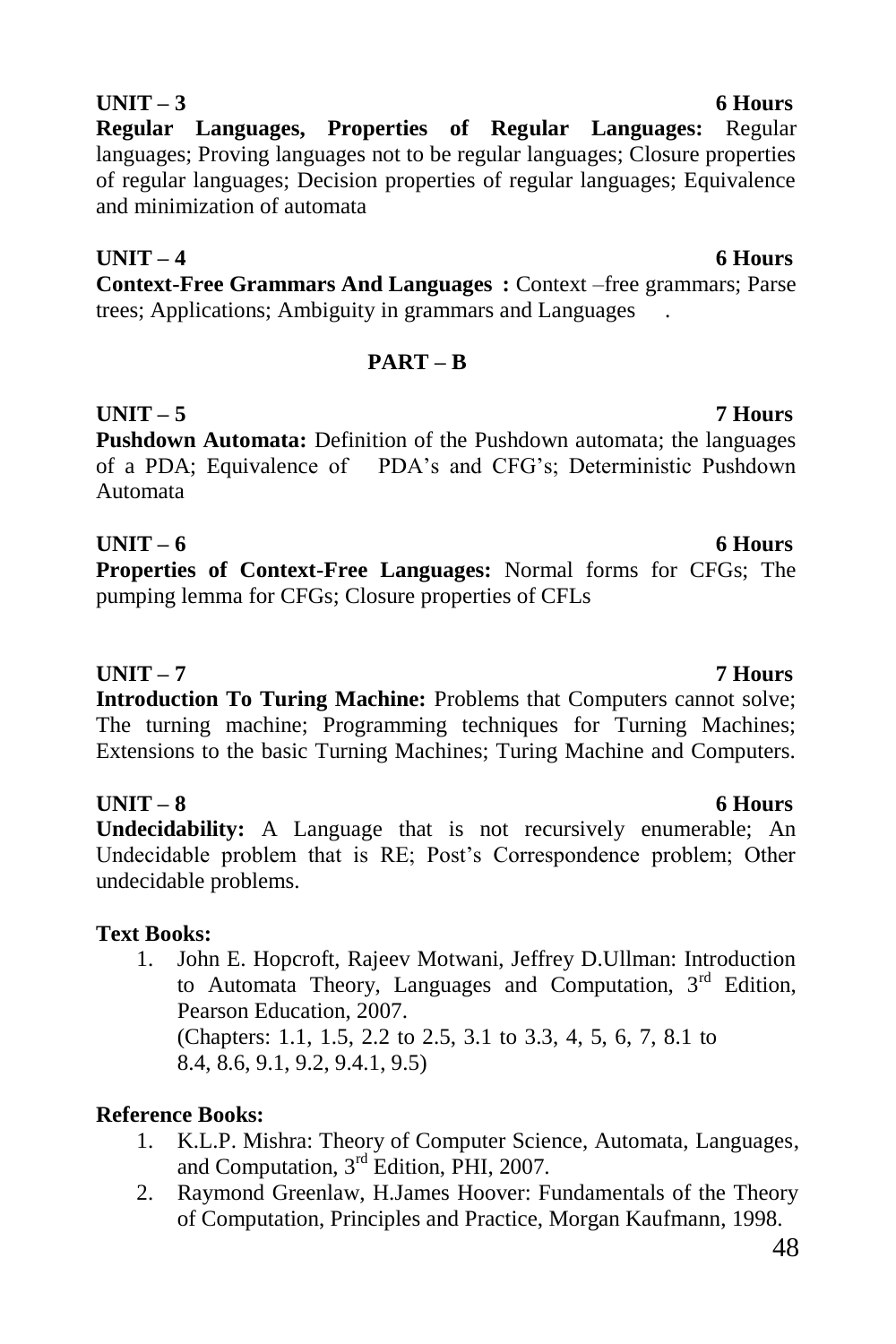- 3. John C Martin: Introduction to Languages and Automata Theory, 3rd Edition, Tata McGraw-Hill, 2007.
- 4. Thomas A. Sudkamp: An Introduction to the Theory of Computer Science, Languages and Machines, 3<sup>rd</sup> Edition, Pearson Education, 2006.

## **DATABASE APPLICATIONS LABORATORY**

| Subject Code: 10CSL57 | <b>I.A. Marks</b> : 25 |
|-----------------------|------------------------|
| Hours/Week: 03        | <b>Exam Hours: 03</b>  |
| Total Hours : 42      | Exam Marks: 50         |

1. Consider the following relations:

Student (*snum:* integer, *sname:* string, *major:* string, *level:* string, *age:* integer)

Class (*name:* string, *meets at:* string, *room:* string, *d:* integer) Enrolled (*snum:* integer, *cname:* string)

Faculty (fi*d*: integer, *fname:* string, *deptid:* integer)

The meaning of these relations is straightforward; for example, Enrolled has one record per student-class pair such that the student is enrolled in the class. Level is a two character code with 4 different values (example: Junior: JR etc)

Write the following queries in SQL. No duplicates should be printed in any of the answers.

- i. Find the names of all Juniors (level  $=$  JR) who are enrolled in a class taught by Prof. Harshith
- ii. Find the names of all classes that either meet in room R128 or have five or more Students enrolled.
- iii. Find the names of all students who are enrolled in two classes that meet at the same time.
- iv. Find the names of faculty members who teach in every room in which some class is taught.
- v. Find the names of faculty members for whom the combined enrollment of the courses that they teach is less than five.
- 2. The following relations keep track of airline flight information:

Flights (*no:* integer, *from:* string, *to:* string, *distance:* integer, *Departs:* time, *arrives:* time, *price:* real)

Aircraft (*aid:* integer, *aname:* string, *cruisingrange:* integer) Certified (*eid:* integer, *aid:* integer)

Employees (*eid:* integer, *ename:* string, *salary:* integer)

Note that the Employees relation describes pilots and other kinds of employees as well; Every pilot is certified for some aircraft, and only pilots are certified to fly.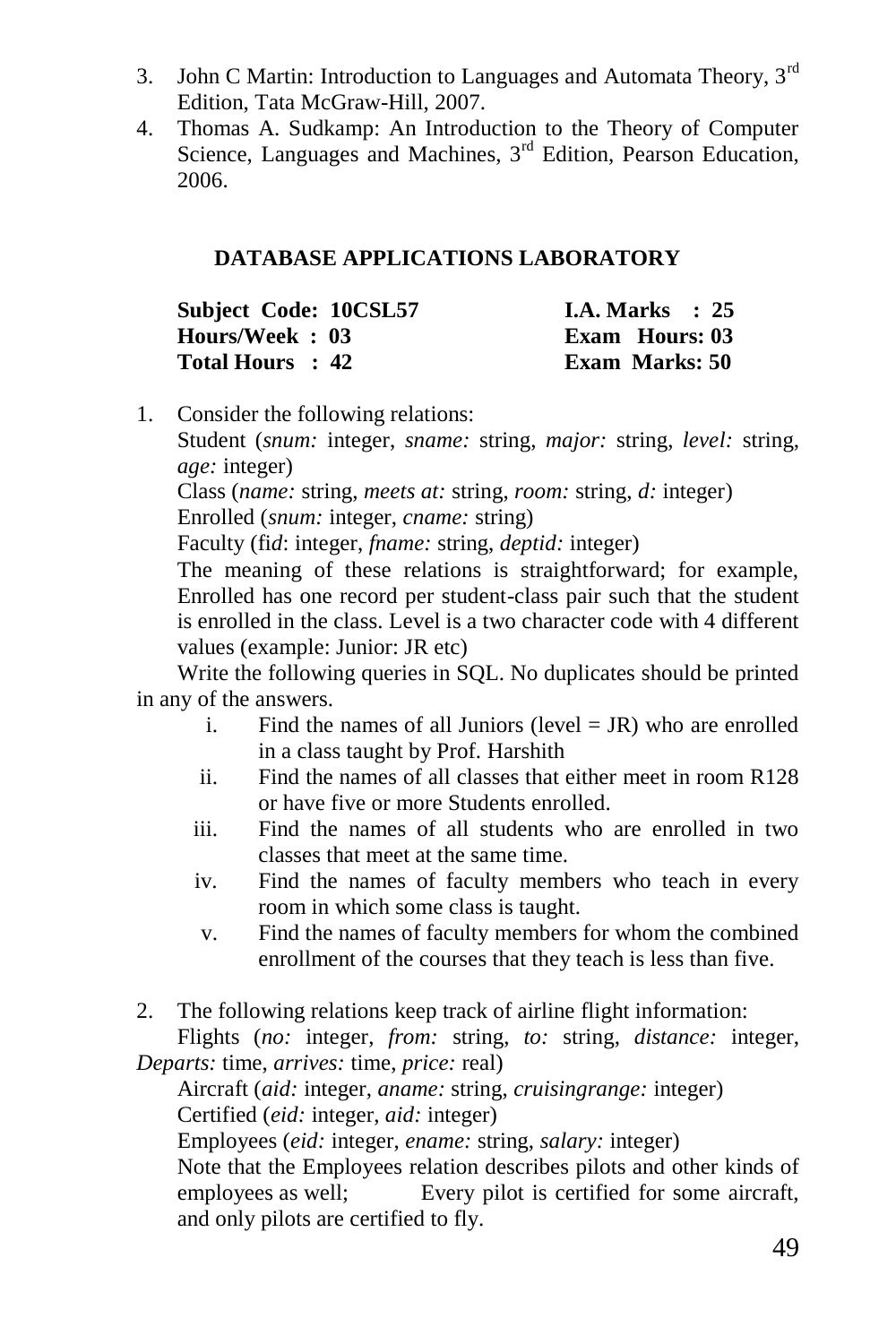Write each of the following queries in SQL.

- i. Find the names of aircraft such that all pilots certified to operate them have salaries more than Rs.80, 000.
- ii. For each pilot who is certified for more than three aircrafts, find the *eid* and the maximum *cruisingrange* of the aircraft for which she or he is certified.
- iii. Find the names of pilots whose *salary* is less than the price of the cheapest route from Bengaluru to Frankfurt.
- iv. For all aircraft with *cruisingrange* over 1000 Kms, .find the name of the aircraft and the average salary of all pilots certified for this aircraft.
- v. Find the names of pilots certified for some Boeing aircraft.
- vi. Find the *aid*s of all aircraft that can be used on routes from Bengaluru to New Delhi.
- 3. Consider the following database of student enrollment in courses  $\&$ books adopted for each course.

STUDENT (regno: string, name: string, major: string, bdate:date) COURSE (course #:int, cname:string, dept:string)

ENROLL ( regno:string, course#:int, sem:int, marks:int)

BOOK \_ ADOPTION (course# :int, sem:int, book-ISBN:int)

TEXT (book-ISBN:int, book-title:string, publisher:string, author:string)

- i. Create the above tables by properly specifying the primary keys and the foreign keys.
- ii. Enter at least five tuples for each relation.
- iii. Demonstrate how you add a new text book to the database and make this book be adopted by some department.
- iv. Produce a list of text books (include Course #, Book-ISBN, Book-title) in the alphabetical order for courses offered by the "CS" department that use more than two books.
- v. List any department that has *all* its adopted books published by a specific publisher.
- vi. Generate suitable reports.
- vii. Create suitable front end for querying and displaying the results.
- 4. The following tables are maintained by a book dealer. AUTHOR (author-id:int, name:string, city:string, country:string) PUBLISHER (publisher-id:int, name:string, city:string, country:string) CATALOG (book-id:int, title:string, author-id:int, publisher-id:int, category-id:int, year:int, price:int) CATEGORY (category-id:int, description:string)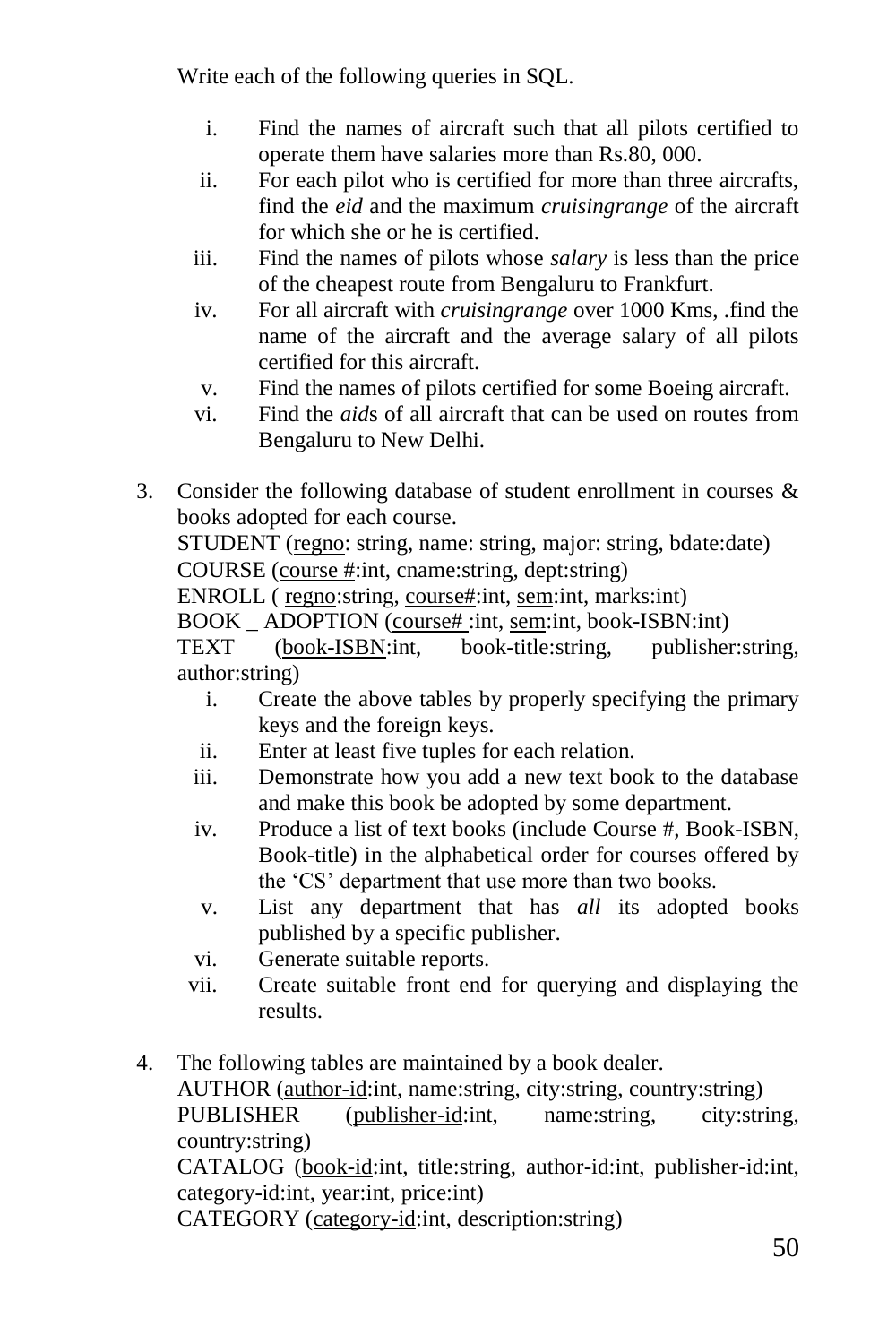ORDER-DETAILS (order-no:int, book-id:int, quantity:int)

- i. Create the above tables by properly specifying the primary keys and the foreign keys.
- ii. Enter at least five tuples for each relation.
- iii. Give the details of the authors who have 2 or more books in the catalog and the price of the books is greater than the average price of the books in the catalog and the year of publication is after 2000.
- iv. Find the author of the book which has maximum sales.
- v. Demonstrate how you increase the price of books published by a specific publisher by 10%.
- vi. Generate suitable reports.
- vii. Create suitable front end for querying and displaying the results.
- 5. Consider the following database for a banking enterprise BRANCH(branch-name:string, branch-city:string, assets:real) ACCOUNT(accno:int, branch-name:string, balance:real) DEPOSITOR(customer-name:string, accno:int) CUSTOMER(customer-name:string, customer-street:string, customer-city:string) LOAN(loan-number:int, branch-name:string, amount:real) BORROWER(customer-name:string, loan-number:int)
	- i. Create the above tables by properly specifying the primary keys and the foreign keys
	- ii. Enter at least five tuples for each relation
	- iii. Find all the customers who have at least two accounts at the *Main* branch.
	- iv. Find all the customers who have an account at *all* the branches located in a specific city.
	- v. Demonstrate how you delete all account tuples at every branch located in a specific city.
	- vi. Generate suitable reports.
	- vii. Create suitable front end for querying and displaying the results.

# *Instructions:*

- 1. The exercises are to be solved in an RDBMS environment like Oracle or DB2.
- 2. Suitable tuples have to be entered so that queries are executed correctly.
- 3. Front end may be created using either VB or VAJ or any other similar tool.
- 4. The student need not create the front end in the examination. The results of the queries may be displayed directly.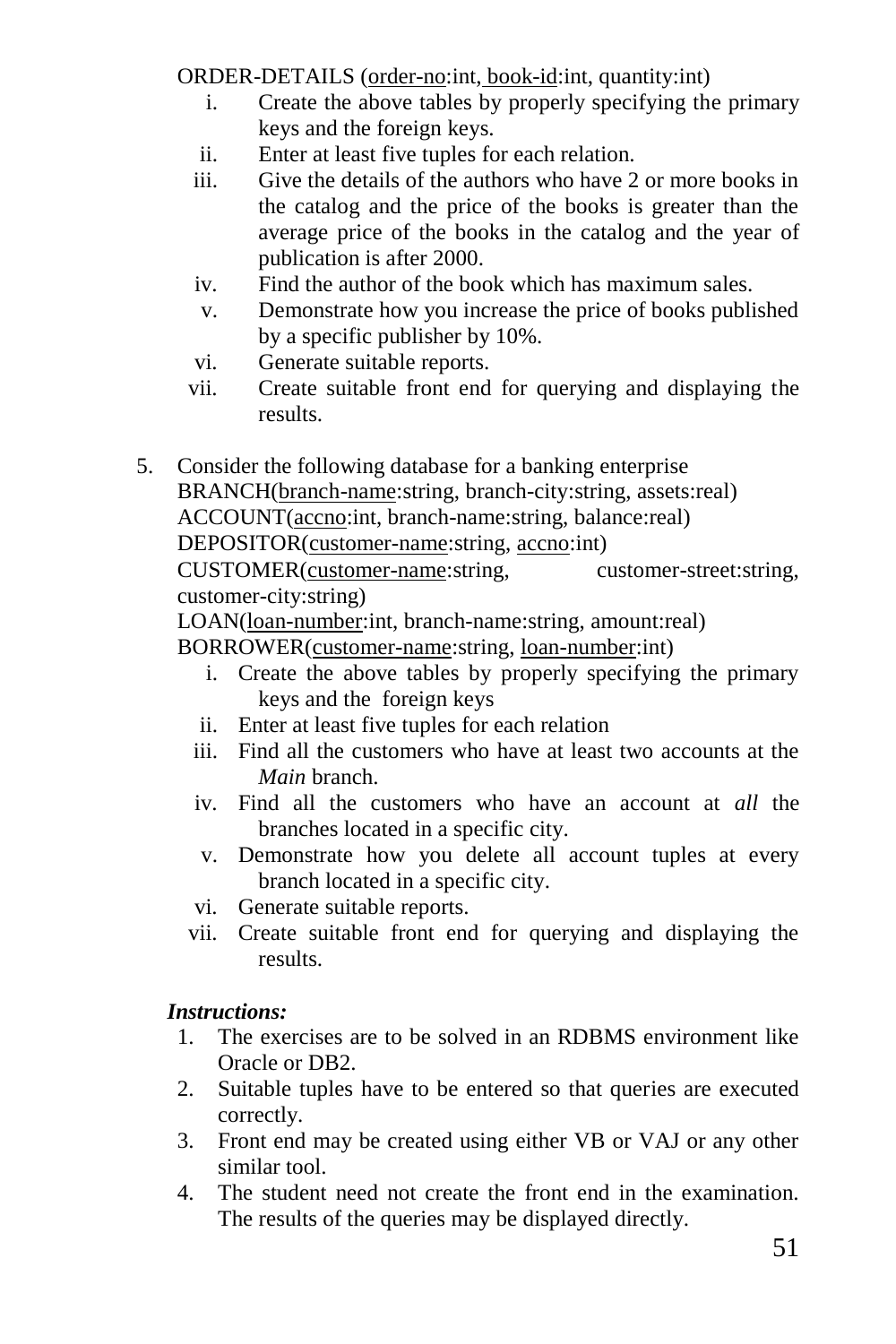- 5. Relevant queries other than the ones listed along with the exercises may also be asked in the examination.
- 6. Questions must be asked based on lots.

# **SYSTEM SOFTWARE & OPERATING SYSTEMS LABORATORY**

| Subject Code: 10CSL58 | <b>I.A. Marks</b> : 25 |
|-----------------------|------------------------|
| Hours/Week: 03        | Exam Hours: 03         |
| Total Hours: 42       | <b>Exam Marks: 50</b>  |

## **PART - A**

## **LEX and YACC Programs:**

Design, develop, and execute the following programs using LEX:

- 1. a) Program to count the number of characters, words, spaces and lines in a given input file.
	- b) Program to count the numbers of comment lines in a given C program. Also eliminate them and copy the resulting program into separate file.
- 2. a) Program to recognize a valid arithmetic expression and to recognize the identifiers and operators present. Print them separately.
	- b) Program to recognize whether a given sentence is simple or compound.
- 3. Program to recognize and count the number of identifiers in a given input file.

Design, develop, and execute the following programs using YACC:

- 4. a) Program to recognize a valid arithmetic expression that uses operators  $+$ ,  $-$ ,  $*$  and  $/$ .
	- b) Program to recognize a valid variable, which starts with a letter, followed by any number of letters or digits.
- 5. a) Program to evaluate an arithmetic expression involving operators  $+$ ,  $-$ ,  $*$  and  $/$ .
	- b) Program to recognize strings 'aaab', 'abbb', 'ab' and 'a' using the grammar  $(a^n b^n, n>=0)$ .
- 6. Program to recognize the grammar  $(a^n b, n \ge 10)$ .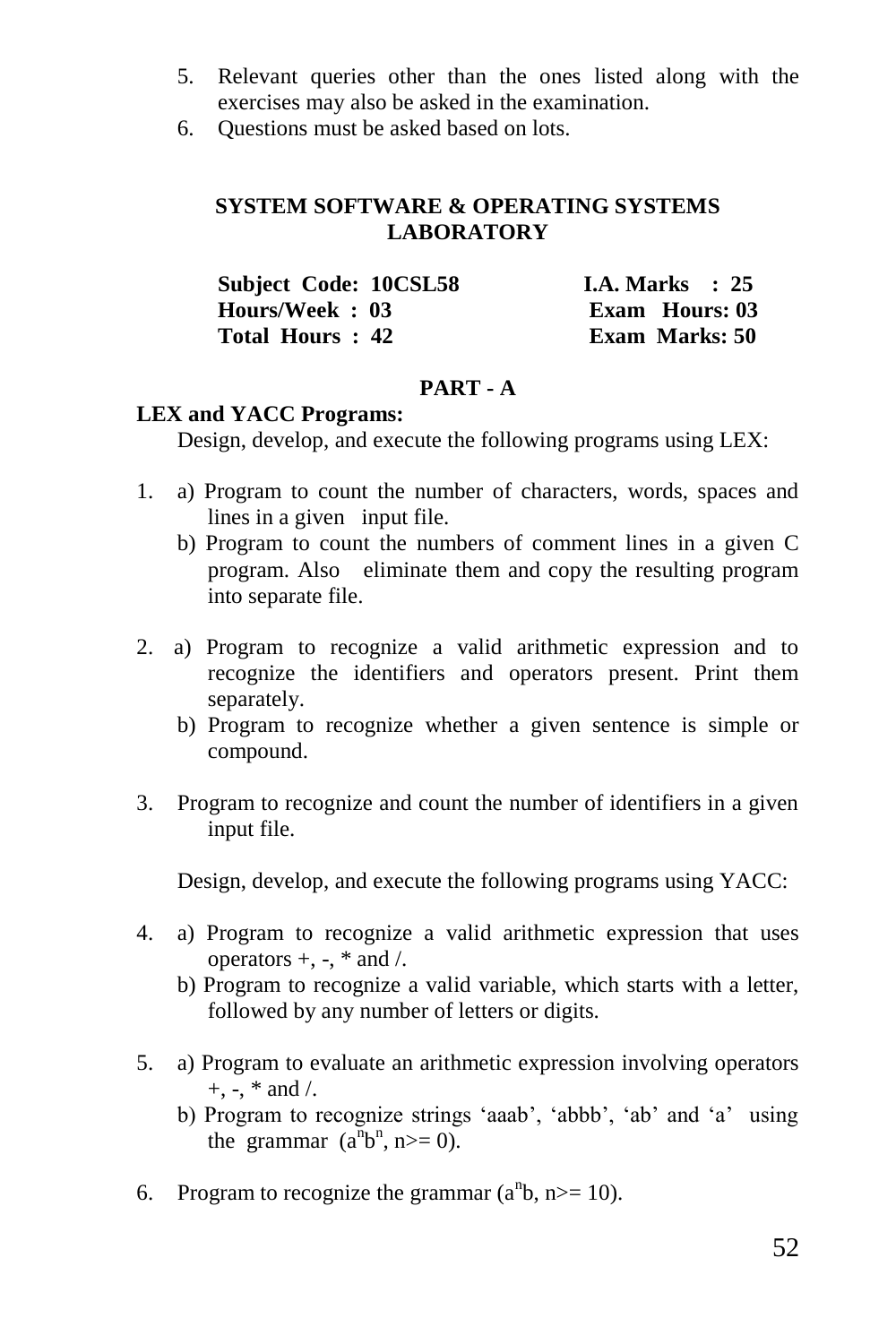## **PART B**

## **UNIX Programming:**

Design, develop, and execute the following programs:

- 7. a) Non-recursive shell script that accepts any number of arguments and prints them in the Reverse order, ( For example, if the script is named rargs, then executing rargs A B C should produce C B A on the standard output).
	- b) C program that creates a child process to read commands from the standard input and execute them (a minimal implementation of a shell – like program). You can assume that no arguments will be passed to the commands to be executed.
- 8. a) Shell script that accepts two file names as arguments, checks if the permissions for these files are identical and if the permissions are identical, outputs the common permissions, otherwise outputs each file name followed by its permissions.
	- b) C program to create a file with 16 bytes of arbitrary data from the beginning and another 16 bytes of arbitrary data from an offset of 48. Display the file contents to demonstrate how the hole in file is handled.
- 9. a) Shell script that accepts file names specified as arguments and creates a shell script that contains this file as well as the code to recreate these files. Thus if the script generated by your script is executed, it would recreate the original files(This is same as the "bundle" script described by Brain W. Kernighan and Rob Pike in " The Unix Programming Environment", Prentice – Hall India).
	- b) C program to do the following: Using fork( ) create a child process. The child process prints its own process-id and id of its parent and then exits. The parent process waits for its child to finish (by executing the wait( $\bar{ }$ ) and prints its own process-id and the id of its child process and then exits.

## **Operating Systems:**

- 10. Design, develop and execute a program in  $C / C_{++}$  to simulate the working of Shortest Remaining Time and Round-Robin Scheduling Algorithms. Experiment with different quantum sizes for the Round-Robin algorithm. In all cases, determine the average turn-around time. The input can be read from key board or from a file.
- 11. Using OpenMP, Design, develop and run a multi-threaded program to generate and print Fibonacci Series. One thread has to generate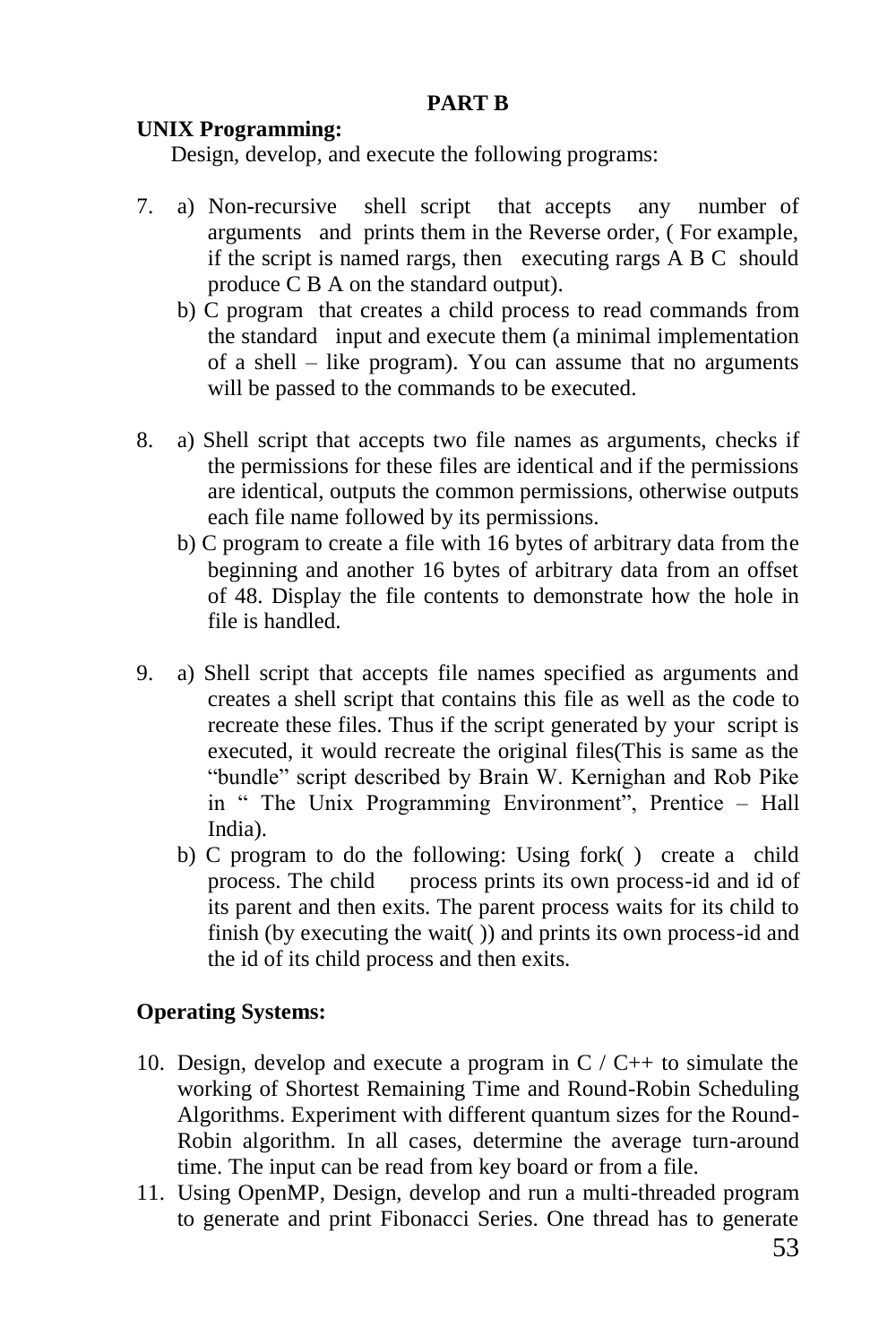the numbers up to the specified limit and another thread has to print them. Ensure proper synchronization.

12. Design, develop and run a program to implement the Banker"s Algorithm. Demonstrate its working with different data values.

## **Instructions:**

In the examination, a combination of one LEX and one YACC problem has to be asked from Part A for a total of 30 marks and one programming exercise from Part B has to be asked for a total of 20 marks.

## **VI SEMESTER**

## **MANAGEMENT AND ENTREPRENEURSHIP (Common to All Branches)**

| <b>Subject Code: 10AL61</b> | <b>I.A. Marks</b> : 25 |
|-----------------------------|------------------------|
| Hours/Week : 04             | Exam Hours: 03         |
| Total Hours : 52            | <b>Exam Marks: 100</b> |

## **UNIX SYSTEM PROGRAMMING**

| <b>Subject Code: 10CS62</b> | I.A. Marks $\therefore$ 25 |
|-----------------------------|----------------------------|
| Hours/Week: 04              | Exam Hours: 03             |
| Total Hours: 52             | <b>Exam Marks: 100</b>     |

## **PART - A**

## **UNIT – 1 6 Hours**

**Introduction:** UNIX and ANSI Standards: The ANSI C Standard, The ANSI/ISO C++ Standards, Difference between ANSI C and C++, The POSIX Standards, The POSIX.1 FIPS Standard, The X/Open Standards. UNIX and POSIX APIs: The POSIX APIs, The UNIX and POSIX Development Environment, API Common Characteristics.

## **UNIT – 2 6 Hours**

**UNIX Files:** File Types, The UNIX and POSIX File System, The UNIX and POSIX File Attributes, Inodes in UNIX System V, Application Program Interface to Files, UNIX Kernel Support for Files, Relationship of C Stream Pointers and File Descriptors, Directory Files, Hard and Symbolic Links.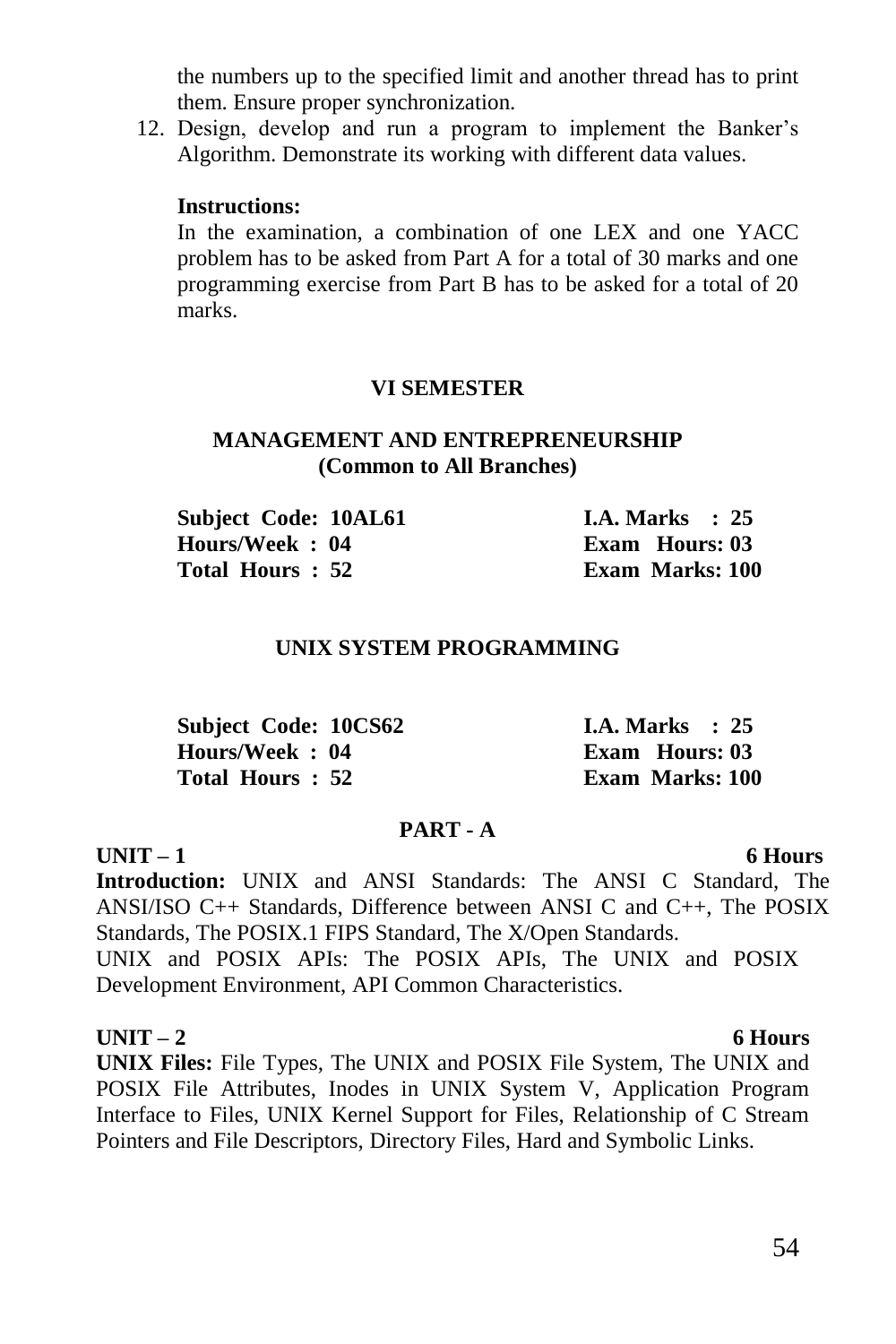# **UNIT – 3 7 Hours**

**UNIX File APIs:** General File APIs, File and Record Locking, Directory File APIs, Device File APIs, FIFO File APIs, Symbolic Link File APIs, General File Class, regfile Class for Regular Files, dirfile Class for Directory Files, FIFO File Class, Device File Class, Symbolic Link File Class, File Listing Program.

# **UNIT – 4 7 Hours**

**UNIX Processes:** The Environment of a UNIX Process: Introduction, main function, Process Termination, Command-Line Arguments, Environment List, Memory Layout of a C Program, Shared Libraries, Memory Allocation, Environment Variables, setjmp and longjmp Functions, getrlimit, setrlimit Functions, UNIX Kernel Support for Processes.

## **PART - B**

# **UNIT – 5 7 Hours**

**Process Control :** Introduction, Process Identifiers, fork, vfork, exit, wait, waitpid, wait3, wait4 Functions, Race Conditions, exec Functions, Changing User IDs and Group IDs, Interpreter Files, system Function, Process Accounting, User Identification, Process Times, I/O Redirection.

Process Relationships: Introduction, Terminal Logins, Network Logins, Process Groups, Sessions, Controlling Terminal, tcgetpgrp and tcsetpgrp Functions, Job Control, Shell Execution of Programs, Orphaned Process Groups.

# **UNIT – 6 7 Hours**

**Signals and Daemon Processes:** Signals: The UNIX Kernel Support for Signals, signal, Signal Mask, sigaction, The SIGCHLD Signal and the waitpid Function, The sigsetjmp and siglongjmp Functions, Kill, Alarm, Interval Timers, POSIX.lb Timers.

Daemon Processes: Introduction, Daemon Characteristics, Coding Rules, Error Logging, Client-Server Model.

# **UNIT – 7 6 Hours**

**Interprocess Communication – 1:** Overview of IPC Methods, Pipes, popen, pclose Functions, Coprocesses, FIFOs, System V IPC, Message Queues, Semaphores.

# **UNIT – 8 6 Hours**

**Interprocess Communication – 2:** Shared Memory, Client-Server Properties, Stream Pipes, Passing File Descriptors, An Open Server-Version 1, Client-Server Connection Functions.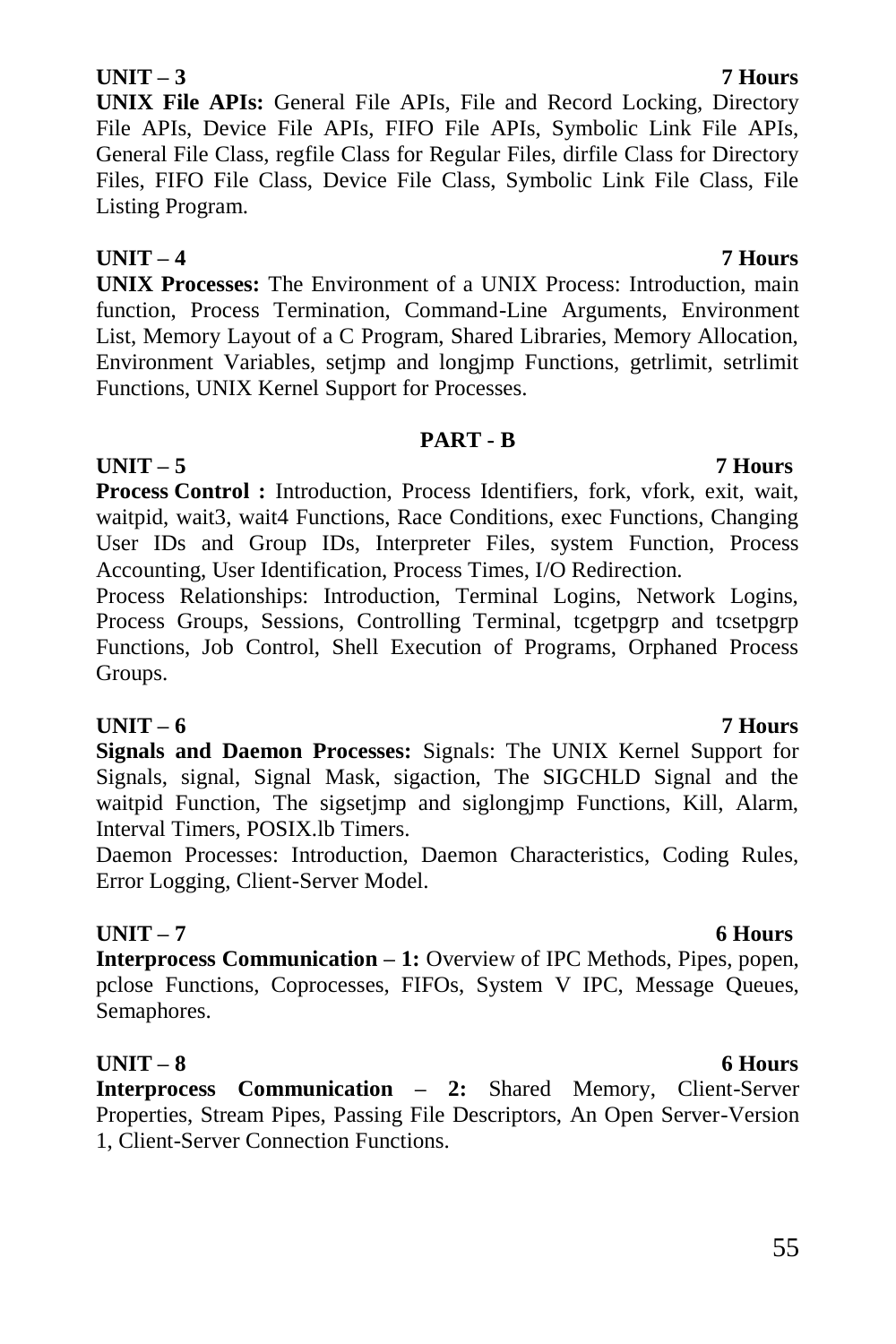## **Text Books:**

- 1. Terrence Chan: UNIX System Programming Using C++, Prentice Hall India, 1999. (Chapters 1, 5, 6, 7, 8, 9, 10)
- 2. W. Richard Stevens: Advanced Programming in the UNIX Environment, 2<sup>nd</sup> Edition, Pearson Education, 2005. (Chapters 7, 8, 9, 13, 14, 15)

## **Reference Books:**

- 1. Marc J. Rochkind: Advanced UNIX Programming, 2<sup>nd</sup> Edition, Pearson Education, 2005.
- 2. Maurice J Bach: The Design of the UNIX Operating System, Pearson Education, 1987.
- 3. Uresh Vahalia: UNIX Internals: The New Frontiers, Pearson Education, 2001.

# **FILE STRUCTURES**

**Subject Code: 10IS63 I.A. Marks : 25 Hours/Week : 04 Exam Hours: 03 Total Hours : 52 Exam Marks: 100**

## **PART – A**

# **UNIT – 1 7 Hours**

**Introduction:** File Structures: The Heart of the file structure Design, A Short History of File Structure Design, A Conceptual Toolkit; Fundamental File Operations: Physical Files and Logical Files, Opening Files, Closing Files, Reading and Writing, Seeking, Special Characters, The Unix Directory Structure, Physical devices and Logical Files, File-related Header Files, UNIX file System Commands; Secondary Storage and System Software: Disks, Magnetic Tape, Disk versus Tape; CD-ROM: Introduction, Physical Organization, Strengths and Weaknesses; Storage as Hierarchy, A journey of a Byte, Buffer Management, Input /Output in UNIX.

# **UNIT – 2 6 Hours**

# **Fundamental File Structure Concepts, Managing Files of Records :**

Field and Record Organization, Using Classes to Manipulate Buffers, Using Inheritance for Record Buffer Classes, Managing Fixed Length, Fixed Field Buffers, An Object-Oriented Class for Record Files, Record Access, More about Record Structures, Encapsulating Record Operations in a Single Class, File Access and File Organization.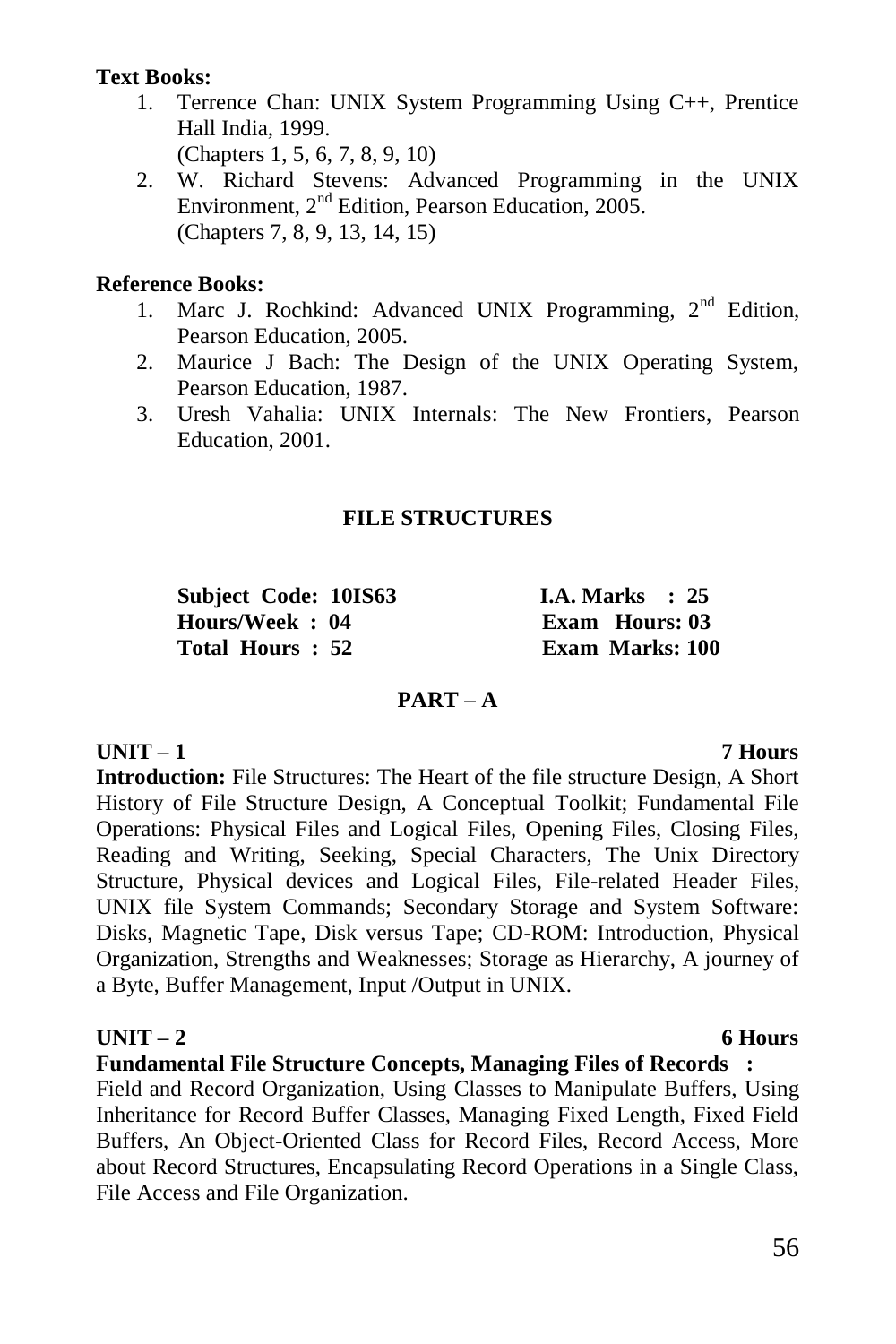# 57

# **UNIT – 3 7 Hours**

**Organization of Files for Performance, Indexing:** Data Compression, Reclaiming Space in files, Internal Sorting and Binary Searching, Keysorting; What is an Index? A Simple Index for Entry-Sequenced File, Using Template Classes in C++ for Object I/O, Object-Oriented support for Indexed, Entry-Sequenced Files of Data Objects, Indexes that are too large to hold in Memory, Indexing to provide access by Multiple keys, Retrieval Using Combinations of Secondary Keys, Improving the Secondary Index structure: Inverted Lists, Selective indexes, Binding.

**UNIT – 4 6 Hours Cosequential Processing and the Sorting of Large Files:** A Model for Implementing Cosequential Processes, Application of the Model to a General Ledger Program, Extension of the Model to include Mutiway Merging, A Second Look at Sorting in Memory, Merging as a Way of Sorting Large Files on Disk.

# **PART - B**

**UNIT – 5 7 Hours Multi-Level Indexing and B-Trees:** The invention of B-Tree, Statement of the problem, Indexing with Binary Search Trees; Multi-Level Indexing, B-Trees, Example of Creating a B-Tree, An Object-Oriented Representation of B-Trees, B-Tree Methods; Nomenclature, Formal Definition of B-Tree Properties, Worst-case Search Depth, Deletion, Merging and Redistribution, Redistribution during insertion; B\* Trees, Buffering of pages; Virtual B-Trees; Variable-length Records and keys.

# **UNIT – 6 6 Hours**

**Indexed Sequential File Access and Prefix B + Trees:** Indexed Sequential Access, Maintaining a Sequence Set, Adding a Simple Index to the Sequence Set, The Content of the Index: Separators Instead of Keys, The Simple Prefix B+ Tree and its maintenance, Index Set Block Size, Internal Structure of Index Set Blocks: A Variable-order B- Tree, Loading a Simple Prefix B+ Trees, B-Trees, B+ Trees and Simple Prefix B+ Trees in Perspective.

# **UNIT – 7 7 Hours**

**Hashing:** Introduction, A Simple Hashing Algorithm, Hashing Functions and Record Distribution, How much Extra Memory should be used?, Collision resolution by progressive overflow, Buckets, Making deletions, Other collision resolution techniques, Patterns of record access.

# **UNIT – 8 6 Hours**

**Extendible Hashing:** How Extendible Hashing Works, Implementation, Deletion, Extendible Hashing Performance, Alternative Approaches.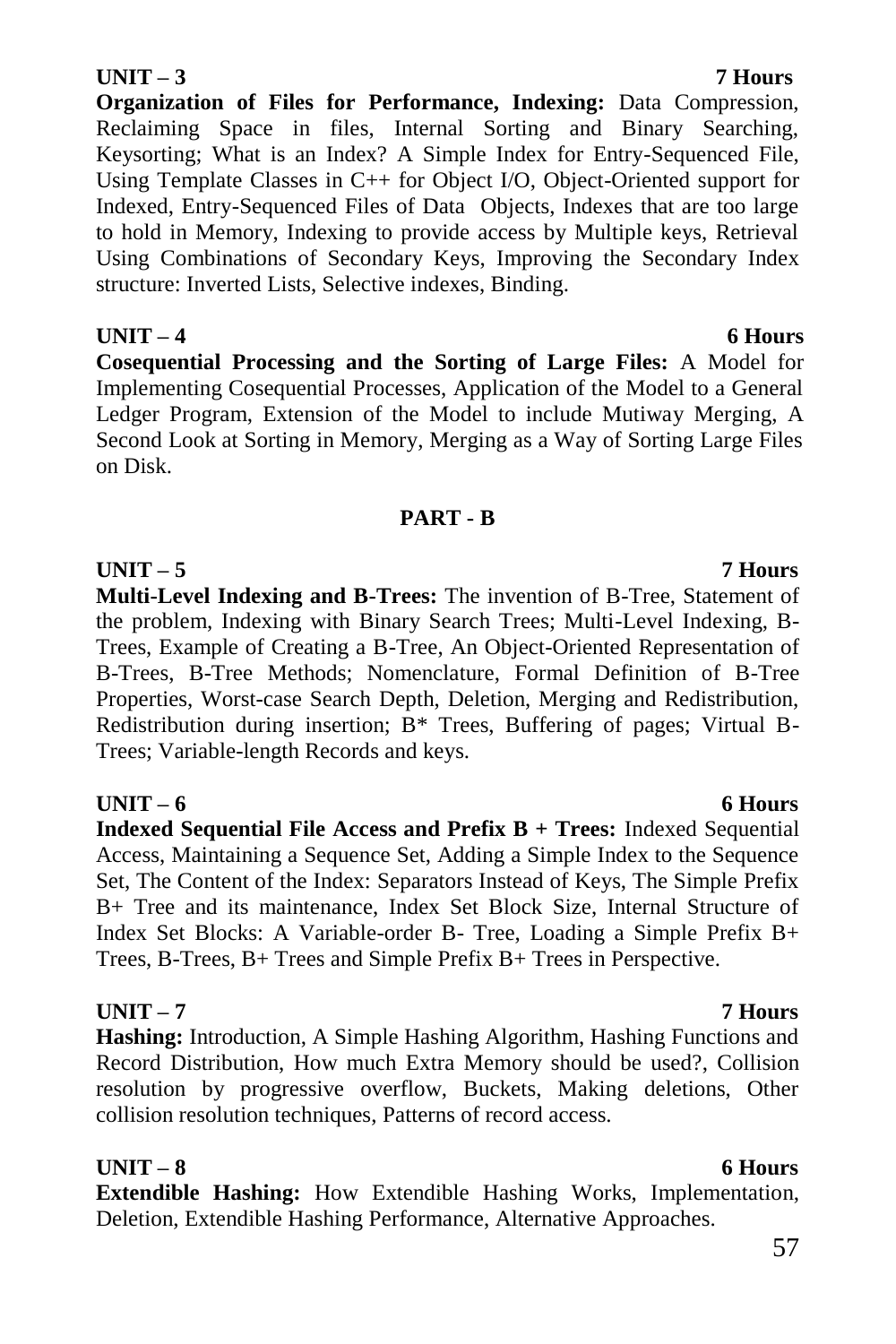## **Text Books:**

1. Michael J. Folk, Bill Zoellick, Greg Riccardi: File Structures-An Object Oriented Approach with  $C_{++}$ ,  $3^{rd}$  Edition, Pearson Education, 1998. (Chapters 1 to 12 excluding 1.4, 1.5, 5.5, 5.6, 8.6, 8.7, 8.8)

## **Reference Books:**

- 1. K.R. Venugopal, K.G. Srinivas, P.M. Krishnaraj: File Structures Using C++, Tata McGraw-Hill, 2008.
- 2. Scot Robert Ladd: C++ Components and Algorithms, BPB Publications, 1993.
- 3. Raghu Ramakrishan and Johannes Gehrke: Database Management Systems, 3<sup>rd</sup> Edition, McGraw Hill, 2003.

## **COMPUTER NETWORKS - II**

| Subject Code: 10CS64 | <b>I.A.</b> Marks $: 25$ |
|----------------------|--------------------------|
| Hours/Week: 04       | <b>Exam Hours: 03</b>    |
| Total Hours: 52      | <b>Exam Marks: 100</b>   |

# **PART - A**

# **UNIT - 1 6 Hours**

**Packet Switching Networks - 1:** Network services and internal network operation, Packet network topology, Routing in Packet networks, Shortest path routing: Bellman-Ford algorithm.

# **UNIT – 2 6 Hours**

**Packet Switching Networks – 2: Shortest path routing (continued), Traffic** management at the Packet level, Traffic management at Flow level, Traffic management at flow aggregate level.

# **UNIT – 3 6 Hours**

**TCP/IP-1:** TCP/IP architecture, The Internet Protocol, IPv6, UDP.

# **UNIT – 4 8 Hours**

**TCP/IP-2:** TCP, Internet Routing Protocols, Multicast Routing, DHCP, NAT and Mobile IP.

# 58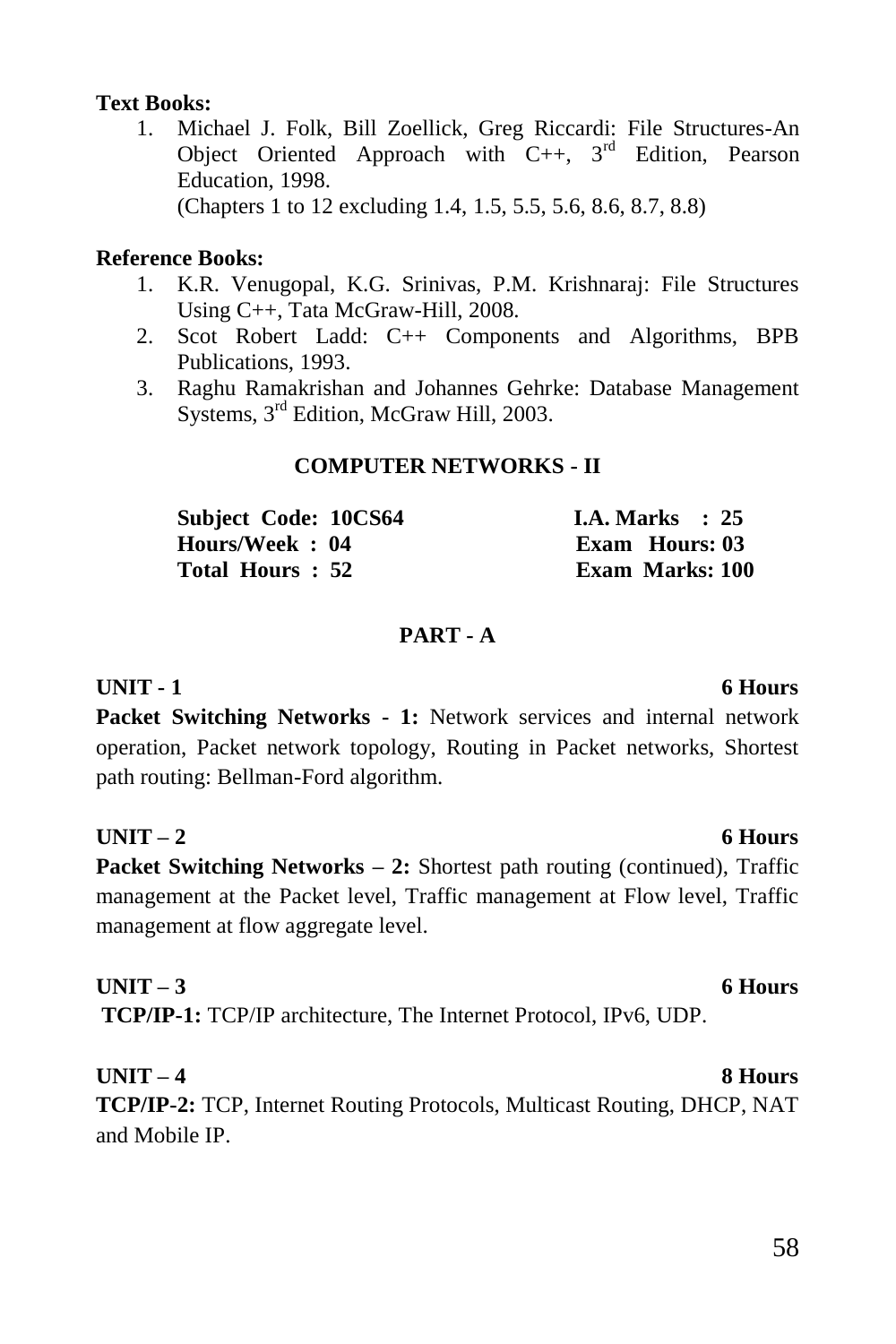# **PART – B**

**UNIT - 5 7 Hours Applications, Network Management, Network Security:** Application layer overview, Domain Name System (DNS), Remote Login Protocols, E-mail, File Transfer and FTP, World Wide Web and HTTP, Network management, Overview of network security, Overview of security methods, Secret-key encryption protocols, Public-key encryption protocols, Authentication, Authentication and digital signature, Firewalls.

# **UNIT – 6 6 Hours**

**QoS, VPNs, Tunneling, Overlay Networks**: Overview of QoS, Integrated Services QoS, Differentiated services QoS, Virtual Private Networks, MPLS, Overlay networks.

# **UNIT - 7 7 Hours**

**Multimedia Networking**: Overview of data compression, Digital voice and compression, JPEG, MPEG, Limits of compression with loss, Compression methods without loss, Overview of IP Telephony, VoIP signaling protocols, Real-Time Media Transport Protocols, Stream control Transmission Protocol (SCTP)

# **UNIT – 8 6 Hours**

**Mobile AdHoc Networks and Wireless Sensor Neworks**: Overview of Wireless Ad-Hoc networks, Routing in AdHOc Networks, Routing protocols for and Security of AdHoc networks, Sensor Networks and protocol structures, Communication Energy model, Clustering protocols, Routing protocols, ZigBee technology and 802.15.4.

# **Text Books:**

- 1. Communication Networks Fundamental Concepts & key architectures, Alberto Leon Garcia & Indra Widiaja,  $2<sup>nd</sup>$  Edition, Tata McGraw-Hill, India (7 - excluding 7.6, 8)
- 2. Computer & Communication Networks, Nadir F Mir, Pearson Education, India (9, 10 excluding 10.7, 12.1 to 12.3, 16, 17.1 to 17.6, 18.1 to18.3, 18.5, 19, 20)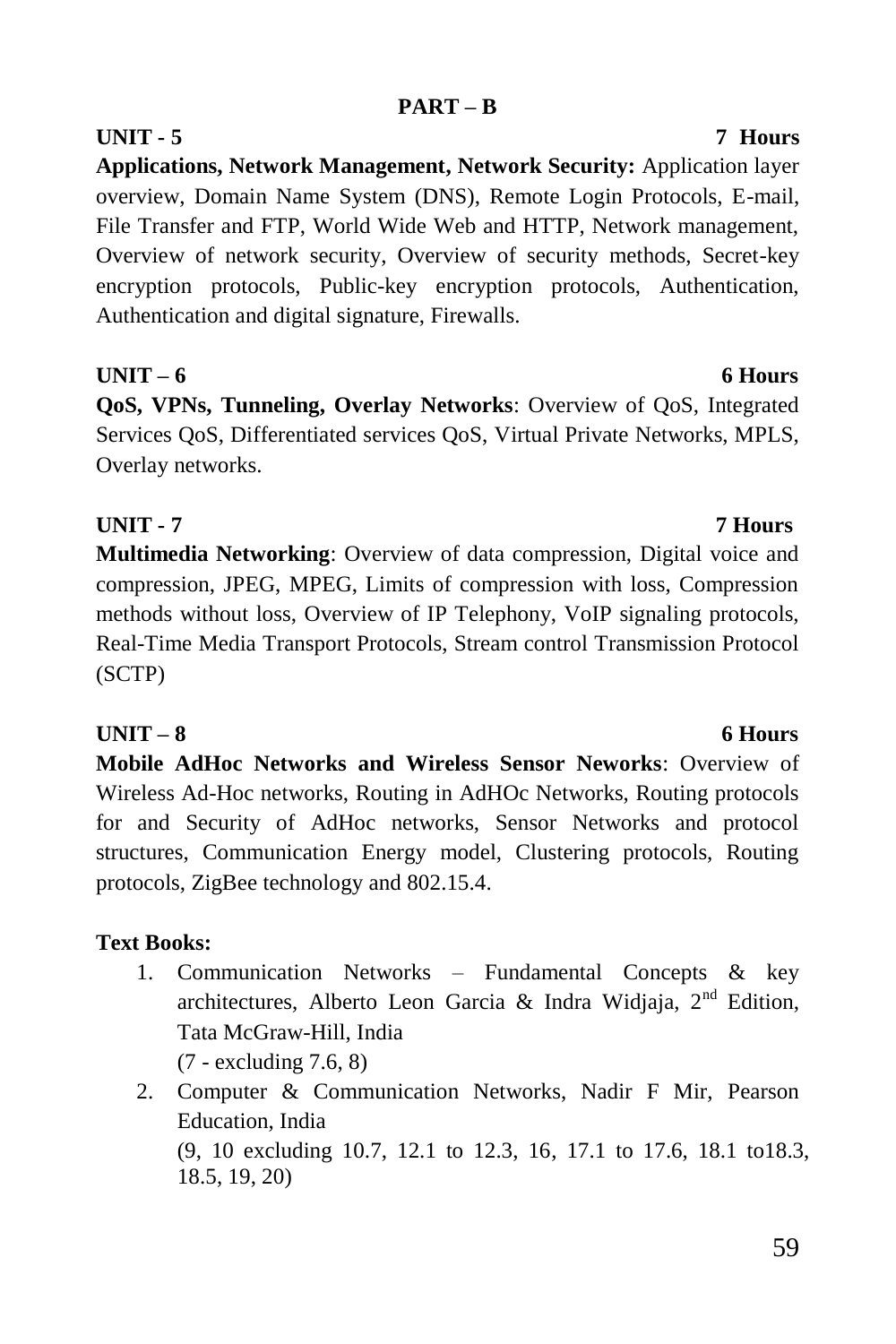## **Reference Books:**

- 1. Behrouz A. Forouzan: Data Communications and Networking. 4<sup>th</sup> Edition, Tata McGraw-Hill, 2006.
- 2. William Stallings: Data and Computer Communication,  $8<sup>th</sup>$  Edition, Pearson Education, 2007.
- 3. Larry L Peterson and Bruce S Davie: Computer Networks A Systems Approach, 4<sup>th</sup> Edition, Elsevier, 2007.
- 4. Wayne Tomasi: Introduction to Data Communications and Networking, Pearson Education, 2005.

## **SOFTWARE TESTING**

**Subject Code: 10IS65 I.A. Marks : 25 Hours/Week : 04 Exam Hours: 03 Total Hours : 52 Exam Marks: 100**

# **PART – A**

**UNIT 1** 6 **Hours A Perspective on Testing, Examples:** Basic definitions, Test cases, Insights from a Venn diagram, Identifying test cases, Error and fault taxonomies, Levels of testing. Examples: Generalized pseudocode, The triangle problem, The NextDate function, The commission problem, The SATM (Simple Automatic Teller Machine) problem, The currency converter, Saturn windshield wiper.

## **UNIT 2 7 Hours**

**Boundary Value Testing, Equivalence Class Testing, Decision Table-Based Testing:** Boundary value analysis, Robustness testing, Worst-case testing, Special value testing, Examples, Random testing, Equivalence classes, Equivalence test cases for the triangle problem, NextDate function, and the commission problem, Guidelines and observations. Decision tables, Test cases for the triangle problem, NextDate function, and the commission problem, Guidelines and observations.

## **UNIT 3 7 Hours**

**Path Testing, Data Flow Testing:** DD paths, Test coverage metrics, Basis path testing, guidelines and observations. Definition-Use testing, Slice-based testing, Guidelines and observations.

**UNIT 4** 6 Hours **Levels of Testing, Integration Testing:** Traditional view of testing levels, Alternative life-cycle models, The SATM system, Separating integration and

# 60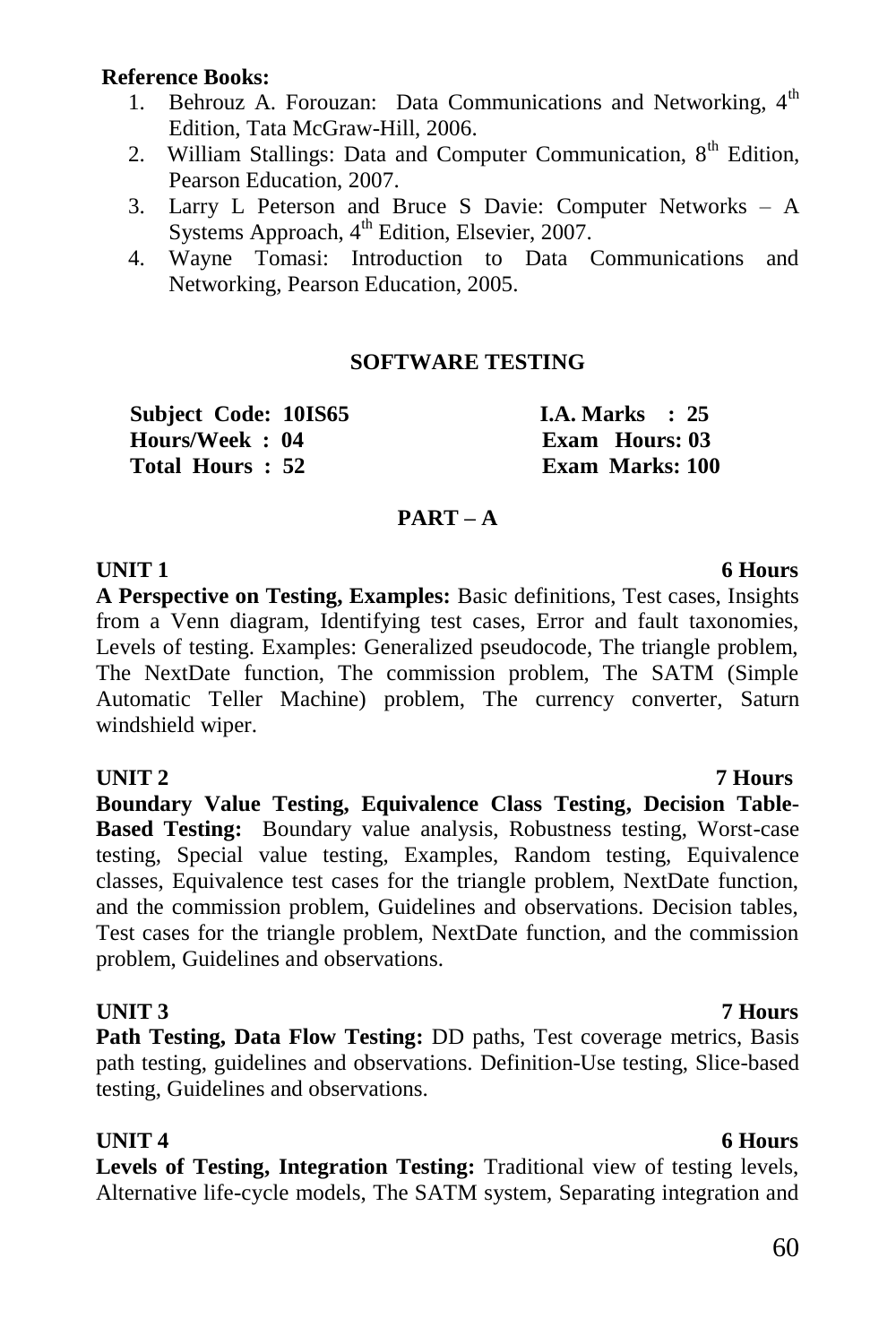system testing. A closer look at the SATM system, Decomposition-based, call graph-based, Path-based integrations

# **PART – B**

**System Testing, Interaction Testing:** Threads, Basic concepts for requirements specification, Finding threads, Structural strategies and functional strategies for thread testing, SATM test threads, System testing guidelines, ASF (Atomic System Functions) testing example. Context of interaction, A taxonomy of interactions, Interaction, composition, and determinism, Client/Server Testing,.

# **UNIT 6 7 Hours**

Process Framework: Validation and verification, Degrees of freedom, Varieties of software. Basic principles: Sensitivity, redundancy, restriction, partition, visibility, Feedback. The quality process, Planning and monitoring, Quality goals, Dependability properties, Analysis, Testing, Improving the process, Organizational factors.

# **UNIT 7** 6 Hours

**Fault-Based Testing, Test Execution:** Overview, Assumptions in faultbased testing, Mutation analysis, Fault-based adequacy criteria, Variations on mutation analysis. Test Execution: Overview, from test case specifications to test cases, Scaffolding, Generic versus specific scaffolding, Test oracles, Self-checks as oracles, Capture and replay.

**Planning and Monitoring the Process, Documenting Analysis and Test:**  Quality and process, Test and analysis strategies and plans, Risk planning, Monitoring the process, Improving the process, The quality team, Organizing documents, Test strategy document, Analysis and test plan, Test design specifications documents, Test and analysis reports.

# **TEXT BOOKS:**

- 1. Paul C. Jorgensen: Software Testing, A Craftsman's Approach, 3<sup>rd</sup> Edition, Auerbach Publications, 2008. (Listed topics only from Chapters 1, 2, 5, 6, 7, 9, 10, 12, 1314, 15)
- 2. Mauro Pezze, Michal Young: Software Testing and Analysis Process, Principles and Techniques, Wiley India, 2008. (Listed topics only from Chapters 2, 3, 4, 16, 17, 20, 24)

## **UNIT 5 7 Hours**

# **UNIT 8** 6 Hours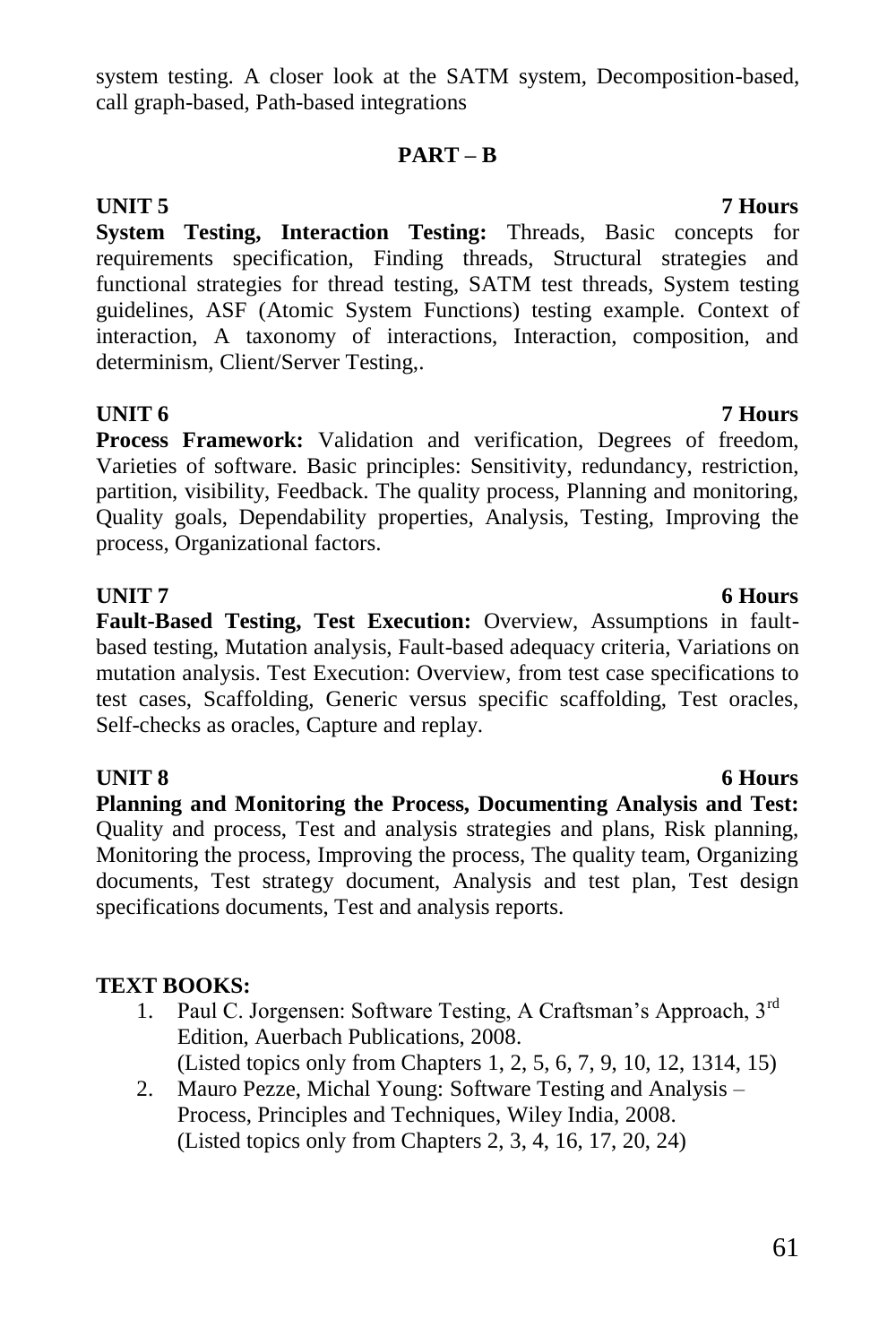## **REFERENCE BOOKS:**

- 1. Aditya P Mathur**:** Foundations of Software Testing, Pearson Education, 2008.
- 2. Srinivasan Desikan, Gopalaswamy Ramesh: Software testing Principles and Practices,  $2<sup>nd</sup>$  Edition, Pearson Education, 2007.
- 3. Brian Marrick: The Craft of Software Testing, Pearson Education, 1995.

## **OPERATIONS RESEARCH**

**Subject Code: 10IS661 I.A. Marks : 25 Hours/Week : 04 Exam Hours: 03 Total Hours : 52 Exam Marks: 100**

## **PART - A**

# **UNIT – 1 6 Hours**

**Introduction, Linear Programming – 1:** Introduction: The origin, nature and impact of OR; Defining the problem and gathering data; Formulating a mathematical model; Deriving solutions from the model; Testing the model; Preparing to apply the model; Implementation .

Introduction to Linear Programming: Prototype example; The linear programming (LP) model.

## **UNIT – 2 7 Hours**

**LP – 2, Simplex Method – 1:** Assumptions of LP; Additional examples.

The essence of the simplex method; Setting up the simplex method; Algebra of the simplex method; the simplex method in tabular form; Tie breaking in the simplex method

## **UNIT – 3 6 Hours**

**Simplex Method – 2:** Adapting to other model forms; Post optimality analysis; Computer implementation

Foundation of the simplex method.

## **UNIT – 4 7 Hours**

**Simplex Method – 2, Duality Theory:** The revised simplex method, a fundamental insight.

The essence of duality theory; Economic interpretation of duality, Primal dual relationship; Adapting to other primal forms

# 62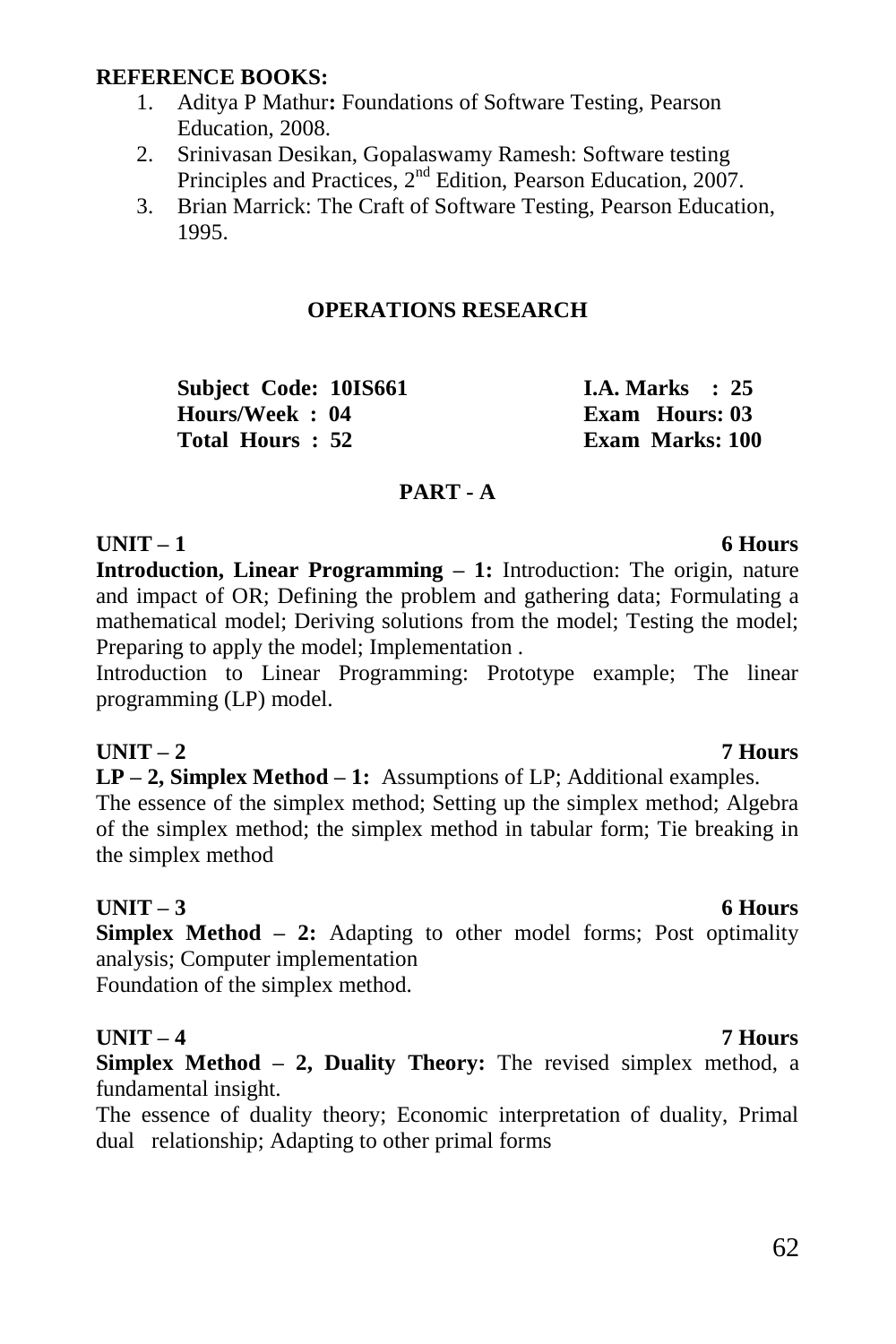# **PART - B**

**UNIT – 5 7 Hours Duality Theory and Sensitivity Analysis, Other Algorithms for LP :** The role of duality in sensitive analysis; The essence of sensitivity analysis; Applying sensitivity analysis. The dual simplex method; Parametric linear programming; The upper bound technique.

# **UNIT – 6 7 Hours**

**Transportation and Assignment Problems:** The transportation problem; A streamlined simplex method for the transportation problem; The assignment problem; A special algorithm for the assignment problem.

# **UNIT – 7 6 Hours**

**Game Theory, Decision Analysis:** Game Theory: The formulation of two persons, zero sum games; Solving simple games- a prototype example; Games with mixed strategies; Graphical solution procedure; Solving by linear programming, Extensions.

Decision Analysis: A prototype example; Decision making without experimentation; Decision making with experimentation; Decision trees.

# **UNIT – 8 6 Hours**

**Metaheuristics:** The nature of Metaheuristics, Tabu Search, Simulated Annealing, Genetic Algorithms.

# **Text Books:**

1. Frederick S. Hillier and Gerald J. Lieberman: Introduction to Operations Research: Concepts and Cases,  $8<sup>th</sup>$  Edition, Tata McGraw Hill, 2005.

(Chapters: 1, 2, 3.1 to 3.4, 4.1 to 4.8, 5, 6.1 to 6.7, 7.1 to 7.3, 8, 13, 14, 15.1 to 15.4)

# **Reference Books:**

- 1. Wayne L. Winston: Operations Research Applications and Algorithms, 4<sup>th</sup> Edition, Cengage Learning, 2003.
- 2. Hamdy A Taha: Operations Research: An Introduction,  $8<sup>th</sup>$  Edition, Pearson Education, 2007.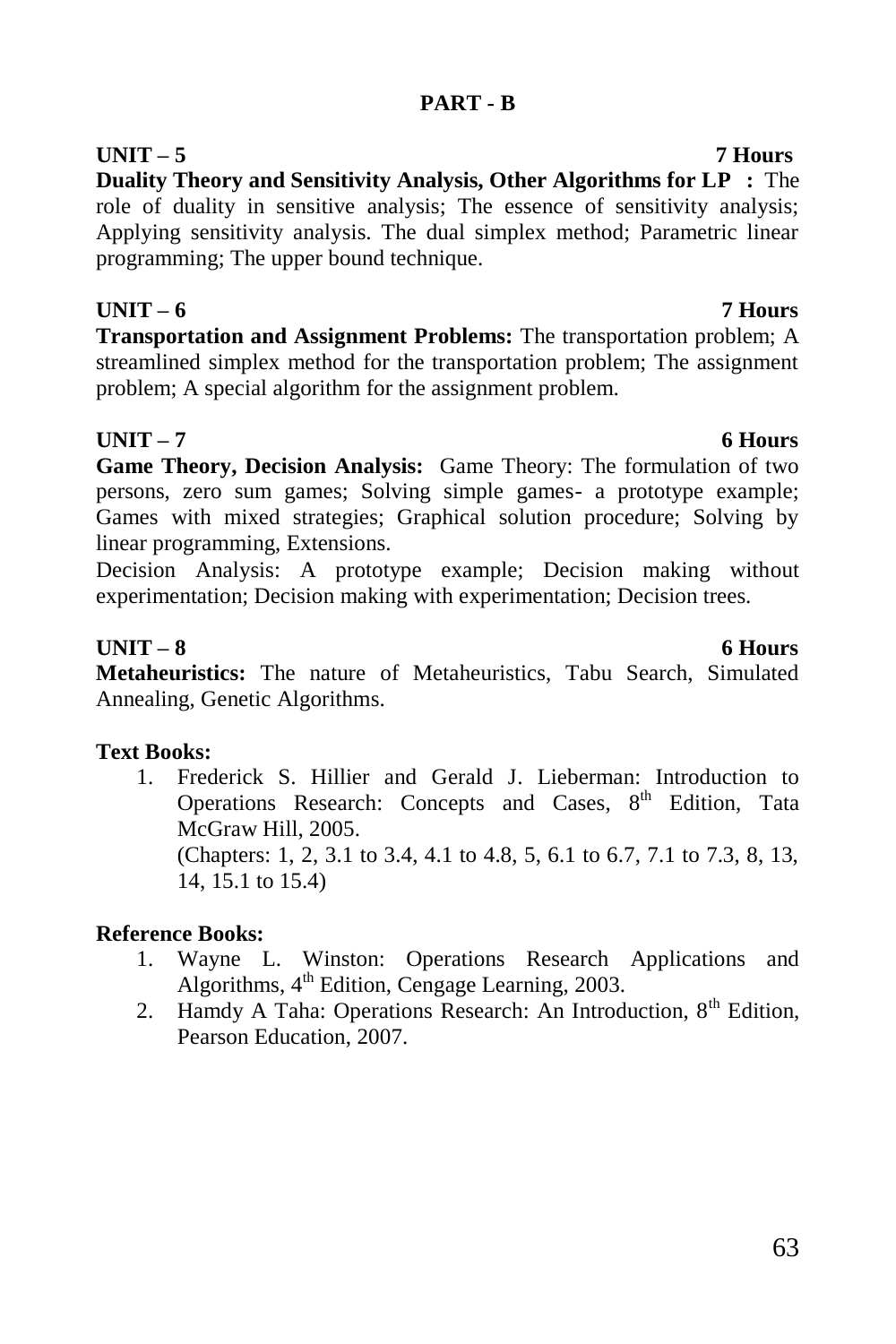## **COMPILER DESIGN**

**Subject Code: 10IS662 I.A. Marks : 25**<br> **Hours/Week** • 04 **Exam Hours** 03  $H_{\text{ouirs}}/ \text{Week} \cdot 04$ **Total Hours : 52 Exam Marks: 100**

## **PART – A**

## **UNIT – 1 8 Hours**

**Introduction, Lexical analysis:** Language processors; The structure of a Compiler; The evolution pf programming languages; The science of building a Compiler; Applications of compiler technology; Programming language basics.

Lexical analysis: The Role of Lexical Analyzer; Input Buffering; Specifications of Tokens; Recognition of Tokens.

## **UNIT – 2 6 Hours Syntax Analysis – 1:** Introduction; Context-free Grammars; Writing a Grammar. Top-down Parsing; Bottom-up Parsing.

## **UNIT – 3 6 Hours**

**Syntax Analysis – 2:** Top-down Parsing; Bottom-up Parsing.

## **UNIT – 4 6 Hours**

**Syntax Analysis – 3**: Introduction to LR Parsing: Simple LR; More powerful LR parsers (excluding Efficient construction and compaction of parsing tables) ; Using ambiguous grammars; Parser Generators.

## **PART – B**

# **UNIT – 5 7 Hours**

**Syntax-Directed Translation:** Syntax-directed definitions; Evaluation orders for SDDs; Applications of syntax-directed translation; Syntax-directed translation schemes.

**UNIT – 6 6 Hours**

**Intermediate Code Generation:** Variants of syntax trees; Three-address code; Translation of expressions; Control flow; Back patching; Switchstatements; Procedure calls.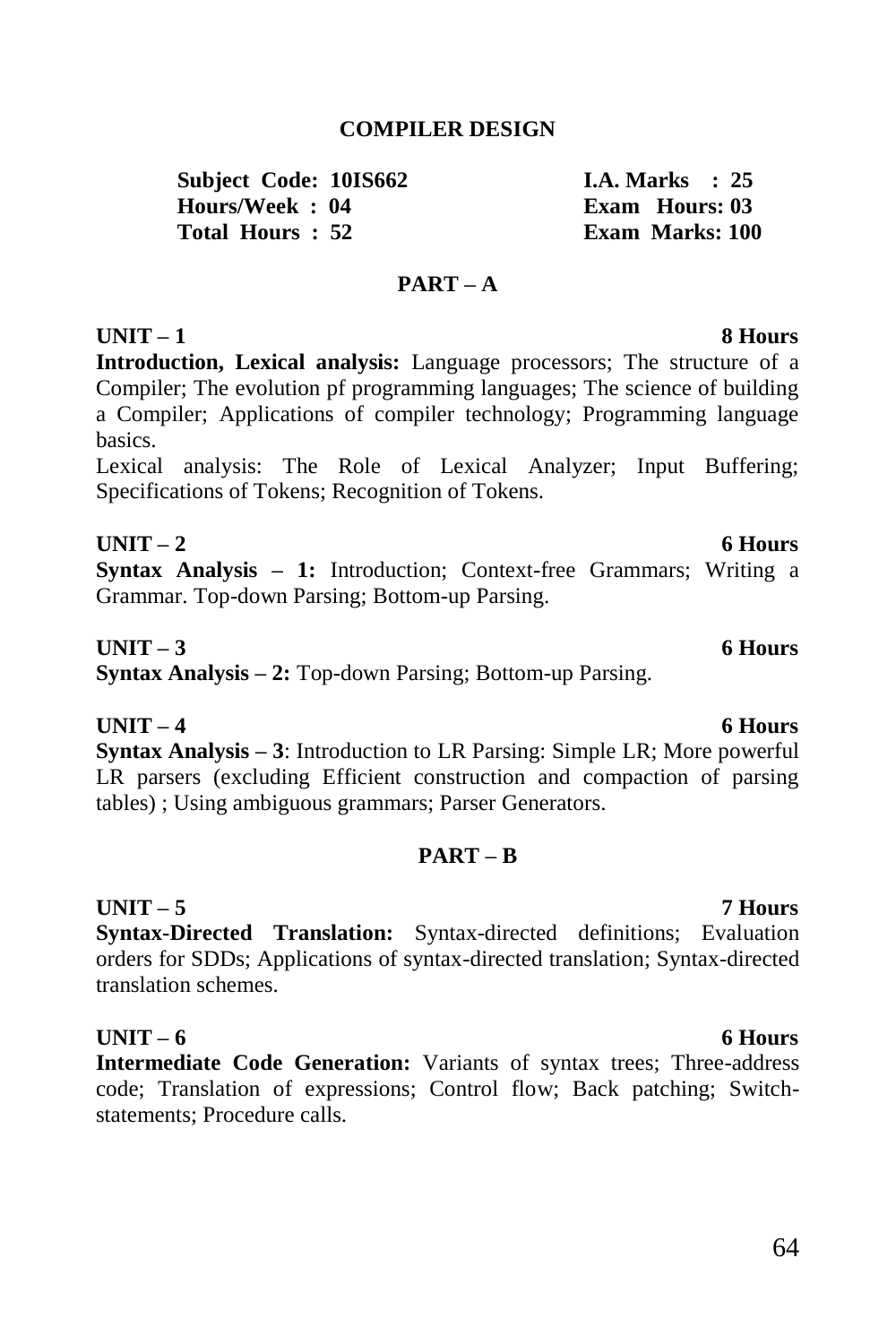## **UNIT – 7 6 Hours**

**Run-Time Environments:** Storage Organization; Stack allocation of space; Access to non-local data on the stack; Heap management; Introduction to garbage collection.

## **UNIT – 8 7 Hours**

**Code Generation:** Issues in the design of Code Generator; The Target Language; Addresses in the target code; Basic blocks and Flow graphs; Optimization of basic blocks; A Simple Code Generator

## **Text Books:**

1. Alfred V Aho, Monica S.Lam, Ravi Sethi, Jeffrey D Ullman: Compilers- Principles, Techniques and Tools, 2<sup>nd</sup> Edition. Pearson Education, 2007. (Chapters 1, 3.1 to 3.4, 4 excluding 4.7.5 and 4.7.6, 5.1 to 5.4, 6.1, 6.2, 6.4, 6.6, 6.7 to 6.9, 7.1 to 7.5, 8.1 to 8.6.)

# **Reference Books:**

- 1. Charles N. Fischer, Richard J. leBlanc, Jr.: Crafting a Compiler with C, Pearson Education, 1991.
- 2. Andrew W Apple: Modern Compiler Implementation in C, Cambridge University Press, 1997.
- 3. Kenneth C Louden: Compiler Construction Principles & Practice, Cengage Learning, 1997.

# **DATA COMPRESSION**

| Subject Code: 10IS663 | <b>I.A. Marks</b> : 25 |
|-----------------------|------------------------|
| Hours/Week: 04        | <b>Exam Hours: 03</b>  |
| Total Hours: 52       | Exam Marks: 100        |

## **PART – A**

**UNIT –1 7 Hours Introduction, Lossless Compression -1:** Compression techniques; Modeling and coding.

Mathematical preliminaries for lossless compression: Overview; Basic concepts of Information Theory; Models; Coding; Algorithmic information theory; Minimum description length principle.

Huffman coding: Overview; The Huffman coding algorithm, Minimumvariance Huffman codes; Application of Huffman coding for text compression.

## 65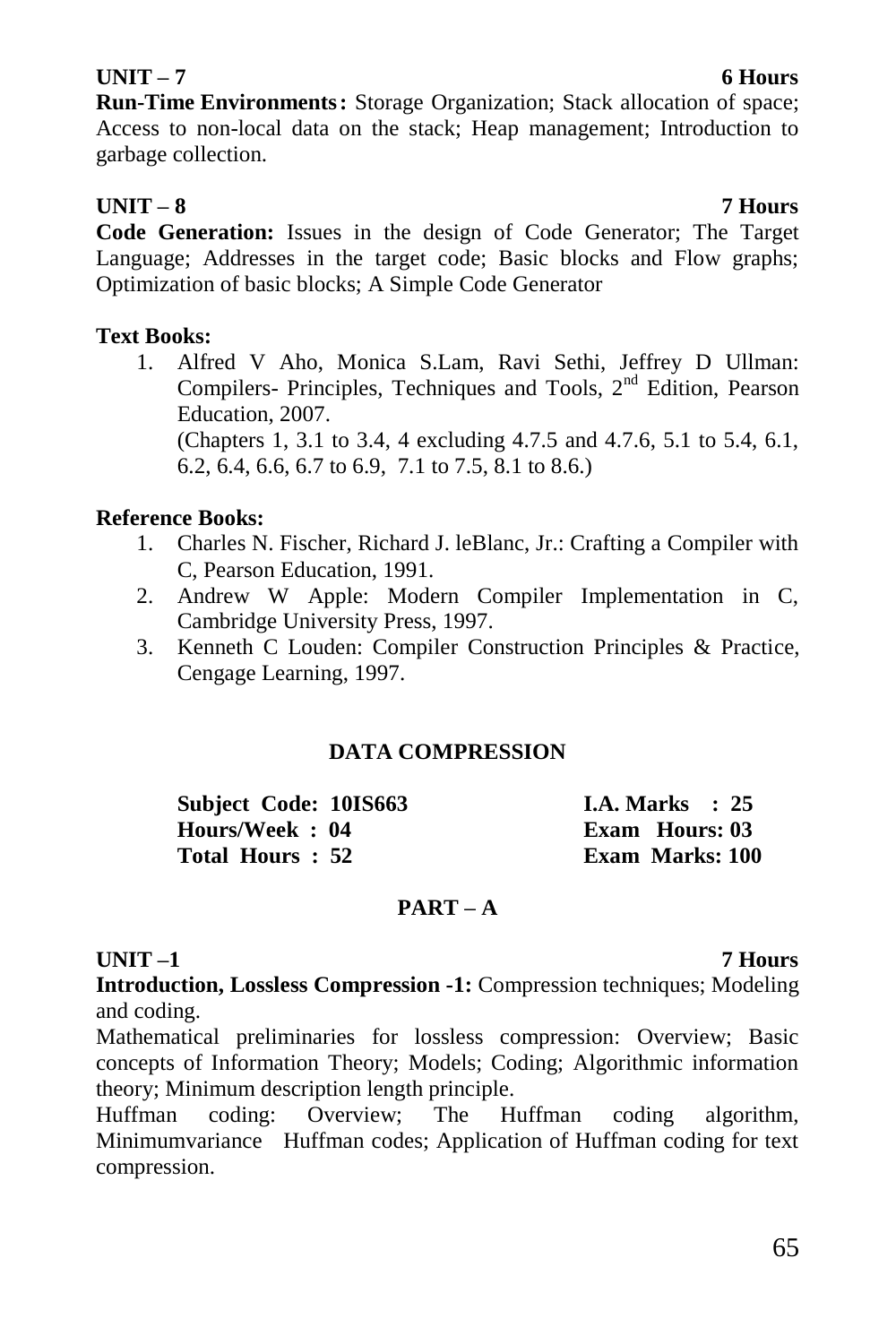**UNIT – 2 6 Hours Lossless Compression – 2:** Dictionary Techniques: Overview; Introduction; Static dictionary; Adaptive dictionary; Applications: UNIX compress, GIF, PNG, V.42.

Lossless image compression: Overview; Introduction; Basics; CALIC; JPEG-LS; Multiresoution approaches; Facsimile encoding: Run-length coding, T.4 and T.6.

# **UNIT – 3 6 Hours**

**Basics of Lossy Coding:** Some mathematical concepts: Overview: Introduction; Distortion criteria; Models.

Scalar quantization: Overview; Introduction; The quantization problem; Uniform quantizer; Adaptive quantization.

**UNIT – 4 7 Hours Vector Quantization, Differential Encoding:** Vector quantization: Overview; Introduction; Advantages of vector quantization over scalar quantization; The LBG algorithm.

Differential Encoding: Overview; Introduction; The basic algorithm; Prediction in DPCM; Adaptive DPCM; Delta modulation; Speech coding; Image coding.

# **PART - B**

## **UNIT – 5 7 Hours Some Mathematical Concepts, Transform coding:** Some mathematical concepts: Linear systems; Sampling; Discrete Fourier transform; Ztransform.

Transform coding: Overview; introduction; The transform; Transforms of interest; Quantization and coding for transform coefficients; Application to image compression – JPEG; Application to audio compression – MDCT.

# **UNIT – 6 6 Hours**

**Subband Coding, Audio Coding:** Subband Coding: Overview; introduction; Filters; The basic subband coding algorithm; Bit allocation; Application to speech coding  $-$  G.722; Application to audio coding  $-$  MPEG audio; Application to image compression.

Audio Coding: Overview; Introduction; MPEG audio coding; MPEG advanced audio coding; Dolby AC3; Other standards.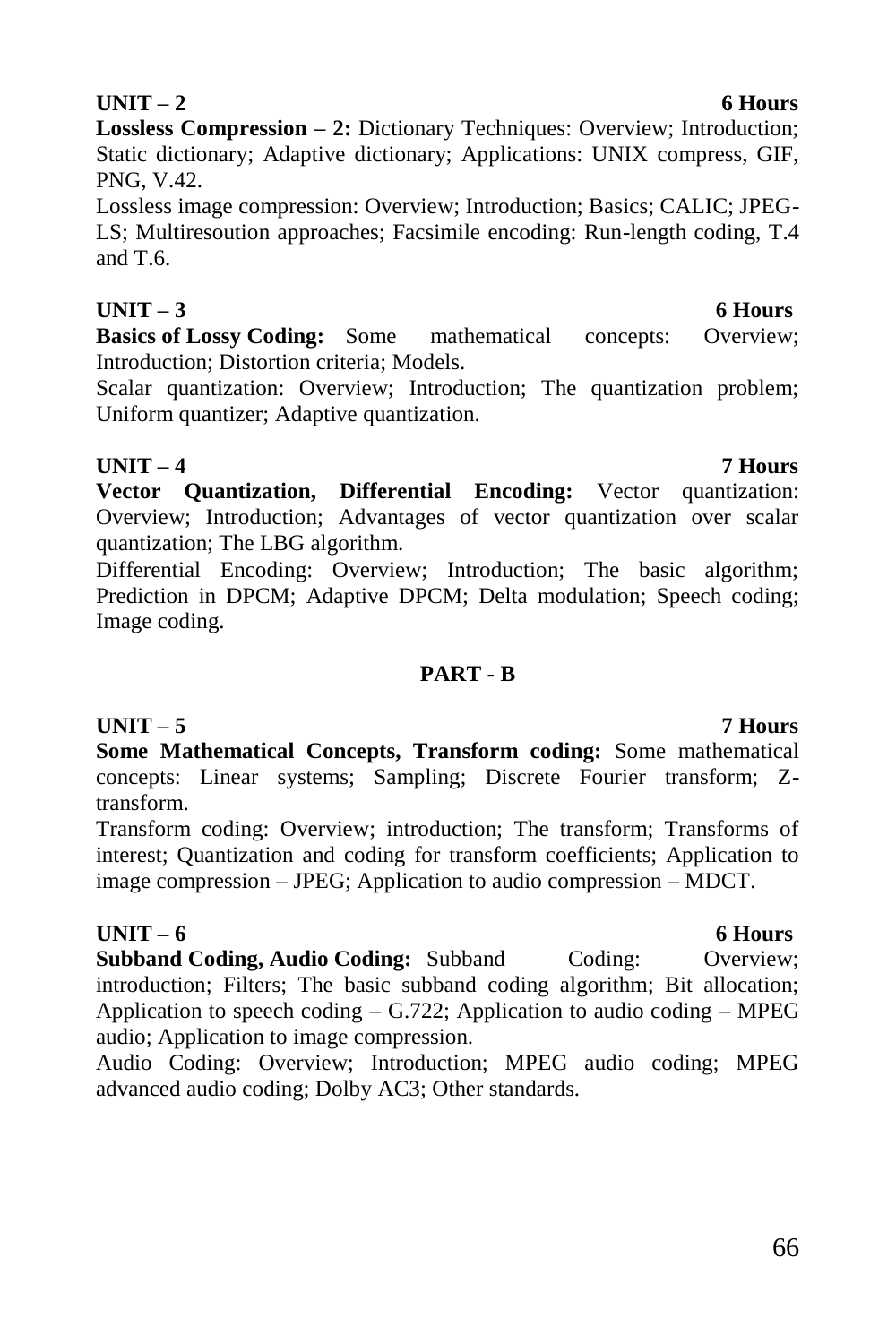**Wavelet-Based Compression:** Overview; Introduction; Wavelets; Multiresolution and the scaling function; Implementation using Filters; Image compression; Embedded zerotree coder; Set partitioning in hierarchical trees; JPEG 2000.

# **UNIT – 8 7 Hours**

**Video Compression:** Overview; Introduction; Motion compensation; Video signal representation; H.261; Model-based coding; Asymmetric applications; MPEG-1 and MPEG-2; H.263; H.264, MPEG-4 and advanced video coding; Packet video.

## **Text Books:**

1. Khalid Sayood: Introduction to Data Compression, 3<sup>rd</sup> Edition, Elsevier, 2006. (Chapters 1, 2 excluding 2.2.1 and 2.4.3, 3.1, 3.2, 3.2.1, 3.8.2, 5, 7.1 to 7.5, 7.6, 7.6.1, 7.6.2, 8.1 to 8.3, 8.6, 9.1 to 9.5, 10.1 to 10.4, 11, 12.6 to 12.9, 13, 14.1 to 14.4, 14.9 to 14.12, 15, 16, 18.1 to 18.13)

## **Reference Books:**

1. D. Salomon: Data Compression: The Complete Reference, Springer, 1998.

# **PATTERN RECOGNITION**

| Subject Code: 10IS664 | <b>I.A. Marks</b> : 25 |  |
|-----------------------|------------------------|--|
| Hours/Week: 04        | <b>Exam Hours: 03</b>  |  |
| Total Hours: 52       | Exam Marks: 100        |  |

# **PART – A**

# **UNIT – 1 6 Hours**

**Introduction:** Machine perception, an example; Pattern Recognition System; The Design Cycle; Learning and Adaptation.

**UNIT – 2 7 Hours Bayesian Decision Theory:** Introduction, Bayesian Decision Theory; Continuous Features, Minimum error rate, classification, classifiers, discriminant functions, and decision surfaces; The normal density; Discriminant functions for the normal density.

## **UNIT – 7 6 Hours**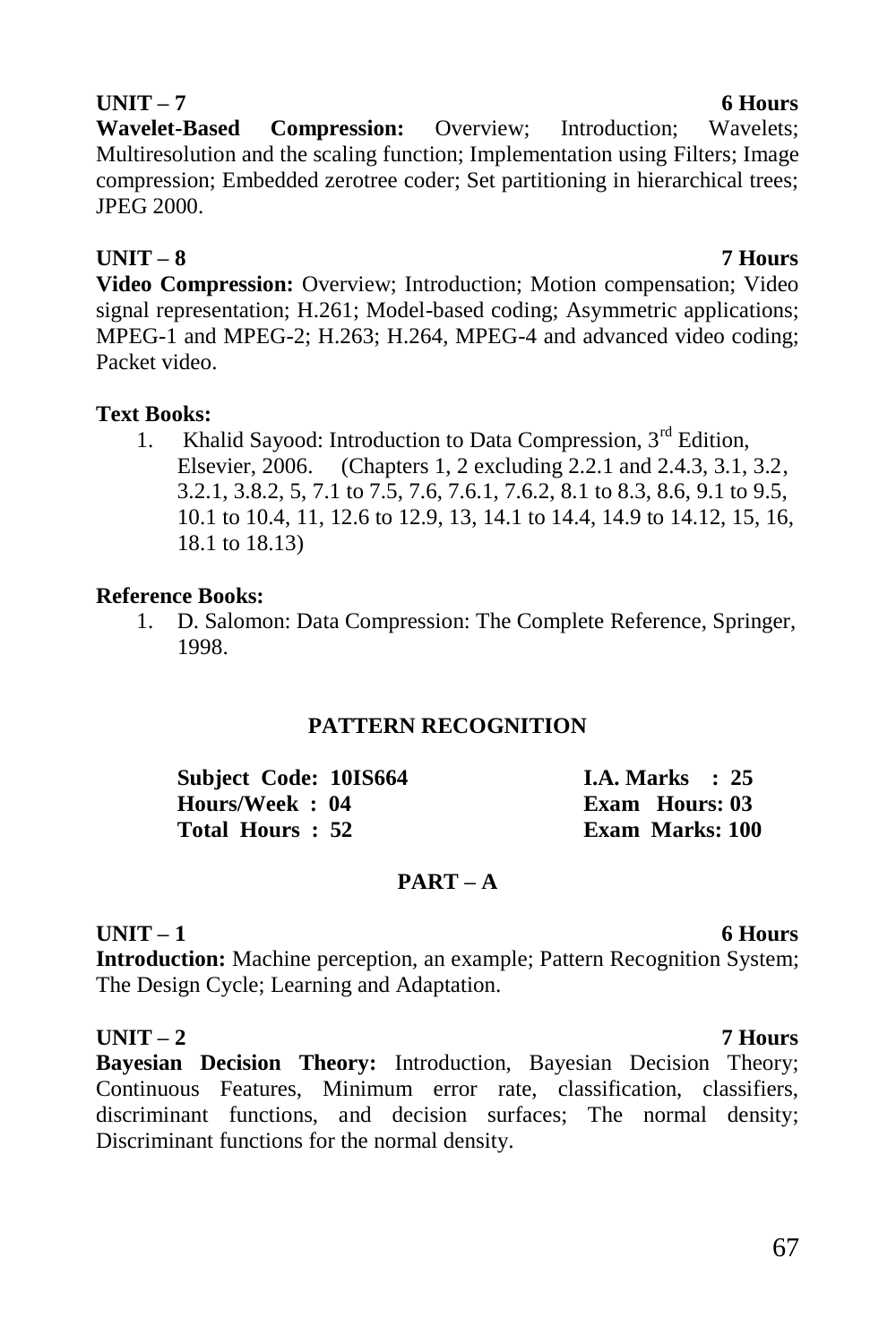# **UNIT – 3 7 Hours**

**Maximum-likelihood and Bayesian Parameter Estimation:** Introduction; Maximum-likelihood estimation; Bayesian Estimation; Bayesian parameter estimation: Gaussian Case, general theory; Hidden Markov Models.

# **UNIT – 4 6 Hours**

**Non-parametric Techniques:** Introduction; Density Estimation; Parzen windows;  $k_n$  – Nearest- Neighbor Estimation; The Nearest- Neighbor Rule; Metrics and Nearest-Neighbor Classification.

# **PART – B**

**UNIT – 5 7 Hours Linear Discriminant Functions:** Introduction; Linear Discriminant Functions and Decision Surfaces; Generalized Linear Discriminant Functions; The Two-Category Linearly Separable case; Minimizing the Perception Criterion Functions; Relaxation Procedures; Non-separable Behavior; Minimum Squared-Error procedures; The Ho-Kashyap procedures.

**UNIT – 6 6 Hours Stochastic Methods:** Introduction; Stochastic Search; Boltzmann Learning; Boltzmann Networks and Graphical Models; Evolutionary Methods.

# **UNIT – 7 6 Hours**

**Non-Metric Methods:** Introduction; Decision Trees; CART; Other Tree Methods; Recognition with Strings; Grammatical Methods.

# **UNIT – 8 7 Hours**

**Unsupervised Learning and Clustering:** Introduction; Mixture Densities and Identifiability; Maximum-Likelihood Estimates; Application to Normal Mixtures; Unsupervised Bayesian Learning; Data Description and Clustering; Criterion Functions for Clustering.

# **Text Books:**

1. Richard O. Duda, Peter E. Hart, and David G.Stork: Pattern Classification, 2nd Edition, Wiley-Interscience, 2001.

# **Reference Books:**

1. Earl Gose, Richard Johnsonbaugh, Steve Jost: Pattern Recognition and Image Analysis, PHI, Indian Reprint 2008.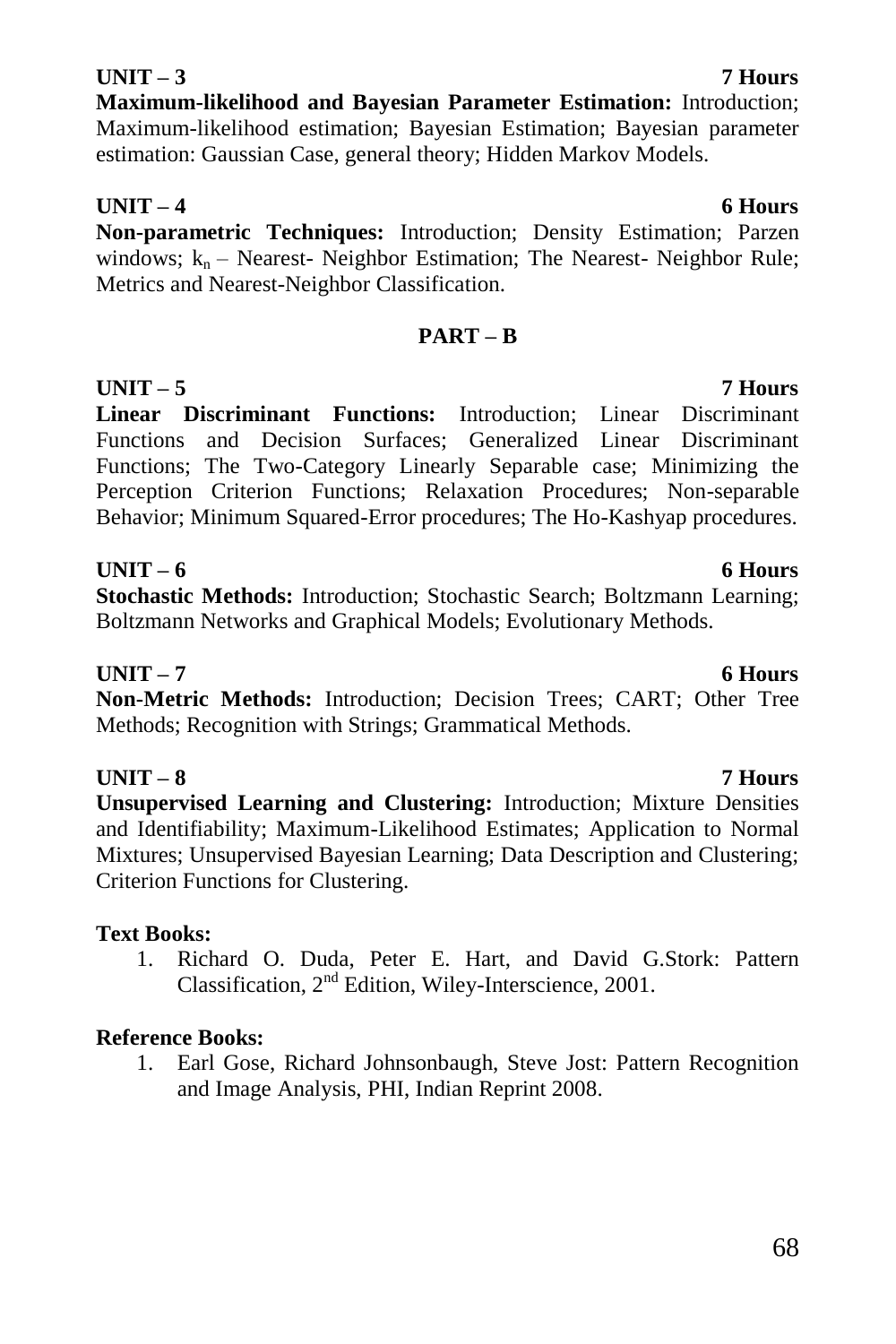## **COMPUTER GRAPHICS AND VISUALIZATION**

**Subject Code: 10IS665 1.A. Marks : 25**<br> **Hours/Week** • 04 **I.A. Fram Hours** 03  $H_{\text{ouirs}}/ \text{Week} \cdot 04$ **Total Hours : 52 Exam Marks: 100**

## **PART - A**

# **UNIT – 1 7 Hours**

**Introduction:** Applications of computer graphics; A graphics system; Images: Physical and synthetic; Imaging Systems; The synthetic camera model; The programmer's interface; Graphics architectures; Programmable Pipelines; Performance Characteristics

Graphics Programming: The Sierpinski gasket; Programming Two Dimensional Applications.

## **UNIT – 2 6 Hours**

**The OpenGL:** The OpenGL API; Primitives and attributes; Color; Viewing; Control functions; The Gasket program; Polygons and recursion; The threedimensional gasket; Plotting Implicit Functions

## **UNIT – 3 7 Hours**

**Input and Interaction:** Interaction; Input devices; Clients and Servers; Display Lists; Display Lists and Modeling; Programming Event Driven Input; Menus; Picking; A simple CAD program; Building Interactive Models; Animating Interactive Programs; Design of Interactive Programs; Logic Operations

**UNIT – 4 6 Hours**

**Geometric Objects and Transformations-I:** Scalars, Points, and Vectors; Three-dimensional Primitives; Coordinate Systems and Frames; Modeling a Colored Cube; Affine Transformations; Rotation, Translation and Scaling;

## **PART - B**

# **UNIT – 5 5 Hours**

**Geometric Objects and Transformations-II:** Geometric Objects and Transformations; Transformation in Homogeneous Coordinates; Concatenation of Transformations; OpenGL Transformation Matrices; Interfaces to threedimensional applications; Quaternion's.

## **UNIT – 6 7 Hours**

**Viewing:** Classical and computer viewing; Viewing with a Computer; Positioning of the camera; Simple projections; Projections in OpenGL; Hidden-

# 69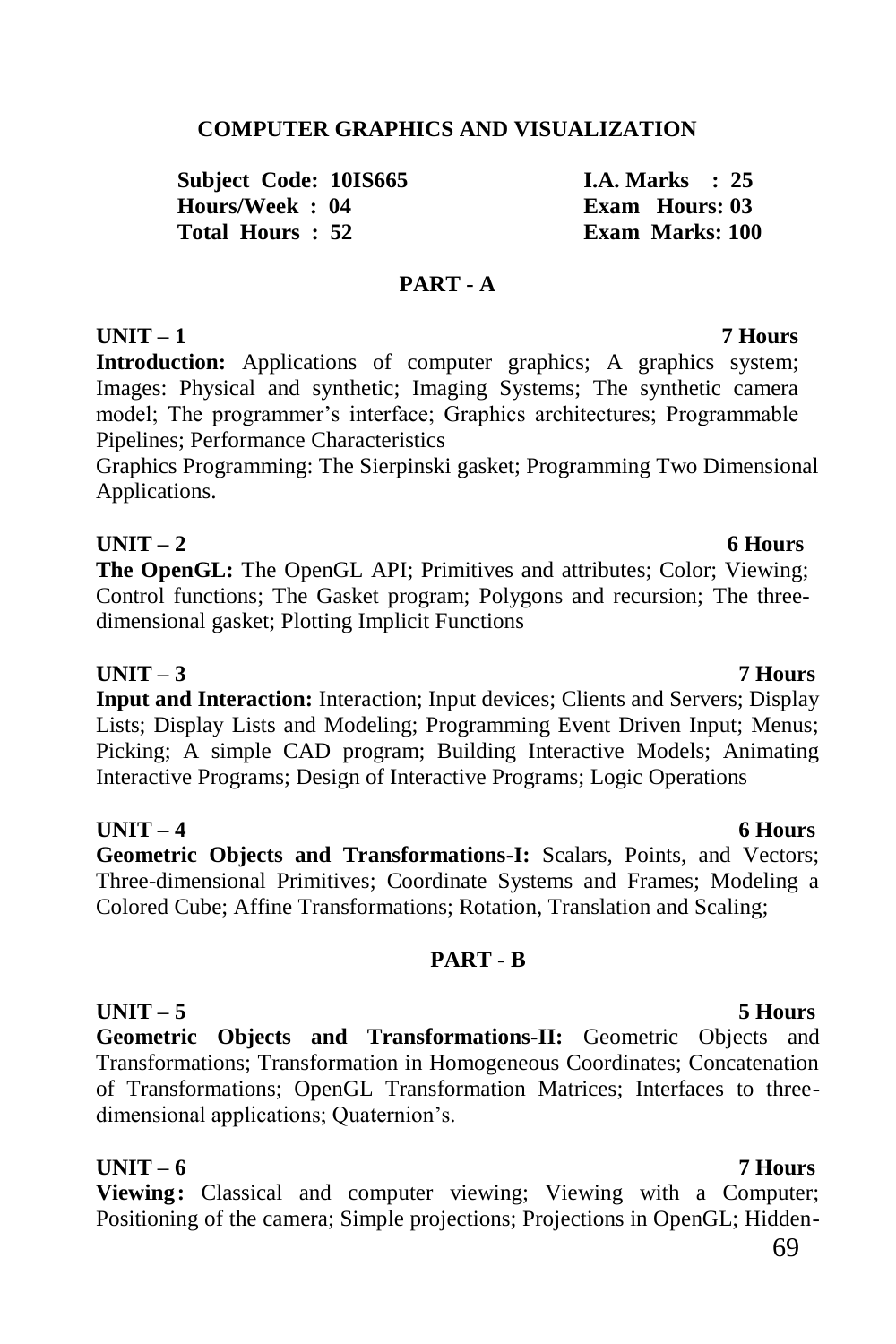surface removal; Interactive Mesh Displays; Parallel-projection matrices; Perspective-projection matrices; Projections and Shadows.

# **UNIT – 7 6 Hours**

**Lighting and Shading:** Light and Matter; Light Sources; The Phong Lighting model; Computation of vectors; Polygonal Shading; Approximation of a sphere by recursive subdivisions; Light sources in OpenGL; Specification of materials in OpenGL; Shading of the sphere model; Global Illumination.

# **UNIT – 8 8 Hours**

**Implementation:** Basic Implementation Strategies; Four major tasks; Clipping; Line-segment clipping; Polygon clipping; Clipping of other primitives; Clipping in three dimensions; Rasterization; Bresenham"s algorithm; Polygon Rasterization; Hidden-surface removal; Antialiasing; Display considerations.

# **Text Books:**

1. Edward Angel: Interactive Computer Graphics A Top-Down Approach with OpenGL,  $5<sup>th</sup> Edition$ , Pearson Education, 2008. (Chapters 1 to 7)

# **Reference Books:**

- 1. Donald Hearn and Pauline Baker: Computer Graphics- OpenGL Version, 3rd Edition, Pearson Education, 2004.
- 2. F.S. Hill Jr.: Computer Graphics Using OpenGL, 3<sup>rd</sup> Edition, PHI, 2009.
- 3. James D Foley, Andries Van Dam, Steven K Feiner, John F Hughes, Computer Graphics, Pearson Education 1997.

## **PROGRAMMING LANGUAGES**

| <b>Subject Code: 10IS666</b> | <b>I.A. Marks</b> : 25 |
|------------------------------|------------------------|
| Hours/Week: 04               | Exam Hours: 03         |
| Total Hours: 52              | <b>Exam Marks: 100</b> |
| PART - A                     |                        |

# **UNIT – 1 7 Hours**

**Introduction; Names, Scopes, and Bindings:** The art of language design; Programming language spectrum; Why study programming languages? Compilation and interpretation; Programming environments.

Names, scope, and bindings: The notion of binding time; Object lifetime and storage management; Scope rules; Implementing scope; The meaning of names within a scope; The binding of referencing environments; Macro expansion.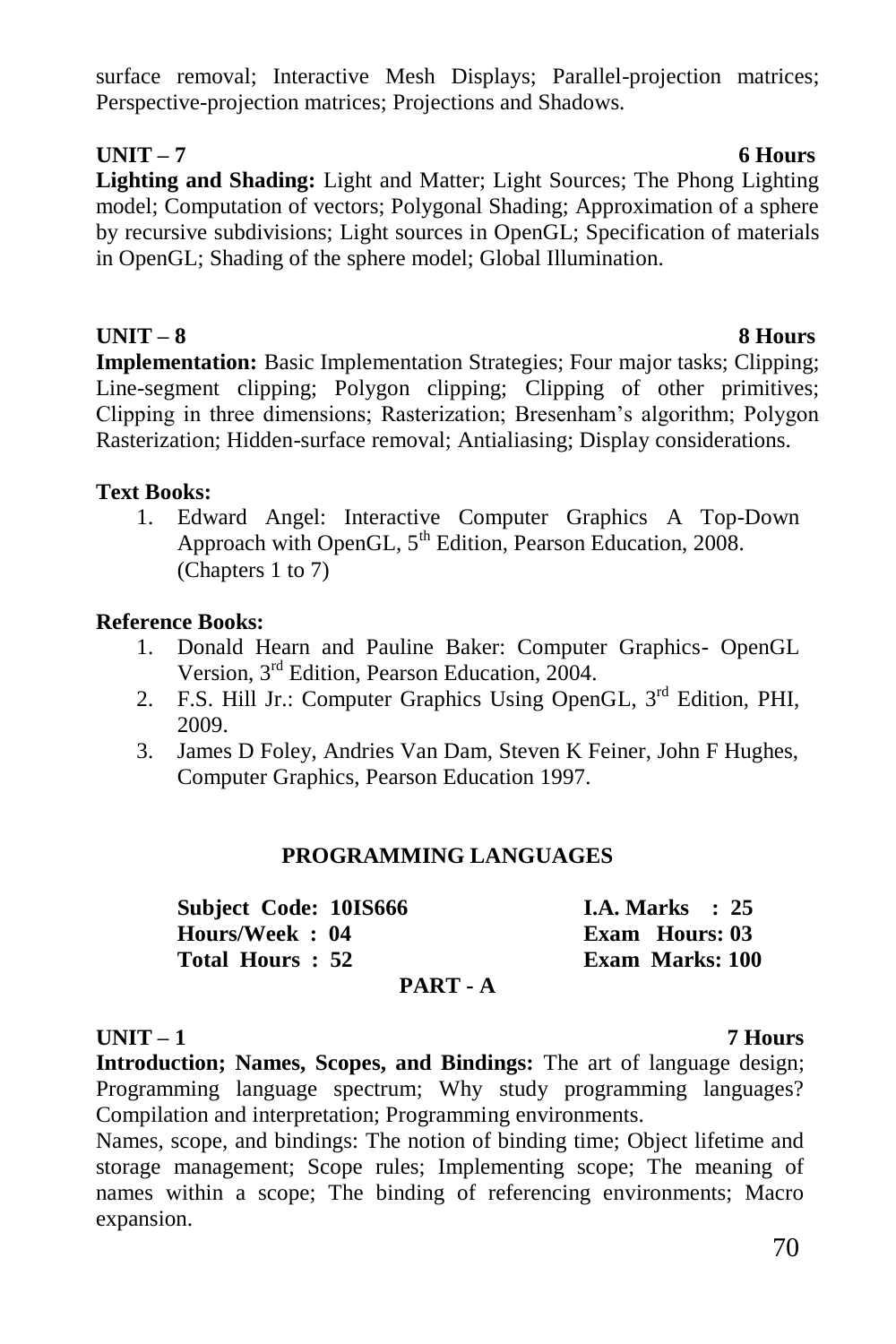# 71

# **UNIT – 2 7 Hours**

# **Control Flow:** Expression evaluation; Structured and unstructured flow; Sequencing; Selection; Iteration; Recursion; Non-determinacy

# **UNIT – 3 6 Hours**

**Data Types:** Type systems: Type checking: Records and variants: Arrays: Strings; Sets; Pointers and recursive types; Lists; Files and Input/Output; Equality testing and assignment.

**UNIT – 4 6 Hours Subroutines and Control Abstraction:** Review of stack layout; Calling sequences; Parameter passing; Generic subroutines and modules; Exception handling; Coroutines; Events.

# **PART – B**

# **UNIT – 5 6 Hours**

**Data Abstraction and Object Orientation:** Object oriented programming; Encapsulation and Inheritance; Initialization and finalization; Dynamic method binding; Multiple inheritance; Object oriented programming revisited.

# **UNIT – 6 7 Hours**

**Functional Languages, and Logic Languages:** Functional Languages: Origins; Concepts; A review/overview of scheme; Evaluation order revisited; Higher-order functions; Functional programming in perspective. Logic Languages: Concepts; Prolog; Logic programming in perspective.

# **UNIT – 7 6 Hours**

**Concurrency:** Background and motivation; Concurrency programming fundamentals; Implementing synchronization; Language-level mechanisms; Message passing.

# **UNIT – 8 7 Hours**

**Run-Time Program Management:** Virtual machines; Late binding of machine code; Inspection/introspection.

# **Text Books:**

1. Michael L. Scott: Programming Language Pragmatics,  $3<sup>rd</sup>$  Edition, Elsevier, 2009.

(Chapters 1.1 to 1.5, 3.1 to 3.7, 6 excluding the sections on CD, 7 excluding the ML type system, 8, 9, 10 excluding the sections on CD, 11 excluding the sections on CD, 12, 15. Note: Text Boxes titled Design & Implementation are excluded)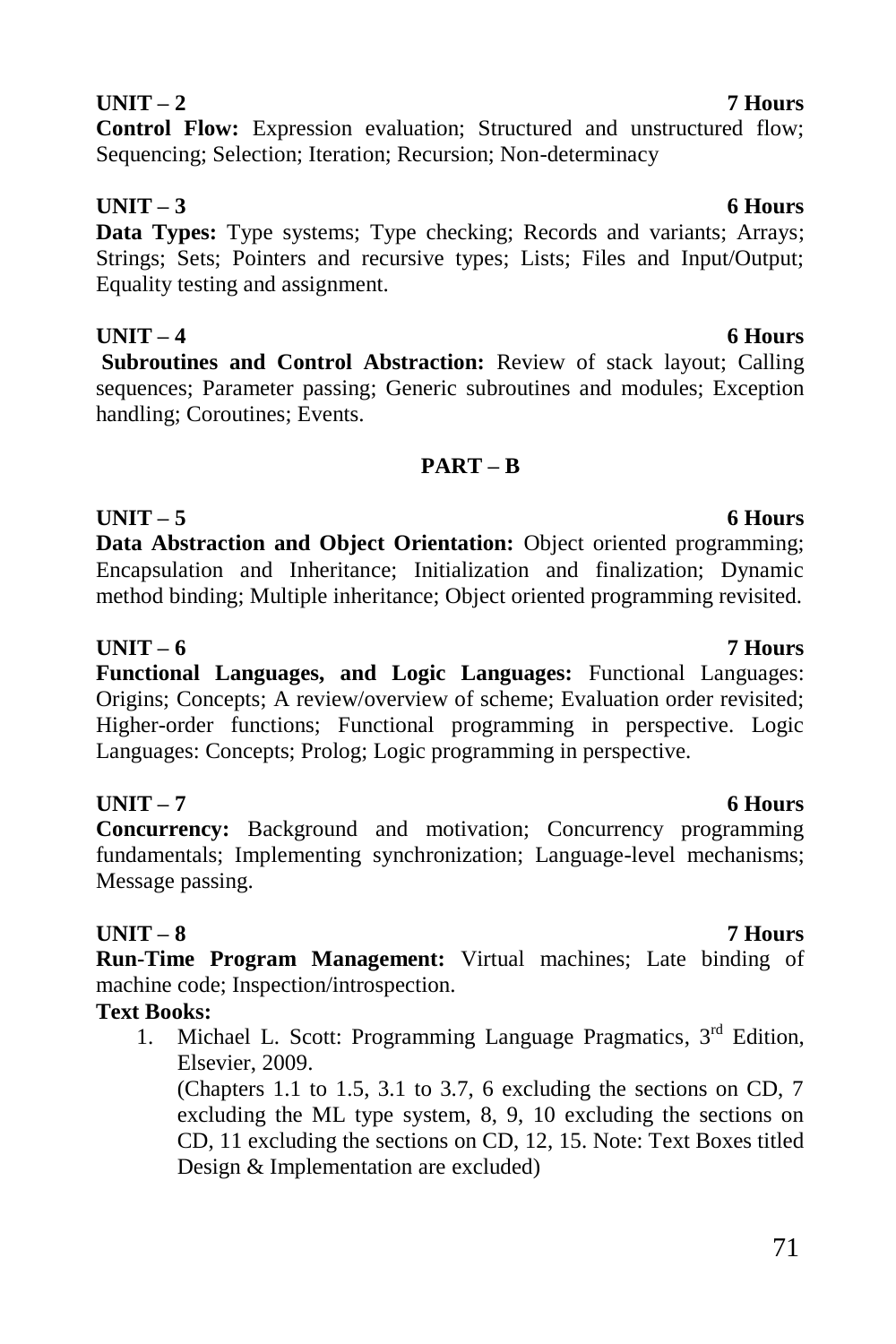## **Reference Books:**

- 1. Ravi Sethi: Programming languages Concepts and Constructs. 2<sup>nd</sup> Edition, Pearson Education, 1996.
- 2. R Sebesta: Concepts of Programming Languages,  $8<sup>th</sup>$  Edition, Pearson Education, 2008.
- 3. Allen Tucker, Robert Nonan: Programming Languages, Principles and Paradigms, 2nd Edition, Tata McGraw-Hill, 2007.

## **FILE STRUCTURES LABORATORY**

**Subject Code: 10ISL67 I.A. Marks : 25**<br> **Hours/Week : 03 Exam Hours: 03 Hours/Week: 03 Total Hours : 42 Exam Marks: 50**

# **PART - A**

## **Design, develop, and implement the following programs**

- 1. Write a C++ program to read series of names, one per line, from standard input and write these names spelled in reverse order to the standard output using I/O redirection and pipes. Repeat the exercise using an input file specified by the user instead of the standard input and using an output file specified by the user instead of the standard output.
- 2. Write a C++ program to read and write student objects with fixedlength records and the fields delimited by "|". Implement pack ( ), unpack ( ), modify ( ) and search ( ) methods.
- 3. Write a C++ program to read and write student objects with Variable - Length records using any suitable record structure. Implement pack ( ), unpack ( ), modify ( ) and search ( ) methods.
- 4. Write a C++ program to write student objects with Variable Length records using any suitable record structure and to read from this file a student record using RRN.
- 5. Write a C++ program to implement simple index on primary key for a file of student objects. Implement add ( ), search ( ), delete ( ) using the index.
- 6. Write a C++ program to implement index on secondary key, the name, for a file of student objects. Implement add ( ), search ( ), delete ( ) using the secondary index.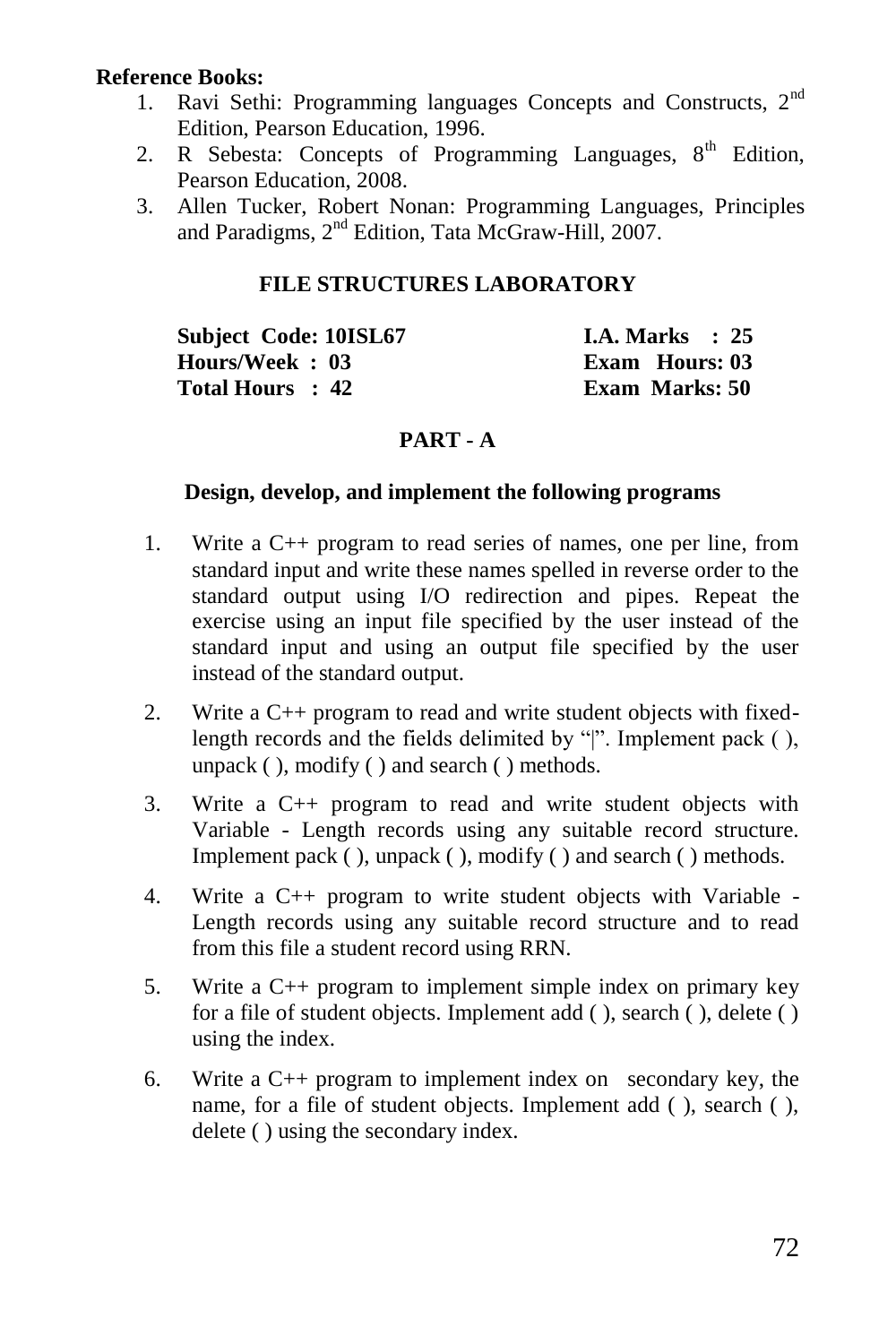- 7. Write a C++ program to read two lists of names and then match the names in the two lists using Cosequential Match based on a single loop. Output the names common to both the lists.
- 8. Write a C++ program to read k Lists of names and merge them using k-way merge algorithm with  $k = 8$ .
- 9. Write a C++ program to implement B-Tree for a given set of integers and its operations insert ( ) and search ( ). Display the tree.
- 10. Write a C++ program to implement B+ tree for a given set of integers and its operations insert ( ), and search ( ). Display the tree.
- 11. Write a C++ program to store and retrieve student data from file using hashing. Use any collision resolution technique.
- 12. Write a C++ program to reclaim the free space resulting from the deletion of records using linked lists.

**Note: In the examination** *each* **student picks one question from the lot of** *all* **12 questions.**

#### **SOFTWARE TESTING LABORATORY**

| <b>Subject Code: 10ISL68</b> | I.A. Marks $\therefore$ 25 |
|------------------------------|----------------------------|
| Hours/Week: 03               | Exam Hours: 03             |
| Total Hours : 42             | Exam Marks: 50             |

- 1. Design and develop a program in a language of your choice to solve the triangle problem defined as follows: Accept three integers which are supposed to be the three sides of a triangle and determine if the three values represent an equilateral triangle, isosceles triangle, scalene triangle, or they do not form a triangle at all. Derive test cases for your program based on decision-table approach, execute the test cases and discuss the results.
- 2. Design and develop a program in a language of your choice to solve the triangle problem defined as follows: Accept three integers which are supposed to be the three sides of a triangle and determine if the three values represent an equilateral triangle, isosceles triangle, scalene triangle, or they do not form a triangle at all. Assume that the upper limit for the size of any side is 10. Derive test cases for your program based on boundary-value analysis, execute the test cases and discuss the results.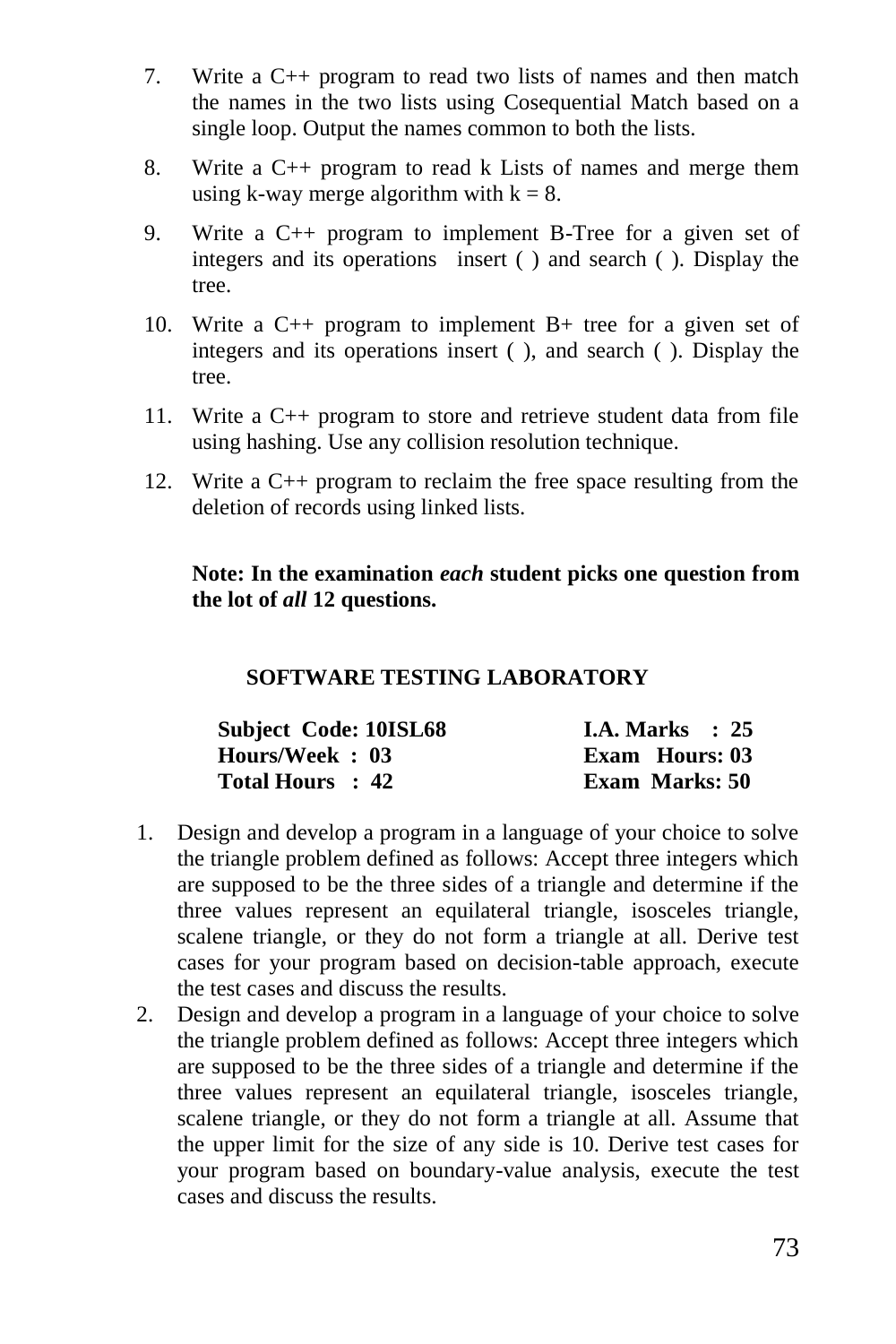- 3. Design and develop a program in a language of your choice to solve the triangle problem defined as follows: Accept three integers which are supposed to be the three sides of a triangle and determine if the three values represent an equilateral triangle, isosceles triangle, scalene triangle, or they do not form a triangle at all. Assume that the upper limit for the size of any side is 10. Derive test cases for your program based on equivalence class partitioning, execute the test cases and discuss the results.
- 4. Design, develop, code and run the program in any suitable language to solve the commission problem. Analyze it from the perspective of dataflow testing, derive different test cases, execute these test cases and discuss the test results.
- 5. Design, develop, code and run the program in any suitable language to solve the commission problem. Analyze it from the perspective of boundary value testing, derive different test cases, execute these test cases and discuss the test results.
- 6. Design, develop, code and run the program in any suitable language to solve the commission problem. Analyze it from the perspective of equivalence class testing, derive different test cases, execute these test cases and discuss the test results.
- 7. Design, develop, code and run the program in any suitable language to solve the commission problem. Analyze it from the perspective of decision table-based testing, derive different test cases, execute these test cases and discuss the test results.
- 8. Design, develop, code and run the program in any suitable language to implement the binary search algorithm. Determine the basis paths and using them derive different test cases, execute these test cases and discuss the test results.
- 9. Design, develop, code and run the program in any suitable language to implement the quicksort algorithm. Determine the basis paths and using them derive different test cases, execute these test cases and discuss the test results.
- 10. Design, develop, code and run the program in any suitable language to implement an absolute letter grading procedure, making suitable assumptions. Determine the basis paths and using them derive different test cases, execute these test cases and discuss the test results.
- 11. Design, develop, code and run the program in any suitable language to implement the NextDate function. Analyze it from the perspective of boundary value testing, derive different test cases, execute these test cases and discuss the test results.
- 12. Design, develop, code and run the program in any suitable language to implement the NextDate function. Analyze it from the perspective of equivalence class value testing, derive different test cases, execute these test cases and discuss the test results.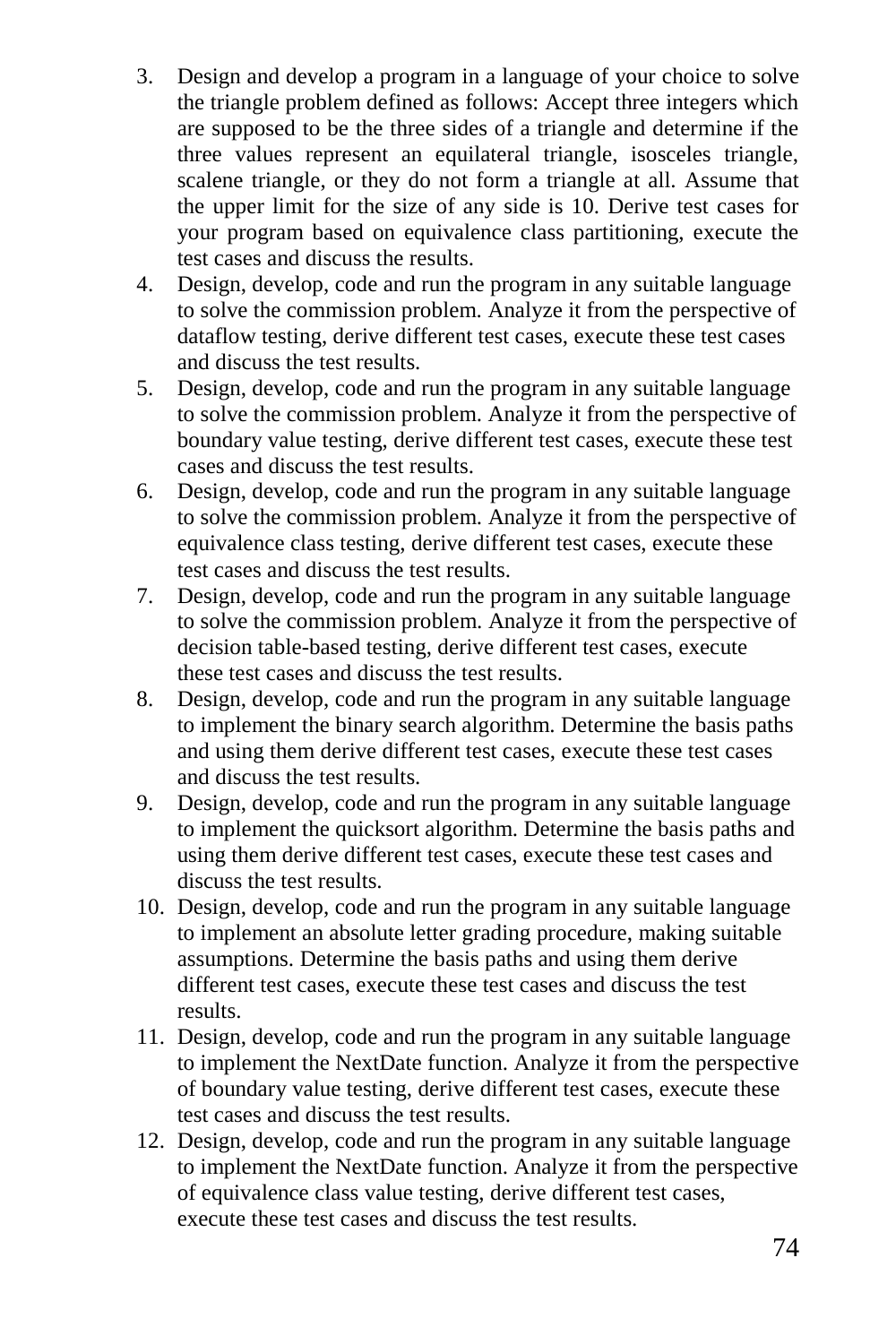**Notes:** 

- **In the examination** *each* **student picks one question from the lot of** *all* **12 questions.**
- **The programs must be executed in UNIX / LINUX environment.**

### **VII SEMESTER**

### **OBJECT-ORIENTED MODELING AND DESIGN**

**Subject Code: 10CS71 I.A. Marks : 25 Hours/Week : 04 Exam Hours: 03 Total Hours : 52 Exam Marks: 100**

#### **PART – A**

#### **UNIT – 1 7 Hours**

**Introduction, Modeling Concepts, class Modeling:** What is Object Orientation? What is OO development? OO themes; Evidence for usefulness of OO development; OO modeling history

Modeling as Design Technique: Modeling; abstraction; The three models.

Class Modeling: Object and class concepts; Link and associations concepts; Generalization and inheritance; A sample class model; Navigation of class models; Practical tips.

### **UNIT – 2 6 Hours**

**Advanced Class Modeling, State Modeling:** Advanced object and class concepts; Association ends; N-ary associations; Aggregation; Abstract classes; Multiple inheritance; Metadata; Reification; Constraints; Derived data; Packages; Practical tips.

State Modeling: Events, States, Transitions and Conditions; State diagrams; State diagram behavior; Practical tips.

**UNIT – 3 6 Hours Advanced State Modeling, Interaction Modeling:** Advanced State Modeling: Nested state diagrams; Nested states; Signal generalization; Concurrency; A sample state model; Relation of class and state models; Practical tips.

Interaction Modeling: Use case models; Sequence models; Activity models. Use case relationships; Procedural sequence models; Special constructs for activity models.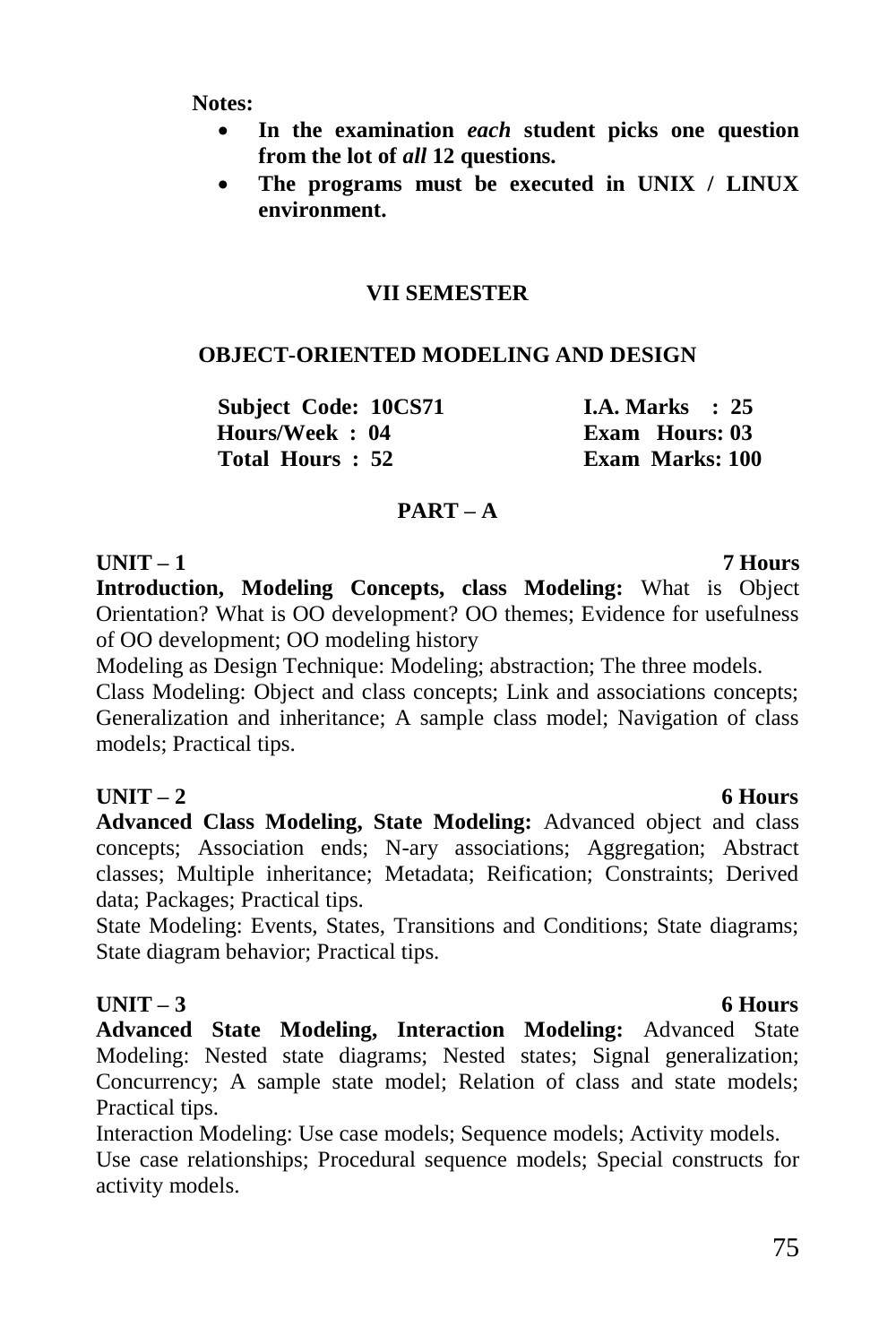## 76

### **UNIT – 4 7 Hours**

**Process Overview, System Conception, Domain Analysis:** Process Overview: Development stages; Development life cycle.

System Conception: Devising a system concept; Elaborating a concept; Preparing a problem statement.

Domain Analysis: Overview of analysis; Domain class model; Domain state model; Domain interaction model; Iterating the analysis.

### **PART – B**

## **UNIT – 5 7 Hours**

**Application Analysis, System Design:** Application Analysis: Application interaction model; Application class model; Application state model; Adding operations.

Overview of system design; Estimating performance; Making a reuse plan; Breaking a system in to sub-systems; Identifying concurrency; Allocation of sub-systems; Management of data storage; Handling global resources; Choosing a software control strategy; Handling boundary conditions; Setting the trade-off priorities; Common architectural styles; Architecture of the ATM system as the example.

### **UNIT – 6 7 Hours**

**Class Design, Implementation Modeling, Legacy Systems:** Class Design: Overview of class design; Bridging the gap; Realizing use cases; Designing algorithms; Recursing downwards, Refactoring; Design optimization; Reification of behavior; Adjustment of inheritance; Organizing a class design; ATM example.

Implementation Modeling: Overview of implementation; Fine-tuning classes; Fine-tuning generalizations; Realizing associations; Testing.

Legacy Systems: Reverse engineering; Building the class models; Building the interaction model; Building the state model; Reverse engineering tips; Wrapping; Maintenance.

## **UNIT – 7 6 Hours**

**Design Patterns – 1:** What is a pattern and what makes a pattern? Pattern categories; Relationships between patterns; Pattern description

Communication Patterns: Forwarder-Receiver; Client-Dispatcher-Server; Publisher-Subscriber.

## **UNIT – 8 6 Hours**

**Design Patterns – 2, Idioms:** Management Patterns: Command processor; View handler.

Idioms: Introduction; what can idioms provide? Idioms and style; Where to find idioms; Counted Pointer example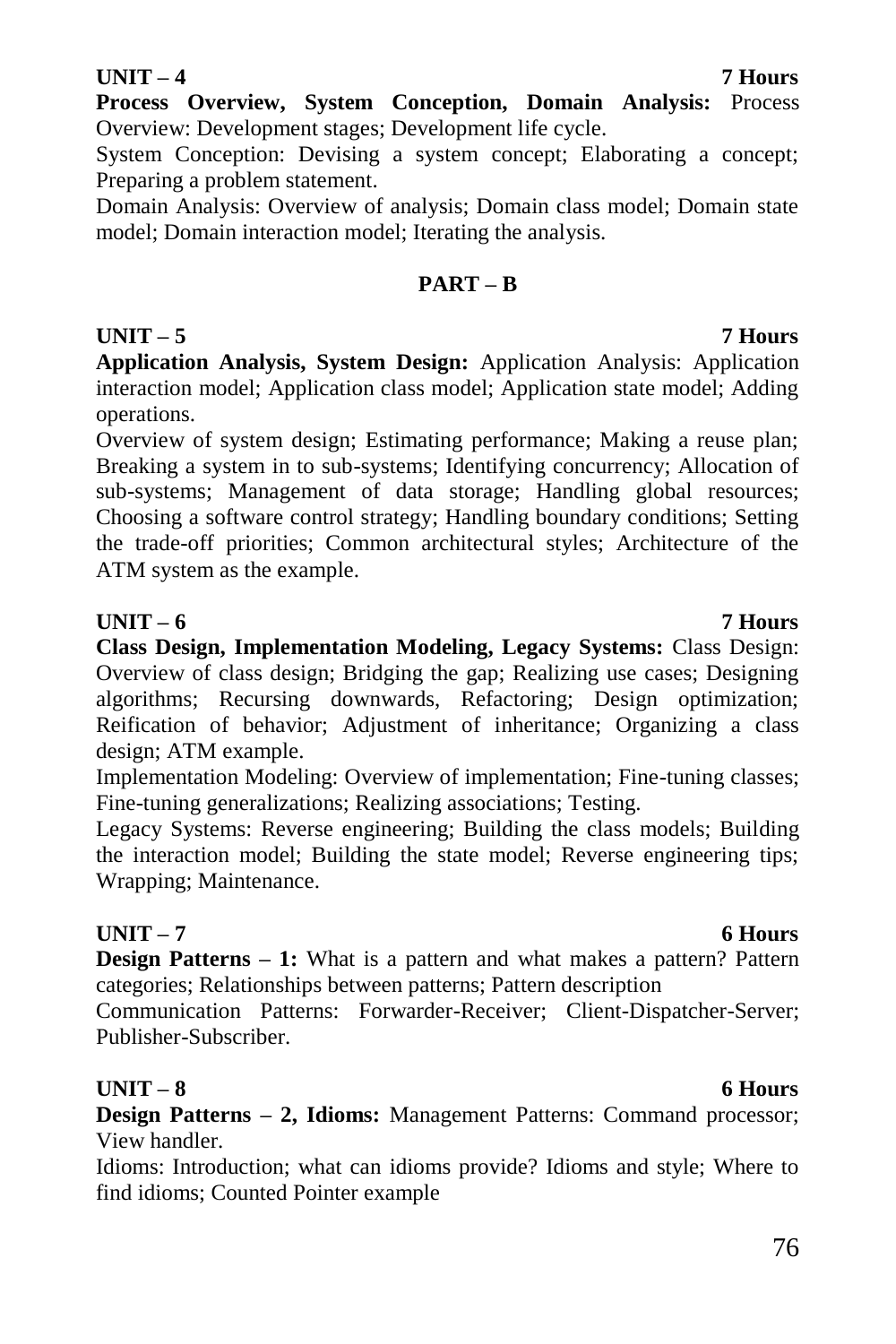### **Text Books:**

- 1. Michael Blaha, James Rumbaugh: Object-Oriented Modeling and Design with UML, 2<sup>nd</sup> Edition, Pearson Education, 2005. (Chapters 1 to 17, 23)
- 2. Frank Buschmann, Regine Meunier, Hans Rohnert, Peter Sommerlad, Michael Stal: Pattern-Oriented Software Architecture, A System of Patterns, Volume 1, John Wiley and Sons, 2007. (Chapters 1, 3.5, 3.6, 4)

### **Reference Books:**

- 1. Grady Booch et al: Object-Oriented Analysis and Design with Applications, 3rd Edition, Pearson Education, 2007.
- 2. Brahma Dathan, Sarnath Ramnath: Object-Oriented Analysis, Design, and Implementation, Universities Press, 2009.
- 3. Hans-Erik Eriksson, Magnus Penker, Brian Lyons, David Fado: UML 2 Toolkit, Wiley- Dreamtech India, 2004.
- 4. Simon Bennett, Steve McRobb and Ray Farmer: Object-Oriented Systems Analysis and Design Using UML, 2<sup>nd</sup> Edition. Tata McGraw-Hill, 2002.

### **INFORMATION SYSTEMS**

| Sub Code: 10IS72 |      | <b>IA Marks</b><br>$\cdot 25$ |
|------------------|------|-------------------------------|
| Hrs/Week         | : 04 | <b>Exam Hours</b> :03         |
| <b>Total Hrs</b> | : 52 | <b>Exam Marks:100</b>         |

### **PART – A**

### **UNIT – 1**

#### **Foundation Concepts – 1 7 Hours**

Information Systems in Business: Introduction, The real world of Information Systems, Networks, What you need to know, The fundamental role of IS in business, Trends in IS, Managerial challenges of IT.

System Concepts: A foundation, Components of an Information System, Information System Resources, Information System activities, Recognizing Information Systems.

### **UNIT – 2**

### **Foundation Concepts – 2 6 Hours**

Fundamentals of strategic advantages: Strategic IT, Competitive strategy concepts, The competitive advantage of IT, Strategic uses of IT, Building a customer-focused business, The value chain and strategic IS, Reengineering business processes, Becoming an agile company Creating a virtual company, Building a knowledge-creating company.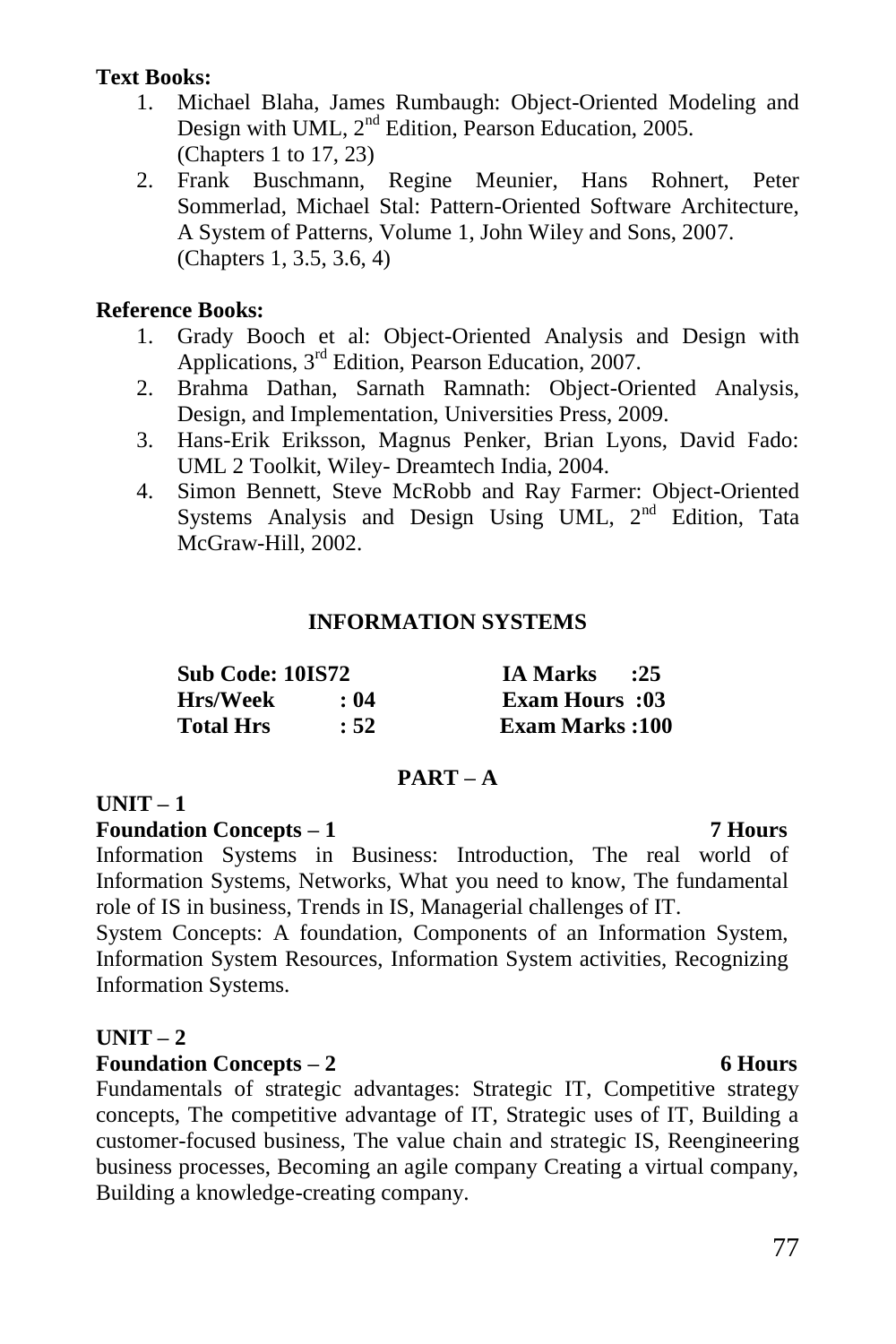## **UNIT – 3**

## **Electronic Business Systems** 6 Hours

Enterprise Business Systems: Introduction, Cross-functional enterprise applications, Enterprise application integration, Transaction processing systems, Enterprise collaboration systems.

Functional Business Systems: Introduction, Marketing systems, Manufacturing systems, Human resource systems, Accounting systems, Financial management systems.

# **UNIT – 4**

## **Enterprise Business Systems 7 Hours**

Customer relationship management: Introduction, What is CRM? The three phases of CRM, Benefits and challenges of CRM, Trends in CRM

Enterprise resource planning: Introduction, What is ERP? Benefits and challenges of ERP, Trends in ERP.

Supply chain Management: Introduction, What is SCM? The role of SCM, Benefits and challenges of SCM, Trends in SCM

## **PART – B**

# **UNIT – 5**

## **Electronic Commerce Systems** 6 Hours

Electronic commerce fundamentals: Introduction, The scope of ecommerce, Essential e-commerce, processes, Electronic payment processes. e-Commerce applications and issues: E-commerce application trends, Business-to- Consumer e-commerce, Web store requirements, Business-to-Business e-commerce, e-commerce marketplaces, Clicks and bricks in ecommerce.

## **UNIT – 6**

## **Decision Support Systems 7 Hours**

Decision support in business: Introduction, Decision support trends, Decision support systems (DSS), Management Information Systems, Online analytical processing, Using DSS, Executive information systems, Enterprise portals and decision support, Knowledge management systems, Business and Artificial Intelligence (AI), An overview of AI, Expert systems.

# **UNIT – 7**

## **Security and Ethical Challenges 7 Hours**

Security, Ethical and societal challenges of IT: Introduction, Ethical responsibility of business professionals, Computer crime, Privacy issues, Other challenges, Health issues, Societal solutions.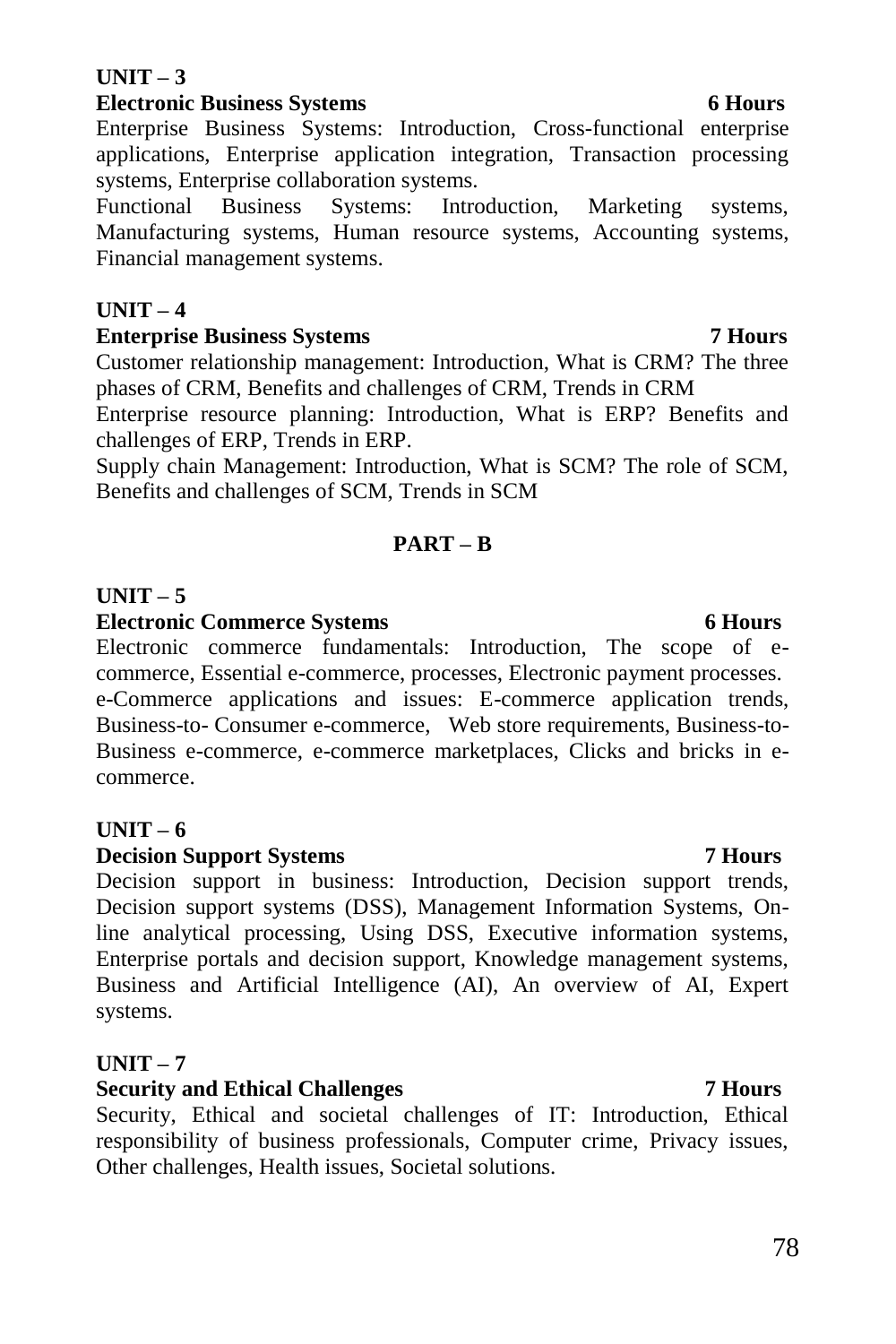Security management of IT: Introduction, Tools of security management, Internetworked security defenses, Other security measures, System Controls and audits.

### **UNIT – 8**

## **Enterprise and Global Management of IT** 6 Hours

Managing IT: Business and IT, Managing IT, Business / IT planning, Managing the IS function, Failures of IT management.

Managing global IT: The International Dimension, Global IT Management, Cultural, Political and Geo - Economic challenges, Global Business/ IT strategies, Global Business / IT applications, Global IT Platforms, Global data access issues, Global Systems development.

### **Text Books:**

1. James A. O" Brien, George M. Marakas: Management Information Systems, 7<sup>th</sup> Edition, Tata McGraw Hill, 2006. (Chapters 1, 2, 7, 8, 9, 10, 13, 14)

## **Reference Books:**

- 1. Kenneth C. Laudon and Jane P. Laudon: Management Information System, Managing the Digital Firm,  $11<sup>th</sup>$  Edition, Pearson Education, 2006.
- 2. Steven Alter: Information Systems The Foundation of E-Business, 4<sup>th</sup> Edition, Pearson Education, 2002.
- 3. W.S. Jawadekar: Management Information Systems, Tata McGraw Hill 1998.

## **PROGRAMMING THE WEB**

| Subject Code: 10CS73 | <b>I.A. Marks</b> : $25$ |  |
|----------------------|--------------------------|--|
| Hours/Week: 04       | Exam Hours: 03           |  |
| Total Hours: 52      | <b>Exam Marks: 100</b>   |  |

### **UNIT – 1 6 Hours**

**Fundamentals of Web, XHTML – 1:** Internet, WWW, Web Browsers and Web Servers, URLs, MIME, HTTP, Security, The Web Programmers Toolbox.

XHTML: Basic syntax, Standard structure, Basic text markup, Images, Hypertext Links.

## **UNIT – 2 7 Hours**

**XHTML – 2, CSS:** XHTML (continued): Lists, Tables, Forms, Frames CSS: Introduction, Levels of style sheets, Style specification formats, Selector forms, Property value forms, Font properties, List properties, Color,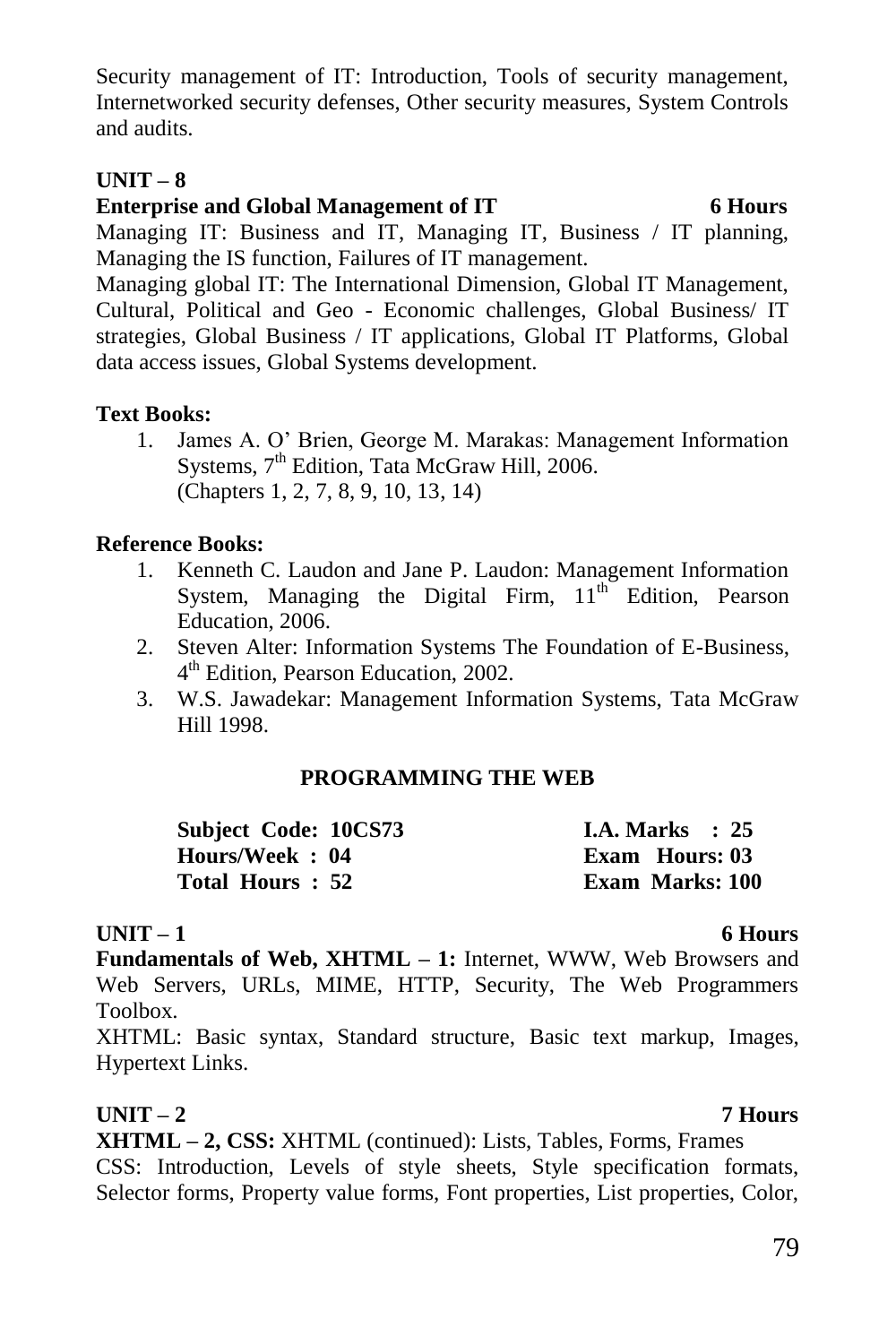### Alignment of text. The box model, Background images, The  $\langle$ span $\rangle$  and <div> tags, Conflict resolution.

## **UNIT – 3 6 Hours**

**Javascript:** Overview of Javascript, Object orientation and Javascript, Syntactic characteristics, Primitives, operations, and expressions, Screen output and keyboard input, Control statements, Object creation and modification, Arrays, Functions, Constructors, Pattern matching using regular expressions, Errors in scripts, Examples.

### **UNIT – 4 7 Hours**

**Javascript and HTML Documents, Dynamic Documents with Javascript:**  The Javascript execution environment, The Document Object Model, Element access in Javascript, Events and event handling, Handling events from the Body elements, Button elements, Text box and Password elements, The DOM 2 event model, The navigator object, DOM tree traversal and modification.

Introduction to dynamic documents, Positioning elements, Moving elements, Element visibility, Changing colors and fonts, Dynamic content, Stacking elements, Locating the mouse cursor, Reacting to a mouse click, Slow movement of elements, Dragging and dropping elements.

### **PART - B**

## **UNIT – 5 6 Hours**

**XML:** Introduction, Syntax, Document structure, Document type definitions, Namespaces, XML schemas, Displaying raw XML documents, Displaying XML documents with CSS, XSLT style sheets, XML processors, Web services.

### **UNIT – 6 7 Hours**

Perl, CGI Programming: Origins and uses of Perl, Scalars and their operations, Assignment statements and simple input and output, Control statements, Fundamentals of arrays, Hashes, References, Functions, Pattern matching, File input and output; Examples.

The Common Gateway Interface; CGI linkage; Query string format; CGI.pm module; A survey example; Cookies.

Database access with Perl and MySQL

## **UNIT – 7 6 Hours**

PHP: Origins and uses of PHP, Overview of PHP, General syntactic characteristics, Primitives, operations and expressions, Output, Control statements, Arrays, Functions, Pattern matching, Form handling, Files, Cookies, Session tracking, Database access with PHP and MySQL.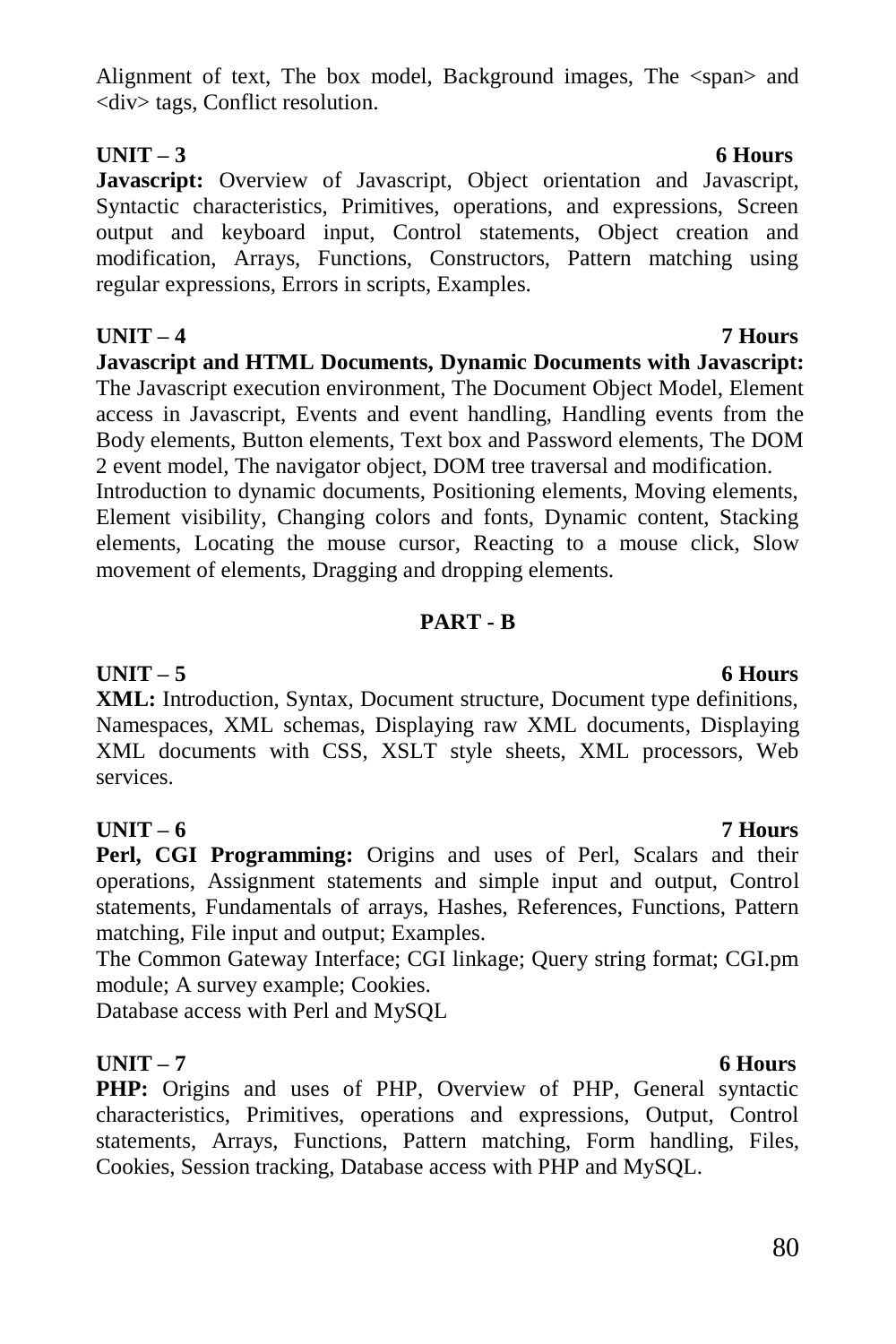### **UNIT – 8 7 Hours**

**Ruby, Rails:** Origins and uses of Ruby, Scalar types and their operations, Simple input and output, Control statements, Arrays, Hashes, Methods, Classes, Code blocks and iterators, Pattern matching.

Overview of Rails, Document requests, Processing forms, Rails applications with Databases, Layouts.

#### **Text Books:**

1. Robert W. Sebesta: Programming the World Wide Web,  $4<sup>th</sup>$  Edition, Pearson Education, 2008. (Listed topics only from Chapters 1 to 9, 11 to 15)

#### **Reference Books:**

- 1. M. Deitel, P.J. Deitel, A. B. Goldberg: Internet & World Wide Web How to Program, 4<sup>th</sup> Edition, Pearson Education, 2004.
- 2. Chris Bates: Web Programming Building Internet Applications, 3<sup>rd</sup> Edition, Wiley India, 2007.
- 3. Xue Bai et al: The web Warrior Guide to Web Programming, Cengage Learning, 2003.

#### **DATA WAREHOUSING AND DATA MINING**

| Subject Code: 10IS74 | I.A. Marks $\therefore$ 25 |
|----------------------|----------------------------|
| Hours/Week: 04       | Exam Hours: 03             |
| Total Hours: 52      | <b>Exam Marks: 100</b>     |

#### **PART – A**

### **UNIT – 1 6 Hours**

#### **Data Warehousing:**

Introduction, Operational Data Stores (ODS), Extraction Transformation Loading (ETL), Data Warehouses. Design Issues, Guidelines for Data Warehouse Implementation, Data Warehouse Metadata

#### UNIT – 2 6 Hours

**Online Analytical Processing (OLAP):** Introduction, Characteristics of OLAP systems, Multidimensional view and Data cube, Data Cube Implementations, Data Cube operations, Implementation of OLAP and overview on OLAP Softwares.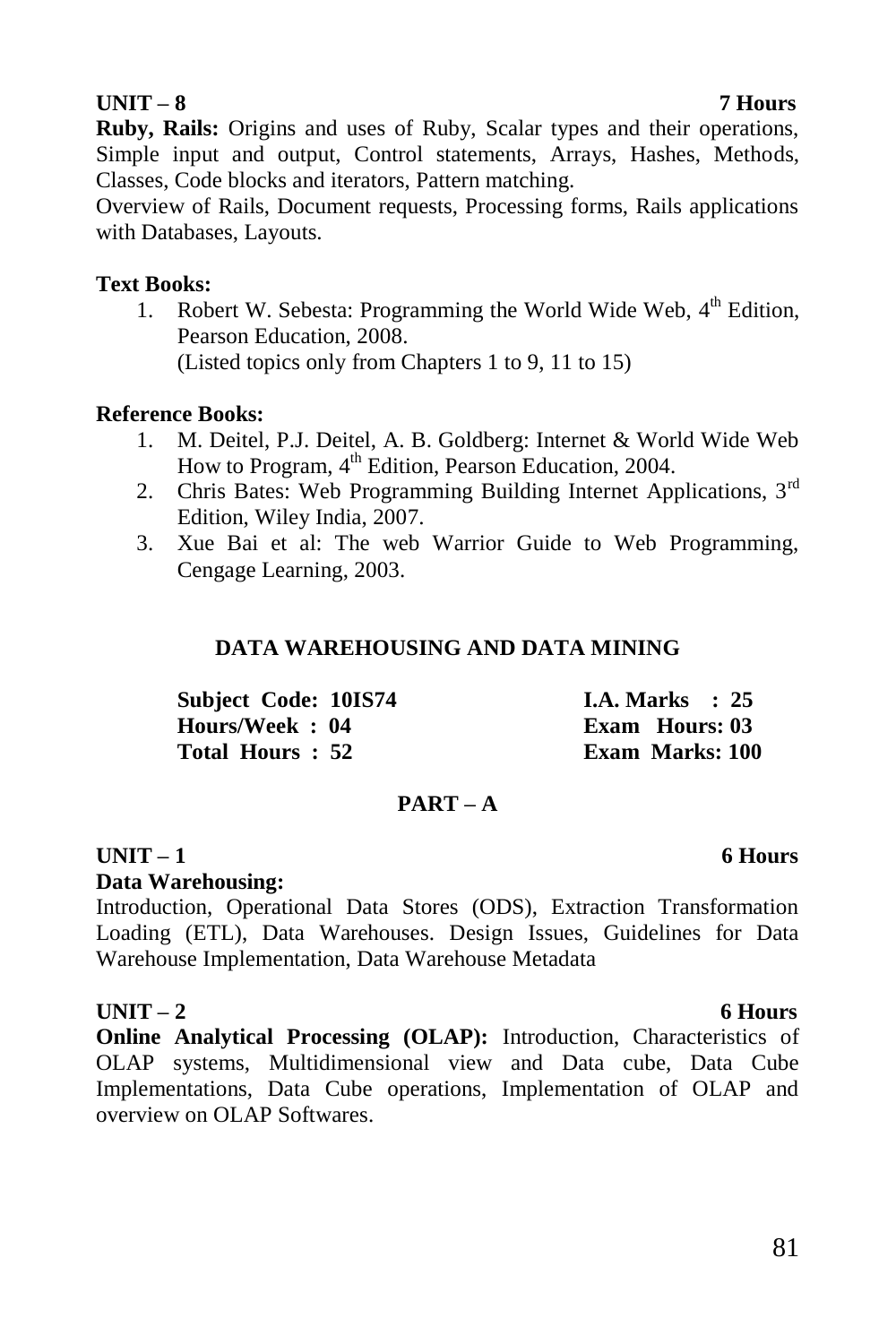# **UNIT – 4 8 Hours**

**Association Analysis: Basic Concepts and Algorithms:** Frequent Itemset Generation, Rule Generation, Compact Representation of Frequent Itemsets, Alternative methods for generating Frequent Itemsets, FP Growth Algorithm, Evaluation of Association Patterns

**UNIT – 3 6 Hours Data Mining:** Introduction, Challenges, Data Mining Tasks, Types of Data, Data Preprocessing, Measures of Similarity and Dissimilarity, Data Mining

### **PART - B**

**UNIT – 5 6 Hours**

Applications

**Classification -1 :** Basics, General approach to solve classification problem, Decision Trees, Rule Based Classifiers, Nearest Neighbor Classifiers.

**UNIT – 6 6 Hours**

**Classification - 2:** Bayesian Classifiers, Estimating Predictive accuracy of classification methods, Improving accuracy of clarification methods, Evaluation criteria for classification methods, Multiclass Problem.

## **UNIT – 7 8 Hours**

**Clustering Techniques:** Overview, Features of cluster analysis, Types of Data and Computing Distance, Types of Cluster Analysis Methods, Partitional Methods, Hierarchical Methods, Density Based Methods, Quality and Validity of Cluster Analysis

## **UNIT – 8 6 Hours**

**Web Mining:** Introduction, Web content mining, Text Mining, Unstructured Text, Text clustering, Mining Spatial and Temporal Databases.

## **Text Books:**

- 1. Pang-Ning Tan, Michael Steinbach, Vipin Kumar: Introduction to Data Mining, Pearson Education, 2005.
- 2. G. K. Gupta: Introduction to Data Mining with Case Studies, 3rd Edition, PHI, New Delhi, 2009.

## **Reference Books:**

- 1. Arun K Pujari: Data Mining Techniques,  $2<sup>nd</sup>$  Edition, Universities Press, 2009.
- 2. Jiawei Han and Micheline Kamber: Data Mining Concepts and Techniques, 2nd Edition, Morgan Kaufmann Publisher, 2006.
- 3. Alex Berson and Stephen J. Smith: Data Warehousing, Data Mining, and OLAP Computing, Mc GrawHill Publisher, 1997.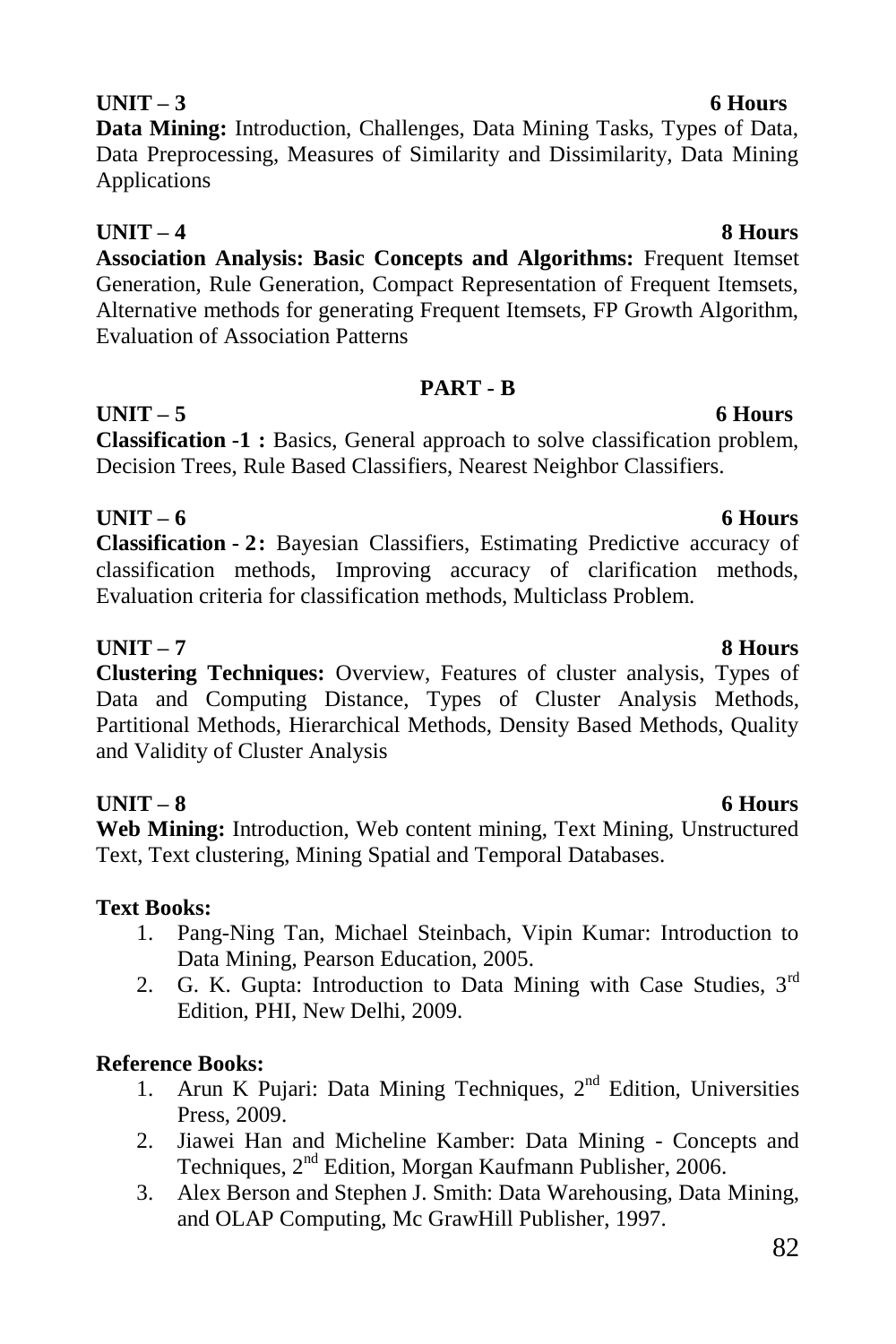### **ADVANCED DBMS**

**Subject Code: 10IS751 I.A. Marks : 25**  $H_{\text{ouirs}}/ \text{Week} \cdot 04$ **Total Hours : 52 Exam Marks: 100**

#### **PART - A**

**Overview of Storage and Indexing, Disks and Files:** Data on external storage; File organizations and indexing; Index data structures; Comparison of file organizations; Indexes and performance tuning

Memory hierarchy; RAID; Disk space management; Buffer manager; Files of records; Page formats and record formats

### **UNIT – 2 7 Hours**

**Tree Structured Indexing:** Intuition for tree indexes; Indexed sequential access method; B+ trees, Search, Insert, Delete, Duplicates, B+ trees in practice

#### **UNIT – 3 6 Hours**

**Hash-Based Indexing:** Static hashing; Extendible hashing, Linear hashing, comparisons

### **UNIT – 4 6 Hours**

**Overview of Query Evaluation, External Sorting :** The system catalog; Introduction to operator evaluation; Algorithms for relational operations; Introduction to query optimization; Alternative plans: A motivating example; what a typical optimizer does.

When does a DBMS sort data? A simple two-way merge sort; External merge sort

#### **PART - B**

#### **UNIT – 5 6 Hours**

**Evaluating Relational Operators :** The Selection operation; General selection conditions; The Projection operation; The Join operation; The Set operations; Aggregate operations; The impact of buffering

## **UNIT – 6 7 Hours**

**A Typical Relational Query Optimizer:** Translating SQL queries in to Relational Algebra; Estimating the cost of a plan; Relational algebra equivalences; Enumeration of alternative plans; Nested sub-queries; other approaches to query optimization.

## **UNIT – 1 7 Hours**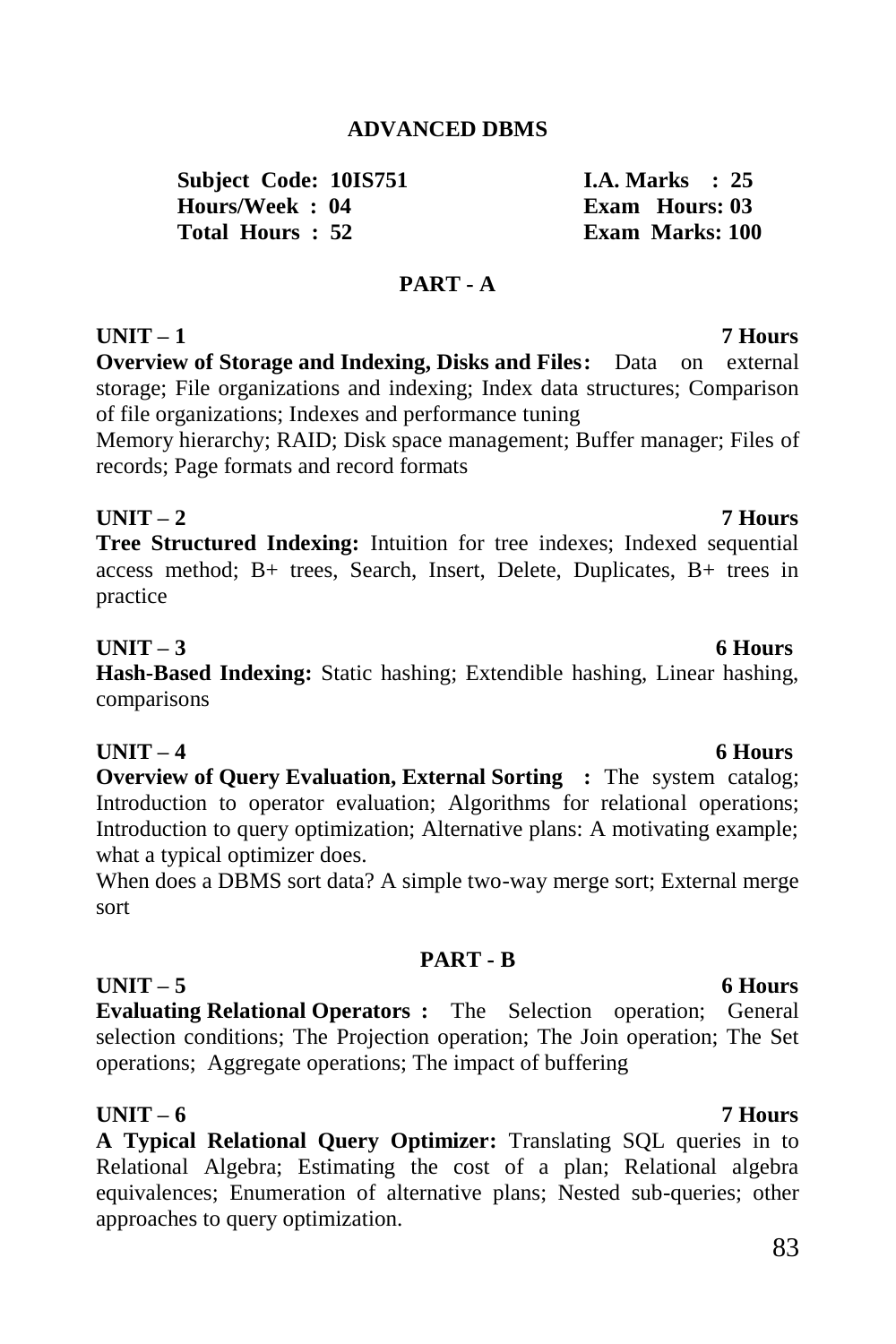# **UNIT – 7 7 Hours**

**Physical Database Design and Tuning:** Introduction; Guidelines for index selection, examples; Clustering and indexing; Indexes that enable index-only plans; Tools to assist in index selection; Overview of database tuning; Choices in tuning the conceptual schema; Choices in tuning queries and views; Impact of concurrency; DBMS benchmarking.

### **UNIT – 8 6 Hours**

**More Recent Applications:** Mobile databases; Multimedia databases; Geographical Information Systems; Genome data management

### **Text Books:**

- 1. Raghu Ramakrishnan and Johannes Gehrke: Database Management Systems, 3rd Edition, McGraw-Hill, 2003. (Chapters 8, 9, 10, 11, 12, 13.1 to 13.3, 14, 15, 20)
- 2. Elmasri and Navathe: Fundamentals of Database Systems,  $5<sup>th</sup>$ Edition, Pearson Education, 2007. (Chapter 30)

### **Reference Books:**

1. Connolly and Begg: Database Systems, 4<sup>th</sup> Edition, Pearson Education, 2002.

### **EMBEDDED COMPUTING SYSTEMS**

| <b>Subject Code: 10IS752</b> | <b>I.A. Marks</b> : $25$ |
|------------------------------|--------------------------|
| Hours/Week: 04               | Exam Hours: 03           |
| Total Hours: 52              | <b>Exam Marks: 100</b>   |

### **PART- A**

**UNIT – 1 6 Hours Embedded Computing:** Introduction, Complex Systems and Microprocessors, Embedded Systems Design Process, Formalism for System design

Design Example: Model Train Controller.

## **UNIT – 2 7 Hours**

**Instruction Sets, CPUs:** Preliminaries, ARM Processor, Programming Input and Output, Supervisor mode, Exceptions, Traps, Coprocessors, Memory Systems Mechanisms, CPU Performance, CPU Power Consumption. Design Example: Data Compressor.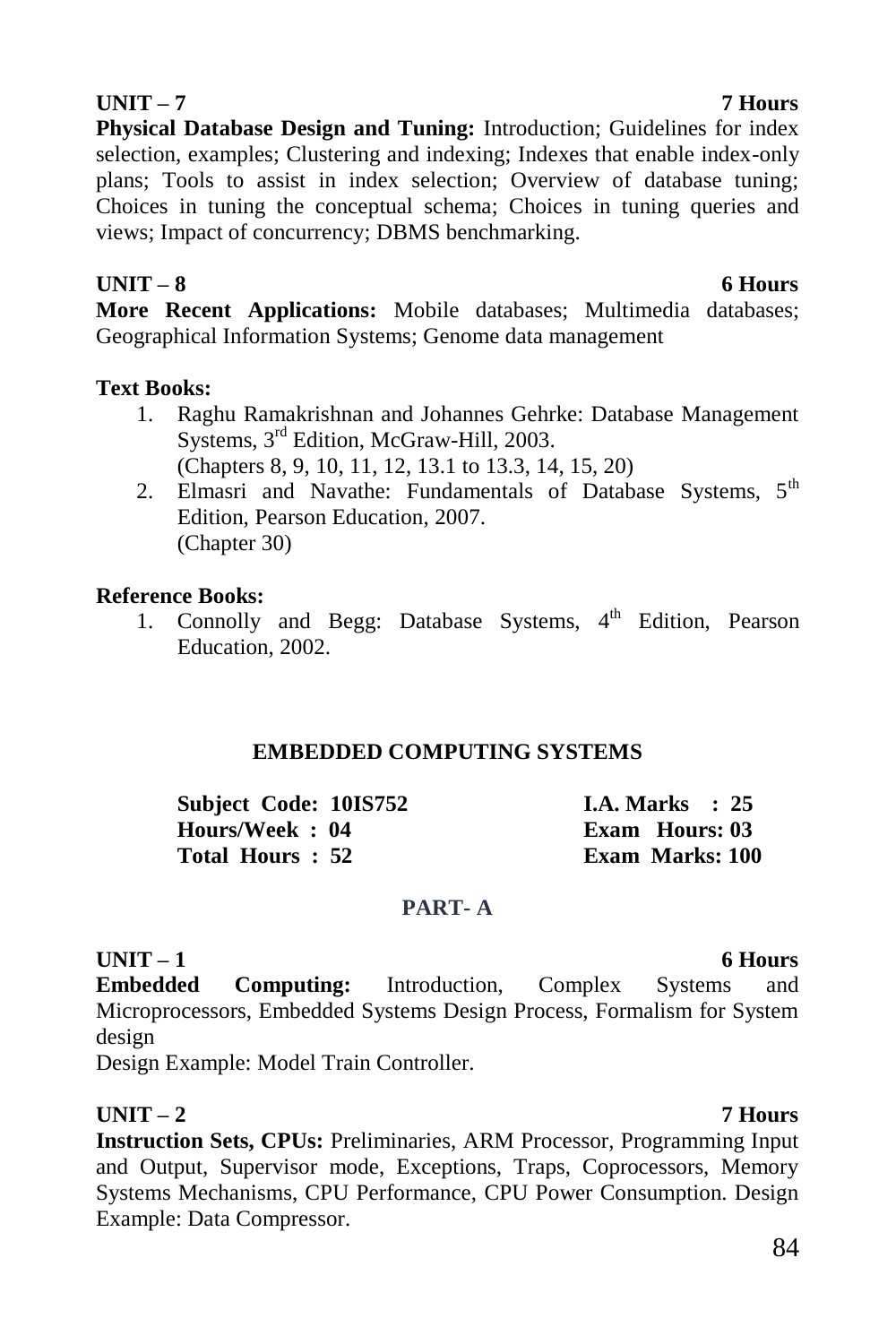**Bus-Based Computer Systems:** CPU Bus, Memory Devices, I/O devices, Component Interfacing, Designing with Microprocessor, Development and Debugging, System-Level Performance Analysis Design Example: Alarm Clock.

## **UNIT – 4 7 Hours**

**Program Design and Analysis:** Components for embedded programs, Models of programs, Assembly, Linking and Loading, Basic Compilation Techniques, Program optimization, Program-Level performance analysis, Software performance optimization, Program-Level energy and power analysis, Analysis and optimization of program size, Program validation and testing. Design Example: Software modem.

### **PART- B**

**UNIT – 5 6 Hours Real Time Operating System (RTOS) Based Design – 1:** Basics of OS, Kernel, types of OSs, tasks, processes, Threads, Multitasking and Multiprocessing, Context switching, Scheduling Policies, Task Communication, Task Synchronization.

### **UNIT – 6 6 Hours**

**RTOS-Based Design - 2:** Inter process Communication mechanisms, Evaluating OS performance, Choice of RTOS, Power Optimization. Design Example: Telephone Answering machine

## **UNIT – 7 7 Hours**

**Distributed Embedded Systems:** Distributed Network Architectures, Networks for Embedded Systems: I2C Bus, CAN Bus, SHARC Link Ports, Ethernet, Myrinet, Internet, Network Based Design. Design Example: Elevator Controller.

**UNIT – 8 7 Hours**

**Embedded Systems Development Environment:** The Integrated Development Environment, Types of File generated on Cross Compilation, Dis-assembler /Decompiler, Simulators, Emulators, and Debugging, Target Hardware Debugging.

### **Text Books:**

- 1. Wayne Wolf: Computers as Components, Principles of Embedded Computing Systems Design, 2nd Edition, Elsevier, 2008.
- 2. Shibu K V: Introduction to Embedded Systems, Tata McGraw Hill, 2009

## **UNIT – 3 6 Hours**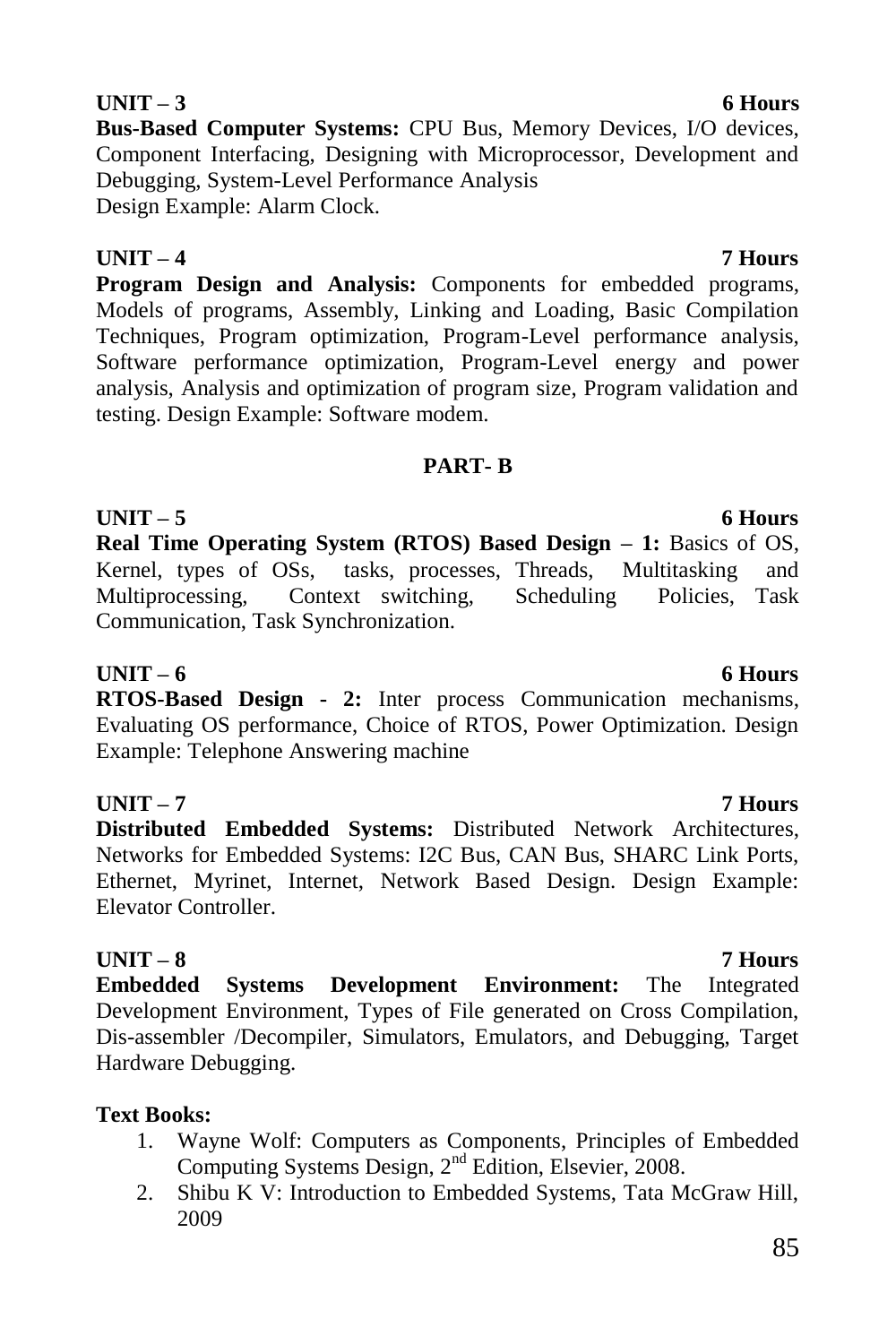(Chapters 10, 13)

### **Reference Books:**

- 1. James K. Peckol: Embedded Systems, A contemporary Design Tool, Wiley India, 2008.
- 2. Tammy Neorgaard: Embedded Systems Architecture, Elsevier, 2005.

## **JAVA AND J2EE**

**Subject Code: 10IS753 IA Marks: 25 Hours/Week: 4 Exam Marks: 100 Total Hours: 52 Exam Hours: 3**

### **PART - A**

### **UNIT – 1 6 Hours**

**Introduction to Java**: Java and Java applications; Java Development Kit (JDK); Java is interpreted, Byte Code, JVM; Object-oriented programming; Simple Java programs.

Data types and other tokens: Boolean variables, int, long, char, operators, arrays, white spaces, literals, assigning values; Creating and destroying objects; Access specifiers.

Operators and Expressions: Arithmetic Operators, Bitwise operators, Relational operators, The Assignment Operator, The ? Operator; Operator Precedence; Logical expression; Type casting; Strings

Control Statements: Selection statements, iteration statements, Jump **Statements** 

### **UNIT – 2 6 Hours**

**Classes, Inheritance, Exceptions, Applets:** Classes: Classes in Java; Declaring a class; Class name; Super classes; Constructors; Creating instances of class; Inner classes.

Inheritance: Simple, multiple, and multilevel inheritance; Overriding, overloading.

Exception handling**:** Exception handling in Java.

The Applet Class: Two types of Applets; Applet basics; Applet Architecture; An Applet skeleton; Simple Applet display methods; Requesting repainting; Using the Status Window; The HTML APPLET tag; Passing parameters to Applets; getDocumentbase() and getCodebase(); ApletContext and showDocument(); The AudioClip Interface; The AppletStub Interface; Output to the Console.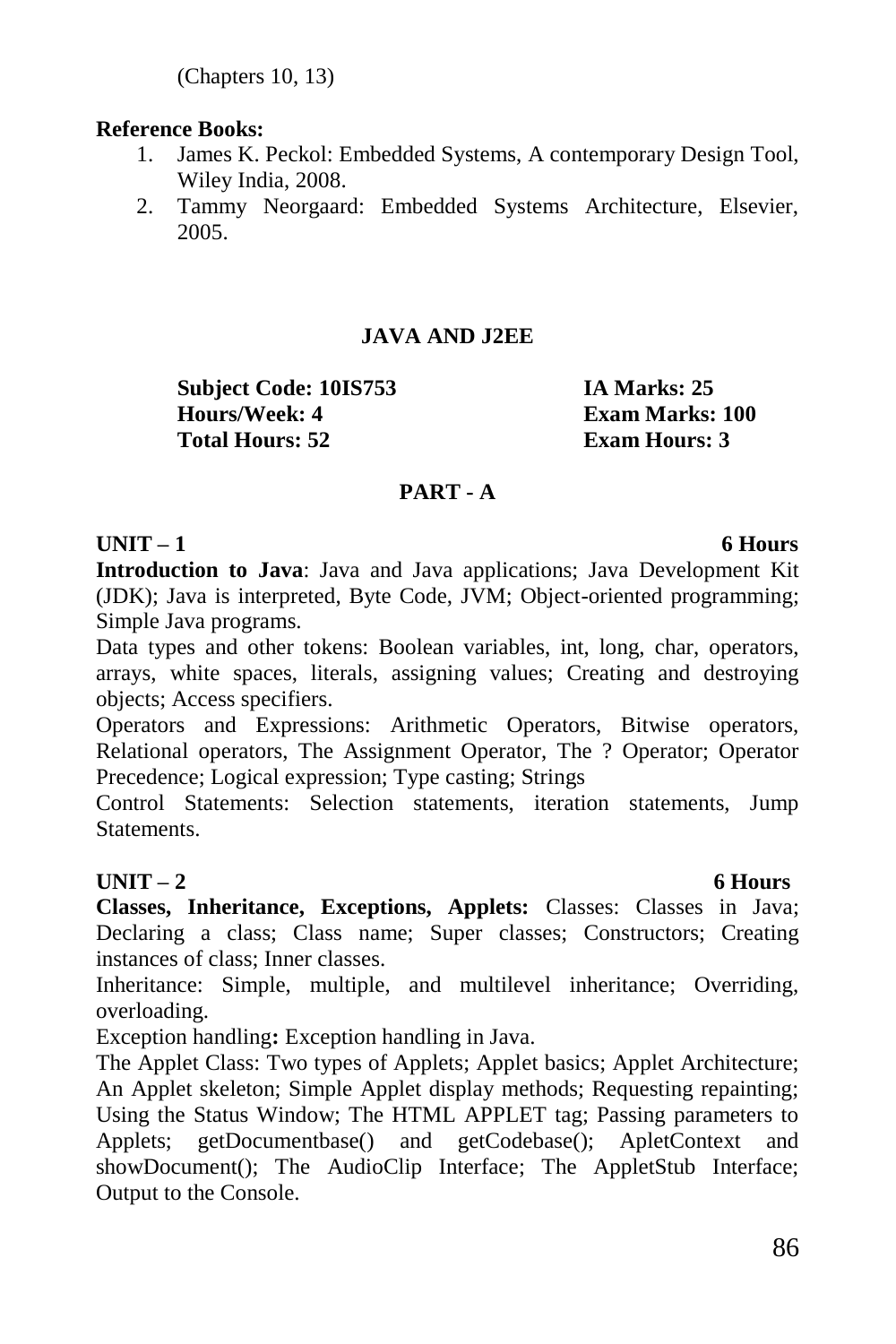# 87

### **UNIT – 3 7 Hours**

**Multi Threaded Programming, Event Handling:** Multi Threaded Programming: What are threads? How to make the classes threadable; Extending threads; Implementing runnable; Synchronization; Changing state of the thread; Bounded buffer problems, read-write problem, producerconsumer problems.

Event Handling: Two event handling mechanisms; The delegation event model; Event classes; Sources of events; Event listener interfaces; Using the delegation event model; Adapter classes; Inner classes.

### **UNIT – 4 7 Hours**

**Swings:** Swings: The origins of Swing; Two key Swing features; Components and Containers; The Swing Packages; A simple Swing Application; Create a Swing Applet; Jlabel and ImageIcon; JTextField;The Swing Buttons; JTabbedpane; JScrollPane; JList; JComboBox; JTable.

### **PART – B**

### **UNIT – 5 6 Hours**

**Java 2 Enterprise Edition Overview, Database Access:** Overview of J2EE and J2SE

The Concept of JDBC; JDBC Driver Types; JDBC Packages; A Brief Overview of the JDBC process; Database Connection; Associating the JDBC/ODBC Bridge with the Database; Statement Objects; ResultSet; Transaction Processing; Metadata, Data types; Exceptions.

## **UNIT – 6 7 Hours**

**Servlets:** Background; The Life Cycle of a Servlet; Using Tomcat for Servlet Development; A simple Servlet; The Servlet API; The Javax.servlet Package; Reading Servlet Parameter; The Javax.servlet.http package; Handling HTTP Requests and Responses; Using Cookies; Session Tracking.

### **UNIT – 7 6 Hours**

**JSP, RMI:** Java Server Pages (JSP): JSP, JSP Tags, Tomcat, Request String, User Sessions, Cookies, Session Objects.

Java Remote Method Invocation: Remote Method Invocation concept; Server side, Client side.

## **UNIT – 8 7 Hours**

**Enterprise Java Beans:** Enterprise java Beans; Deployment Descriptors; Session Java Bean, Entity Java Bean; Message-Driven Bean; The JAR File.

### **Text Books:**

1. Herbert Schildt: Java - The Complete Reference,  $7<sup>th</sup>$  Edition, Tata McGraw Hill, 2007.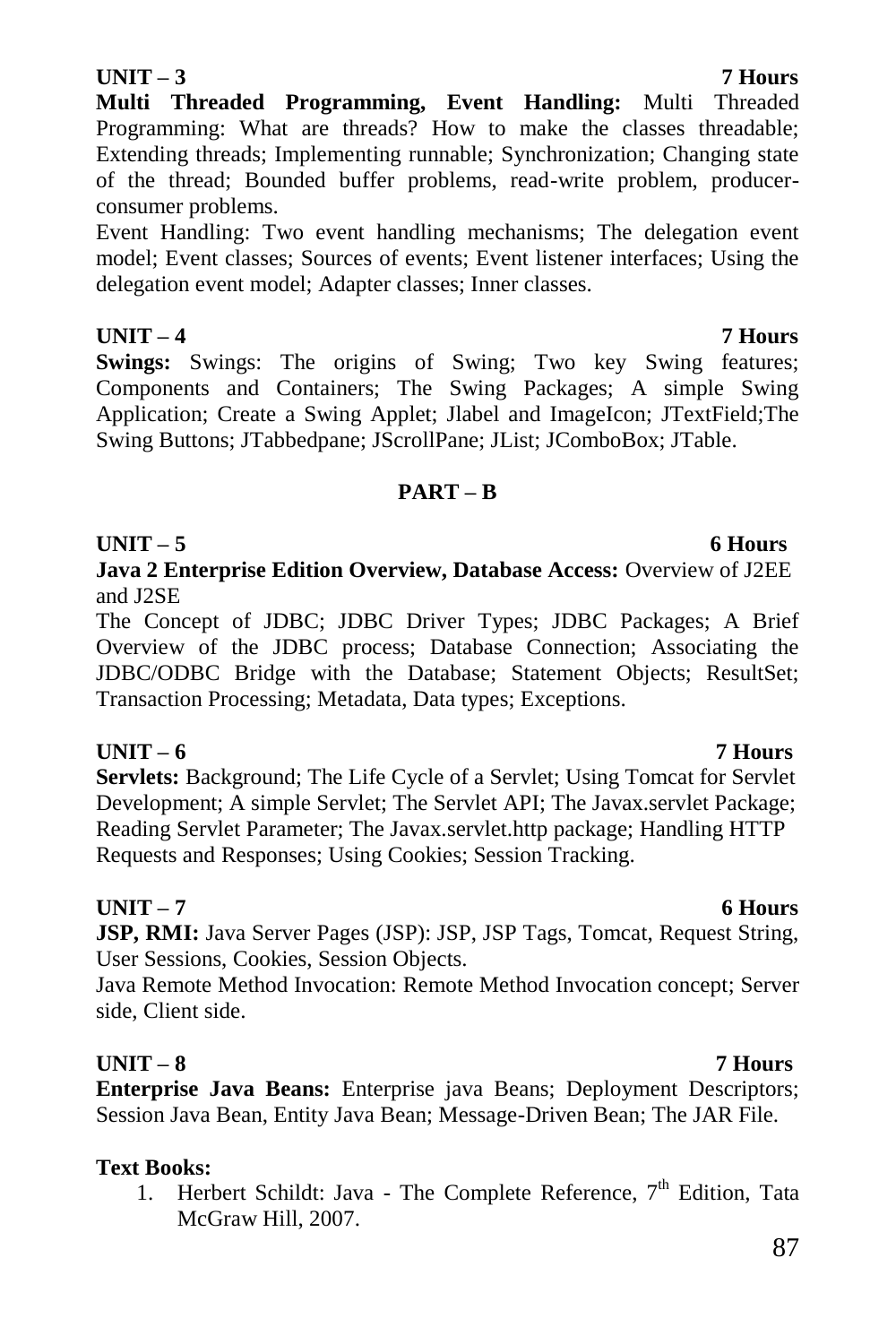(Chapters 1, 2, 3, 4, 5, 6, 8, 10, 11, 21, 22, 29, 30, 31)

2. Jim Keogh: J2EE - The Complete Reference, Tata McGraw Hill, 2007. (Chapters 5, 6, 11, 12, 15)

#### **Reference Books:**

- 1. Y. Daniel Liang: Introduction to JAVA Programming,  $7<sup>th</sup>$  Edition, Pearson Education, 2007.
- 2. Stephanie Bodoff et al: The J2EE Tutorial, 2<sup>nd</sup> Edition, Pearson Education, 2004.

### **MULTIMEDIA COMPUTING**

**Subject Code: 10IS754 I.A. Marks : 25 Hours/Week : 04 Exam Hours: 03 Total Hours : 52** 

#### **PART – A**

**UNIT – 1 7 Hours Introduction, Media and Data Streams, Audio Technology:** Multimedia Elements; Multimedia Applications; Multimedia Systems Architecture; Evolving Technologies for Multimedia Systems; Defining Objects for Multimedia Systems; Multimedia Data Interface Standards; The need for Data Compression; Multimedia Databases.

Media: Perception Media, Representation Media, Presentation Media, Storage Media, Transmission Media, Information Exchange Media, Presentation Spaces & Values, and Presentation Dimensions; Key Properties of a Multimedia System: Discrete & Continuous Media, Independence Media, Computer Controlled Systems, Integration; Characterizing Data Streams: Asynchronous Transmission Mode, Synchronous Transmission Mode, Isochronous Transmission Mode; Characterizing Continuous Media Data Streams.

Sound: Frequency, Amplitude, Sound Perception and Psychoacoustics; Audio Representation on Computers; Three Dimensional Sound Projection; Music and MIDI Standards; Speech Signals; Speech Output; Speech Input; Speech Transmission.

### **UNIT – 2 7 Hours**

**Graphics and Images, Video Technology, Computer-Based Animation:**  Capturing Graphics and Images Computer Assisted Graphics and Image Processing; Reconstructing Images; Graphics and Image Output Options.

Basics; Television Systems; Digitalization of Video Signals; Digital Television; Basic Concepts; Specification of Animations; Methods of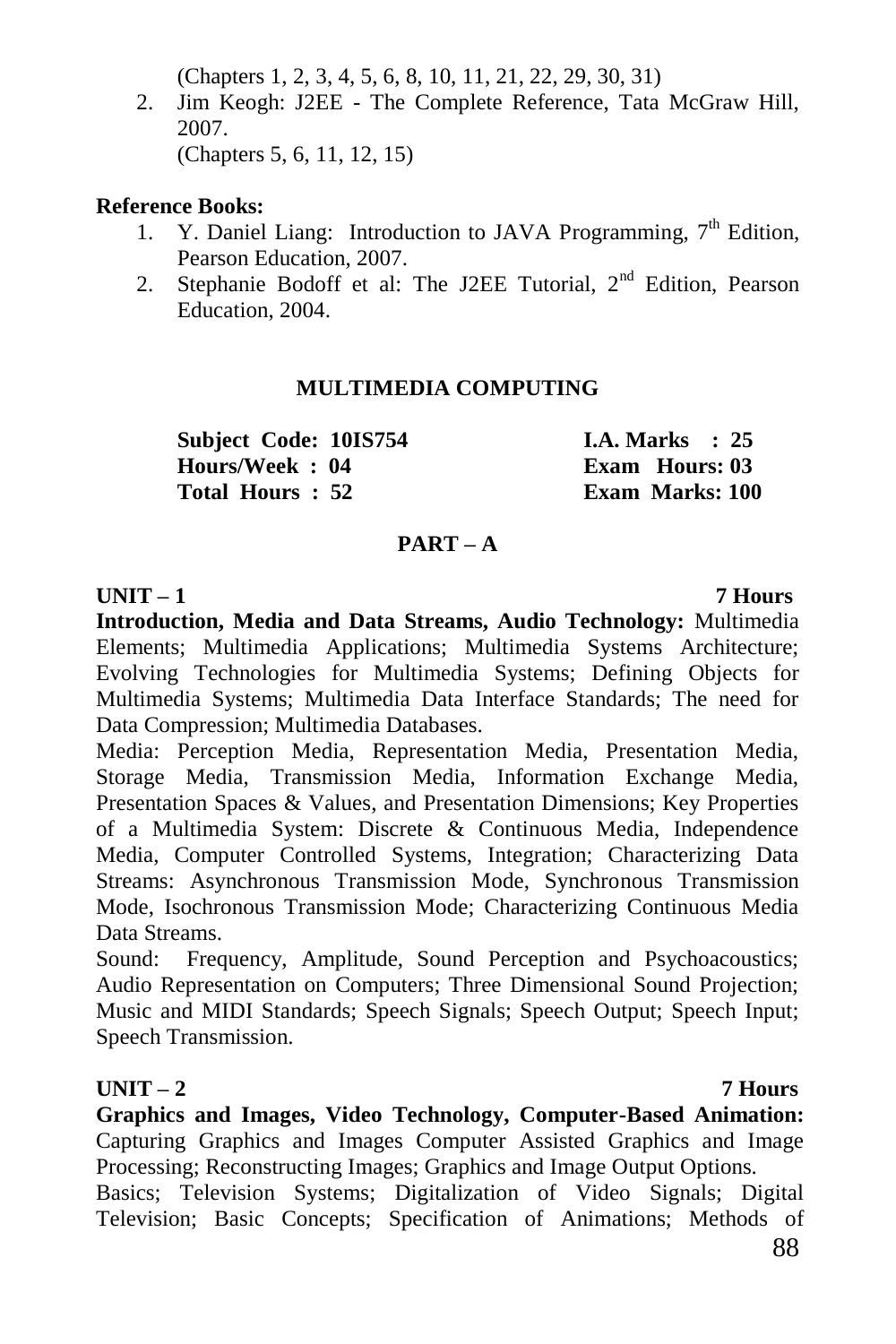## Controlling Animation; Display of Animation; Transmission of Animation; Virtual Reality Modeling Language.

**Data Compression – 1:** Storage Space; Coding Requirements; Source, Entropy, and Hybrid Coding; Basic Compression Techniques; JPEG: Image Preparation, Lossy Sequential DCT-based Mode, Expanded Lossy DCTbased Mode, Lossless Mode, Hierarchical Mode

**UNIT – 3 7 Hours**

**UNIT – 4 6 Hours Data Compression – 2:** H.261 (Px64) and H.263: Image Preparation, Coding Algorithms, Data Stream, H.263+ and H.263L; MPEG: Video Encoding, Audio Coding, Data Stream, MPEG-2, MPEG-4, MPEG-7; Fractal Compression.

### **PART - B**

**UNIT – 5 6 Hours Optical Storage Media:** History of Optical Storage; Basic Technology; Video Discs and Other WORMs; Compact Disc Digital Audio; Compact Disc Read Only Memory; CD-ROM Extended Architecture; Further CD-ROM-Based Developments; Compact Disc Recordable; Compact Disc Magneto-Optical; Compact Disc Read/Write; Digital Versatile Disc.

### **UNIT – 6 6 Hours**

**Content Analysis :** Simple Vs. Complex Features; Analysis of Individual Images; Analysis of Image Sequences; Audio Analysis; Applications.

## **UNIT – 7 6 Hours**

**Data and File Format Standards:** Rich-Text Format; TIFF File Format; Resource Interchange File Format (RIFF); MIDI File Format; JPEG DIB File Format for Still and Motion Images; AVI Indeo File Format; MPEG Standards; TWAIN

### **UNIT – 8 7 Hours**

**Multimedia Application Design :** Multimedia Application Classes; Types of Multimedia Systems; Virtual Reality Design; Components of Multimedia Systems; Organizing Multimedia Databases; Application Workflow Design Issues; Distributed Application Design Issues.

## **Text Books:**

1. Ralf Steinmetz, Klara Narstedt: Multimedia Fundamentals: Vol 1- Media Coding and Content Processing, 2nd Edition, PHI, Indian Reprint 2008. (Chapters 2, 3, 4, 5, 6, 7, 8, 9)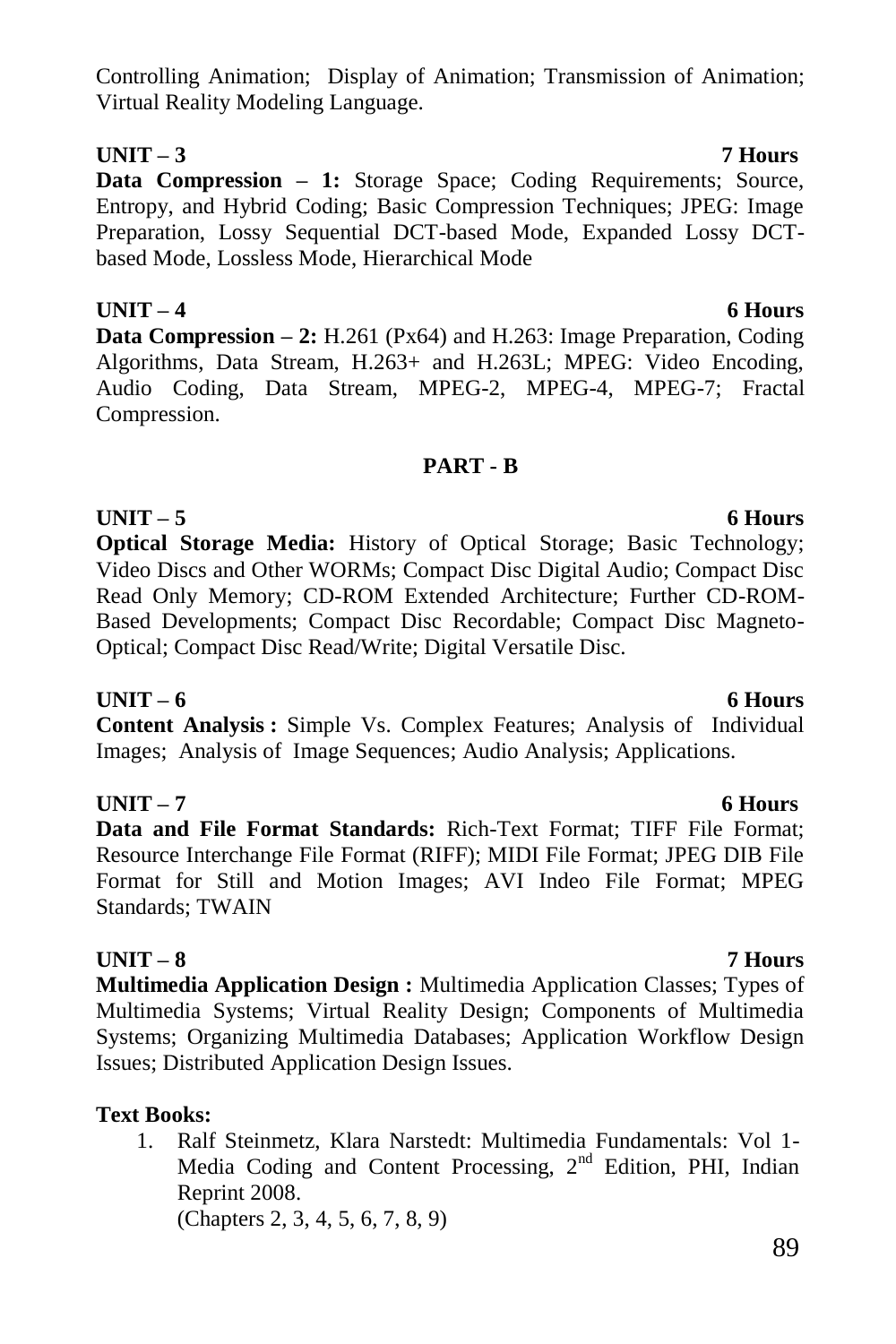2. Prabhat K. Andleigh, Kiran Thakrar: Multimedia Systems Design, PHI, 2003. (Chapters 1, 3, 7)

#### **Reference Books:**

- 1. K.R Rao, Zoran S. Bojkovic and Dragorad A. Milovanovic: Multimedia Communication Systems: Techniques, Standards, and Networks, Pearson Education, 2002.
- 2. Nalin K Sharad: Multimedia Information Networking, PHI, 2002.

#### **ADVANCED SOFTWARE ENGINEERING**

**Subject Code: 10IS755 I.A. Marks : 25 Hours/Week : 04 Exam Hours: 03 Total Hours : 52 Exam Marks: 100**

#### **PART - A**

#### **UNIT – 1 7 Hours**

**Quality Management:** Quality Concepts: Quality, Software quality; The software quality dilemma; Achieving software quality.

Review techniques: Cost impact of Software defects; Defect amplification and removal; Review metrics and their use; Reviews: A formal spectrum; Informal reviews; Formal technical reviews.

Software Quality Assurance: Background issues, Elements of SQA; SQA tasks, goals and metrics; Formal approaches to SQA; Statistical software quality assurance; Software reliability; The ISO 9000 Quality standards; The SQA plan.

#### **UNIT – 2 6 Hours**

**Formal Modeling and Verification:**The Cleanroom Strategy; Functional specification; Cleanroom design; Cleanroom testing; Formal methods concepts; Applying mathematical notation for formal specification; Formal specification languages.

### **UNIT – 3 7 Hours**

**Process Improvement, Configuration Management:** Process and product quality; Process classification; Process measurement; Process analysis and modeling; Process change; The CMMI process improvement framework

Configuration management planning; Change management; Version and release management; System building; CASE tools for configuration management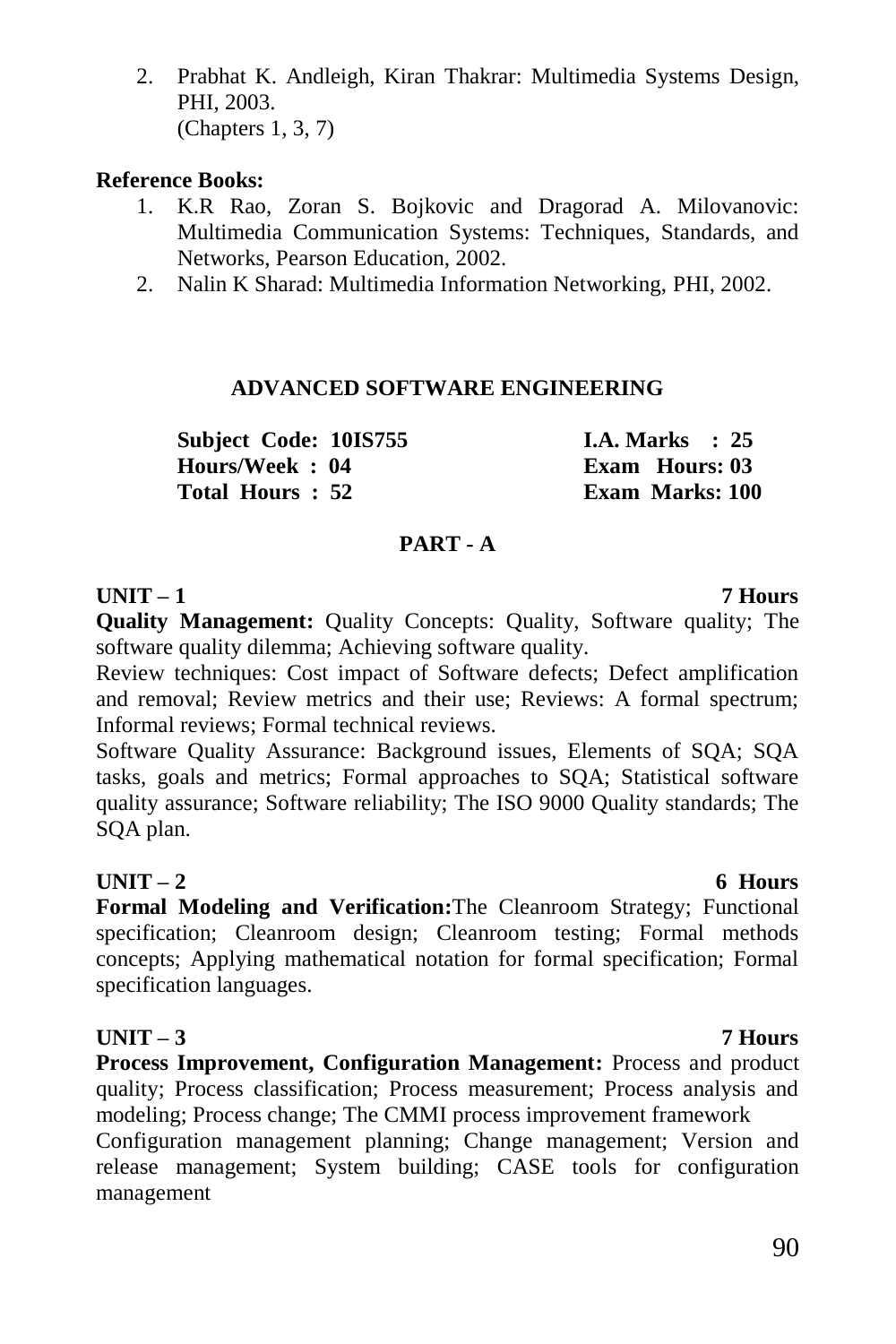## **UNIT – 4 6 Hours**

**Software Process and Project Metrics:** Metrics in the Process and Project Domains; Software Measurement; Metrics for software quality; Integrating metrics within the software process; Metrics for small organizations; Establishing a software metrics program.

### **PART - B**

**Software Reuse, CBSE:** The reuse landscape; Design patterns; Generatorbased reuse; Application frameworks; Application system reuse.

Components and component models; The CBSE process; Component composition

## **UNIT – 6 6 Hours**

**Critical Systems Development and Validation:** Dependable processes; Dependable programming; Fault tolerance; Fault-tolerant architectures

Reliability validation; Safety assurance; Security assessment; Safety and dependability cases

### **UNIT – 7 7 Hours**

**User Interface Design, Maintenance and Reengineering:** User interface design issues; The UI design process; User analysis; User interface prototyping; Interface evaluation.

Software maintenance; Reengineering; Business process reengineering; Software reengineering; Reverse engineering; Restructuring; Forward engineering; The economics of reengineering.

## **UNIT – 8 6 Hours**

**Service-Oriented Software Engineering, Aspect-Oriented Software Development:** Services as reusable components; Service engineering; Software development with services

Aspect-Oriented Software Development: The separation of concerns; Aspects, join points and pointcuts; Software engineering with aspects.

## **Text Books**:

- 1. Roger S. Pressman: Software Engineering: A Practitioner"s Approach, 7<sup>th</sup> Edition, McGraw Hill, 2007. (Chapters 14, 15, 16, 21, 25, 29)
- 2. Sommerville: Software Engineering, 8<sup>th</sup> Edition, Pearson Education, 2007. (Chapters 16, 18, 19, 20, 24, 28, 29, 31, 32)

## **Reference Books:**

#### **UNIT – 5 7 Hours**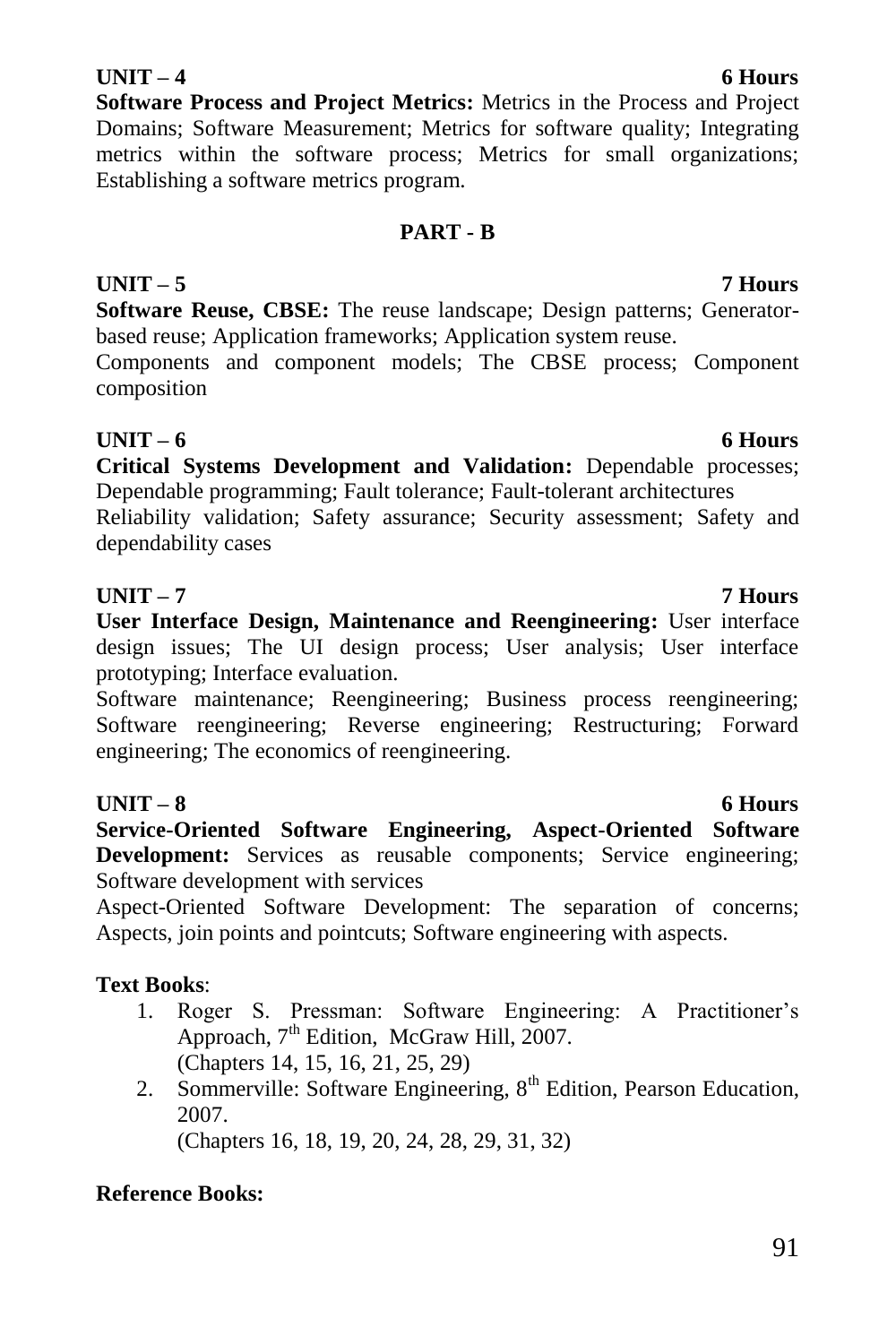- 1. Pfleeger: Software Engineering Theory and Practice, 3<sup>rd</sup> Edition, Pearson Education, 2001.
- 2. Waman S Jawadekar: Software Engineering Principles and Practice, Tata McGraw Hill, 2004.

### **NEURAL NETWORKS**

| <b>Subject Code: 10IS756</b> | I.A. Marks $\therefore$ 25 |
|------------------------------|----------------------------|
| Hours/Week: 04               | <b>Exam Hours: 03</b>      |
| Total Hours: 52              | <b>Exam Marks: 100</b>     |
| $PART-A$                     |                            |

## **UNIT – 1**

### **Introduction 7 Hours**

What is a Neural Network?, Human Brain, Models of Neuron, Neural Networks viewed as directed graphs, Feedback, Network Architectures, Knowledge representation, Artificial Intelligence and Neural Networks.

### **UNIT – 2**

#### **Learning Processes – 1 6 Hours**

Introduction, Error-correction learning, Memory-based learning, Hebbian learning, Competitive learning,Boltzamann learning, Credit Assignment problem, Learning with a Teacher, Learning without a Teacher, Learning tasks, Memory, Adaptation.

### **UNIT – 3 7 Hours**

**Learning Processes – 2**, **Single Layer Perceptrons:** Statistical nature of the learning process, Statistical learning theory, Approximately correct model of learning.

Single Layer Perceptrons: Introduction, Adaptive filtering problem, Unconstrained optimization techniques, Linear least-squares filters**,** Leastmean square algorithm, Learning curves, Learning rate annealing techniques, Perceptron, Perceptron convergence theorem, Relation between the Perceptron and Bayes classifier for a Gaussian environment.

### **UNIT – 4 6 Hours**

**Multilayer Perceptrons – 1:**Introduction, Some preliminaries, Backpropagation Algorithm, Summary of back-propagation algorithm, XOR problem, Heuristics for making the back-propagation algorithm perform better, Output representation and decision rule, Computer experiment, Feature detection, Back-propagation and differentiation.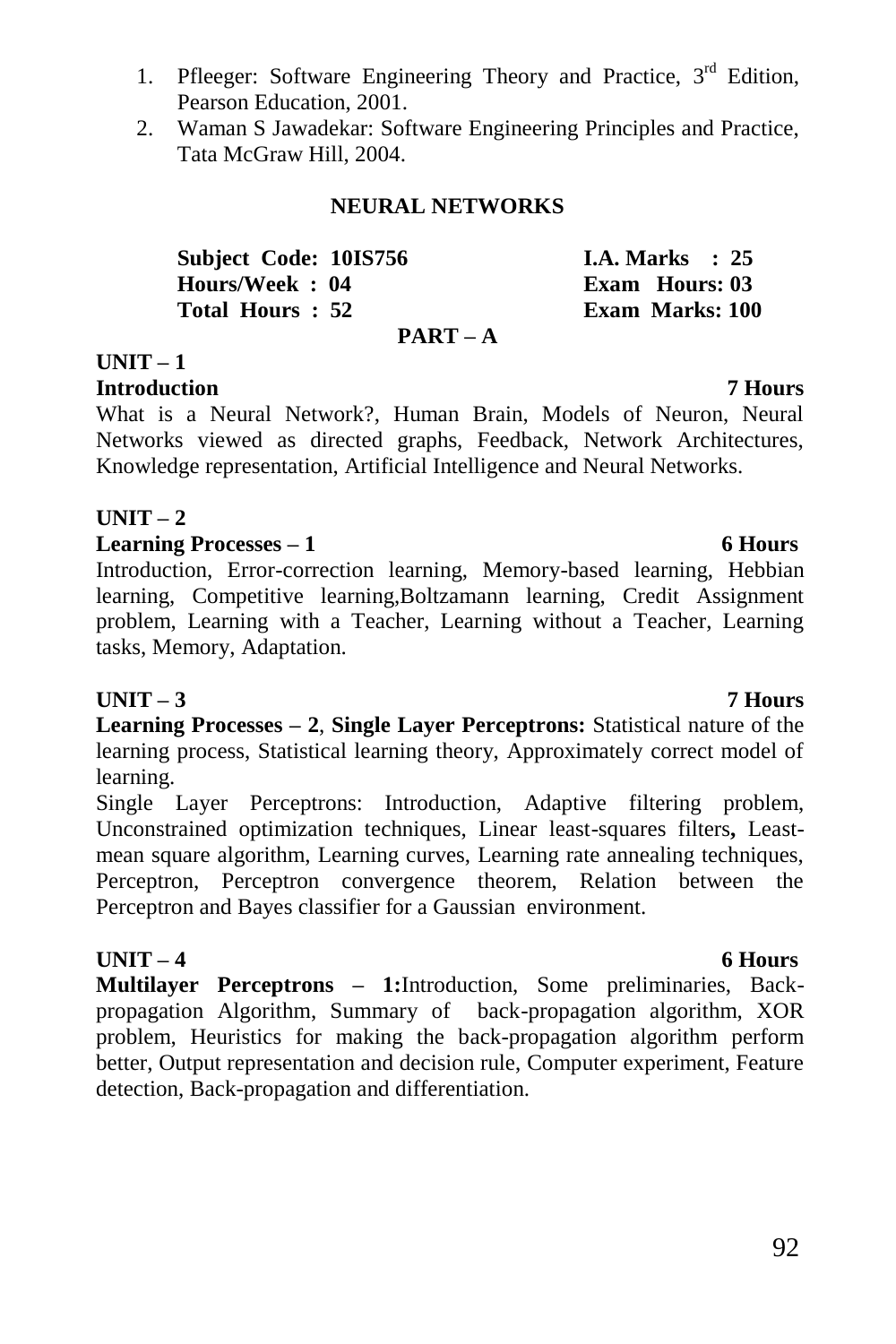#### **UNIT – 5 7 Hours Multilayer Perceptrons – 2:** Hessian matrix, Generalization, approximation of functions, Cross validation, Network pruning techniques, virtues and limitations of back- propagation learning, Accelerated convergence of back propagation learning, Supervised learning viewed as an optimization problem, Convolution networks.

**UNIT – 6 6 Hours Radial-Basic Function Networks – 1:** Introduction, Cover's theorem on the separability of patterns, Interpolation problem, Supervised learning as an illposed Hypersurface reconstruction problem, Regularization theory, Regularization networks, Generalized radial-basis function networks, XOR problem, Estimation of the regularization parameter.

## **UNIT – 7 6 Hours**

**Radial-Basic Function Networks – 2, Optimization – 1:** Approximation properties of RBF networks, Comparison of RBF networks and multilayer Perceptrons, Kernel regression and it's relation to RBF networks, Learning strategies, Computer experiment.

Optimization using Hopfield networks: Traveling salesperson problem, Solving simultaneous linear equations, Allocating documents to multiprocessors.

## **UNIT – 8 7 Hours**

#### **Optimization Methods – 2:**

Iterated gradient descent, Simulated Annealing, Random Search, Evolutionary computation- Evolutionary algorithms, Initialization, Termination criterion, Reproduction, Operators, Replacement, Schema theorem.

### **Text Books:**

1. Simon Haykin: Neural Networks - A Comprehensive Foundation, 2nd Edition, Pearson Education, 1999.

(Chapters 1.1-1.8, 2.1-2.15, 3.1-3.10, 4.1-4.19, 5.1-5.14)

2. Kishan Mehrotra, Chilkuri K. Mohan, Sanjay Ranka: Artificial Neural Networks, Penram International Publishing, 1997. (Chapters 7.1-7.5)

### **Reference Books:**

1. B.Yegnanarayana: Artificial Neural Networks, PHI, 2001.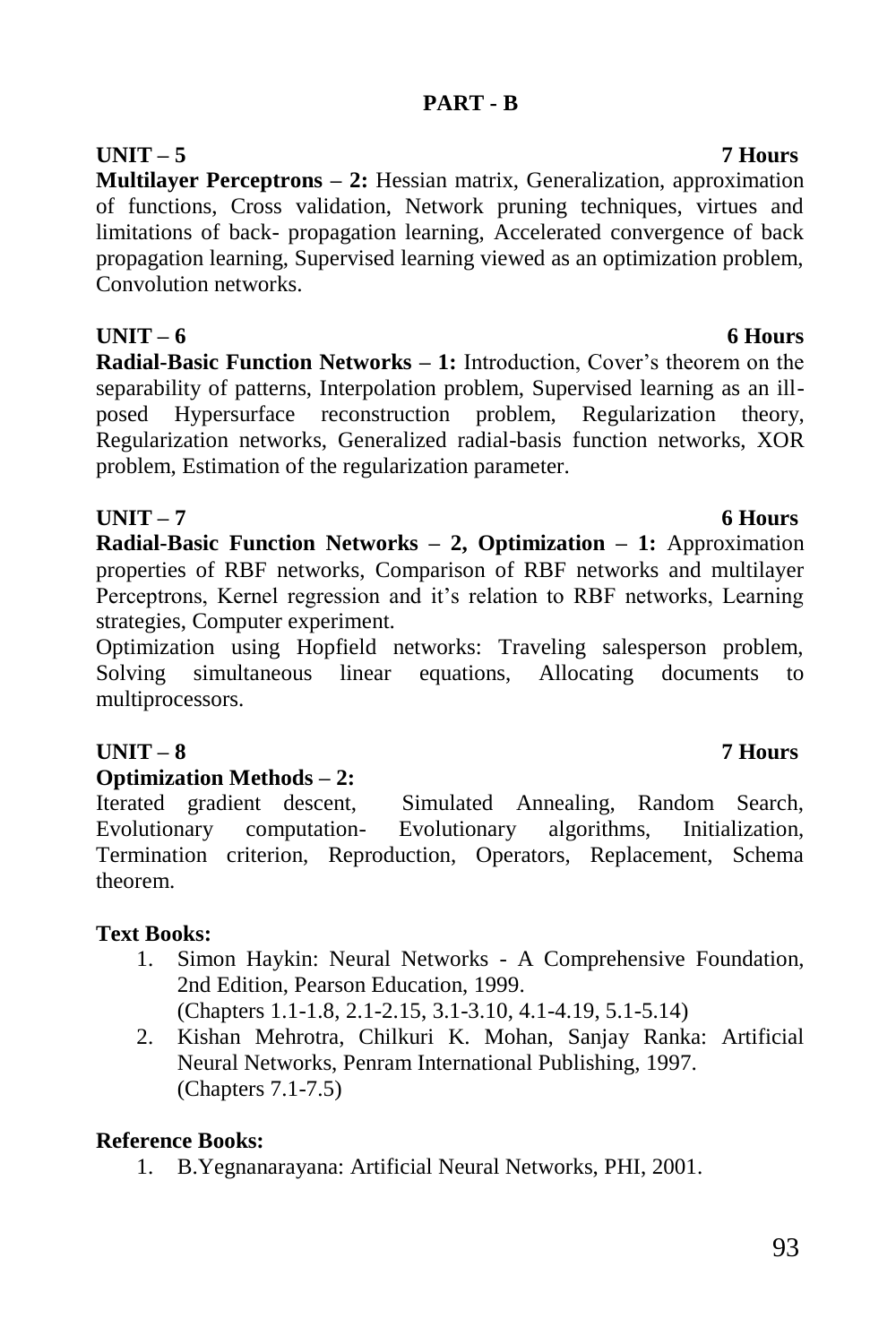# **C# PROGRAMMING AND .NET**

**Subject Code: 10IS761 I.A. Marks : 25 Hours/Week : 04 Exam Hours: 03 Total Hours : 52 Exam Marks: 100**

### **PART – A**

### **UNIT – 1 6**

### **Hours**

**The philosophy of .NET:** Understanding the Previous State of Affairs, The .NET Solution, The Building Block of the .NET Platform (CLR,CTS, and CLS), The Role of the .NET Base Class Libraries, What C# Brings to the Table, An Overview of .NET Binaries ( aka Assemblies ), the Role of the Common Intermediate Language , The Role of .NET Type Metadata, The Role of the Assembly Manifast, Compiling CIL to Platform – Specific Instructions, Understanding the Common Type System, Intrinsic CTS Data Types, Understanding the Common Languages Specification, Understanding the Common Language Runtime A tour of the .NET Namespaces, Increasing Your Namespace Nomenclature, Deploying the .NET Runtime

## $\text{UNIT} - 2$  6

## **Hours**

**Building C# Applications:** The Role of the Command Line Complier (csc.exe), Building C # Application using csc.exe Working with csc.exe Response Files, Generating Bug Reports , Remaining C# Compiler Options, The Command Line Debugger (cordbg.exe) Using the, Visual Studio .NET IDE, Other Key Aspects of the VS.NET IDE, C# "Preprocessor:" Directives, An Interesting Aside: The System. Environment Class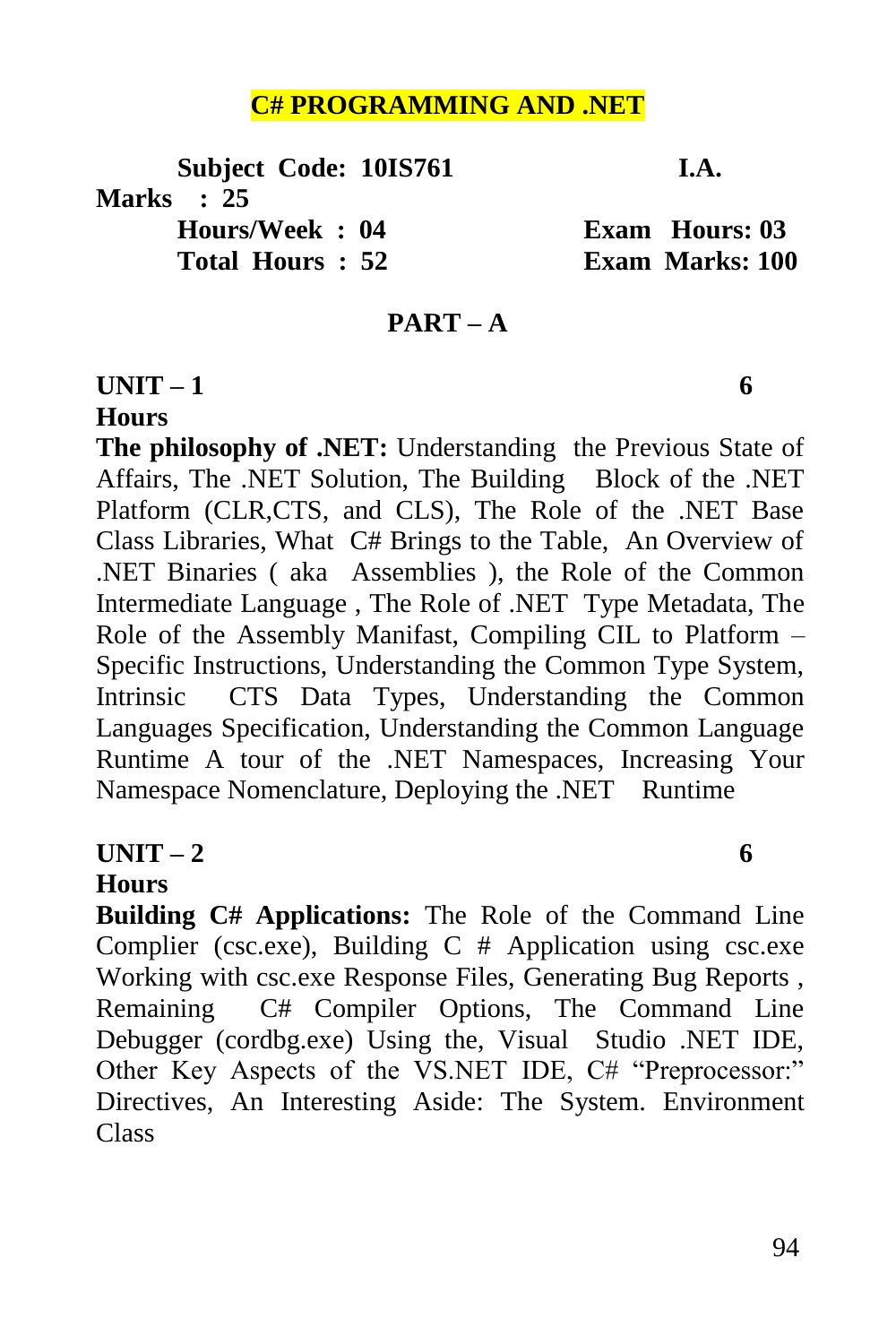## **Hours**

**C# Language Fundamentals:** The Anatomy of a Basic C# Class, Creating objects: Constructor Basics, The Composition of a C# Application, Default Assignment and Variable Scope, The C# Member Initialization Syntax, Basic Input and Output with the Console Class, Understanding Value Types and Reference Types, The Master Node: System, Object, The System Data Types (and C# Aliases), Converting Between Value Types and Reference Types: Boxing and Unboxing, Defining Program Constants, C# Iteration Constructs, C# Controls Flow Constructs, The Complete Set of C# Operators, Defining Custom Class Methods, Understating Static Methods, Methods Parameter Modifies, Array Manipulation in C #, String Manipulation in C#, C# Enumerations, Defining Structures in C#, Defining Custom Namespaces

UNIT – 4 6

### **Hours**

**Object- Oriented Programming with C#:** Forms Defining of the C# Class, Definition the "Default Public Interface" of a Type, Recapping the Pillars of OOP, The First Pillars: C#"s Encapsulation Services, Pseudo- Encapsulation: Creating Read-Only Fields, The Second Pillar: C#"s Inheritance Supports, keeping Family Secrets: The "Protected" Keyword, Nested Type Definitions, The Third Pillar: C #'s Polymorphic Support, Casting Between.

## **PART – B**

# $UNIT - 5$

# **6 Hours**

**Exceptions and Object Lifetime:** Ode to Errors, Bugs, and Exceptions, The Role of .NET Exception Handing, the System. Exception Base Class, Throwing a Generic Exception, Catching Exception, CLR System – Level Exception(System. System Exception), Custom Application-Level Exception(System.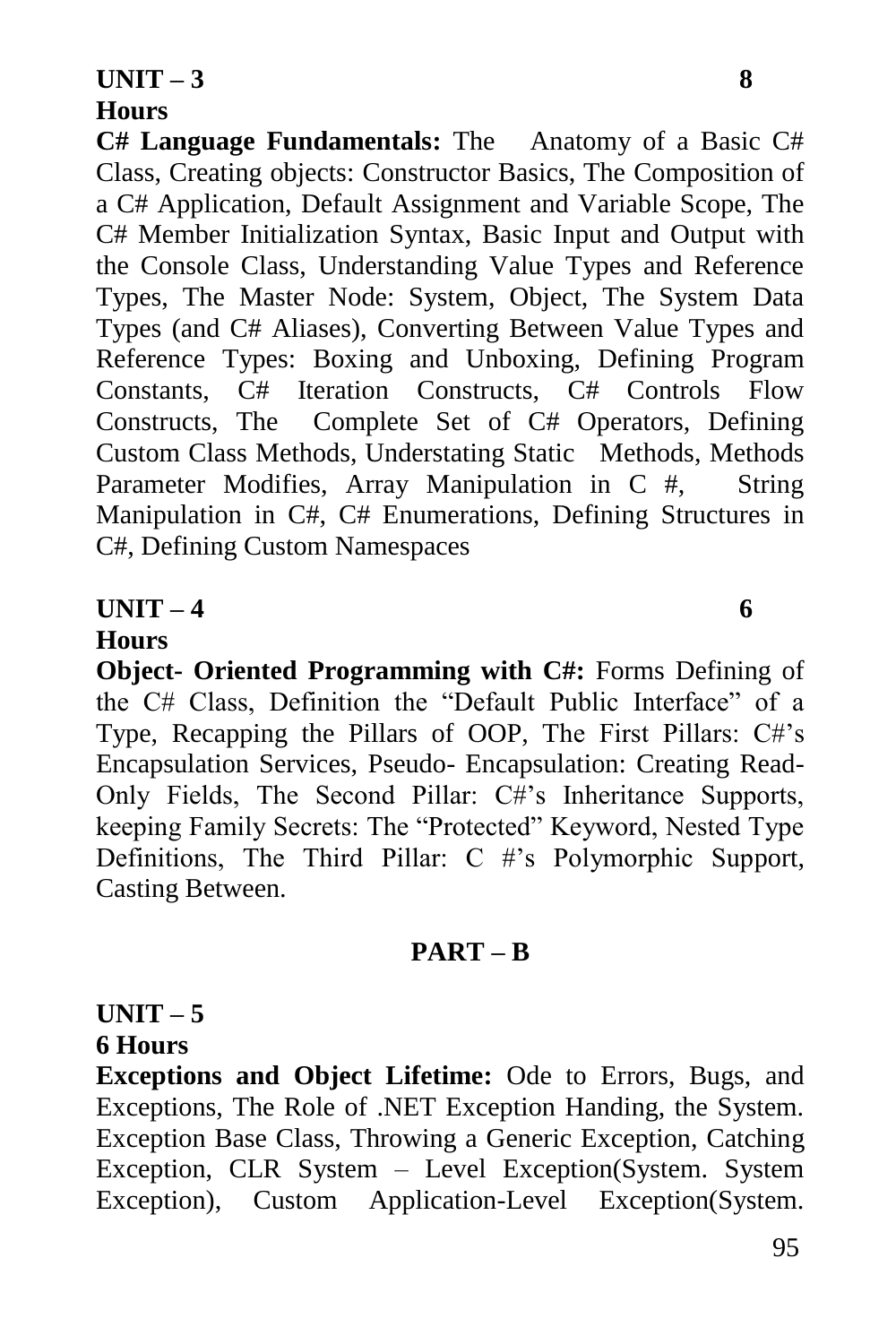System Exception), Handling Multiple Exception, The Family Block, the Last Chance Exception Dynamically Identifying Application – and System Level Exception Debugging System Exception Using VS. NET, Understanding Object Lifetime, the CIT of "new', The Basics of Garbage Collection,, Finalization a Type, The Finalization Process, Building an Ad Hoc Destruction Method, Garbage Collection Optimizations, The System. GC Type.

# **UNIT – 6 6**

# **Hours**

**Interfaces and Collections:** Defining Interfaces Using C# Invoking Interface Members at the object Level, Exercising the Shapes Hierarchy, Understanding Explicit Interface Implementation, Interfaces As Polymorphic Agents, Building Interface Hierarchies, Implementing, Implementation, Interfaces Using VS .NET, understanding the IConvertible Interface, Building a Custom Enumerator (IEnumerable and Enumerator), Building Cloneable objects (ICloneable), Building Comparable Objects ( I Comparable ), Exploring the system. Collections Namespace, Building a Custom Container (Retrofitting the Cars Type)

**UNIT – 7 8** 

# **Hours**

**Callback Interfaces, Delegates, and Events, Advanced Techniques:** Understanding Callback Interfaces, Understanding the .NET Delegate Type, Members of System. Multicast Delegate, The Simplest Possible Delegate Example, Building More a Elaborate Delegate Example, Understanding Asynchronous Delegates, Understanding (and Using)Events. The Advances Keywords of C#, A Catalog of C# Keywords Building a Custom Indexer, A Variation of the Cars Indexer Internal Representation of Type Indexer . Using C# Indexer from VB .NET. Overloading operators, The Internal Representation of Overloading Operators, interacting with Overload Operator from Overloaded- Operator- Challenged Languages, Creating Custom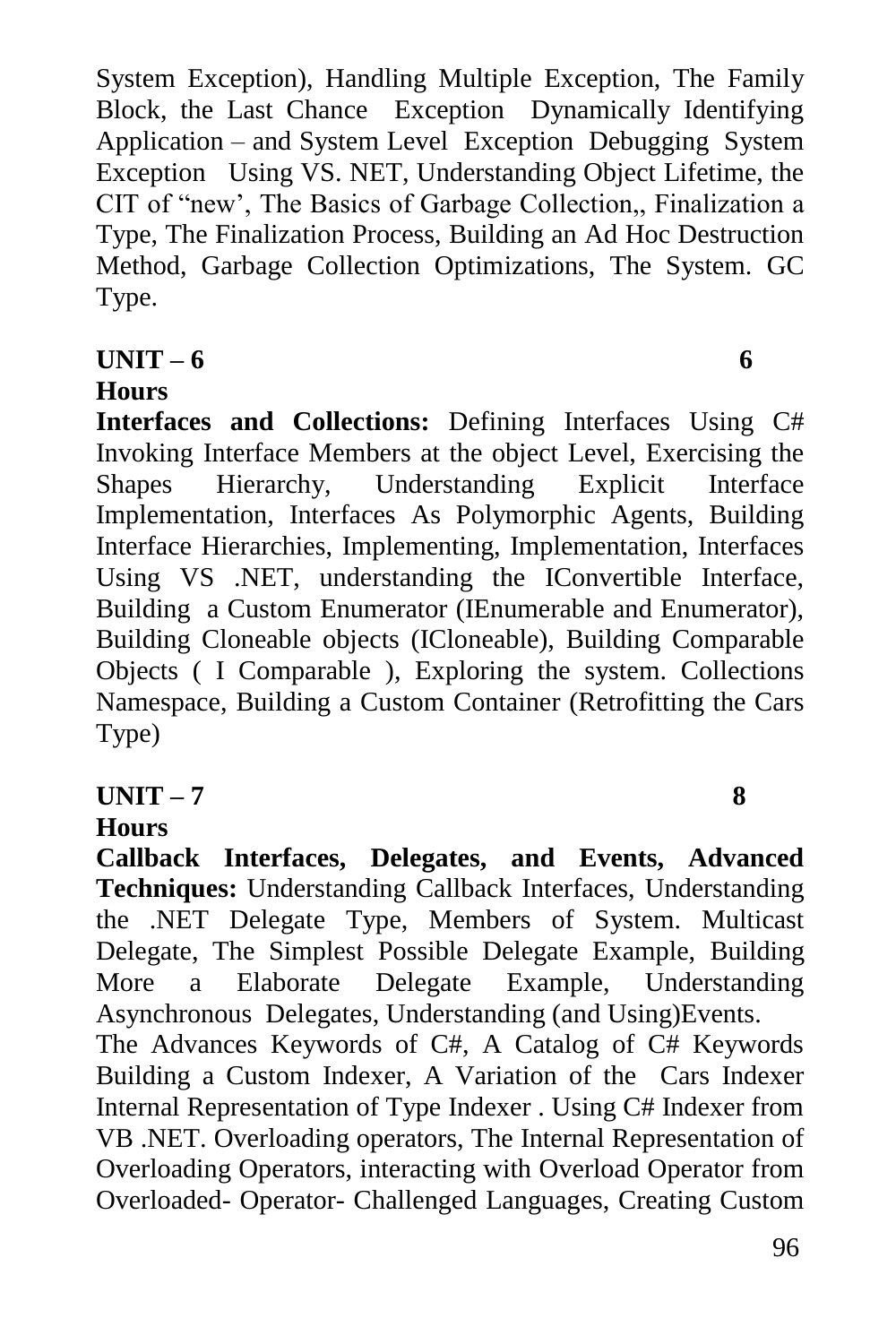Conversion Routines, Defining Implicit Conversion Routines, The Internal Representations of Customs Conversion Routines

# **UNIT – 8 6**

# **Hours**

**Understanding .NET Assembles:** Problems with Classic COM Binaries, An Overview of .NET Assembly, Building a Simple File Test Assembly, A C#. Client Application, A Visual Basic .NET Client Application, Cross Language Inheritance, Exploring the CarLibrary"s, Manifest, Exploring the CarLibrary"s Types, Building the Multifile Assembly, Using Assembly, Understanding Private Assemblies, Probing for Private Assemblies (The Basics), Private A Assemblies XML Configurations Files, Probing for Private Assemblies ( The Details), Understanding Shared Assembly, Understanding Shared Names, Building a Shared Assembly, Understanding Delay Signing, Installing/Removing Shared Assembly, Using a Shared Assembly

# **Text Books:**

1. Andrew Troelsen: Pro C# with .NET 3.0, 4<sup>th</sup> Edition, Wiley India, 2009.

Chapters: 1 to 11 (up to pp.369)

2. E. Balagurusamy: Programming in  $C#$ ,  $2<sup>nd</sup>$  Edition, Tata McGraw Hill, 2008.

(Programming Examples 3.7, 3.10, 5.5, 6.1, 7.2, 7.4, 7.5, 7.6, 8.1, 8.2, 8.3, 8.5, 8.7, 8.8, 9.1, 9.2, 9.3, 9.4, 10.2, 10.4, 11.2, 11.4, 12.1, 12.4, 12.5, 12.6, 13.1, 13.2, 13.3, 13.6, 14.1, 14.2, 14.4, 15.2, 15.3, 16.1, 16.2, 16.3, 18.3, 18.5.18.6)

# **Reference Books:**

- 1. Tom Archer: Inside C#, WP Publishers, 2001.
- 2. Herbert Schildt: C# The Complete Reference, Tata McGraw Hill, 2004.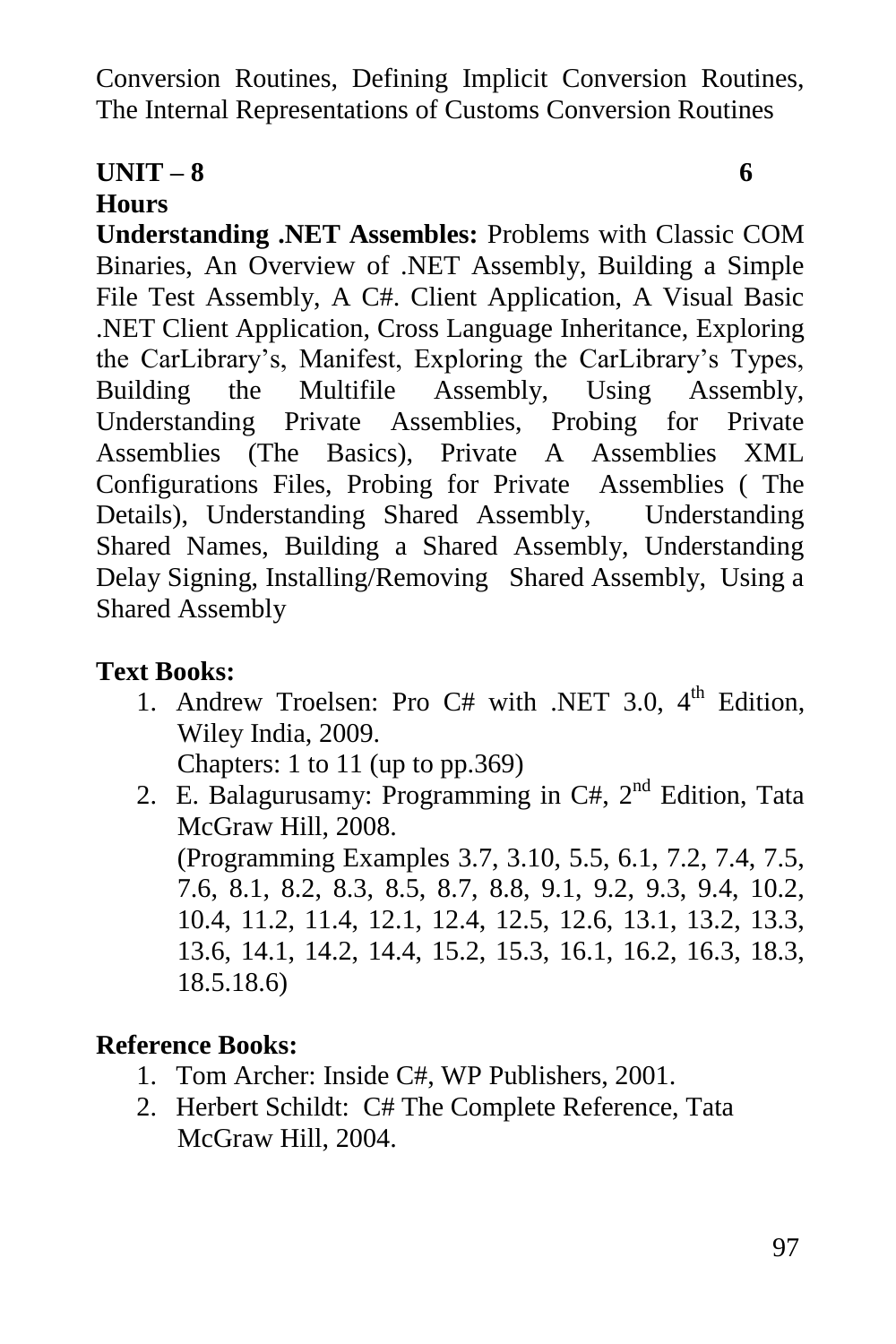#### **DIGITAL IMAGE PROCESSING**

| <b>Subject Code: 10IS762</b> | I.A. Marks $\therefore$ 25 |
|------------------------------|----------------------------|
| Hours/Week: 04               | Exam Hours: 03             |
| Total Hours: 52              | <b>Exam Marks: 100</b>     |

#### **PART - A**

|  |                                     | 6 Hours                                                      |
|--|-------------------------------------|--------------------------------------------------------------|
|  |                                     |                                                              |
|  |                                     |                                                              |
|  |                                     | <b>7 Hours</b>                                               |
|  | Digitized Image and its properties: | Basic concepts, Image digitization, Digital image properties |

**Image Preprocessing:** Image pre-processing: Brightness and geometric transformations, local preprocessing.

**UNIT – 3 7 Hours Segmentation – 1:** Thresholding, Edge-based segmentation.

**UNIT – 4 7 Hours**

**Segmentation – 2:** Region based segmentation, Matching.

#### **PART – B**

**UNIT – 5 7 Hours Image Enhancement:** Image enhancement in the spatial domain: Background, Some basic gray level transformations, Histogram processing, Enhancement using arithmetic/ logic operations, Basics of spatial filtering, Smoothing spatial filters, Sharpening spatial filters. Image enhancement in the frequency domain: Background, Introduction to the Fourier transform and the frequency domain, Smoothing Frequency-Domain filters, Sharpening Frequency Domain filters, Homomorphic filtering.

#### **UNIT – 6 6 Hours**

**Image Compression:** Image compression: Fundamentals, Image compression models, Elements of information theory, Error-Free Compression, Lossy compression.

**UNIT – 7 7 Hours Shape representation:** Region identification, Contour-based shape representation and description, Region based shape representation and description, Shape classes.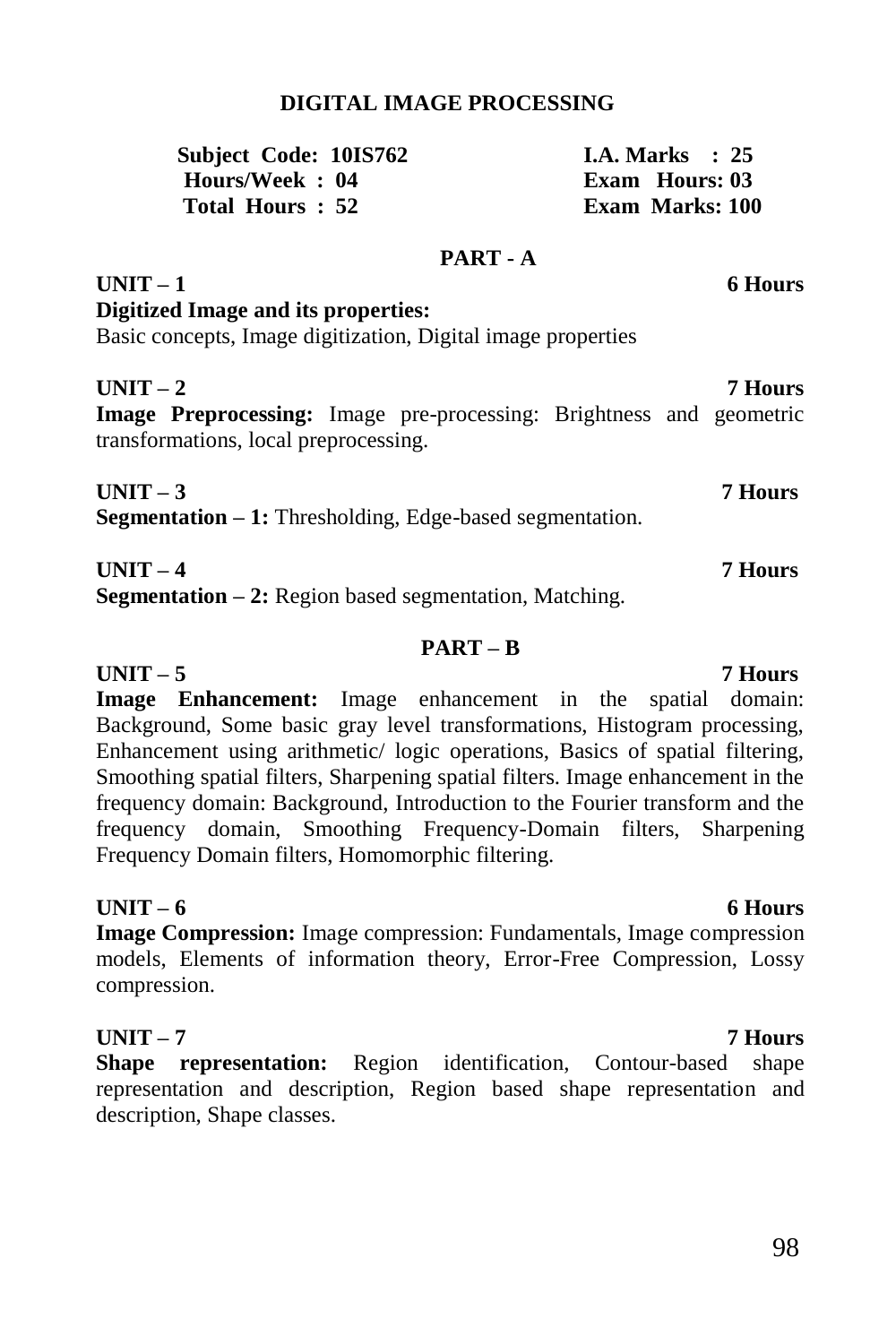## **UNIT – 8 6 Hours**

**Morphology:** Basic morphological concepts, Morphology principles, Binary dilation and erosion, Gray-scale dilation and erosion, Morphological segmentation and watersheds

### **Text Books:**

1. Milan Sonka, Vaclav Hlavac and Roger Boyle: Image Processing, Analysis and Machine Vision, 2nd Edition, Thomoson Learning, 2001.

(Chapters 2, 4.1 to 4.3, 5.1 to 5.4, 6, 11.1 to 11.4, 11.7)

2. Rafel C Gonzalez and Richard E Woods: Digital Image Processing, 3<sup>rd</sup> Edition, Pearson Education, 2003. (Chapters 3.1 to 3.7, 4.1 to 4.5, 8.1 to 8.5)

### **Reference Books:**

- 1. Anil K Jain, "Fundamentals of Digital Image Processing", PHI, 1997, Indian Reprint 2009.
- 2. B.Chanda, D Dutta Majumder, "Digital Image Processing and Analysis", PHI, 2002.

### **GAME THEORY**

| Subject Code: 10IS763 | <b>I.A. Marks</b> : 25 |
|-----------------------|------------------------|
| Hours/Week: 04        | <b>Exam Hours: 03</b>  |
| Total Hours: 52       | <b>Exam Marks: 100</b> |

### **PART - A**

## **UNIT – 1 8 Hours**

**Introduction, Strategic Games:** What is game theory? The theory of rational choice; Interacting decision makers.

Strategic games; Examples: The prisoner's dilemma, Bach or Stravinsky, Matching pennies; Nash equilibrium; Examples of Nash equilibrium; Bestresponse functions; Dominated actions; Equilibrium in a single population: symmetric games and symmetric equilibria.

## **UNIT – 2 6 Hours**

**Mixed Strategy Equilibrium:** Introduction; Strategic games in which players may randomize; Mixed strategy Nash equilibrium; Dominated actions; Pure equilibria when randomization is allowed, Illustration: Expert Diagnosis; Equilibrium in a single population, Illustration: Reporting a crime; The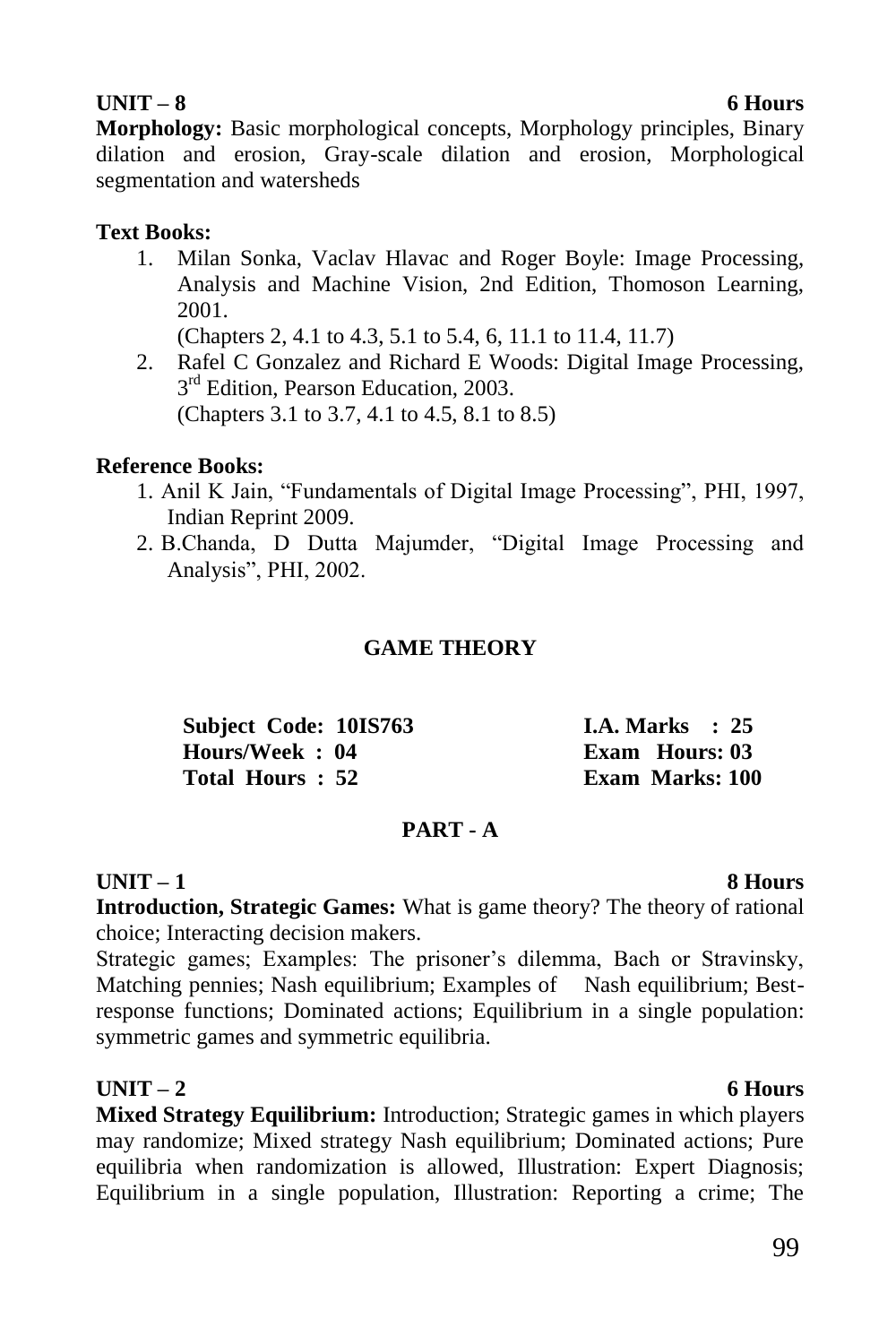### formation of players" beliefs; Extensions; Representing preferences by expected payoffs.

## **UNIT – 3 6 Hours**

**Extensive Games:** Extensive games with perfect information; Strategies and outcomes; Nash equilibrium; Subgame perfect equilibrium; Finding subgame perfect equilibria of finite horizon games: Backward induction. Illustrations: The ultimatum game, Stackelberg's model of duopoly, Buying votes.

**UNIT – 4 6 Hours Extensive games: Extensions and Discussions:** Extensions: Allowing for simultaneous moves, Illustrations: Entry in to a monopolized industry, Electoral competition with strategic voters, Committee decision making, Exit from a declining industry; Allowing for exogenous uncertainty, Discussion: subgame perfect equilibrium and backward induction.

### **PART – B**

### **UNIT – 5 7 Hours**

**Bayesian Games, Extensive Games with Imperfect Information:**  Motivational examples; General definitions; Two examples concerning information: Illustrations: Cournot's duopoly game with imperfect information, Providing a public good, Auctions; Auctions with an arbitrary distribution of valuations.

Extensive games with imperfect information; Strategies; Nash equilibrium; Beliefs and sequential equilibrium; Signaling games; Illustration: Strategic information transmission.

## **UNIT – 6 7 Hours**

**Strictly Competitive Games, Evolutionary Equilibrium:** Strictly competitive games and maximization; Maximization and Nash equilibrium; Strictly competitive games; Maximization and Nash equilibrium in strictly competitive games.

Evolutionary Equilibrium: Monomorphic pure strategy equilibrium; Mixed strategies and polymorphic equilibrium; Asymmetric contests; Variations on themes: Sibling behavior, Nesting behavior of wasps, The evolution of sex ratio.

## **UNIT – 7 6 Hours**

**Iterated Games:** Repeated games: The main idea; Preferences; Repeated games; Finitely and infinitely repeated Prisoner's dilemma; Strategies in an infinitely repeated Prisoner's dilemma; Some Nash equilibria of an infinitely repeated Prisoner"s dilemma, Nash equilibrium payoffs of an infinitely repeated Prisoner"s dilemma.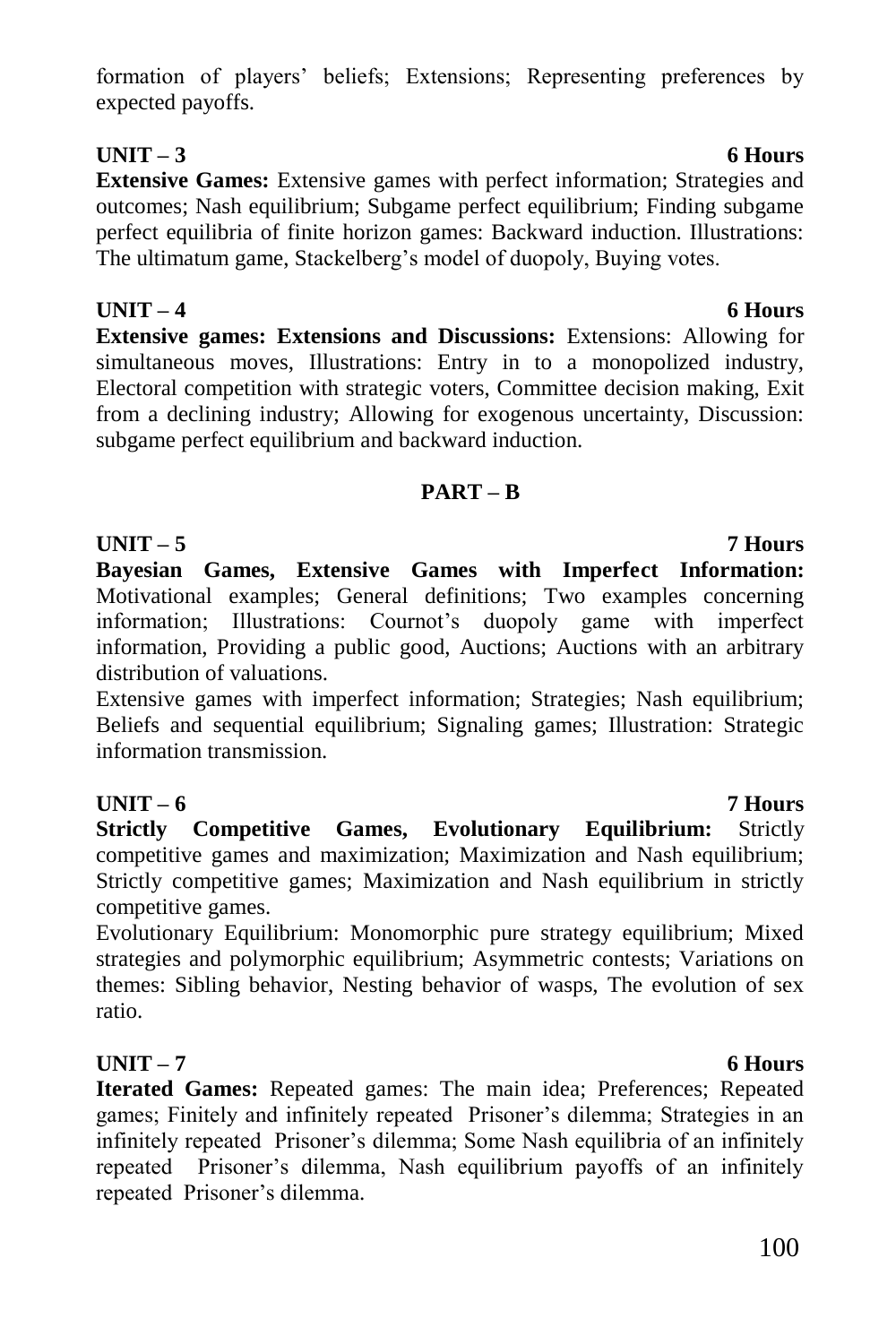### **UNIT – 8 6 Hours**

**Coalitional Games and Bargaining:** Coalitional games. The Core. Illustrations: Ownership and distribution of wealth, Exchanging homogeneous items, Exchanging heterogeneous items, Voting, Matching. Bargaining as an extensive game; Illustration of trade in a market; Nash's axiomatic model of bargaining

#### **Text Books:**

1. Martin Osborne: An Introduction to Game Theory, Oxford University Press, Indian Edition, 2004. (Listed topics only from Chapters 1 to 11, 13, 14, 16)

#### **Reference Books:**

- 1. Roger B. Myerson: Game Theory: Analysis of Conflict, Harvard University Press, 1997.
- 2. Andreu Mas-Colell, Michael D. Whinston, and Jerry R. Green: Microeconomic Theory. Oxford University Press, New York, 1995.
- 3. Philip D. Straffin, Jr.: Game Theory and Strategy, The Mathematical Association of America, January 1993.

### **ARTIFICIAL INTELLIGENCE**

| Subject Code: 10IS764 | <b>I.A.</b> Marks $\therefore$ 25 |
|-----------------------|-----------------------------------|
| Hours/Week: 04        | <b>Exam Hours: 03</b>             |
| Total Hours: 52       | Exam Marks: 100                   |

#### **PART – A**

### **UNIT – 1 7 Hours**

**Introduction:** What is AI? Intelligent Agents: Agents and environment; Rationality; the nature of environment; the structure of agents. Problemsolving: Problem-solving agents; Example problems; Searching for solution; Uninformed search strategies.

**UNIT – 2 7 Hours Informed Search, Exploration, Constraint Satisfaction, Adversial Search:**  Informed search strategies; Heuristic functions; On-line search agents and unknown environment. Constraint satisfaction problems; Backtracking search for CSPs. Adversial search: Games; Optimal decisions in games; Alpha-Beta pruning.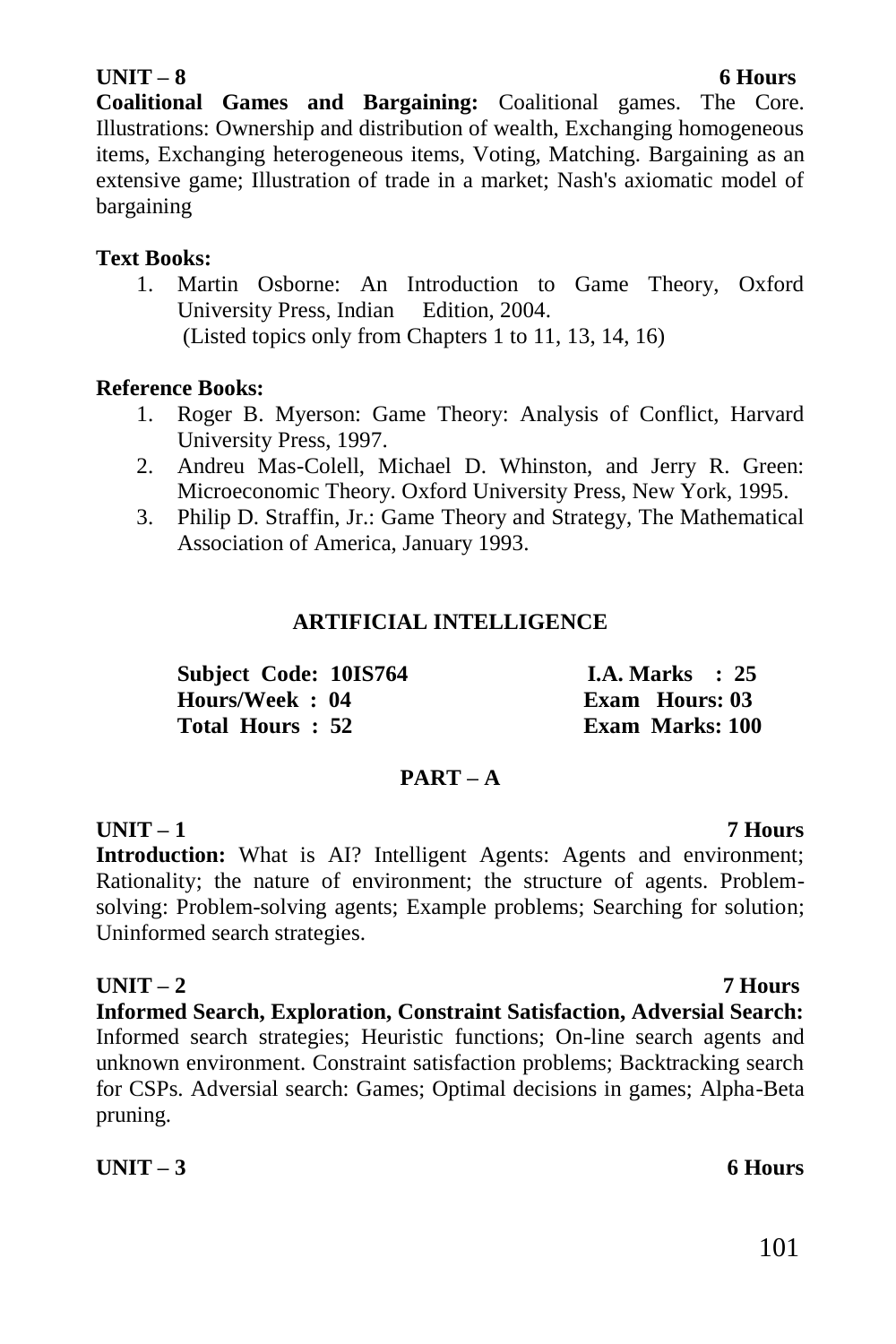### **Logical Agents:** Knowledge-based agents; The wumpus world as an example world; Logic; propositional logic Reasoning patterns in propositional logic; Effective propositional inference; Agents based on propositional logic.

## **UNIT – 4 6 Hours**

**First-Order Logic, Inference in First-Order Logic – 1:** Representation revisited; Syntax and semantics of first-order logic; Using first-order logic; Knowledge engineering in first-order logic. Propositional versus first-order inference; Unification and lifting

### **PART – B**

### **UNIT – 5 6 Hours**

**Inference in First-Order Logic – 2:** Forward chaining; Backward chaining; Resolution.

### **UNIT – 6 7 Hours**

**Knowledge Representation:** Ontological engineering; Categories and objects; Actions, situations, and events; Mental events and mental objects; The Internet shopping world; Reasoning systems for categories; Reasoning with default information; Truth maintenance systems.

### **UNIT – 7 7 Hours**

**Planning, Uncertainty, Probabilistic Reasoning:** Planning: The problem; Planning with state-space approach; Planning graphs; Planning with propositional logic.

Uncertainty: Acting under certainty; Inference using full joint distributions; Independence; Bayes' rule and its use.

Probabilistic Reasoning: Representing knowledge in an uncertain domain; The semantics of Bayesian networks; Efficient representation of conditional distributions; Exact inference in Bayesian networks.

### **UNIT – 8 6 Hours**

**Learning, AI: Present and Future:** Learning: Forms of Learning; Inductive learning; Learning decision trees; Ensemble learning; Computational learning theory.

AI: Present and Future: Agent components; Agent architectures; Are we going in the right direction? What if AI does succeed?

### **Text Books:**

1. Stuart Russel, Peter Norvig: Artificial Intelligence A Modern Approach, 2nd Edition, Pearson Education, 2003. ( Chapters 1.1, 2, 3.1 to 3.4, 4.1, 4.2, 4.5, 5.1, 5.2, 6.1, 6.2, 6.3, 7, 8, 9, 10, 11.1, 11.2, 11.4, 11.5, 13.1, 13.4, 13.5, 13.6, 14.1, 14.2, 14.3, 14.4, 18, 27)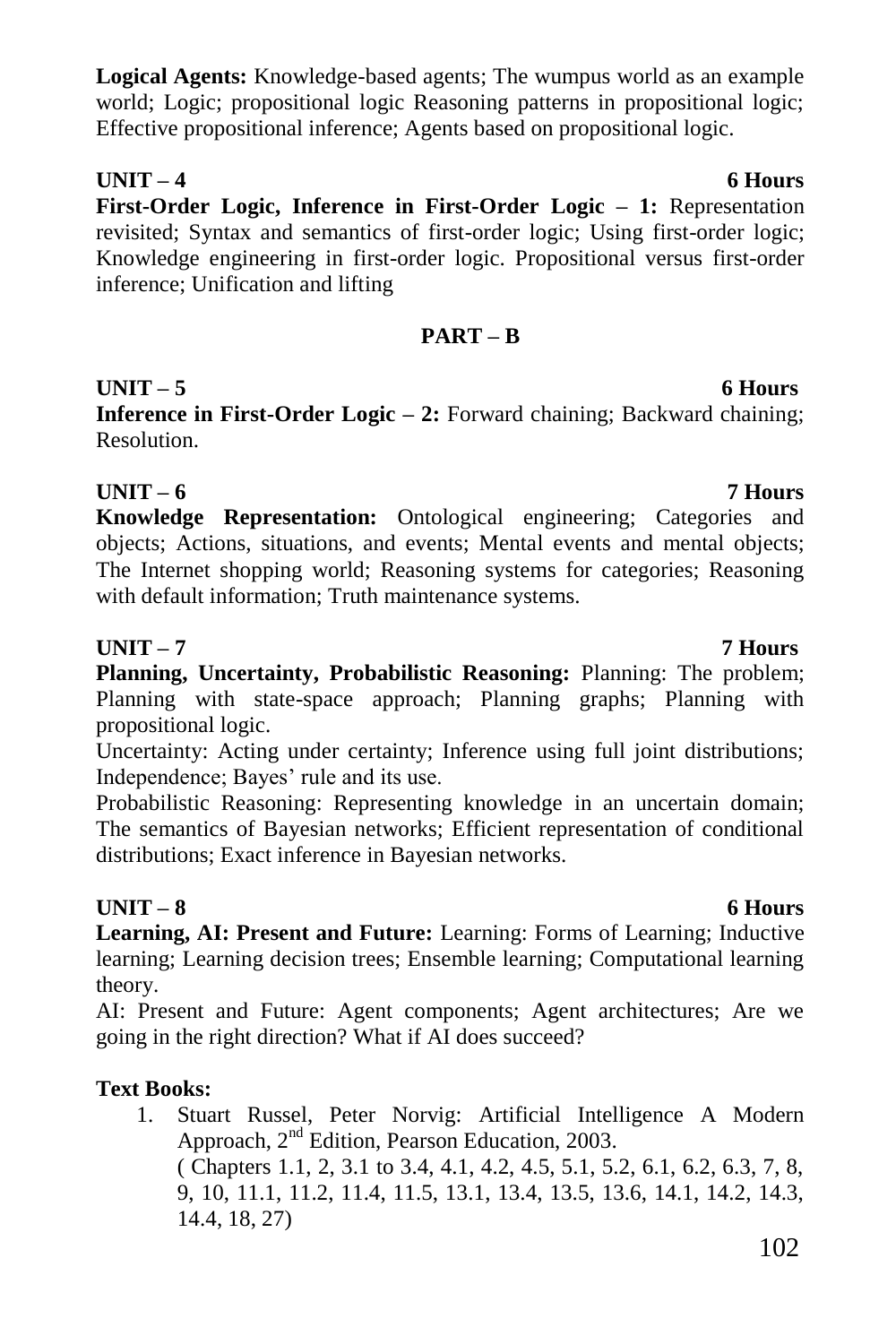#### **Reference Books:**

- 1. Elaine Rich, Kevin Knight: Artificial Intelligence, 3rd Edition, Tata McGraw Hill, 2009.
- 2. Nils J. Nilsson: Principles of Artificial Intelligence, Elsevier, 1980.

#### **STORAGE AREA NETWORKS**

| Subject Code: 10IS765 | <b>I.A. Marks</b> : $25$ |
|-----------------------|--------------------------|
| Hours/Week: 04        | Exam Hours: 03           |
| Total Hours: 52       | <b>Exam Marks: 100</b>   |

#### **PART –A**

**UNIT - 1 7 Hours Introduction to Information Storage and Management, Storage System Environment:** Information Storage, Evolution of Storage Technology and Architecture, Data Center Infrastructure, Key Challenges in Managing Information, Information Lifecycle

Components of Storage System Environment, Disk Drive Components, Disk Drive Performance, Fundamental Laws Governing Disk Performance, Logical Components of the Host, Application Requirements and Disk Performance.

#### **UNIT - 2 6 Hours**

**Data Protection, Intelligent Storage system:** Implementation of RAID, RAID Array Components, RAID Levels, RAID Comparison, RAID Impact on Disk Performance, Hot Spares

Components of an Intelligent Storage System, Intelligent Storage Array

#### **UNIT - 3 7 Hours**

**Direct-Attached Storage, SCSI, and Storage Area Networks:** Types of DAS, DAS Benefits and Limitations, Disk Drive Interfaces, Introduction to Parallel SCSI, Overview of Fibre Channel, The SAN and Its Evolution, Components of SAN, FC Connectivity, Fibre Channel Ports, Fibre Channel Architecture, Zoning, Fibre Channel Login Types, FC Topologies.

#### **UNIT - 4 6 Hours**

**NAS, IP SAN:** General – Purpose Service vs. NAS Devices, Benefits of NAS, NAS File I / O, Components of NAS, NAS Implementations, NAS File-Sharing Protocols, NAS I/O Operations, Factors Affecting NAS Performance and Availability. iSCSI, FCIP.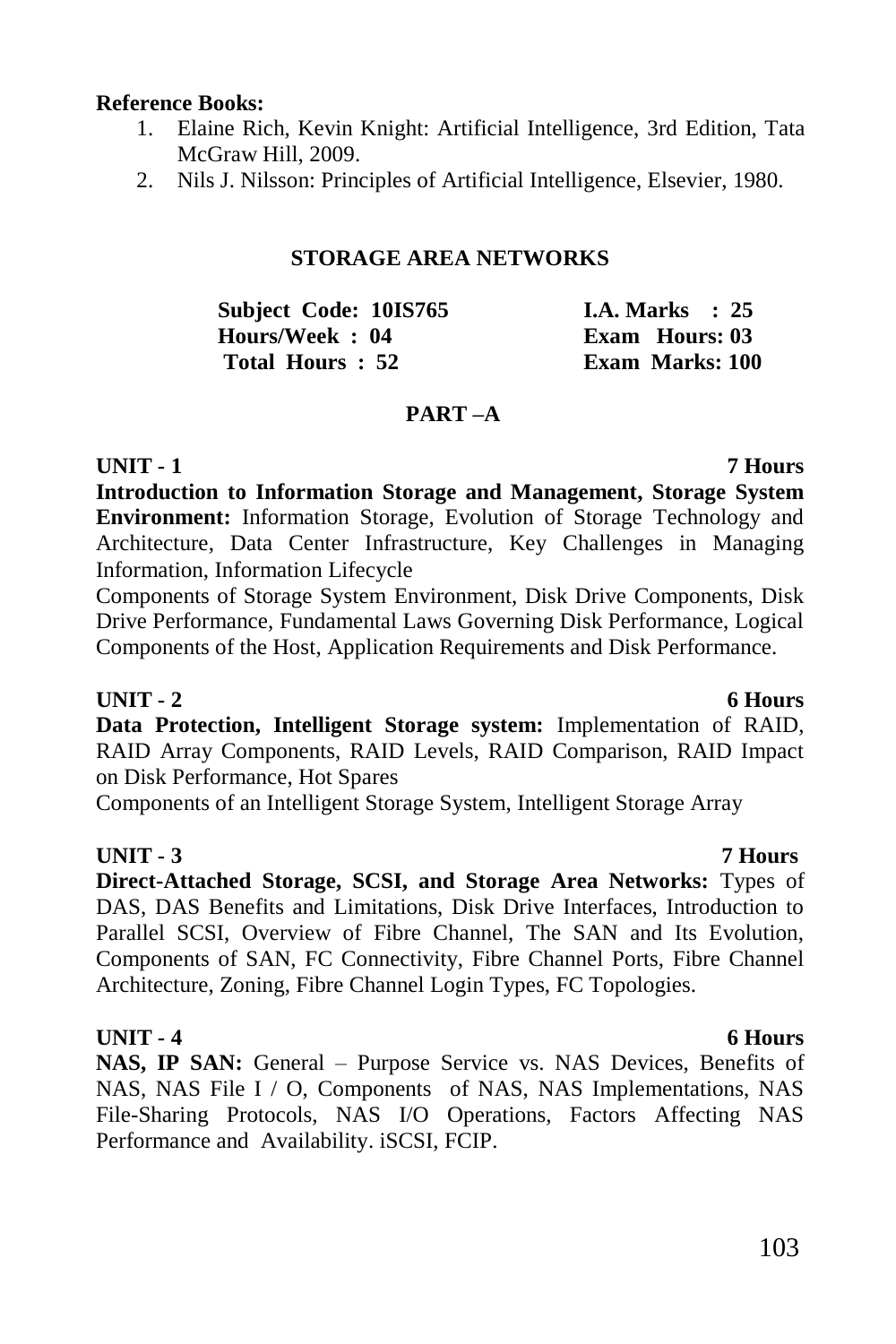#### **PART - B**

# **UNIT - 5 6 Hours**

**Content-Addressed Storage, Storage Virtualization:** Fixed Content and Archives, Types of Archive, Features and Benefits of CAS, CAS Architecture, Object Storage and Retrieval in CAS, CAS Examples

Forms of Virtualization, SNIA Storage Virtualization Taxonomy, Storage Virtualizations Configurations, Storage Virtualization Challenges, Types of Storage Virtualization

### **UNIT - 6 6 Hours**

**Business Continuity, Backup and Recovery:** Information Availability, BC Terminology, BC Planning Lifecycle, Failure Analysis, Business Impact Analysis, BC Technology Solutions.

Backup Purpose, Backup Considerations, Backup Granularity, Recovery Considerations, Backup Methods, Backup Process, Backup and restore Operations, Backup Topologies, Backup in NAS Environments, Backup Technologies.

### **UNIT - 7 7 Hours**

**Local Replication, Remote Replication:** Source and Target, Uses of Local Replicas, Data Consistency, Local Replication Technologies, Restore and Restart Considerations, Creating Multiple Replicas, Management Interface, Modes of Remote Replication, Remote Replication Technologies, Network Infrastructure.

### **UNIT - 8 7 Hours**

**Securing the Storage Infrastructure, Managing the Storage Infrastructure:** Storage Security Framework, Risk Triad, Storage Security Domains, Security Implementations in Storage Networking

Monitoring the Storage Infrastructure, Storage Management Activities, Storage Infrastructure Management Challenges, Developing an Ideal Solution.

### **Text Books:**

1. G. Somasundaram, Alok Shrivastava (Editors): Information Storage and Management, EMC Education Services, Wiley India, 2009.

### **Reference Books:**

- 1. Ulf Troppens, Rainer Erkens and Wolfgang Muller: Storage Networks Explained, Wiley India, 2003.
- 2. Rebert Spalding: Storage Networks, The Complete Reference, Tata McGraw Hill, 2003.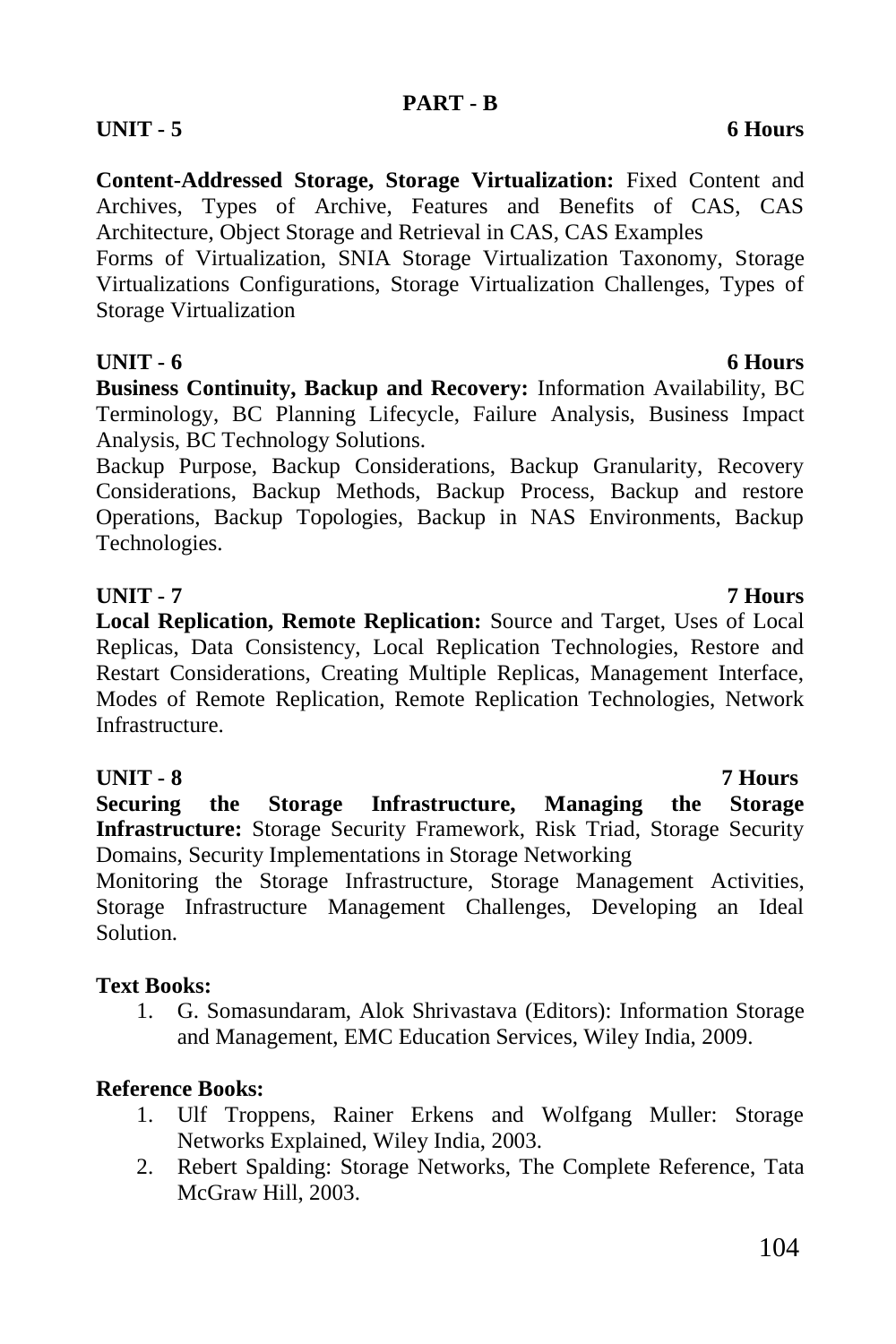3. Richard Barker and Paul Massiglia: Storage Area Networks Essentials A Complete Guide to Understanding and Implementing SANs, Wiley India, 2002.

#### **FUZZY LOGIC**

| <b>Subject Code: 10IS766</b> | <b>I.A. Marks</b> : 25 |  |
|------------------------------|------------------------|--|
| Hours/Week: 04               | Exam Hours: 03         |  |
| Total Hours: 52              | <b>Exam Marks: 100</b> |  |

### **PART – A**

### **UNIT – 1 7 Hours**

**Introduction, Classical Sets and Fuzzy Sets:** Background, Uncertainty and Imprecision, Statistics and Random Processes, Uncertainty in Information, Fuzzy Sets and Membership, Chance versus Ambiguity.

Classical Sets - Operations on Classical Sets, Properties of Classical (Crisp) Sets, Mapping of Classical Sets to Functions

Fuzzy Sets - Fuzzy Set operations, Properties of Fuzzy Sets. Sets as Points in Hypercubes

#### **UNIT – 2 6 Hours**

**Classical Relations and Fuzzy Relations:** Cartesian Product, Crisp Relations - Cardinality of Crisp Relations, Operations on Crisp Relations, Properties of Crisp Relations, Composition. Fuzzy Relations - Cardinality of Fuzzy Relations, Operations on Fuzzy Relations, Properties of Fuzzy Relations, Fuzzy Cartesian Product and Composition, Non-interactive Fuzzy Sets. Tolerance and Equivalence Relations - Crisp Equivalence Relation, Crisp Tolerance Relation, Fuzzy Tolerance and Equivalence Relations. Value Assignments - Cosine Amplitude, Max-min Method, Other Similarity methods

### **UNIT – 3 6 Hours**

**Membership Functions:** Features of the Membership Function, Standard Forms and Boundaries, Fuzzification, Membership Value Assignments – Intuition, Inference, Rank Ordering, Angular Fuzzy Sets, Neural Networks, Genetic Algorithms, Inductive Reasoning.

**UNIT – 4 7 Hours Fuzzy-to-Crisp Conversions, Fuzzy Arithmetic:** Lambda-Cuts for Fuzzy Sets, Lambda-Cuts for Fuzzy Relations, Defuzzification Methods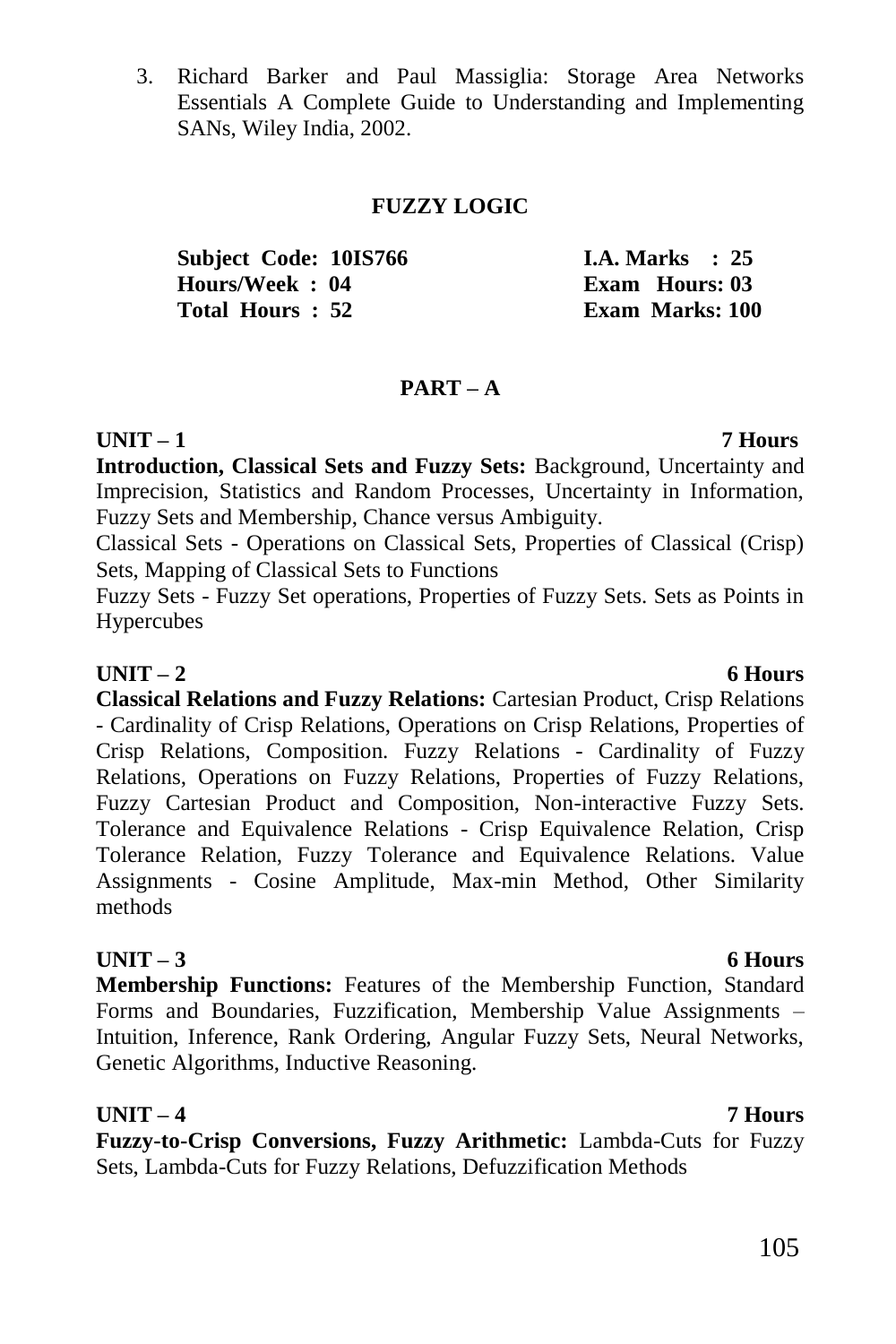Extension Principle - Crisp Functions, Mapping and Relations, Functions of fuzzy Sets – Extension Principle, Fuzzy Transform (Mapping), Practical Considerations, Fuzzy Numbers

Interval Analysis in Arithmetic, Approximate Methods of Extension - Vertex method, DSW Algorithm, Restricted DSW Algorithm, Comparisons, Fuzzy Vectors

### **PART - B**

# **UNIT – 5 6 Hours**

**Classical Logic and Fuzzy Logic:** Classical Predicate Logic – Tautologies, Contradictions, Equivalence, Exclusive OR and Exclusive NOR, Logical Proofs, Deductive Inferences. Fuzzy Logic, Approximate Reasoning, Fuzzy Tautologies, Contradictions, Equivalence and Logical Proofs, Other forms of the Implication Operation, Other forms of the Composition Operation

### **UNIT – 6 6 Hours**

**Fuzzy Rule- Based Systems:** Natural Language, Linguistic Hedges, Rule-Based Systems - Canonical Rule Forms, Decomposition of Compound Rules, Likelihood and Truth Qualification, Aggregation of Fuzzy Rules, Graphical Techniques of Inference

### **UNIT – 7 7 Hours**

**Fuzzy Decision Making :** Fuzzy Synthetic Evaluation, Fuzzy Ordering, Preference and consensus, Multiobjective Decision Making, Fuzzy Bayesian Decision Method, Decision Making under Fuzzy States and Fuzzy Actions.

## **UNIT – 8 7 Hours**

**Fuzzy Classification:** Classification by Equivalence Relations - Crisp Relations, Fuzzy Relations. Cluster Analysis, Cluster Validity, c-Means Clustering - Hard c-Means (HCM), Fuzzy c-Means (FCM). Classification Metric, Hardening the Fuzzy c-Partition, Similarity Relations from Clustering

## **Text Books:**

1. Timothy J. Ross: Fuzzy Logic with Engineering Applications,  $2<sup>nd</sup>$ Edition, Wiley India, 2007. (Chapter 1 (pp 1-14), Chapter 2 (pp 17-34), Chapter 3 ( pp 46-70),

Chapter 4 (pp 87-122), Chapter 5 (pp 130-146), Chapter 6 (pp 151- 178), Chapter 7 ( pp 183-210), Chapter 8 (pp 232-254), Chapter 9 (pp 313-352), Chapter 10 ( pp 371 – 400))

## **Reference Books:**

1. B Kosko: Neural Networks and Fuzzy systems: A Dynamical System approach, PHI, 1991.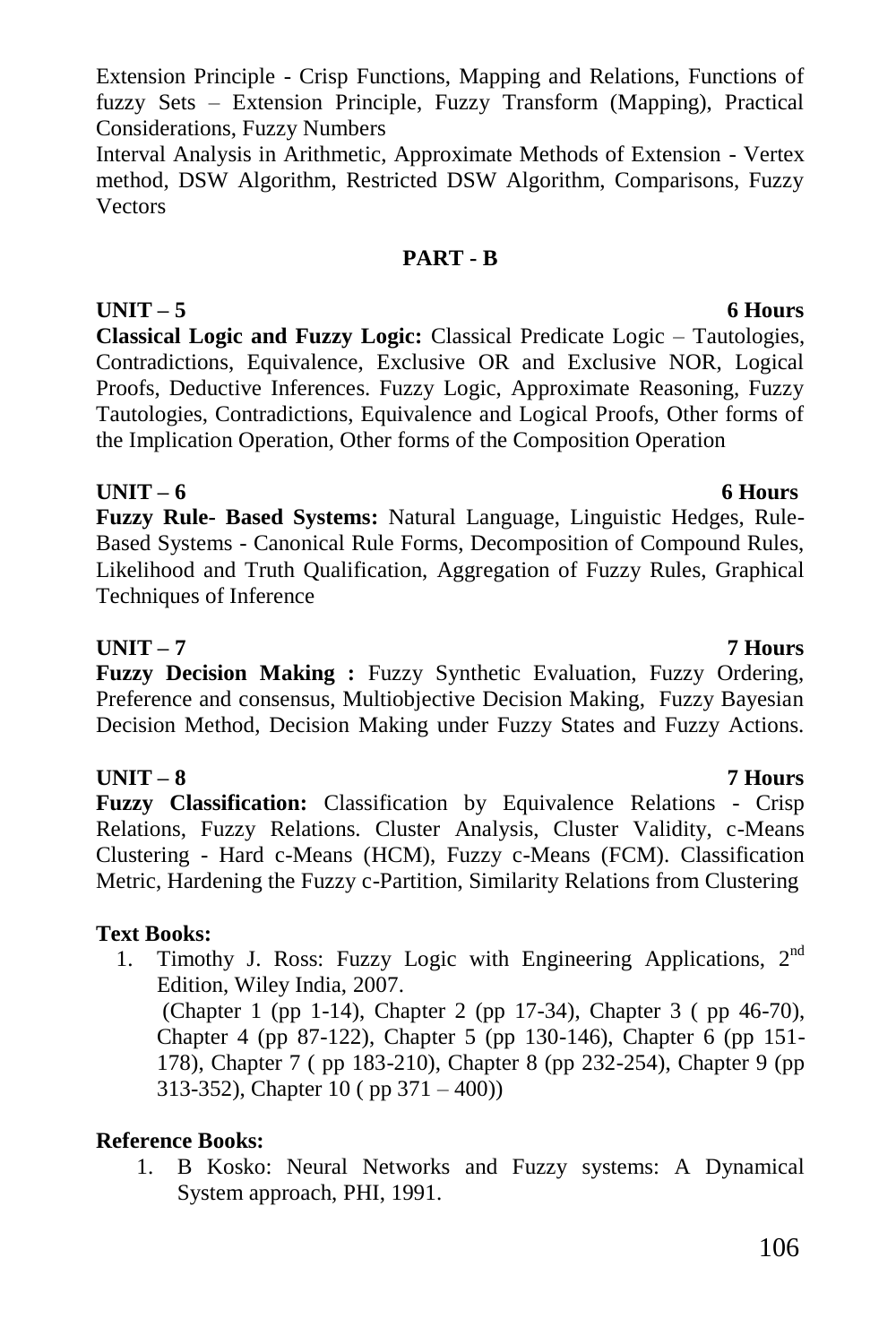| Subject Code: 10CSL77 | I.A. Marks $\therefore$ 25 |
|-----------------------|----------------------------|
| Hours/Week: 03        | Exam Hours: 03             |
| Total Hours: 42       | Exam Marks: 50             |

**Note: Student is required to solve one problem from PART-A and one problem from PART-B. The questions are allotted based on lots. Both questions carry equal marks.**

#### **PART A – Simulation Exercises**

#### **The following experiments shall be conducted using either NS228/OPNET or any other suitable simulator.**

- 1. Simulate a three nodes point  $-$  to  $-$  point network with duplex links between them. Set the queue size and vary the bandwidth and find the number of packets dropped.
- 2. Simulate a four node point-to-point network with the links connected as follows:  $n0 - n2$ ,  $n1 - n2$  and  $n2 - n3$ . Apply TCP agent between  $n0 - n3$  and UDP

between n1-n3. Apply relevant applications over TCP and UDP agents changing the parameter and determine the number of packets sent by TCP / UDP.

- 3. Simulate the transmission of ping messages over a network topology consisting of 6 nodes and find the number of packets dropped due to congestion.
- 4. Simulate an Ethernet LAN using n nodes (6-10), change error rate and data rate and compare throughput.
- 5. Simulate an Ethernet LAN using n nodes and set multiple traffic nodes and plot congestion window for different source / destination.
- 6. Simulate simple ESS and with transmitting nodes in wire-less LAN by simulation and determine the performance with respect to transmission of packets.

### **PART-B**

### **Implement the following in C/C++:**

- 7. Write a program for error detecting code using CRC-CCITT (16- bits).
- 8. Write a program for distance vector algorithm to find suitable path for transmission.
- 9. Using TCP/IP sockets, write a client server program to make the client send the file name and to make the server send back the contents of the requested file if present.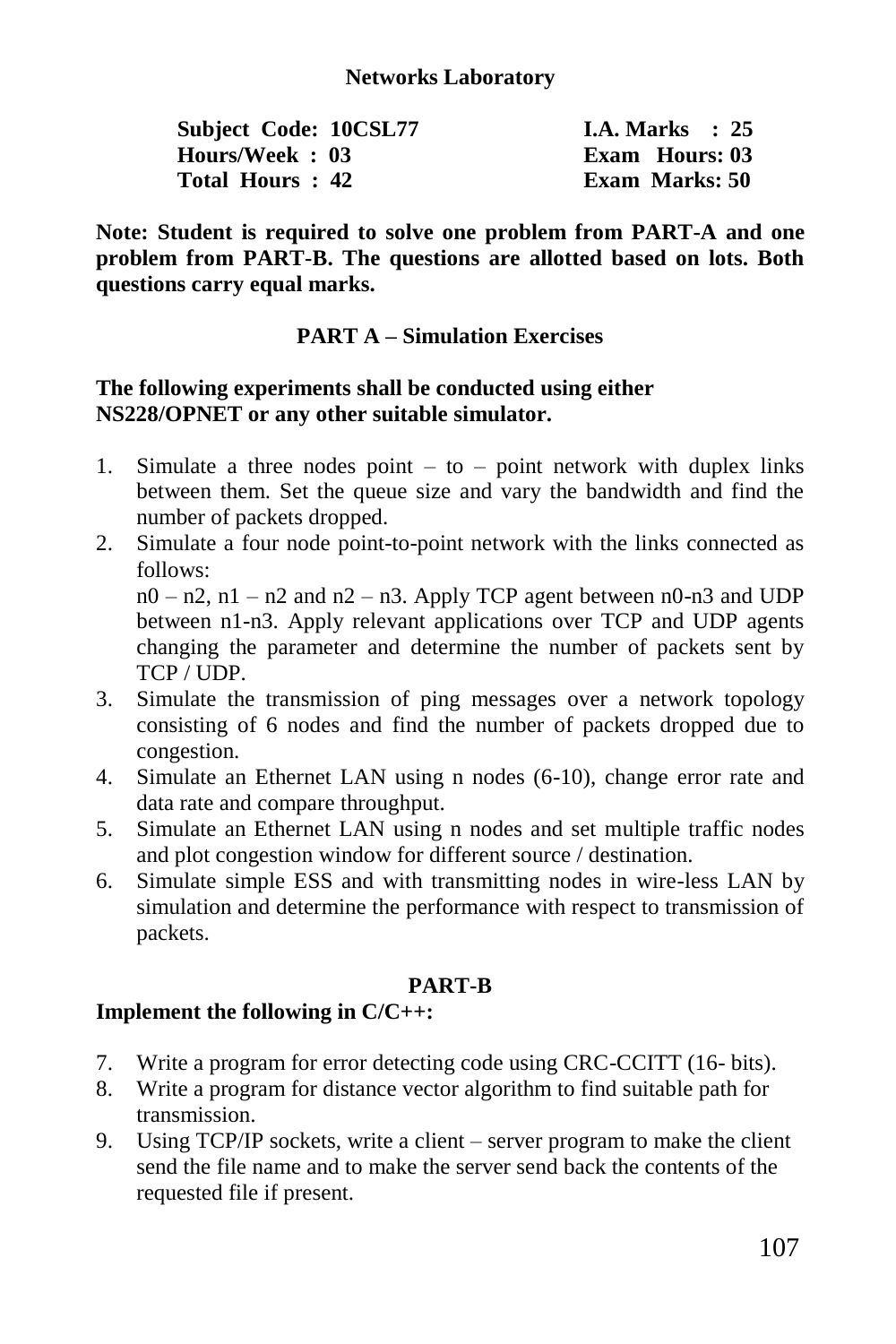- 10. Implement the above program using as message queues or FIFOs as IPC channels.
- 11. Write a program for simple RSA algorithm to encrypt and decrypt the data.
- 12. Write a program for congestion control using leaky bucket algorithm.

#### **Note:**

In the examination, a combination of one problem has to be asked from Part A for a total of 25 marks and one problem from Part B has to be asked for a total of 25 marks. The choice must be based on random selection from the entire lots.

### **Web Programming Laboratory**

| Subject Code: 10CSL78 | <b>I.A.</b> Marks $\therefore$ 25 |
|-----------------------|-----------------------------------|
| Hours/Week: 03        | Exam Hours: 03                    |
| Total Hours: 42       | <b>Exam Marks: 50</b>             |

- 1. Develop and demonstrate a XHTML file that includes Javascript script for the following problems:
	- a) Input: A number n obtained using prompt Output: The first n Fibonacci numbers
	- b) Input: A number n obtained using prompt Output: A table of numbers from 1 to n and their squares using **alert**
- 2. a) Develop and demonstrate, using Javascript script, a XHTML document that collects the USN ( the valid format is: A digit from 1 to 4 followed by two upper-case characters followed by two digits followed by two upper-case characters followed by three digits; no embedded spaces allowed) of the user. Event handler must be included for the form element that collects this information to validate the input. Messages in the alert windows must be produced when errors are detected.

b) Modify the above program to get the current semester also (restricted to be a number from 1 to 8)

- 3. a) Develop and demonstrate, using Javascript script, a XHTML document that contains three short paragraphs of text, stacked on top of each other, with only enough of each showing so that the mouse cursor can be placed over some part of them. When the cursor is placed over the exposed part of any paragraph, it should rise to the top to become completely visible. b) Modify the above document so that when a paragraph is moved from the top stacking position, it returns to its original position rather than to
	- the bottom.
- 4. a) Design an XML document to store information about a student in an engineering college affiliated to VTU. The information must include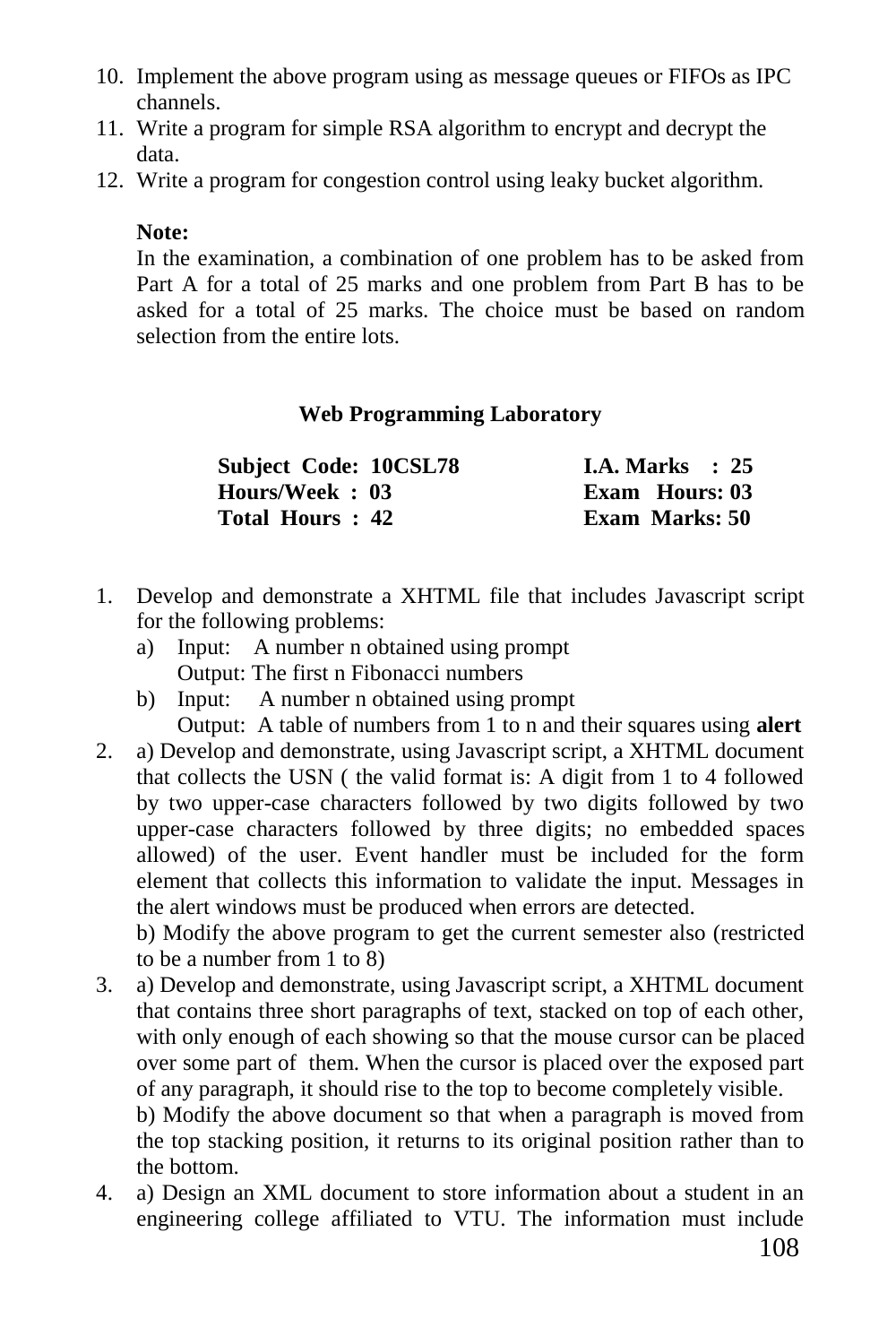USN, Name, Name of the College, Brach, Year of Joining, and e-mail id. Make up sample data for 3 students. Create a CSS style sheet and use it to display the document.

b) Create an XSLT style sheet for one student element of the above document and use it to create a display of that element.

- 5. a) Write a Perl program to display various Server Information like Server Name, Server Software, Server protocol, CGI Revision etc. b) Write a Perl program to accept UNIX command from a HTML form and to display the output of the command executed.
- 6. a) Write a Perl program to accept the User Name and display a greeting message randomly chosen from a list of 4 greeting messages. b) Write a Perl program to keep track of the number of visitors visiting the web page and to display this count of visitors, with proper headings.
- 7. Write a Perl program to display a digital clock which displays the current time of the server.
- 8. Write a Perl program to insert name and age information entered by the user into a table created using MySQL and to display the current contents of this table.
- 9. Write a PHP program to store current date-time in a COOKIE and display the "Last visited on" date-time on the web page upon reopening of the same page.
- 10. Write a PHP program to store page views count in SESSION, to increment the count on each refresh, and to show the count on web page.
- 11. Create a XHTML form with Name, Address Line 1, Address Line 2, and E-mail text fields. On submitting, store the values in MySQL table. Retrieve and display the data based on Name.
- 12. Build a Rails application to accept book information viz. Accession number, title, authors, edition and publisher from a web page and store the information in a database and to search for a book with the title specified by the user and to display the search results with proper headings.

### **Note: In the examination** *each* **student picks one question from the lot of** *all* **12 questions.**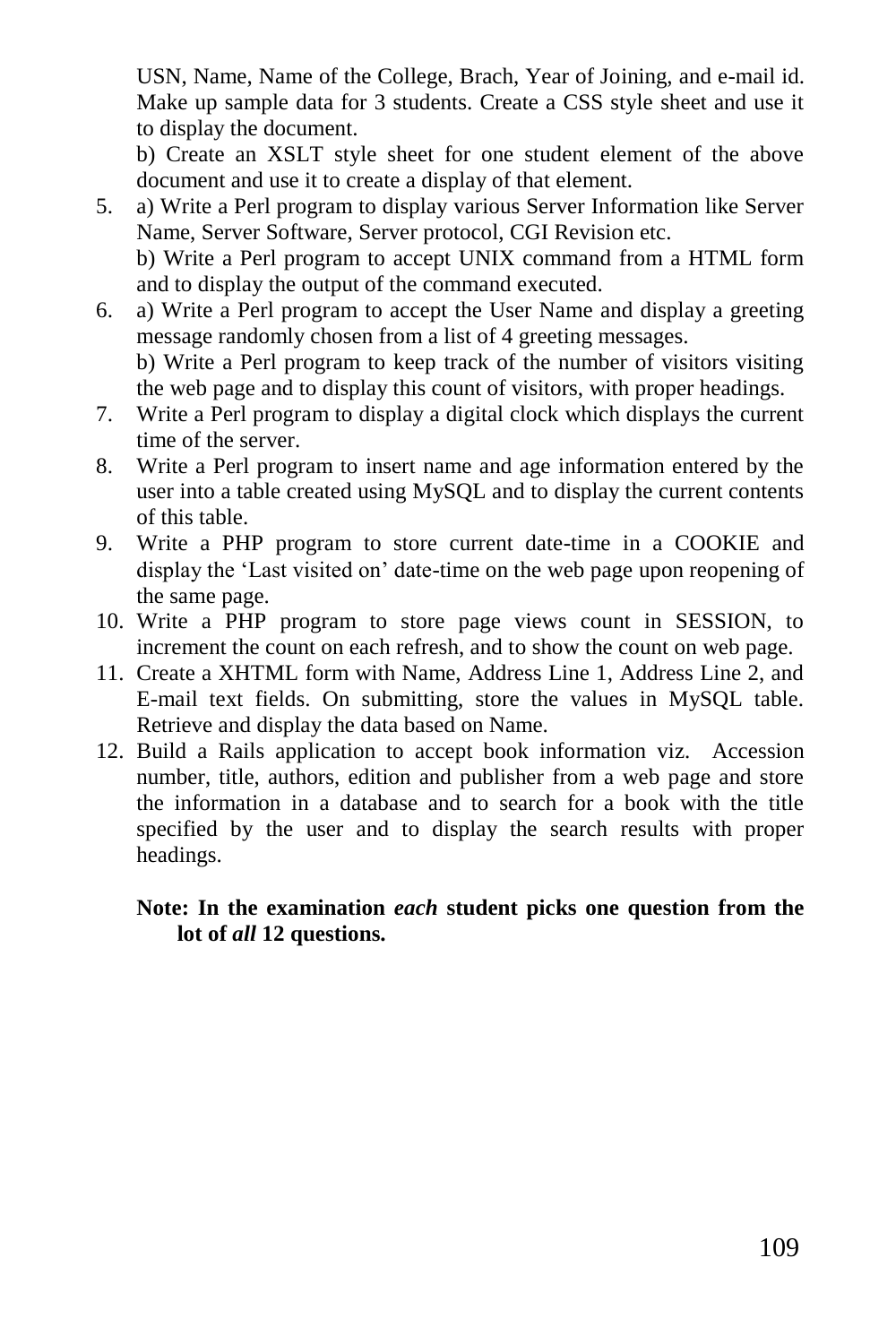### **VIII SEMESTER**

### **SOFTWARE ARCHITECTURES**

| <b>Subject Code: 10IS81</b> | I.A. Marks $\therefore$ 25 |
|-----------------------------|----------------------------|
| Hours/Week: 04              | <b>Exam Hours: 03</b>      |
| Total Hours: 52             | <b>Exam Marks: 100</b>     |

### **PART – A**

### **UNIT – 1 6 Hours**

**Introduction:** The Architecture Business Cycle: Where do architectures come from? Software processes and the architecture business cycle; What makes a "good" architecture? What software architecture is and what it is not; Other points of view; Architectural patterns, reference models and reference architectures; Importance of software architecture; Architectural structures and views.

### **UNIT – 2 7 Hours**

**Architectural Styles and Case Studies:** Architectural styles; Pipes and filters; Data abstraction and object-oriented organization; Event-based, implicit invocation; Layered systems; Repositories; Interpreters; Process control; Other familiar architectures; Heterogeneous architectures. Case Studies: Keyword in Context; Instrumentation software; Mobile robotics; Cruise control; Three vignettes in mixed style.

### **UNIT – 3 6 Hours**

**Quality:** Functionality and architecture; Architecture and quality attributes; System quality attributes; Quality attribute scenarios in practice; Other system quality attributes; Business qualities; Architecture qualities. Achieving Quality: Introducing tactics; Availability tactics; Modifiability tactics; Performance tactics; Security tactics; Testability tactics; Usability tactics; Relationship of tactics to architectural patterns; Architectural patterns and styles.

### **UNIT – 4 7 Hours**

**Architectural Patterns – 1:** Introduction; From mud to structure: Layers, Pipes and Filters, Blackboard.

### **PART – B**

### **UNIT – 5 7 Hours**

**Architectural Patterns – 2:** Distributed Systems: Broker; Interactive Systems: MVC, Presentation-Abstraction-Control.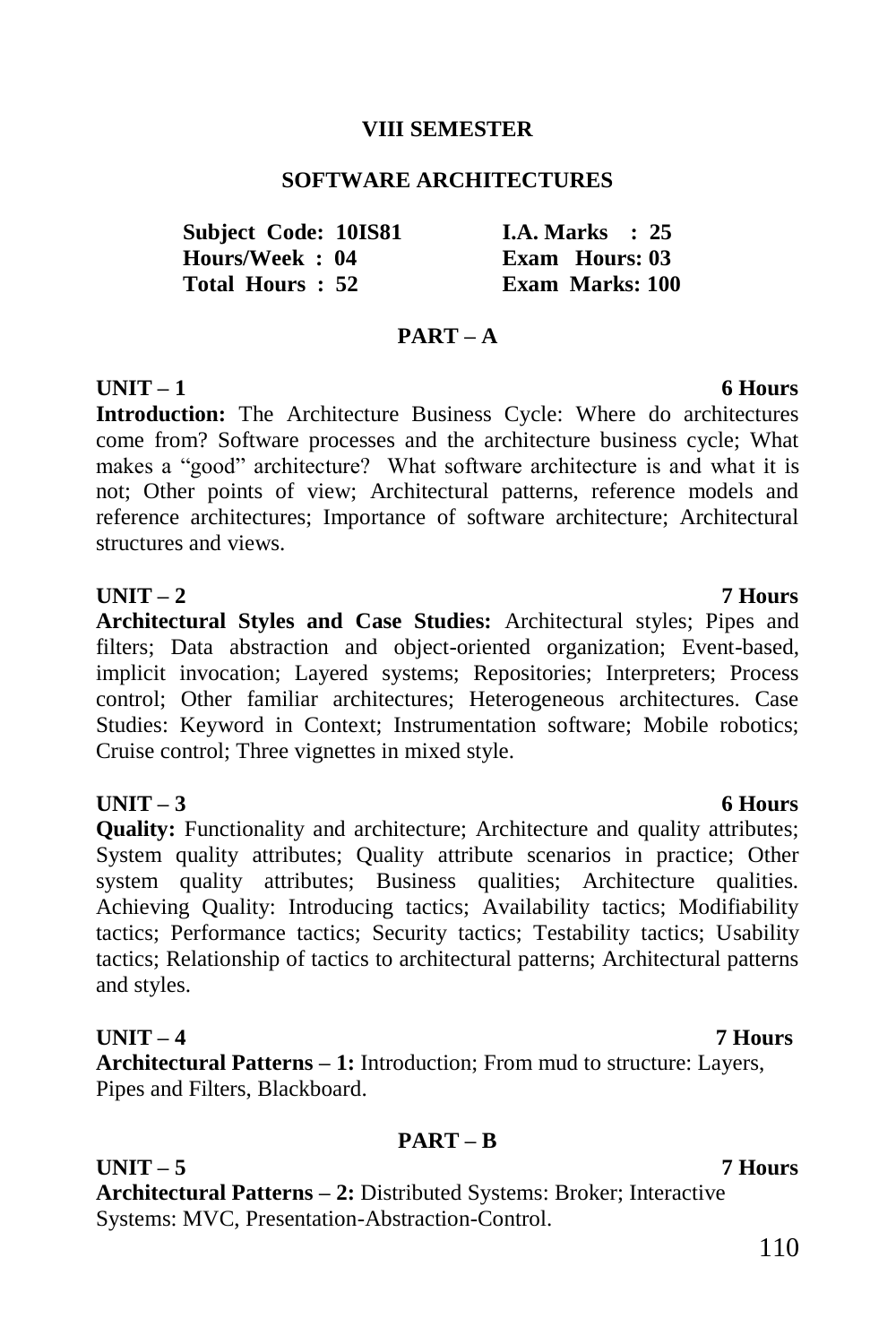# **UNIT – 6 6 Hours Architectural Patterns – 3:** Adaptable Systems: Microkernel; Reflection.

### **UNIT – 7 6 Hours**

**Some Design Patterns:** Structural decomposition: Whole – Part; Organization of work: Master – Slave; Access Control: Proxy.

### **UNIT – 8 7 Hours**

**Designing and Documenting Software Architecture:** Architecture in the life cycle; Designing the architecture; Forming the team structure; Creating a skeletal system. Uses of architectural documentation; Views; Choosing the relevant views; Documenting a view; Documentation across views.

### **Text Books:**

- 1. Len Bass, Paul Clements, Rick Kazman: Software Architecture in Practice, 2nd Edition, Pearson Education, 2003. (Chapters 1, 2, 4, 5, 7, 9)
- 2. Frank Buschmann, Regine Meunier, Hans Rohnert, Peter Sommerlad, Michael Stal: Pattern-Oriented Software Architecture, A System of Patterns, Volume 1, John Wiley and Sons, 2007. (Chapters 2, 3.1 to 3.4)
- 3. Mary Shaw and David Garlan: Software Architecture- Perspectives on an Emerging Discipline, Prentice-Hall of India, 2007. (Chapters 1.1, 2, 3)

### **Reference Books:**

1. E. Gamma, R. Helm, R. Johnson, J. Vlissides: Design Patterns-Elements of Reusable Object-Oriented Software, Pearson Education, 1995.

**Web Reference:** <http://www.hillside.net/patterns/>

### **SYSTEM MODELING AND SIMULATION**

| <b>Sub Code: 10CS82</b> |      | <b>IA Marks</b>        | : 25 |      |
|-------------------------|------|------------------------|------|------|
| Hrs/Week: 04            |      | <b>Exam Hours : 03</b> |      |      |
| Total Hrs               | : 52 |                        |      | Exam |
| Marks : 100             |      |                        |      |      |

### **PART – A**

**UNIT – 1 8 Hours**

**Introduction:** When simulation is the appropriate tool and when it is not appropriate; Advantages and disadvantages of Simulation; Areas of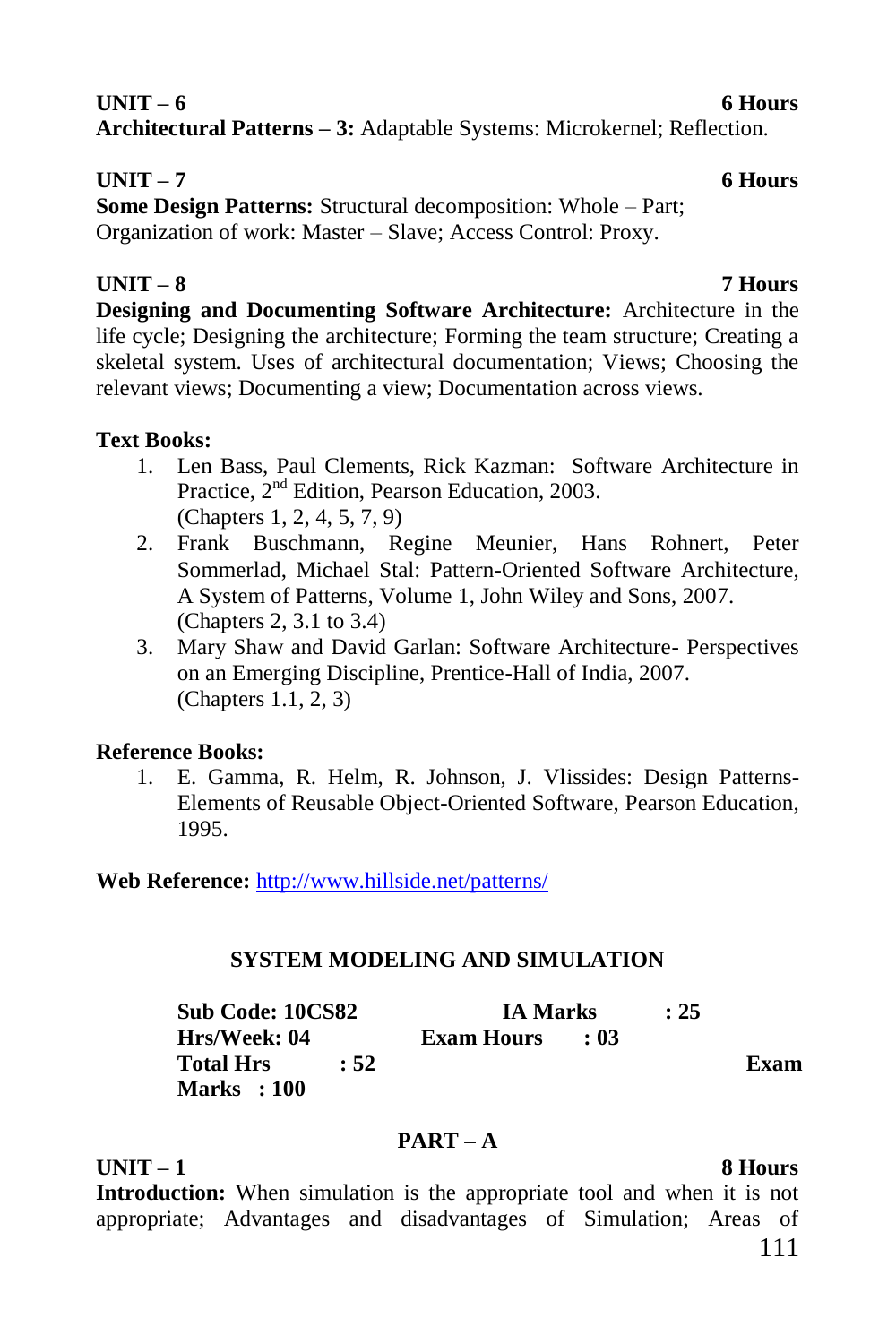application; Systems and system environment; Components of a system; Discrete and continuous systems; Model of a system; Types of Models; Discrete-Event System Simulation; Steps in a Simulation Study. The basics of Spreadsheet simulation, Simulation example: Simulation of queuing systems in a spreadsheet.

# **UNIT – 2 6 Hours**

**General Principles, Simulation Software:** Concepts in Discrete-Event Simulation: The Event-Scheduling / Time-Advance Algorithm, World Views, Manual simulation Using Event Scheduling; List processing. Simulation in Java; Simulation in GPSS

# **UNIT – 3 6 Hours**

**Statistical Models in Simulation:** Review of terminology and concepts; Useful statistical models; Discrete distributions; Continuous distributions; Poisson process; Empirical distributions.

# **UNIT – 4 6 Hours**

**Queuing Models:** Characteristics of queuing systems; Queuing notation; Long-run measures of performance of queuing systems; Steady-state behavior of M/G/1 queue; Networks of queues; Rough-cut modeling: An illustration..

# **PART – B**

**UNIT – 5 8 Hours Random-Number Generation, Random-Variate Generation:** Properties of random numbers; Generation of pseudo-random numbers; Techniques for generating random numbers; Tests for Random Numbers Random-Variate Generation: Inverse transform technique; Acceptance-Rejection technique; Special properties.

### **UNIT – 6 6 Hours**

**Input Modeling :** Data Collection; Identifying the distribution with data; Parameter estimation; Goodness of Fit Tests; Fitting a non-stationary Poisson process; Selecting input models without data; Multivariate and Time-Series input models.

# **UNIT – 7 6 Hours**

**Estimation of Absolute Performance:** Types of simulations with respect to output analysis; Stochastic nature of output data; Absolute measures of performance and their estimation; Output analysis for terminating simulations; Output analysis for steady-state simulations.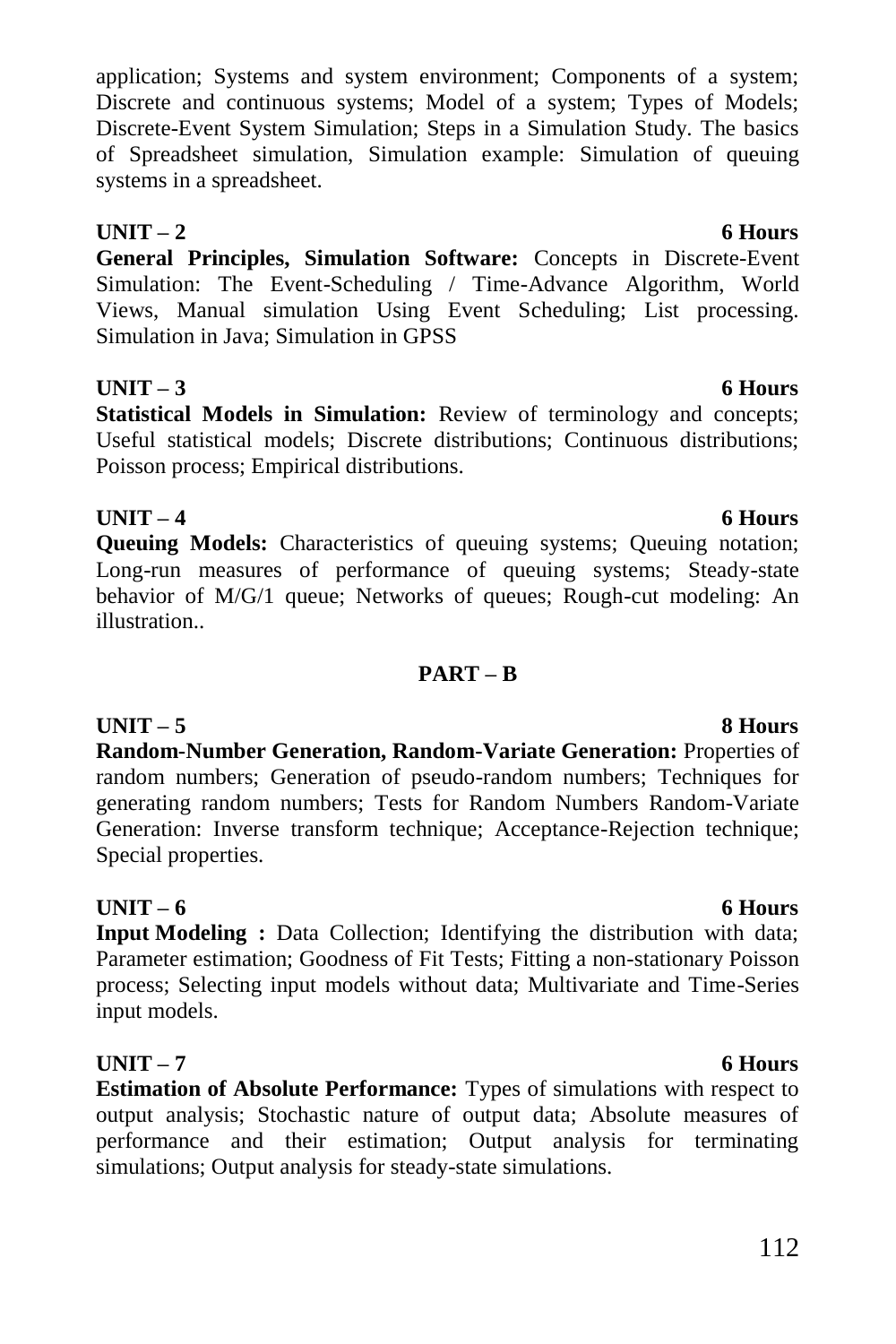### **UNIT – 8 6 Hours**

**Verification, Calibration, and Validation; Optimization:** Model building, verification and validation; Verification of simulation models; Calibration and validation of models, Optimization via Simulation

### **Text Books**:

1. Jerry Banks, John S. Carson II, Barry L. Nelson, David M. Nicol: Discrete-Event System Simulation, 5<sup>th</sup> Edition, Pearson Education, 2010. (Listed topics only from Chapters1 to 12)

### **Reference Books**:

- 1. Lawrence M. Leemis, Stephen K. Park: Discrete Event Simulation: A First Course, Pearson Education, 2006.
- 2. Averill M. Law: Simulation Modeling and Analysis,  $4<sup>th</sup>$  Edition. Tata McGraw-Hill, 2007.

### **WIRELESS NETWORKS AND MOBILE COMPUTING**

| Sub Code: 10IS831    | <b>IA Marks</b>   | : 25       |
|----------------------|-------------------|------------|
| Hrs/Week: 04         | <b>Exam Hours</b> | $\cdot$ 03 |
| <b>Total Hrs: 52</b> | Exam Marks        | $\pm 100$  |

### **PART-A**

### **UNIT – 1 6 Hours**

**Mobile Computing Architecture:** Types of Networks, Architecture for Mobile Computing, 3-tier Architecture, Design Considerations for Mobile Computing

### **UNIT – 2 7 Hours**

**Wireless Networks – 1: GSM and SMS:** Global Systems for Mobile Communication ( GSM and Short Service Messages ( SMS): GSM Architecture, Entities, Call routing in GSM, PLMN Interface, GSM Addresses and Identities, Network Aspects in GSM, Mobility Management, GSM Frequency allocation. Introduction to SMS, SMS Architecture, SM MT, SM MO, SMS as Information bearer, applications

### **UNIT – 3 6 Hours**

**Wireless Networks – 2: GPRS :** GPRS and Packet Data Network, GPRS Network Architecture, GPRS Network Operations, Data Services in GPRS, Applications for GPRS, Billing and Charging in GPRS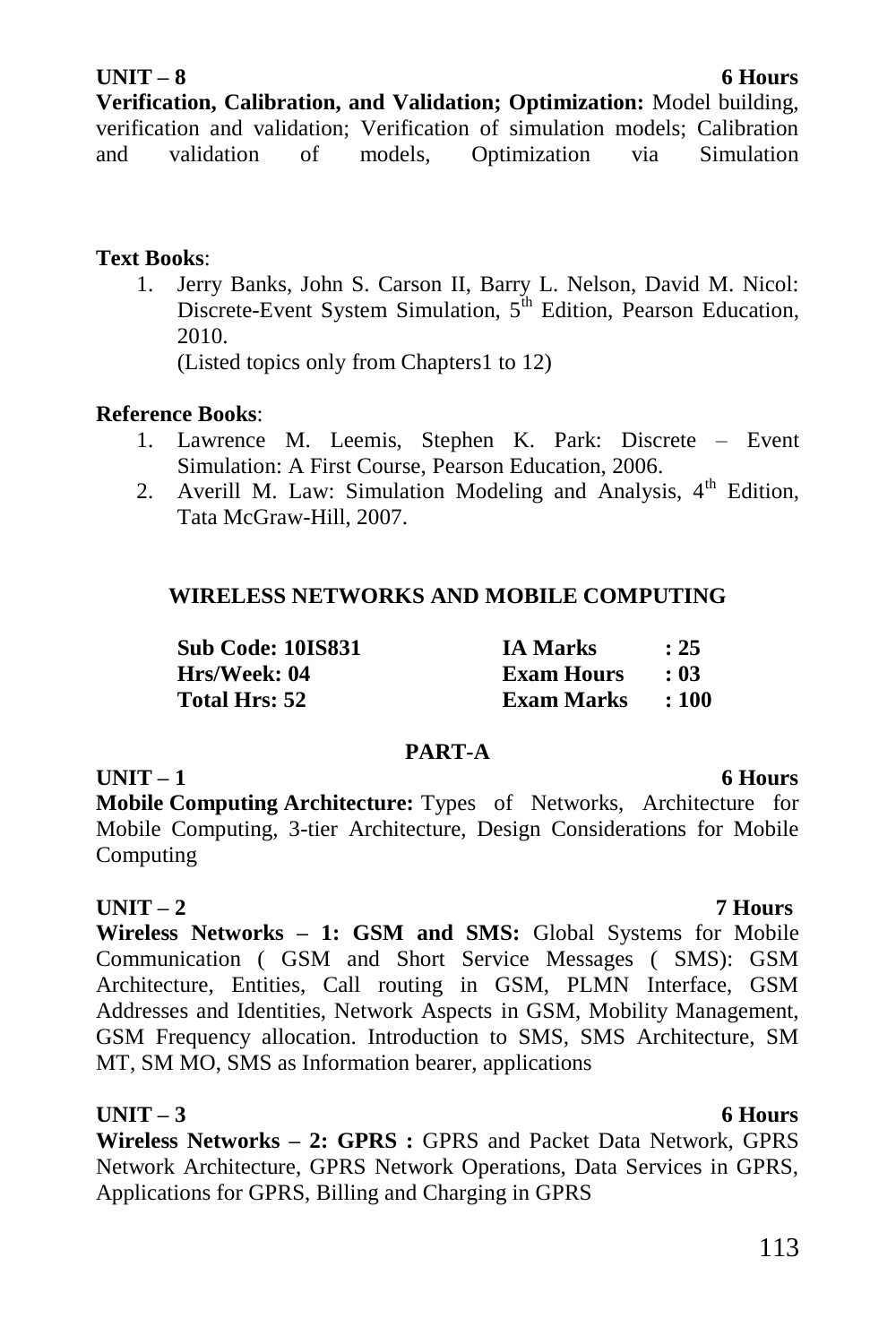# 114

### **UNIT – 4 7 Hours**

**Wireless Networks – 3: CDMA, 3G and WiMAX:** Spread Spectrum technology, IS-95, CDMA versus GSM, Wireless Data, Third Generation Networks, Applications on 3G, Introduction to WiMAX.

### **PART - B**

### **UNIT – 5 6 Hours**

**Mobile Client:** Moving beyond desktop, Mobile handset overview, Mobile phones and their features, PDA, Design Constraints in applications for handheld devices.Mobile IP: Introduction, discovery, Registration, Tunneling, Cellular IP, Mobile IP with IPv6

### **UNIT – 6 7 Hours**

**Mobile OS and Computing Environment:** Smart Client Architecture, The Client: User Interface, Data Storage, Performance, Data Synchronization, Messaging. The Server: Data Synchronization, Enterprise Data Source, Messaging. Mobile Operating Systems: WinCE, Palm OS, Symbian OS, Linux, Proprietary OS Client Development : The development process, Need analysis phase, Design phase, Implementation and Testing phase, Deployment phase, Development Tools, Device Emulators.

### **UNIT – 7 6 Hours**

**Building, Mobile Internet Applications:** Thin client: Architecture, the client, Middleware, messaging Servers, Processing a Wireless request, Wireless Applications Protocol (WAP) Overview, Wireless Languages: Markup Languages, HDML, WML, HTML, cHTML, XHTML, VoiceXML.

### **UNIT – 8 7 Hours**

**J2ME:** Introduction, CDC, CLDC, MIDP; Programming for CLDC, MIDlet model, Provisioning, MIDlet life-cycle, Creating new application, MIDlet event handling, GUI in MIDP, Low level GUI Components, Multimedia APIs; Communication in MIDP, Security Considerations in MIDP.

### **Text Books:**

- 1. Dr. Ashok Talukder, Ms Roopa Yavagal, Mr. Hasan Ahmed: Mobile Computing, Technology, Applications and Service Creation, 2d Edition, Tata McGraw Hill, 2010
- 2. Martyn Mallik: Mobile and Wireless Design Essentials, Wiley, 2003

### **Reference Books:**

- 1. Raj kamal: Mobile Computing, Oxford University Press, 2007.
- 2. Iti Saha Misra: Wireless Communications and Networks, 3G and Beyond, Tata McGraw Hill, 2009.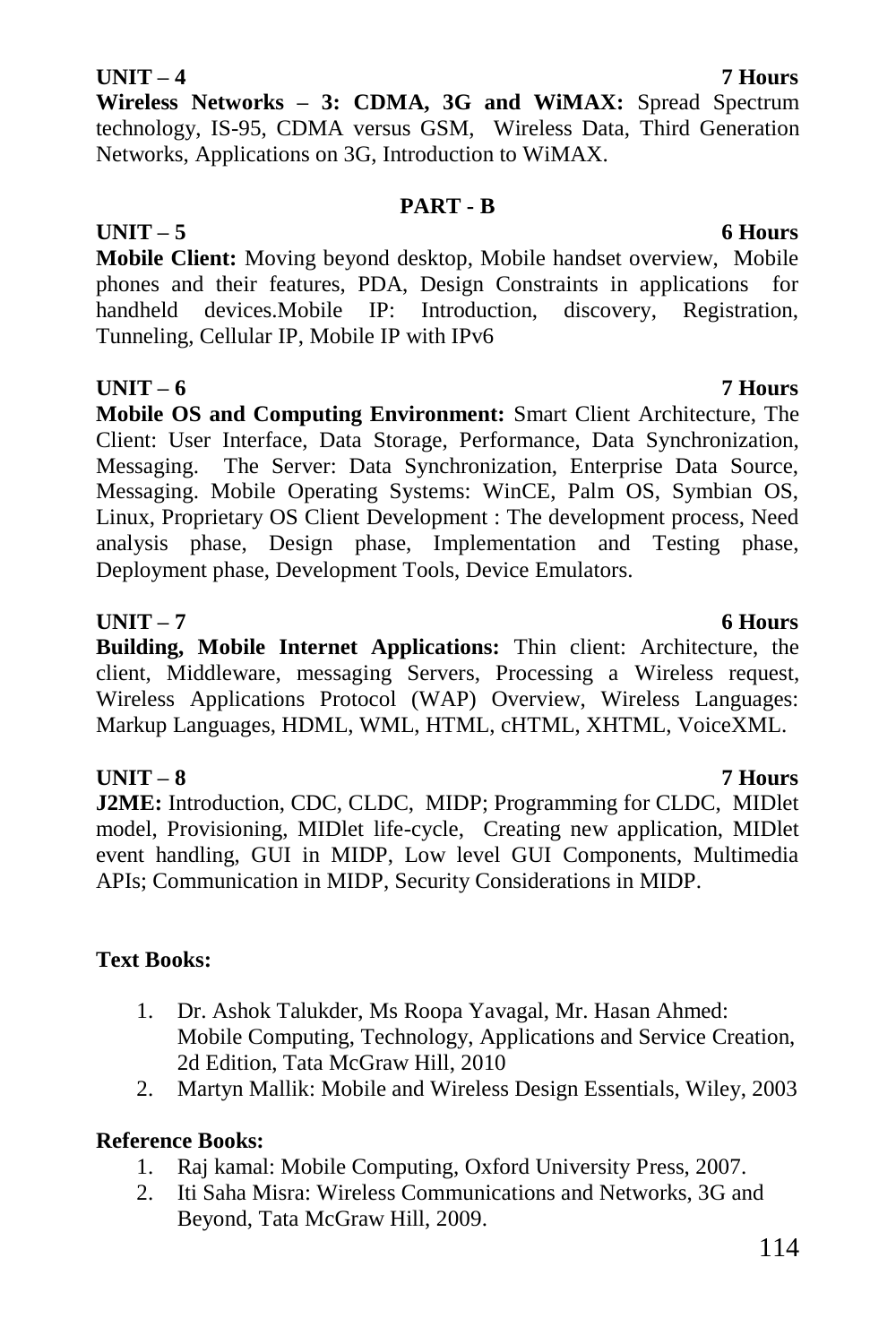### **WEB 2.0 AND RICH INTERNET APPLICATIONS**

| <b>Sub Code: 10IS832</b> | <b>IA Marks</b>   | : 25       |
|--------------------------|-------------------|------------|
| Hrs/Week: 04             | <b>Exam Hours</b> | $\cdot$ 03 |
| <b>Total Hours: 52</b>   | Exam Marks        | : 100      |

### **PART - A**

### **UNIT – 1 6 Hours**

**Introduction, Ajax – 1:** Web 2.0 and Rich Internet Applications, Overview of Ajax, Examples of usage of Ajax: Updating web page text, Chatting in real time, Dragging and dropping, Downloading images. Creating Ajax Applications: An example, Analysis of example ajax.html, Creating the JavaScript, Creating and opening the XMLHttpRequest object, Data download, Displaying the fetched data, Connecting to the server, Adding Server-side programming, Sending data to the server using GET and POST, Using Ajax together with XML.

**UNIT – 2 7 Hours Ajax – 2:** Handling multiple XMLHttpRequest objects in the same page, Using two XMLHttpRequest objects, Using an array of XMLHttpRequest objects, Using inner functions, Downloading JavaScript, connecting to Google Suggest, Creating google.php, Downloading from other domains with Ajax, HTML header request and Ajax, Defeating caching, Examples.Building XML and working with XML in JavaScript, Getting the document element, Accessing any XML element, Handling whitespace in Firefox, Handling cross-browser whitespace, Accessing XML data directly, Validating XML, Further examples of Rich Internet Applications with Ajax.

### **UNIT – 3 6 Hours**

**Ajax – 3:** Drawing user"s attention to downloaded text, Styling text, colors and background using CSS, Setting element location in the web pages, Setting the stacking order of web page elements, Further examples of using Ajax. Displaying all the data in an HTML form, Working with PHP server variables, Getting the data in to array format, Wrapping applications in to a single PHP page, Validating input from the user, Validating integers and text, DOM, Appending new elements to a web page using the DOM and Ajax, Replacing elements using the DOM, Handling timeouts in Ajax, Downloading images with Ajax, Example programs.

### **UNIT – 4 7 Hours**

**Flex – 1 :** Introduction: Understanding Flex Application Technologies, Using Flex Elements, Working with Data Services (Loading Data at Runtime), The Differences between Traditional and Flex Web Applications, Understanding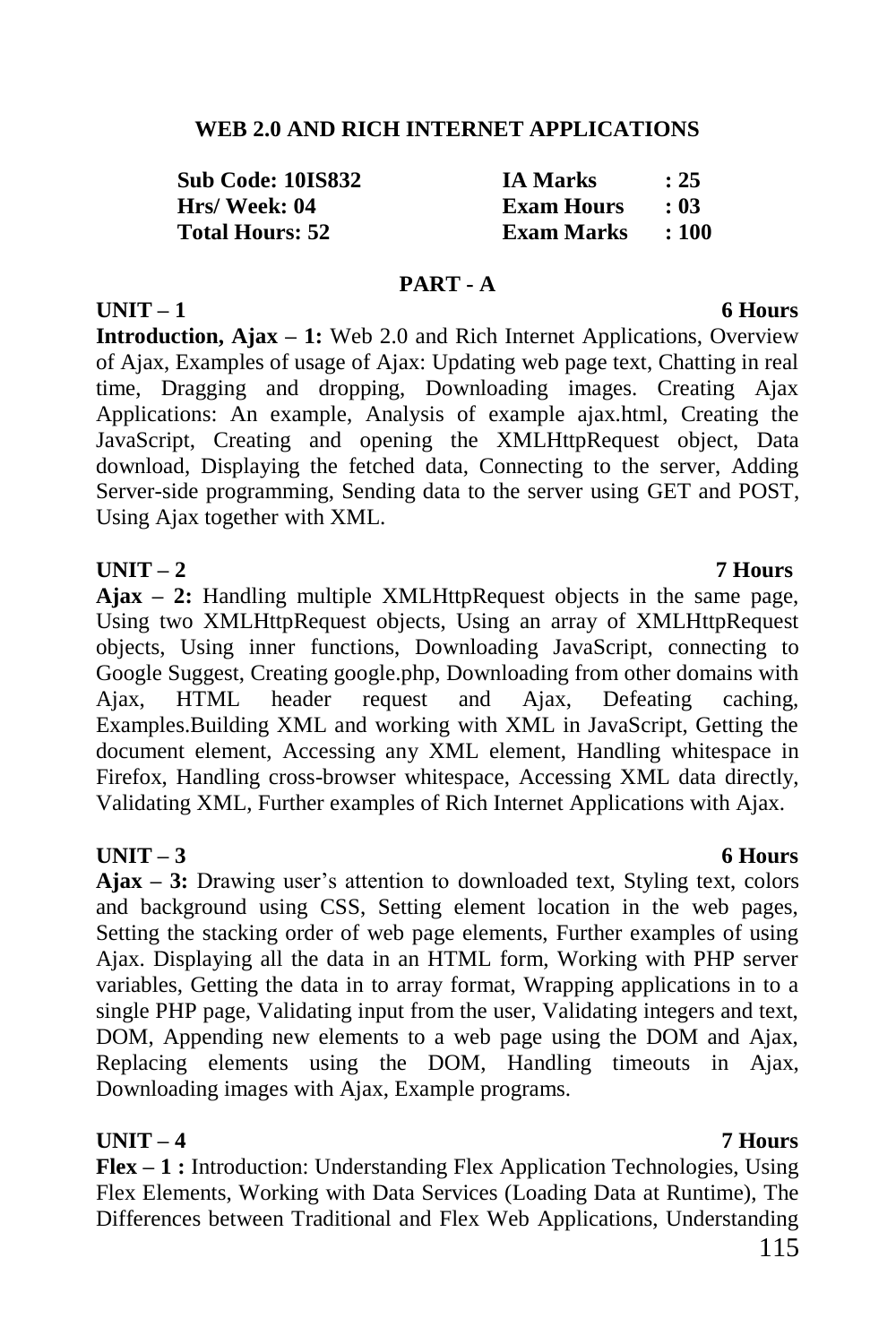How Flex Applications Work, Understanding Flex and Flash Authoring. Building Applications with the Flex Framework: Using Flex Tool Sets, Creating Projects, Building Applications, Deploying Applications Framework Fundamentals: Understanding How Flex Applications Are Structured, Loading and Initializing Flex Applications, Understanding the Component Life Cycles, Loading One Flex Application into Another Flex Application, Differentiating Between Flash Player and the Flex Framework, Caching the Framework, Understanding Application Domains, Localization, Managing Layout: Flex Layout Overview, Making Fluid Interfaces, Putting It All Together.

### **PART B**

**UNIT – 5 7 Hours Flex – 2:** MXML: Understanding MXML Syntax and Structure, Making MXML Interactive Working with UI Components: Understanding UI Components, Buttons, Value Selectors, Text Components, List-Based Controls, Pop-Up Controls, Navigators, Control Bars Customizing Application Appearance: Using Styles, Skinning components, Customizing the preloader, Themes, Runtime CSS

### **UNIT – 6 6 Hours**

**Flex – 3:** ActionScript: Using ActionScript, MXML and ActionScript Correlations, Understanding ActionScript Syntax, Variables and Properties, Inheritance, Interfaces, Handling Events, Error Handling, Using XML

### **UNIT – 7 7 Hours**

**Flex – 4:** Managing State: Creating States, Applying States, Defining States, Adding and Removing Components, Setting Properties, Setting Styles, Setting Event Handlers, Using Action Scripts to Define States, Managing Object Creation Policies, Handling State Events, Understanding State Life Cycles, When To Use States.Using Effects and Transitions: Using Effects, Creating Custom Effects, Using Transitions, Creating Custom Transitions.

### **UNIT – 8 6 Hours**

**Flex – 5:** Working with Data: Using Data Models, Data Binding, Enabling Data Binding for Custom Classes, Data Binding Examples, Building data binding proxies.Validating and Formatting Data: Validating user input, Formatting Data.

### **Text Books:**

1. Steven Holzner: Ajax: A Beginner"s Guide, Tata McGraw Hill, 2009.

(Listed topics from Chapters 3, 4, 6, 7, 11, 12)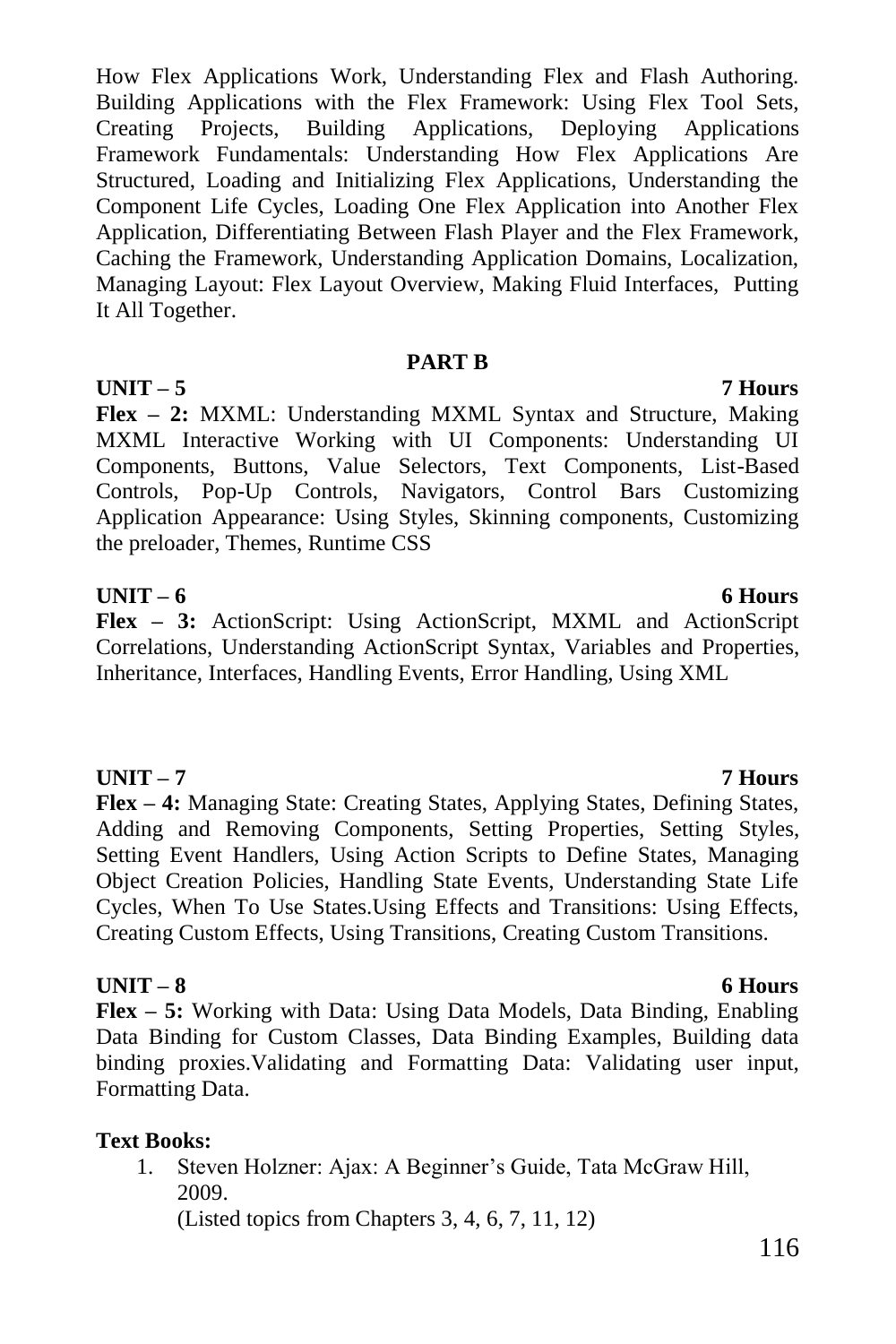2. Chafic Kazon and Joey Lott: Programming Flex 3, O"Reilly, June 2009.

# (Listed topics from Chapters 1 to 8, 12 to 15)

### **Reference Books:**

- 1. Jack Herrington and Emily Kim: Getting Started with Flex 3, O'Reilly, 1<sup>st</sup> Edition, 2008.
- 2. Michele E. Davis and John A. Phillips: Flex 3 A Beginner"s Guide, Tata McGraw-Hill, 2008.
- 3. Colin Moock: Essential Actionscript 3.0, O"Reilly Publications, 2007.
- 4. Nicholas C Zakas et al : Professional Ajax,  $2<sup>nd</sup>$  Edition, Wrox / Wiley India, 2007.

### **USER INTERFACE DESIGN**

| <b>Sub Code: 10IS833</b> | <b>IA Marks</b><br>: 25 |
|--------------------------|-------------------------|
| Hrs/Week: 04             | <b>Exam Hours: 03</b>   |
| Total Hrs: 52            | <b>Exam Marks</b> : 100 |

### **PART - A**

**Usability of Interactive Systems:** Introduction, Usability Requirements, Usability measures, Usability

Motivations, Universal Usability, Goals for our profession

**Guideline, principles, and Theories**: Introduction, Guidelines, principles, Theories, Object-Action Interface Model

### **UNIT 2 5 Hours**

**Managing Design Processes:** Introduction, Organizational Design to support Usability, The Three pillars of design, Development Methodologies, Ethnographic Observation, Participatory Design, Scenario Development, Social Impact statement for Early Design Review, Legal Issues.

**Evaluating Interface Designs:** Introduction, Expert Reviews, Usability Testing and Laboratories, Survey Instruments, Acceptance Tests, Evaluation During Active Use, Controlled Psychologically Oriented Experiments.

**Software Tools:** Introduction, Specification Methods, Interface-Building Tools, Evaluation and Critiquing Tools.

### **UNIT 4 8 Hours**

### **UNIT 1** 8 **Hours**

# **UNIT 3 7 Hours**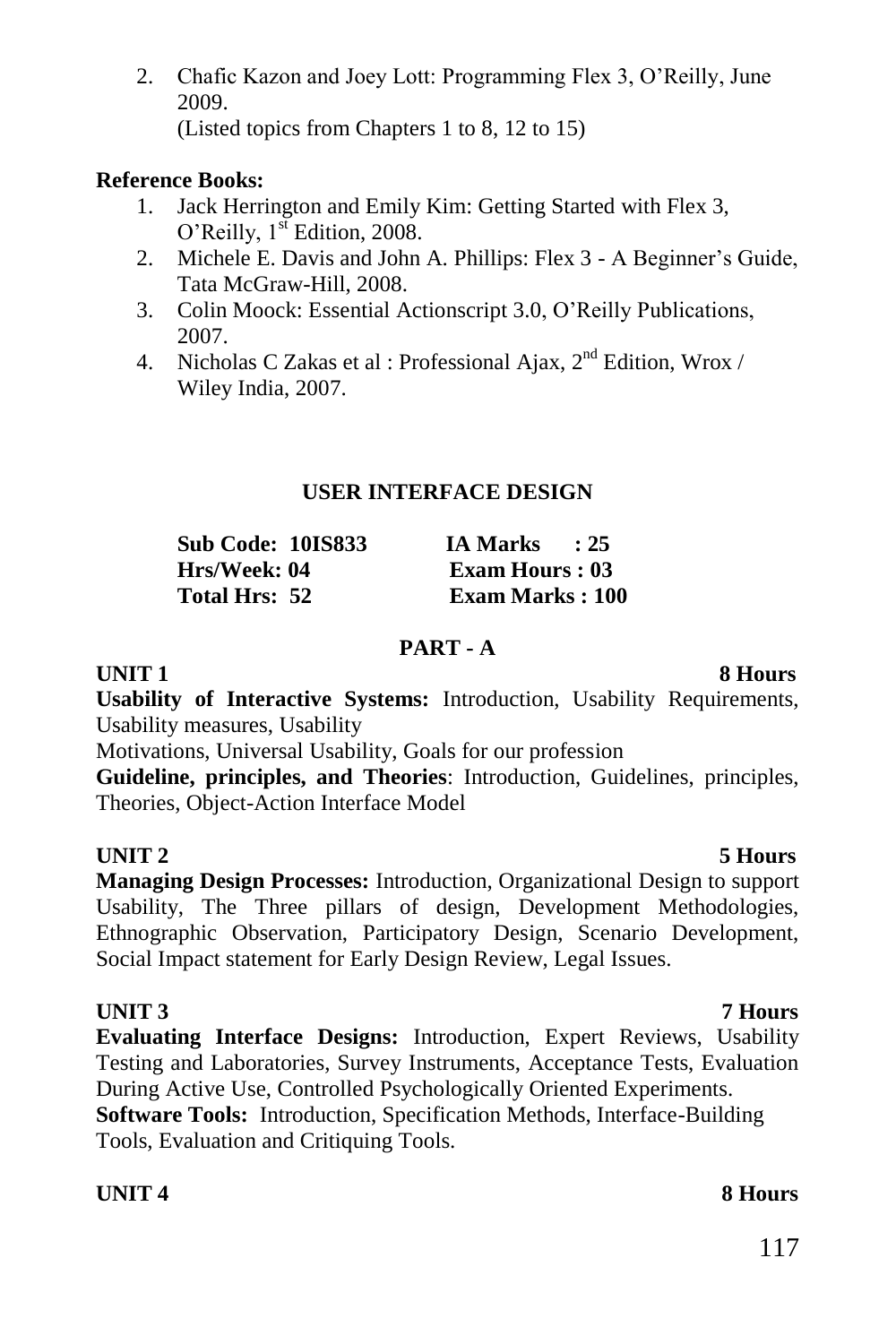**Direct Manipulation and Virtual Environments:** Introduction, Examples of Direct Manipulation, 3D Interfaces, Teleoperation, Virtual and Augmented Reality.

**Menu Selection, Form Fillin, and Dialog Boxes:** Introduction, Task-Related Menu Organization, Single Menus, Combinations of Multiple Menus, Content Organization, Fast Movement Through Menus, Data Entry with Menus: Form Fillin, Dialog Boxes, and Alternatives, Audio Menus and Menus for small Displays.

### **PART - B**

**UNIT 5** 8 **Hours Command and Natural Languages:** Introduction, Functionality to Support User"s Tasks, Command-Organization Strategies, The Benefits of Structure, Naming and Abbreviations, Natural Language in Computing.

**Interaction Devices:** Introduction, Keyboards and Keypads, Pointing Devices, Speech and Auditory interfaces, Displays-Small and Large, Printers.

### **UNIT 6** 6 Hours

**Quality of Service:** Introduction, Models of Response-Time Impacts, Expectations and Attitudes, User Productivity, Variability in Response Time, Frustrating Experiences.

**Balancing Function and Fashion:** Introduction, Error Messages, Nonanthropomorphic Design, Display Design, Window Design, Color.

**User Manuals, Online Help, and Tutorials:** Introduction, Paper versus Online Manuals, Reading from Paper Verses from Displays, Shaping the Content of the Manuals, Online Manuals and Help, Online Tutorials, Demonstrations, and Guides, Online Communities for User Assistance, the Development Process.

### **UNIT 8**

### **5 Hours**

**Information Search and Visualization:** Introduction, Search in Textual Documents and Database Querying, Multimedia Document Searches, Advanced Filtering and Search Interfaces, Information Visualization

### **Text Books:**

1. Ben Shneiderman: Designing the User Interface,  $4<sup>rd</sup>$  Edition, Pearson Education, 2009. (Chapters 1 to 9 and 11 to 14)

### **Reference Books:**

1. Alan J Dix et. al.: Human-Computer Interaction, II Edition, Prentice-Hall India, 1998.

# **UNIT 7 5 Hours**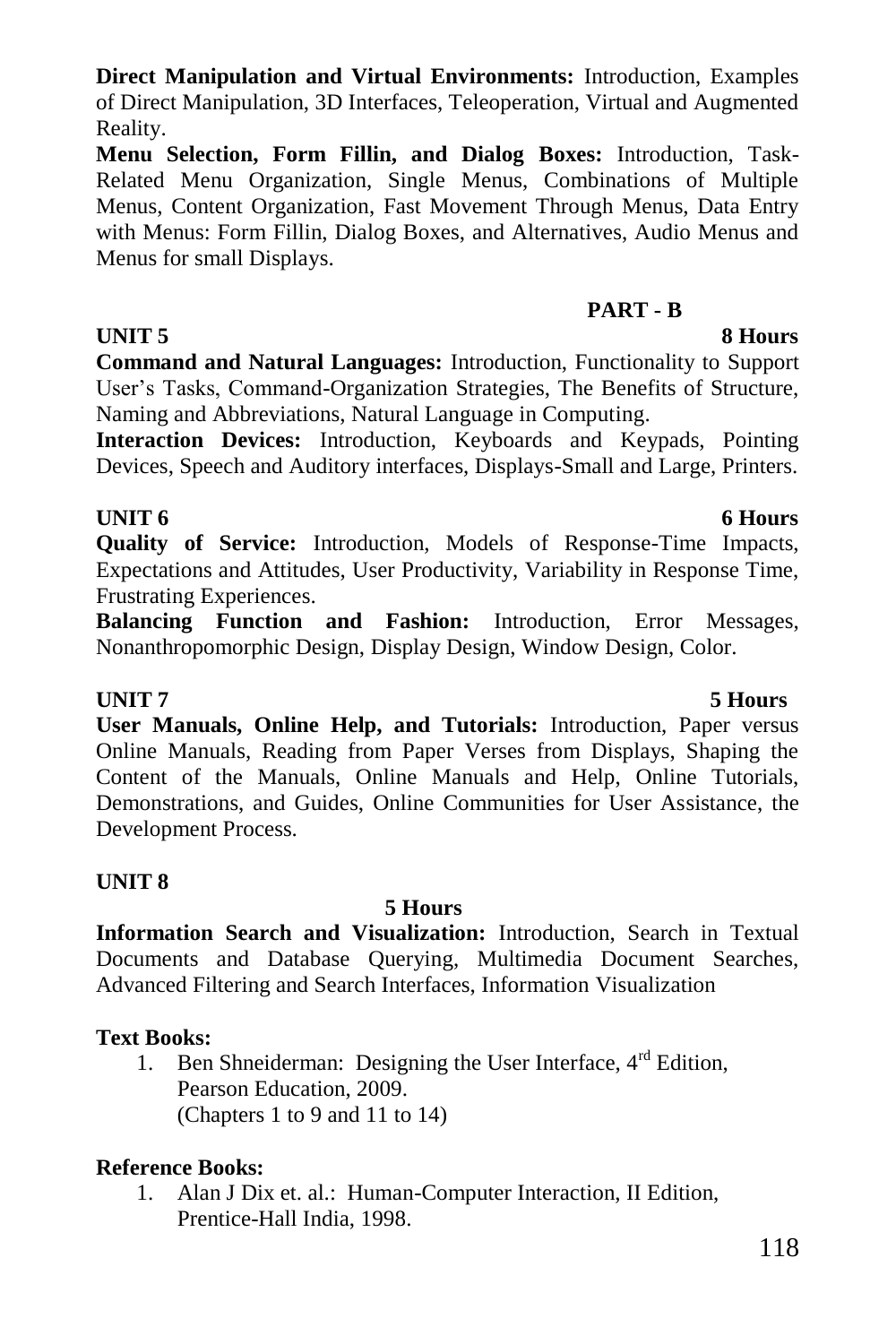- 2. Eberts: User Interface Design, Prentice-Hall, 1994.
- 3. Wilber O Galitz: The Essential Guide to User Interface Design An Introduction to GUI Design, Principles and Techniques, Wiley-Dreamtech India Pvt. Ltd, 1998.

### **NETWORK MANAGEMENT SYSTEMS**

| Sub Code: 10IS834    | <b>IA Marks</b>   | : 25  |
|----------------------|-------------------|-------|
| Hrs/Week: 04         | <b>Exam Hours</b> | - 03  |
| <b>Total Hrs: 52</b> | Exam Marks        | : 100 |

### **PART – A**

**Introduction:** Analogy of Telephone Network Management, Data and Telecommunication Network Distributed computing Environments, TCP/IP-Based Networks: The Internet and Intranets, Communications Protocols and Standards- Communication Architectures, Protocol Layers and Services; Case Histories of Networking and Management – The Importance of topology , Filtering Does Not Reduce Load on Node, Some Common Network Problems; Challenges of Information Technology Managers, Network Management: Goals, Organization, and Functions- Goal of Network Management, Network Provisioning, Network Operations and the NOC, Network Installation and Maintenance; Network and System Management, Network Management System platform, Current Status and Future of Network Management.

**Basic Foundations: Standards, Models, and Language:** Network Management Standards, Network Management Model, Organization Model, Information Model – Management Information Trees, Managed Object Perspectives, Communication Model; ASN.1- Terminology, Symbols, and Conventions, Objects and Data Types, Object Names, An Example of ASN.1 from ISO 8824; Encoding Structure; Macros, Functional Model.

### **UNIT 3** 6 Hours

**SNMPv1 Network Management - 1:** Managed Network: The History of SNMP Management, Internet Organizations and standards, Internet Documents, The SNMP Model, The Organization Model, System Overview.

**UNIT 4 7 Hours SNMPv1 Network Management – 2:** The Information Model – Introduction, The Structure of Management Information, Managed Objects, Management Information Base.The SNMP Communication Model – The SNMP Architecture, Administrative Model, SNMP Specifications, SNMP

### **UNIT 2** 6 Hours

### 119

### **UNIT 1 7 Hours**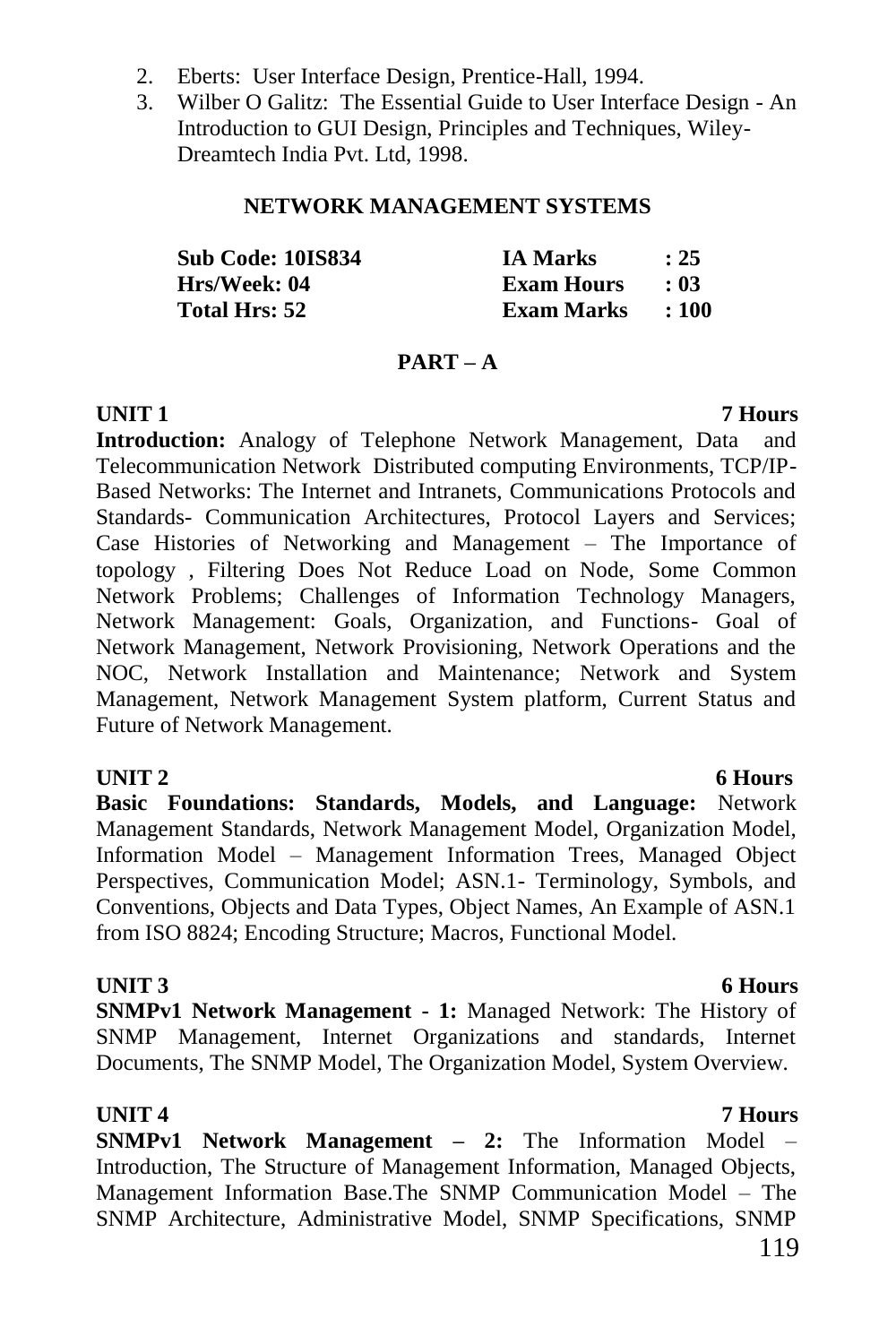### **PART - B**

**SNMP Management – RMON:** Remote Monitoring, RMON SMI and MIB, RMONI1- RMON1 Textual Conventions, RMON1 Groups and Functions, Relationship Between Control and Data Tables, RMON1 Common and Ethernet Groups, RMON Token Ring Extension Groups, RMON2 – The RMON2 Management Information Base, RMON2 Conformance Specifications; ATM Remote Monitoring, A Case Study of Internet Traffic Using RMON.

### **UNIT 6 6 Hours**

**Broadband Network Management: ATM Networks:** Broadband Networks and Services, ATM Technology – Virtual Path-Virtual Circuit, TM Packet Size, Integrated Service, SONET, ATM LAN Emulation, Virtual LAN; ATM Network Management – The ATM Network Reference Model, The Integrated Local Management Interface, The ATM Management Information Base, The Role of SNMP and ILMI in ATM Management, M1 Interface: Management of ATM Network Element, M2 Interface: Management of Private Networks, M3 Interface: Customer Network Management of Public Networks, M4 Interface: Public Network Management, Management of LAN Emulation, ATM Digital Exchange Interface Management.

**Broadband Network Management:** Broadband Access Networks and Technologies – Broadband Access Networks, roadband Access Technology; HFCT Technology – The Broadband LAN, The Cable Modem, The Cable Modem Termination System, The HFC Plant, The RF Spectrum for Cable Modem; Data Over Cable Reference Architecture; HFC Management – Cable Modem and CMTS Management, HFC Link Management, RF Spectrum Management, DSL Technology; Asymmetric Digital Subscriber Line Technology – Role of the ADSL Access Network in an Overall Network, ADSL Architecture, ADSL Channeling Schemes, ADSL Encoding Schemes; ADSL Management – ADSL Network Management Elements, ADSL Configuration Management, ADSL Fault Management, ADSL Performance Management, SNMP-Based ADSL Line MIB, MIB Integration with Interfaces Groups in MIB-2, ADSL Configuration Profiles.

### **UNIT 8 8 Hours**

**Network Management Applications:** Configuration Management- Network Provisioning, Inventory Management, Network Topology, Fault Management- Fault Detection, Fault Location and Isolation Techniques,

### **UNIT 7** 6 Hours

### **UNIT 5** 6 Hours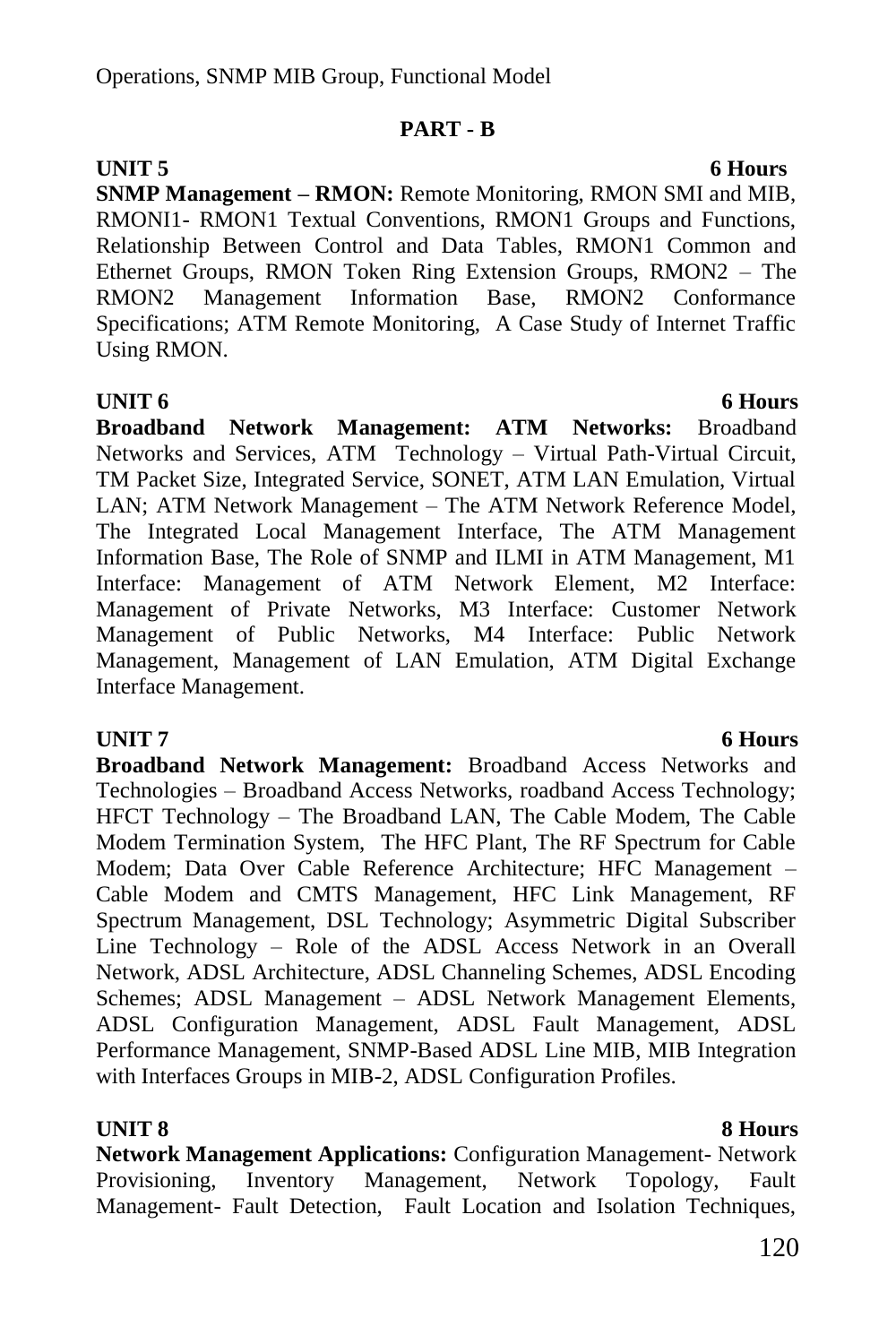Performance Management – Performance Metrics, Data Monitoring, Problem Isolation, Performance Statistics; Event Correlation Techniques – Rule-Based Reasoning, Model-Based Reasoning, Case-Based Reasoning, Codebook correlation Model, State Transition Graph Model, Finite State Machine Model, Security Management – Policies and Procedures, Security Breaches and the Resources Needed to Prevent Them, Firewalls, Cryptography, Authentication and Authorization, Client/Server Authentication Systems, Messages Transfer Security, Protection of Networks from Virus Attacks, Accounting Management, Report Management, Policy-Based Management, Service Level Management.

### **Text Books:**

1. Mani Subramanian: Network Management- Principles and Practice, 2<sup>nd</sup> Edition, Pearson Education, 2010.

### **Reference Books:**

1. J. Richard Burke: Network management Concepts and Practices: a Hands-On Approach, PHI, 2008.

### **INFORMATION AND NETWORK SECURITY**

**Subject Code: 10IS835 I.A. Marks : 25 Hours/Week : 04 Exam Hours: 03 Total Hours : 52 Exam Marks: 100**

### **PART – A**

**UNIT 1** 6 Hours Planning for Security: Introduction; Information Security Policy, Standards, and Practices; The Information Security Blue Print; Contingency plan and a model for contingency plan

### **UNIT 2** 6 Hours

**Security Technology-1:** Introduction; Physical design; Firewalls; Protecting Remote Connections

### **UNIT 3** 6 Hours

**Security Technology – 2:** Introduction; Intrusion Detection Systems (IDS); Honey Pots, Honey Nets, and Padded cell systems; Scanning and Analysis Tools

**UNIT 4** 8 Hours **Cryptography:** Introduction; A short History of Cryptography; Principles of Cryptography; Cryptography Tools; Attacks on Cryptosystems.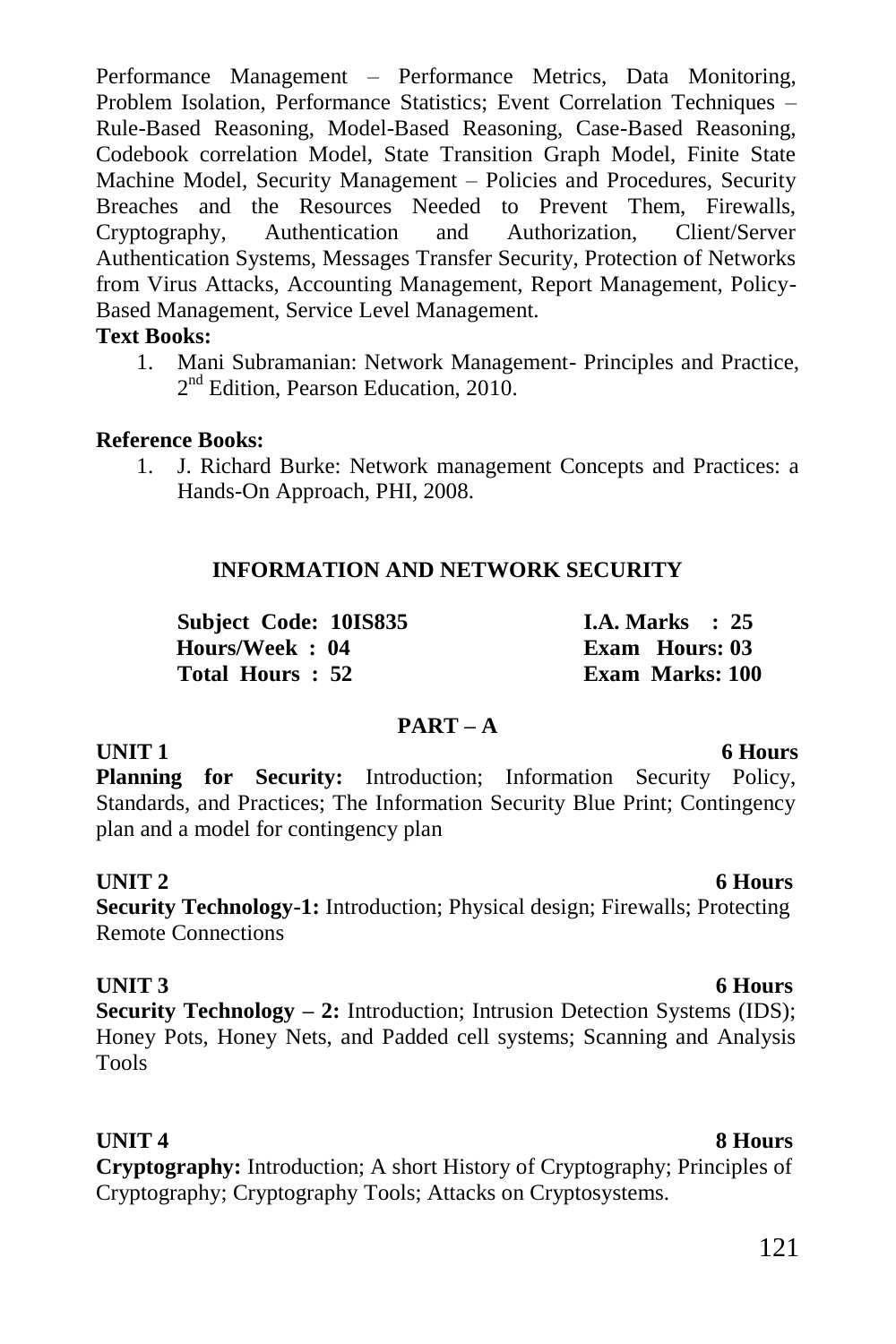**UNIT 5** 8 Hours **Introduction to Network Security, Authentication Applications:** Attacks, services, and Mechanisms; Security Attacks; Security Services; A model for Internetwork Security; Internet Standards and RFCs Kerberos, X.509 Directory Authentication Service.

### **UNIT 6** 6 Hours

**Electronic Mail Security:** Pretty Good Privacy (PGP); S/MIME

**UNIT 7** 6 Hours **IP Security:** IP Security Overview; IP Security Architecture; Authentication Header; Encapsulating Security Payload; Combining Security Associations; Key Management.

**UNIT 8** 6 Hours **Web Security:** Web security requirements; Secure Socket layer (SSL) and Transport layer Security (TLS); Secure Electronic Transaction (SET)

### **Text Books:**

- 1. Michael E. Whitman and Herbert J. Mattord: Principles of Information Security, 2nd Edition, Cengage Learning, 2005. (Chapters 5, 6, 7, 8; Exclude the topics not mentioned in the syllabus)
- 2. William Stallings: Network Security Essentials: Applications and Standards, 3<sup>rd</sup> Edition, Pearson Education, 2007. (Chapters: 1, 4, 5, 6, 7, 8)

### **Reference Book:**

1. Behrouz A. Forouzan: Cryptography and Network Security, Special Indian Edition, Tata McGraw-Hill, 2007.

### **MICROCONTROLLER-BASED SYSTEMS**

| <b>Subject Code: 10IS836</b> |  | <b>I.A.</b> Marks $\therefore$ 25 |  |
|------------------------------|--|-----------------------------------|--|
| Hours/Week: 04               |  | Exam Hours: 03                    |  |
| Total Hours: 52              |  | <b>Exam Marks: 100</b>            |  |

### **PART – A**

**UNIT 1 7 Hours Introduction, 8051 Assembly Language Programming – 1:**  Microcontrollers and embedded processors; Overview of the 8051 family 8051 Assembly Language Programming (ALP) -1: Inside the 8051;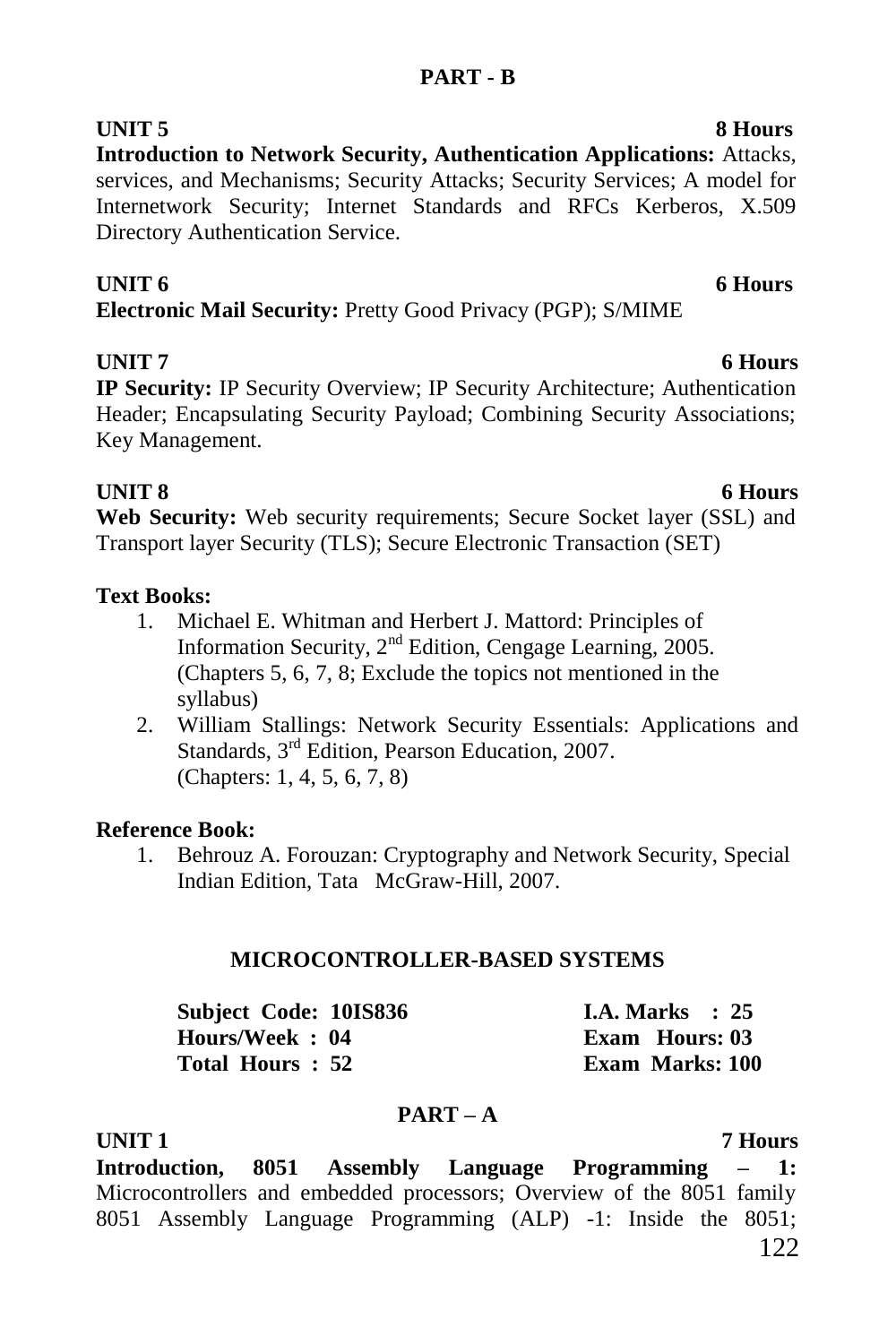123

### Introduction to 8051 ALP; Assembling and running an 8051 program; The PC and ROM space in 8051; Data types, directives, flag bits, PSW register, register banks, and the stack.

# **UNIT 2** 6 Hours

**ALP – 2:** Jump and loop instructions; Call instructions; Time delay for various 8051 family members; I/O programming; I/O bit manipulation programming. Immediate and register addressing modes; Accessing memory using various addressing modes.

**UNIT 3 7 Hours ALP – 3 - Programming in C:** Bit addresses for I/O and RAM; Extra 128 bytes of on-chip RAM in 8052.Arithmetic instructions; Signed numbers and arithmetic operations; Logic and compare instructions; rotate instruction and serialization; BCD, ASCII, and other application programs. Programming in C: Data types and time delays; I/O programming; Logic operations; Data conversion programs; Accessing code ROM space; Data serialization.

### **UNIT 4** 6 Hours

**Pin Description, Timer Programming:** Pin description of 8051; Intel Hex file; Programming the 8051 timers; Counter programming; Programming Timers 0 and 1 in C.

### **PART – B**

**UNIT 5** 6 Hours **Serial Port Programming, Interrupt Programming:** Basics of serial communications; 8051 connections to RS232; Serial port programming in assembly and in C 8051 interrupts; Programming timer interrupts; Programming external hardware interrupts; Programming the serial communications interrupt; Interrupt priority in 8051 / 8052; Interrupt programming in C.

**UNIT 6 7 Hours Interfacing LCD, Keyboard, ADC, DAC and Sensors :** LCE interfacing; Keyboard interfacing; Parallel and serial ADC; DAC interfacing; Sensor interfacing and signal conditioning

### **UNIT 7 7 Hours**

**Interfacing to External Memory, Interfacing with 8255:** Memory address decoding; Interfacing 8031 / 8051 with external ROM; 8051 data memory space; Accessing external data memory in C. Interfacing with 8255; Programming 8255 in C.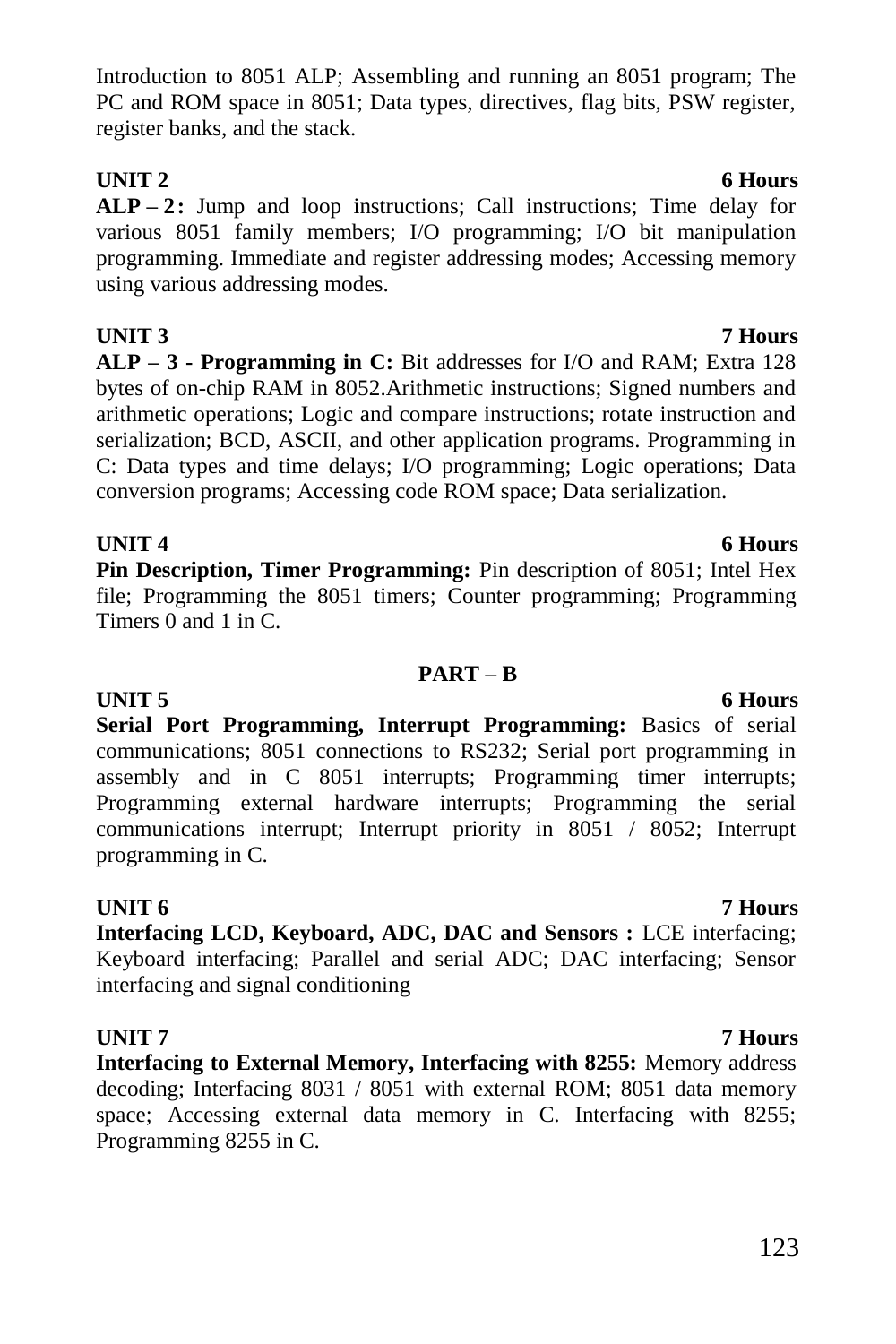**DS12887 RTC interfacing and Programming, Applications:** DS12887 RTC interfacing; DS12887 RTC programming in C; Alarm, SQW, and IRQ features of DS12886 Relays and opto-isolators; Stepper motor interfacing; DC motor interfacing and PWM

### **Text Books:**

1. Muhammad Ali Mazidi, Janice Gillispie Mazidi, Rolin D. McKinlay: The 8051 Microcontroller and Embedded Systems using Assembly and C,  $2<sup>nd</sup>$  Edition, Pearson Education, 2008.

### **Reference Books:**

- 1. Raj Kamal: Microcontrollers Architecture, Programming, Interfacing and System Design, Pearson Education, 2007.
- 2. Dr. Ramani Kalpathi, Ganesh Raja: Microcontrollers and Applications,  $1<sup>st</sup>$  Revised Edition, Sanguine - Pearson, 2010.

### **ADHOC NETWORKS**

| Sub Code: 10IS841 | <b>IA Marks</b>   | : 25      |
|-------------------|-------------------|-----------|
| Hrs/Week: 04      | <b>Exam Hours</b> | - 03      |
| Total Hrs: 52     | Exam Marks        | $\pm 100$ |

### **PART – A**

**Introduction:** Ad hoc Networks: Introduction, Issues in Ad hoc wireless networks, Ad hoc wireless internet.

**UNIT 2 7 Hours**

**MAC – 1:** MAC Protocols for Ad hoc wireless Networks: Introduction, Issues in designing a MAC protocol for Ad hoc wireless Networks, Design goals of a MAC protocol for Ad hoc wireless Networks, Classification of MAC protocols, Contention based protocols with reservation mechanisms.

### **UNIT 3** 6 Hours

**MAC – 2:** Contention-based MAC protocols with scheduling mechanism, MAC protocols that use directional antennas, Other MAC protocols.

### **UNIT 4 7 Hours**

**Routing – 1:** Routing protocols for Ad hoc wireless Networks: Introduction, Issues in designing a routing protocol for Ad hoc wireless Networks, Classification of routing protocols, Table drive routing protocol, On-demand routing protocol.

### **UNIT 1** 6 Hours

# 124

### **UNIT 8** 6 Hours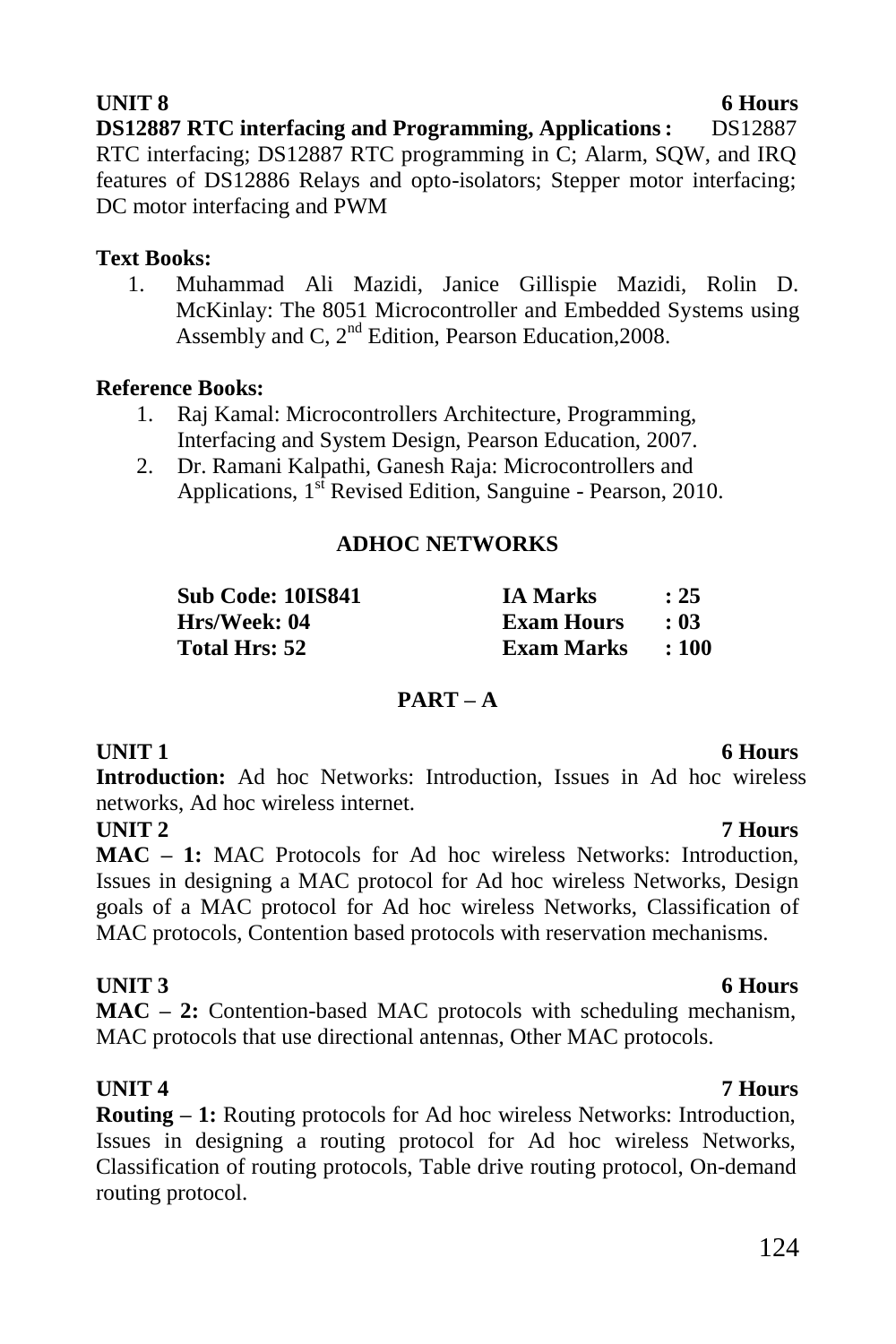### **PART- B**

## **Routing – 2:** Hybrid routing protocol, Routing protocols with effective flooding mechanisms, Hierarchical routing protocols, Power aware routing protocols

# **UNIT 6 7 Hours**

**Transport Layer:** Transport layer protocols for Ad hoc wireless Networks: Introduction, Issues in designing a transport layer protocol for Ad hoc wireless Networks, Design goals of a transport layer protocol for Ad hoc wireless Networks, Classification of transport layer solutions, TCP over Ad hoc wireless Networks, Other transport layer protocols for Ad hoc wireless Networks.

**UNIT 7** 6 Hours **Security:** Security: Security in wireless Ad hoc wireless Networks, Network security requirements, Issues & challenges in security provisioning, Network security attacks, Key management, Secure routing in Ad hoc wireless Networks.

**UNIT 8 7 Hours QoS:** Quality of service in Ad hoc wireless Networks: Introduction, Issues and challenges in providing QoS in Ad hoc wireless Networks, Classification of QoS solutions, MAC layer solutions, network layer solutions.

### **Text Books:**

1. C. Siva Ram Murthy & B. S. Manoj: Ad hoc Wireless Networks, 2<sup>nd</sup> Edition, Pearson Education, 2005.

### **Reference Books:**

- 1. Ozan K. Tonguz and Gianguigi Ferrari: Ad hoc Wireless Networks, John Wiley, 2008.
- 2. Xiuzhen Cheng, Xiao Hung, Ding-Zhu Du: Ad hoc Wireless Networking, Kluwer Academic Publishers, 2004.
- 3. C.K. Toh: Adhoc Mobile Wireless Networks- Protocols and Systems, Pearson Education, 2002.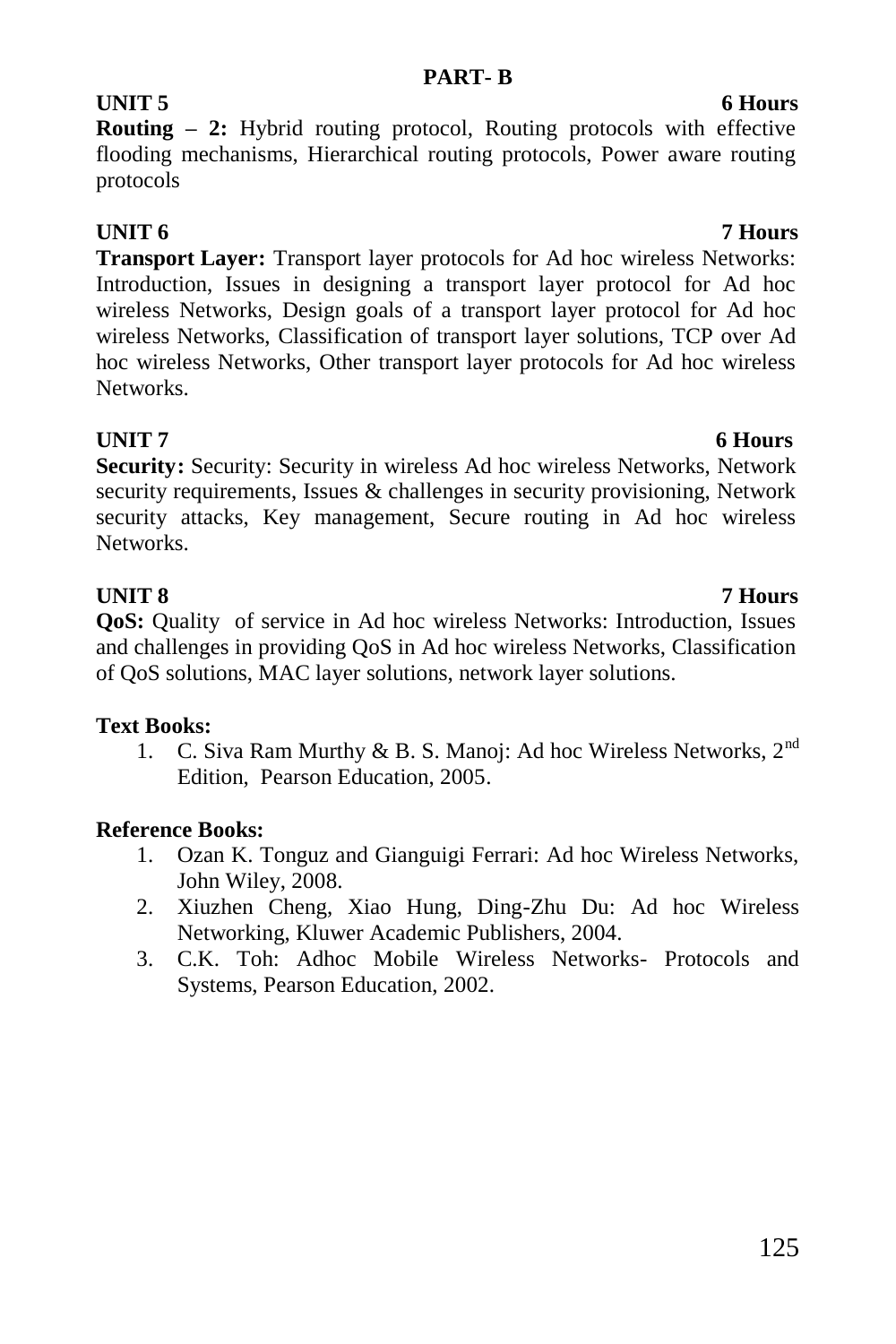126

**PART – A**

**UNIT – 1 7 Hours Introduction, Retrieval Strategies – 1:** Introduction; Retrieval Strategies: Vector Space Model; Probabilistic Retrieval strategies

**UNIT – 2 6 Hours Retrieval Strategies – 2:** Some More Retrieval Strategies: Language Models; Inference Networks; Extended Boolean Retrieval; Latent Semantic Indexing; Neural Networks; Genetic Algorithms; Fuzzy Set Retrieval.

**UNIT – 3 7 Hours Retrieval Utilities:** Relevance feedback; Clustering; Passage-Based Retrieval; N-Grams; Regression Analysis; Thesauri; Semantic Networks; Parsing.

**UNIT – 4 6 Hours Indexing and Searching:** Introduction; Inverted Files; Other indices for text; Boolean queries; Sequential searching; Pattern matching; Structural queries; Compression.

# **PART – B**

**UNIT – 5 6 Hours Cross-Language Information Retrieval and Efficiency:** Introduction; Crossing the language barrier; Cross-Language retrieval strategies; Cross language utilities. Duplicate Document Detection.

**UNIT – 6 6 Hours Integrating Structured Data and Text:** Review of the relational model; A historical progression; Information retrieval as a relational application; Semistructured search using a relational schema; Multi-dimensional data model.

# **UNIT – 7 7 Hours**

**Parallel Information Retrieval, Distributed Information Retrieval:**  Parallel text scanning; Parallel indexing; Clustering and classification; Large

# **INFORMATION RETRIEVAL**

# **Subject Code: 10IS842 1.4. Marks: 25<br>
Hours/Week: 4 Exam Marks: 1 Total Hours: 52**

**Exam Marks: 100**<br>**Exam Hours: 3**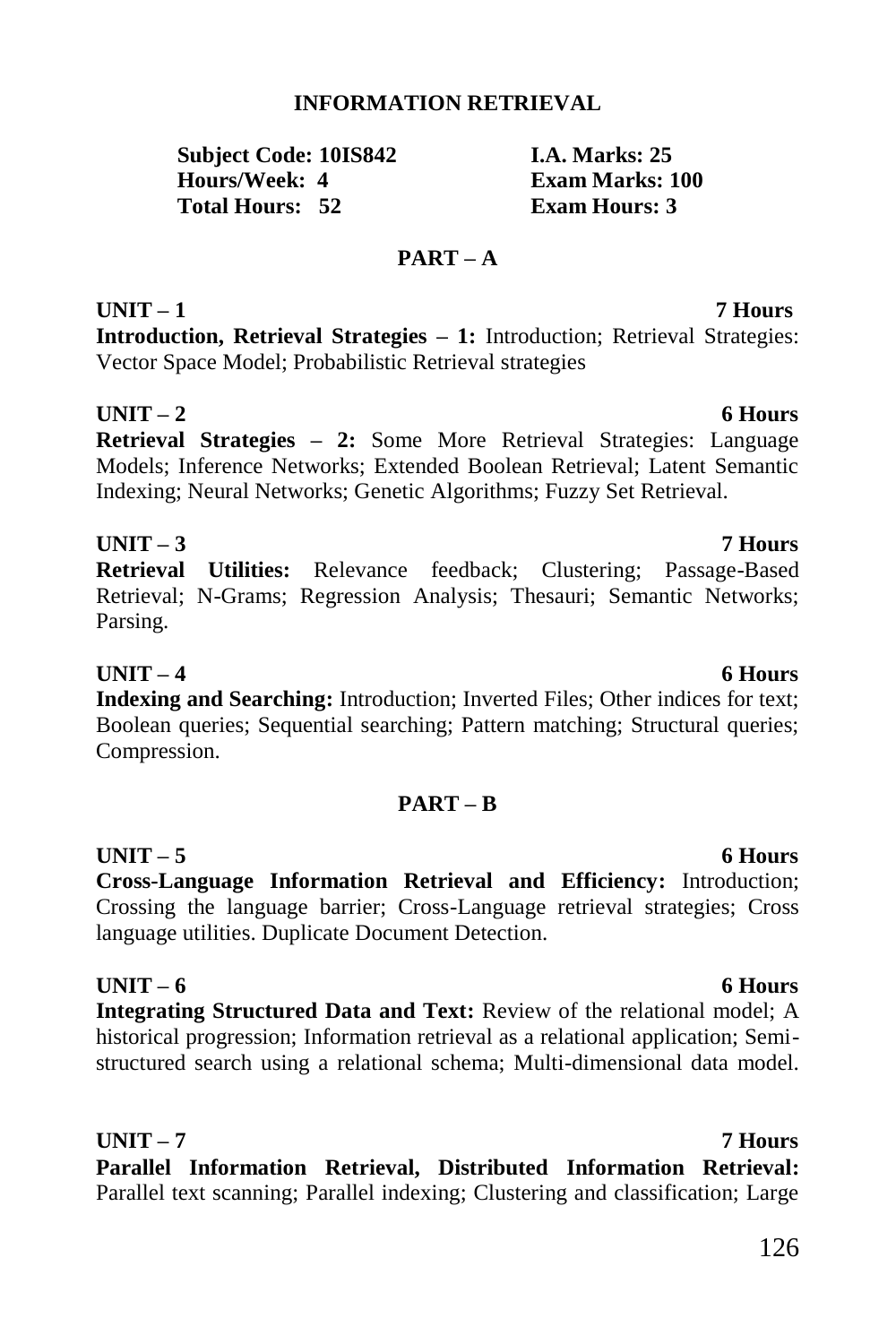parallel systems; A theoretic model of distributed information retrieval; Web search; Result fusion; Peer-to-Peer information systems; Other architectures.

### **UNIT – 8 7 Hours**

**Multimedia IR:** Introduction; data modeling; Query languages; Spatial access methods; A general multimedia indexing approach; One-dimensional time series; Two-dimensional color images; Automatic picture extraction.

### **Text Books:**

- 1. David A. Grossman, Ophir Frieder: Information Retrieval Algorithms and Heuristics,  $2^{nd}$  Edition, Springer, 2004. (Chapters 1, 2, 3, 4, 5, 6, 7, 8)
- 2. Ricardo Baeza-Yates, Berthier Ribeiro-Neto: Modern Information Retrieval, Pearson Education, 1999 (Chapters 8, 11, 12)

### **Reference Books:**

1. William B. Frakes, Ricardo Baeza-Yates (Editors): Information Retrieval Data Structures & Algorithms, Pearson Education, 1992.

### **SUPPLY CHAIN MANAGEMENT**

| <b>Subject Code: 10IS843</b> | <b>I.A. Marks: 25</b>  |
|------------------------------|------------------------|
| Hours/Week: 4                | <b>Exam Marks: 100</b> |
| <b>Total Hours: 52</b>       | <b>Exam Hours: 3</b>   |

### **PART – A**

### **UNIT – 1 6 Hours**

**Introduction to Supply Chain, Performance of Supply Chain:** What is a Supply Chain; Decision phases in a supply Chain; Process view of a Supply Chain; The importance of Supply Chain Flows; Examples of Supply Chains. Competitive and Supply Chain strategies; Achieving strategic fit; Expanding strategic scope.

### **UNIT – 2 6 Hours**

**Supply Cain drivers and Obstacles, Designing Distribution Network:**  Drivers of Supply Chain Performance; A framework for structuring drivers; Facilities, Inventory, Transportation, and Information; Obstacles to achieve strategic fit

The role of distribution in the Supply Chain; factors influencing distribution network design; Design options for a distribution network; the value of distributors in the Supply Chain; Distribution Networks in practice.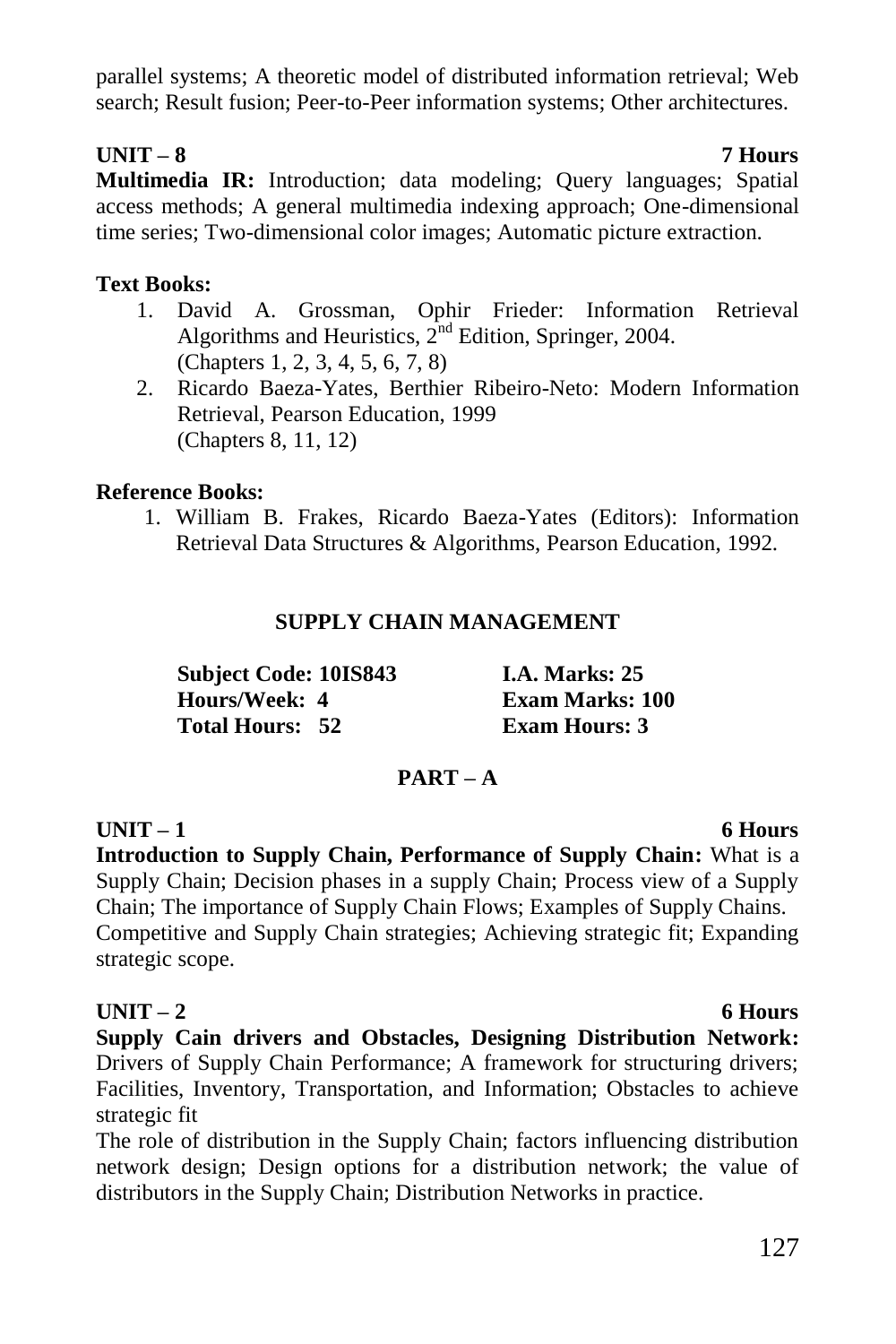### **UNIT – 3 7 Hours**

**Network Design:** The role of network design in the Supply Chain; Factors influencing Network design Decisions; A framework for Network Design Decisions; Models for facility Location and Capacity Allocation; making Network Design decisions in practice.

The impact of uncertainty on Network design; Discounted cash flow analysis; Representations of uncertainty; Evaluating Network Design decisions using Decision Trees; Making Supply Chain decisions under uncertainty in practice.

### **UNIT – 4 7 Hours**

**Demand Forecasting, Aggregate Planning:** The role of forecasting in a Supply Chain; Characteristics of forecast; Components of a forecast and forecasting methods; Basic approach of Demand forecasting; Time series forecasting methods; Measures of forecast errors; The role of aggregate planning in a supply Chain; The aggregate planning problem; Aggregate planning strategies.

### **PART – B**

### **UNIT – 5 6 Hours**

**Inventory Management:** The role of cycle inventory in a supply Chain; Economies of scale to exploit fixed costs, quantity discounts; Short-term discounting; Managing multi-echelon cycle inventory; Estimating cycle inventory related costs in practice.

### **UNIT – 6 7 Hours**

**Transportation:** The role of transportation in the Supply Chain; Factors affecting transportation decisions; Modes of transportation and their performance characteristics; Design options for a transportation network; Trade-offs in transportation design; Tailored transportation; Routing and scheduling in transportation; Making transportation decisions in practice.

### **UNIT – 7 7 Hours**

**Pricing and Revenue Management, Coordination :** The role of revenue management in Supply Chain; revenue management for multiple customer segments, perishable assets, seasonal demand, and bulk and spot contracts; Using revenue management in practice

Lack of Supply Chain coordination and Bullwhip effect; Effect of lack of coordination on performance; Obstacles to coordination in the Supply Chain; managerial levers to achieve coordination; Building strategic partnerships and trust within a supply Chain; Achieving coordination in practice.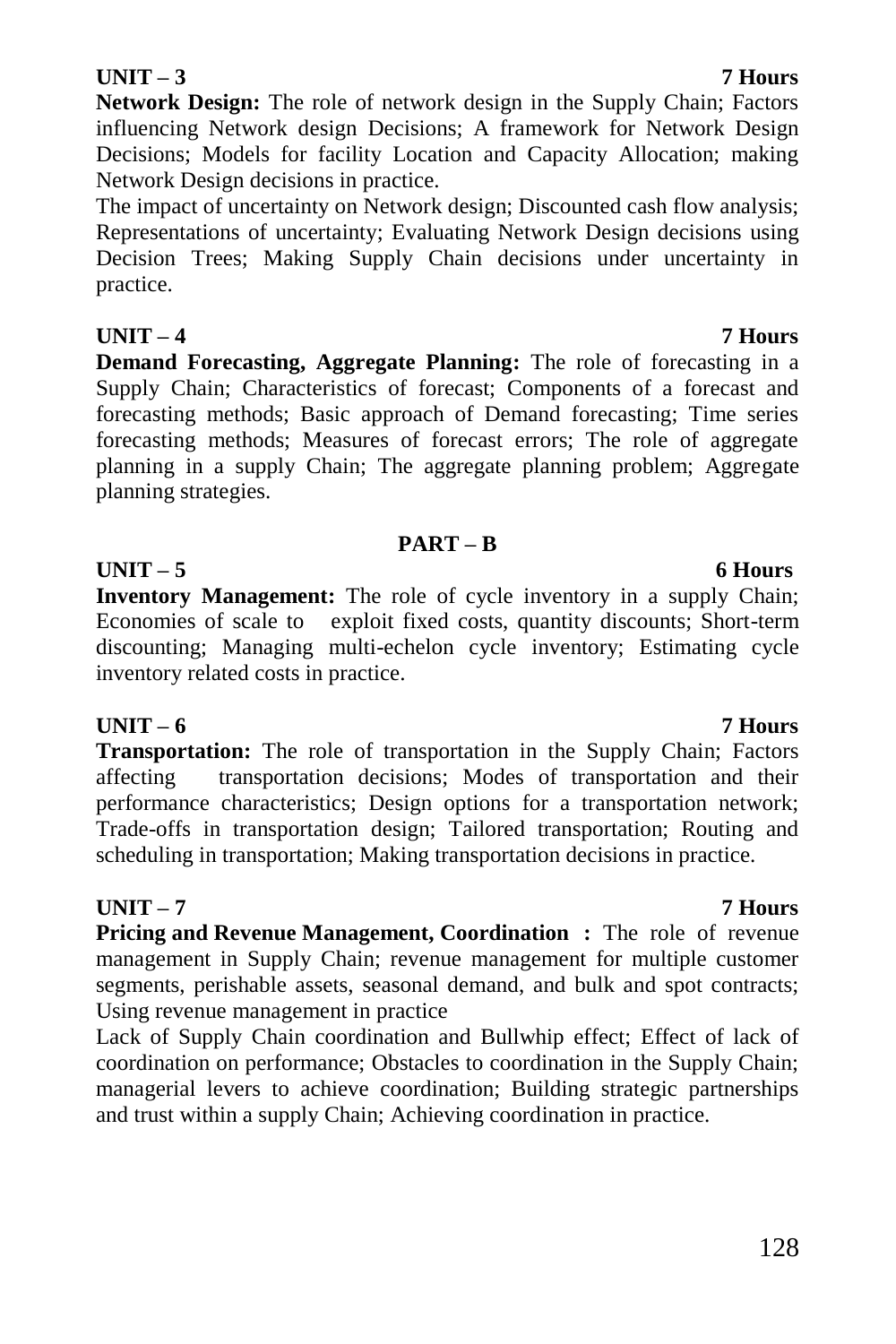**UNIT – 8 6 Hours IT, Internet and Supply Chain:** The role of IT in the Supply Chain; The Supply Chain IT framework; CRM; Internal SCM; Supplier Relationship Management; The transaction management foundation; The future if IT in SCM; Supply Chain It in practice.

The role of E-Business in Supply Chain; The E-Business framework; The B2B addition to the E-Business framework; E-Business in practice

### **Text Books:**

1. Sunil Chopra, Pter Meindl: Supply Chain Management Strategy, Planning, and Operation, 3<sup>rd</sup> Edition, Pearson Education, 2007. (Chapters 1, 2, 4, 4, 5, 6, 7, 8.1 to 8.3, 10, 14, 15, 16, 17, 18)

### **Reference Books:**

- 1. David Simchi-Levi, Philp Kaminky, Edith Simchi-Levi: Designing and Managing The Supply Chain Concepts, Strategies & Case Studies, 3<sup>rd</sup> Edition, Tata McGraw Hill, 2003.
- 2. R.P. Mohanty, S.G. Deshmukh: Supply Chain Management Theories & Practices, Bizmantra, 2005.
- 3. Rahul V. Altekar: Supply Chain Management Concepts and Cases, PHI, 2005.
- 4. M Martin Christopher: Logistics and Supply Chain Management, 2nd Edition, Pearson Education, 1998.

### **SERVICES ORIENTED ARCHITECTURE**

| <b>Subject Code: 10IS844</b> | <b>I.A. Marks: 25</b>  |
|------------------------------|------------------------|
| Hours/Week: 4                | <b>Exam Marks: 100</b> |
| <b>Total Hours: 52</b>       | <b>Exam Hours: 3</b>   |

### **PART – A**

### **UNIT 1 7 Hours**

**Introduction o SOA, Evolution of SOA:** Fundamental SOA; Common Characteristics of contemporary SOA; Common tangible benefits of SOA;An SOA timeline (from XML to Web services to SOA); The continuing evolution of SOA (Standards organizations and Contributing vendors); The roots of SOA (comparing SOA to Past architectures).

### **UNIT 2** 6 Hours

**Web Services and Primitive SOA :** The Web services framework; Services (as Web services); Service descriptions (with WSDL); Messaging (with SOAP).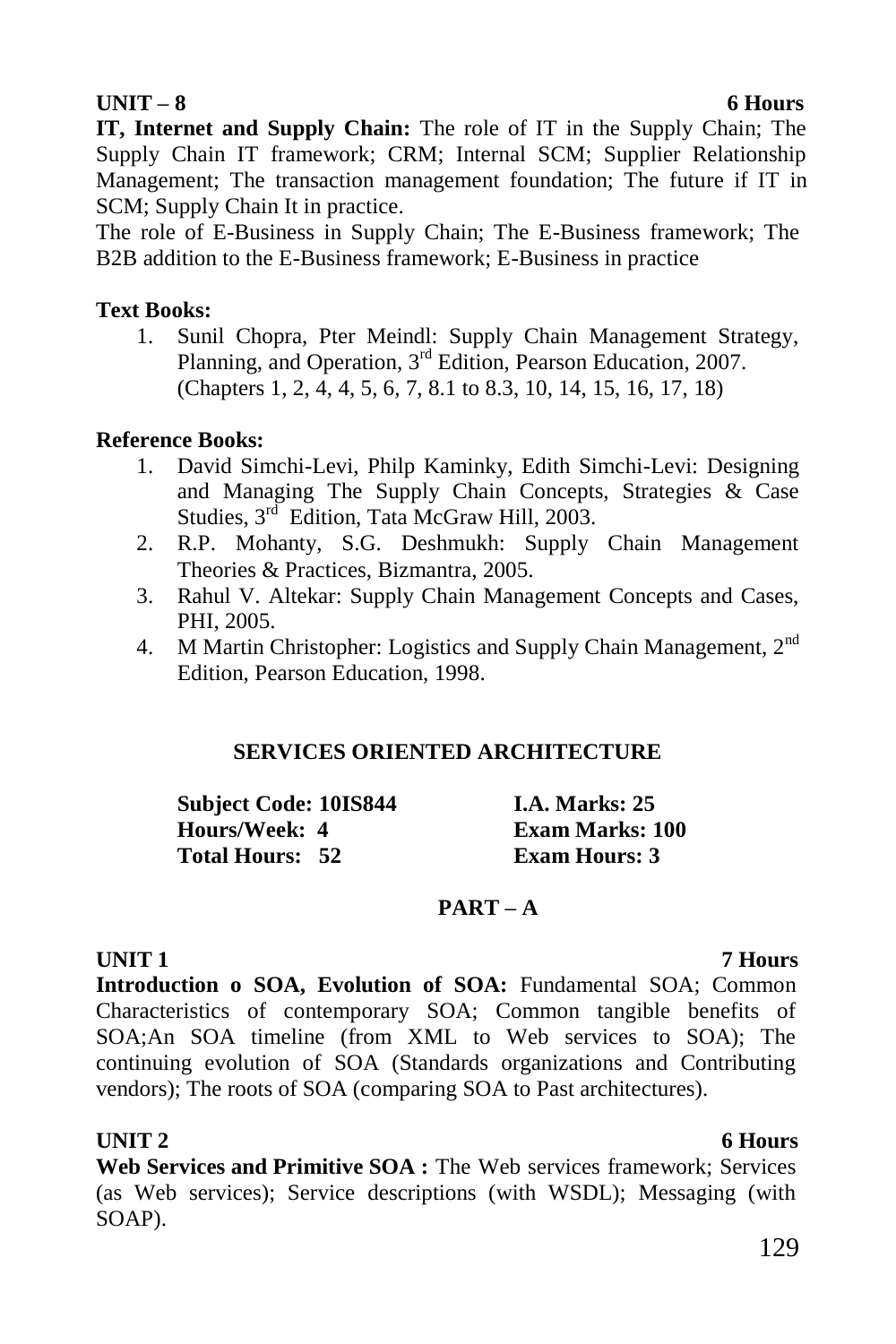# **UNIT 3** 6 Hours

**Web Services and Contemporary SOA – 1:** Message exchange patterns; Service activity; Coordination; Atomic Transactions; Business activities; Orchestration; Choreography

### **UNIT 4 7 Hours** Web Services and Contemporary SOA – 2: Addressing; Reliable messaging; Correlation; Polices; Metadata exchange; Security; Notification and eventing

### **PART – B**

**UNIT 5 7 Hours Principles of Service – Orientation:** Services-orientation and the enterprise; Anatomy of a service-oriented architecture; Common Principles of Serviceorientation; How service orientation principles inter-relate; Serviceorientation and object-orientation; Native Web service support for serviceorientation principles.

### **UNIT 6** 6 Hours

**Service Layers:** Service-orientation and contemporary SOA; Service layer abstraction; Application service layer, Business service layer, Orchestration service layer; Agnostic services; Service layer configuration scenarios

### **UNIT 7 7 Hours**

**Business Process Design:** WS-BPEL language basics; WS-Coordination overview; Service-oriented business process design; WS-addressing language basics; WS-Reliable Messaging language basics

### **UNIT 8** 6 Hours

**SOA Platforms:** SOA platform basics; SOA support in J2EE; SOA support in .NET; Integration considerations

### **Text Books:**

1. Thomas Erl: Service-Oriented Architecture – Concepts, Technology, and Design, Pearson Education, 2005.

### **Reference Books:**

1. Eric Newcomer, Greg Lomow: Understanding SOA with Web Services, Pearson Education, 2005.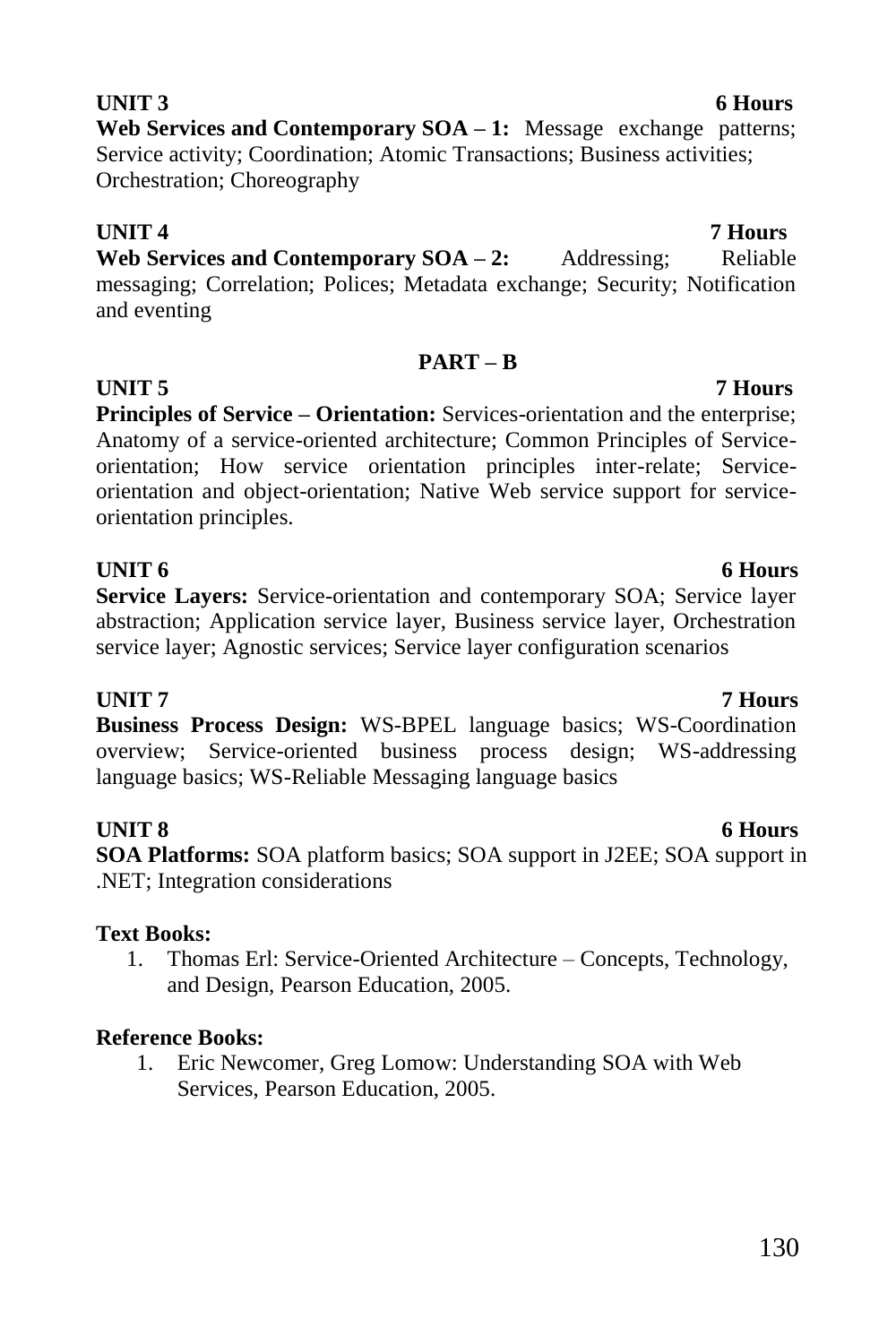### **Clouds, Grids, and Clusters**

### **Subject Code: 10IS845 I.A. Marks: 25 Hours/Week: 4 Exam Marks: 100 Total Hours: 52**

### **PART – A**

### **UNIT - 1 6 Hours**

**Introduction:** Overview of Cloud Computing, Applications, Intranets and the Cloud, When can cloud Computing be used? Benefits and limitations, Security concerns, Regulatory issues

### **UNIT - 2 6 Hours**

**Business Case for Cloud, Examples of Cloud Services:** Cloud computing services, Help to the business, Deleting the data center. Examples: Google, Microsoft, IBM, Salesforce.com and its uses, Cloud at Thomson Reuters.

### **UNIT - 3 7 Hours**

**Technology, Cloud Storage, Standards:** Cloud Computing Technology: Clients, Security, Network, Services.

Overview of Cloud storage, Some providers of Cloud storage. Standards: Applications, Clients, Infrastructure, Service.

### **UNIT - 4 7 Hours**

**Other issues:** Overview of SaaS (Software as a Service), Driving forces, Company offerings: Google, Microsoft, IBM. Software plus Service: Overview, Mobile device integration Local Clouds, Thin Clients, Migrating to the Cloud: Virtualization, Server solutions, Thin clients, Cloud services for individuals, mid-markets, and enterprises, Migration.

### **PART - B**

**UNIT - 5 7 Hours GRID Computing – 1:** Introduction: Data Center, The Grid and the Distributed/ High Performance Computing, Cluster Computing and Grid Computing, Metacomputing – the Precursor of Grid Computing, Scientific, Business and e-Governance Grids, Web services and Grid Computing, Business Computing and the Grid  $-$  a Potential Win win Situation, e-Governance and the Grid. Technologies and Architectures for Grid Computing: Clustering and Grid Computing, Issues in Data Grids, Key Functional Requirements in Grid Computing, Standards for Grid Computing , Recent Technological Trends in Large Data Grids.OGSA and WSRF: OGSA for Resource Distribution, Stateful Web Services in OGSA, WSRF (Web Services Resource Framework), Resource Approach to Stateful Services, WSRF Specification.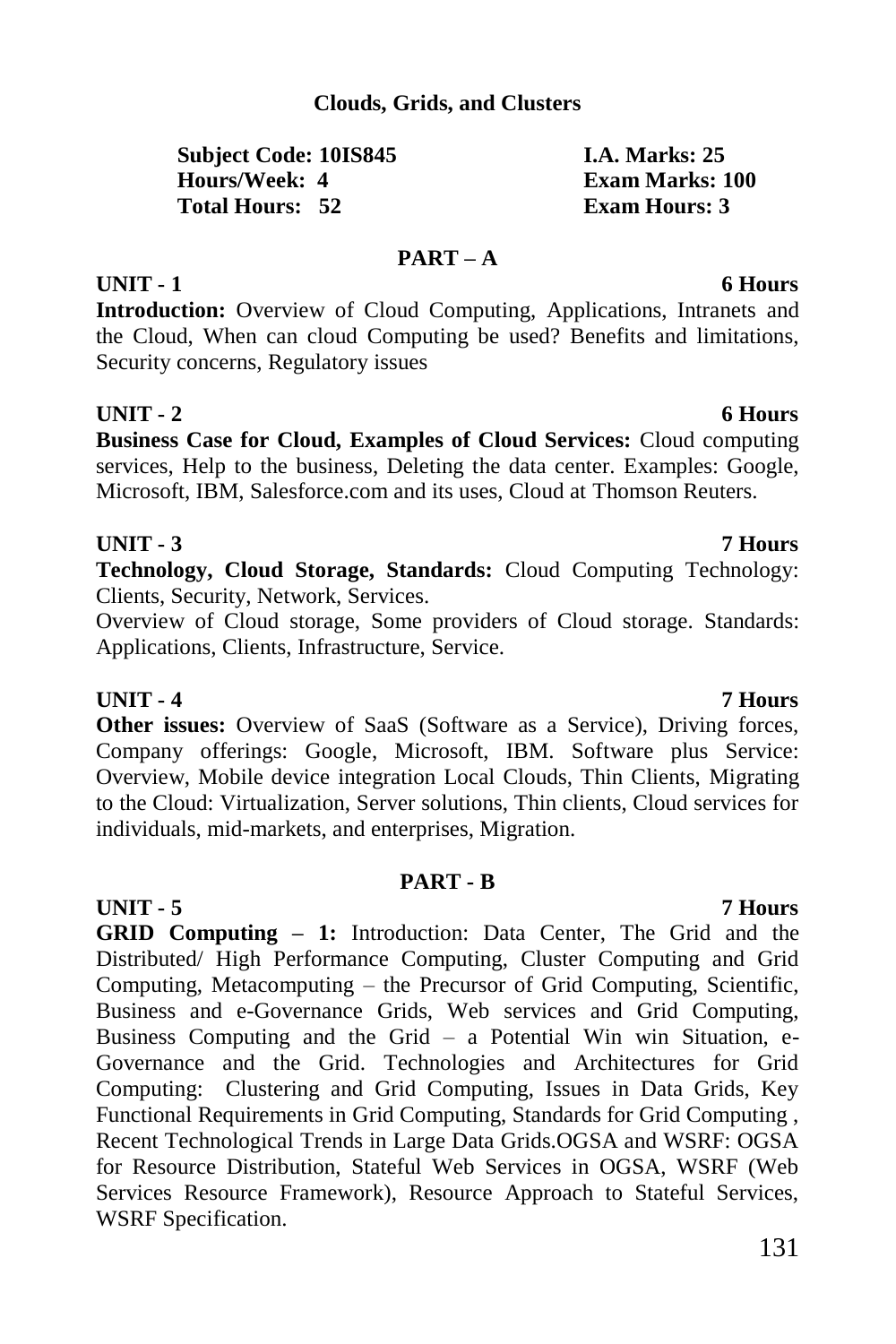132

The Grid and the Database: Issues in Database Integration with the Grid, The Requirements of a Grid enabled database, Storage Request Broker (SRB), How to integrate the Database with the Grid? The Architecture of OGSA-DAI for Offering Grid Database Services

### **UNIT - 6 6 Hours**

**GRID Computing – 2:** World Wide Grid Computing Activities, Organizations and Projects: Standards Organizations, Organizations Developing Grid Computing Tool Kits, Framework and Middleware, Grid Projects and Organizations Building and Using Grid Based Solutions. Web Services and the Service Oriented Architecture (SOA): History and Background, Service Oriented Architecture, How a Web Service Works, SOAP and WSDL, Description, Creating Web Services, Server Side. Globus Toolkit: History of Globus Toolkit, Versions of Globus Toolkit, Applications of GT4 – cases, GT4 – Approaches and Benefits, Infrastructure Management, Monitoring and Discovery, Security, Data, Choreography and Coordination, Main Features of GT4 Functionality – a Summary, GT4 Architecture, GT4 Command Line Programs, GT4 Containers.

### **UNIT - 7 7 Hours**

**Cluster Computing – 1:** Introduction: What is Cluster Computing, Approaches to Parallel Computing, How to Achieve Low Cost Parallel Computing through Clusters, Definition and Architecture of a Cluster, What is the Functionality a Cluster can offer? Categories of Clusters Cluster Middleware: Levels and Layers of Single System Image (SSI), Cluster Middleware Design Objectives, Resource Management and Scheduling, Cluster Programming Environment and Tools. Early Cluster Architectures and High Throughput Computing Clusters: Early Cluster Architectures, High Throughput Computing Clusters, Condor. Setting up and Administering a Cluster: How to set up a Simple Cluster? Design considerations for the Front End of a Cluster, Setting up nodes, Clusters of Clusters or Metaclusters, System Monitoring, Directory Services inside the Clusters & DCE, Global Clocks Sync, Administering heterogeneous Clusters.

**UNIT - 8 6 Hours Cluster Computing – 2:** Cluster Technology for High Availability: Highly Available Clusters, High Availability Parallel Computing, Mission Critical (or Business Critical or Business Continuity) Applications, Types of Failures and Errors, Cluster Architectures and Configurations for High Availability, Faults and Error Detection, Failure Recovery, Failover / Recovery Clusters. Performance Model and Simulation: Performance Measures and Metrics, Profit Effectiveness of Parallel Computing through Clusters. Process Scheduling, Load Sharing and Load Balancing: Job Management System (JMS) Resource Management System (RMS), Queues, Hosts, Resources, Jobs and Policies, Policies for Resource Utilization, Scheduling Policies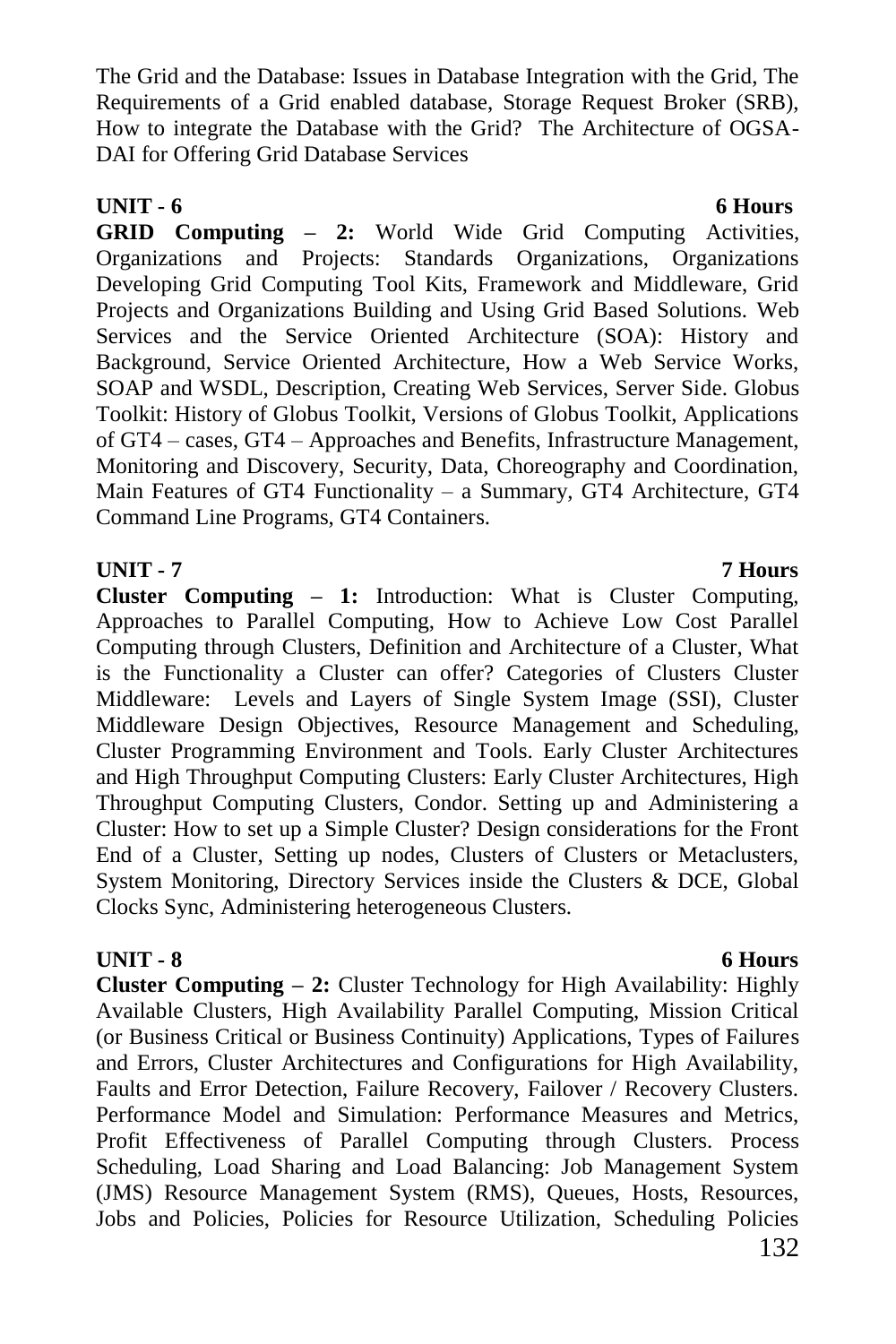Load Sharing and Load Balancing, Strategies for Load Balancing, Modeling Parameters Case Studies of Cluster Systems: Beowulf, PARAM.

### **Text Books:**

- 1. Anthony T. Velte, Toby J. Velte, Robert Elsenpeter: Cloud Computing, A Practical Approach, McGraw Fill, 2010.
- 2. Prabhu: Grid and Cluster Computing, PHI, 2007.

### **Reference Books:**

- 1. Joshy Joseph, Craig Fellenstein: Grid Computing, Pearson Education, 2007.
- 2. Internet Resources

### **DECISION SUPPORT SYSTEMS**

| Subject Code: 10IS846 |  | <b>I.A. Marks</b> : 25 |  |
|-----------------------|--|------------------------|--|
| Hours/Week: 04        |  | Exam Hours: 03         |  |
| Total Hours: 52       |  | <b>Exam Marks: 100</b> |  |

### **PART - A**

### **UNIT – 1 6 Hours**

**Decision Making and Computerized Support – 1:** Managers and Decision Making, Managerial-Decision Making and Information Systems, Managers and Computer Support, Computerized Decision Support and the Supporting technologies, A frame work for decision support, The concept of Decision Support systems, Group Decision Support Systems, Enterprise Information Systems, Knowledge Management systems, Expert Systems, Artificial Neural Networks, Hybrid Support Systems.

Decision-Making Systems, Modeling, and Support: Introduction and Definitions, Systems, Models.

### **UNIT – 2 6 Hours**

**Decision Making and Computerized Support – 2:** Phases of Decision-Making Process, Decision-Making: The Intelligence Phase, Decision Making: The Design Phase, Decision Making: The Choice Phase, Decision Making: Implementation Phase, How decisions are supported, Personality types, gender, human cognition, and decision styles; The Decision –Makers.

### **UNIT – 3 6 Hours**

**Decision Support Systems: An Overview:** DSS Configuration, What is DSS? Characteristics and Capabilities of DSS, Components of DSS, The Data Management Subsystem, The Model Management Subsystem, The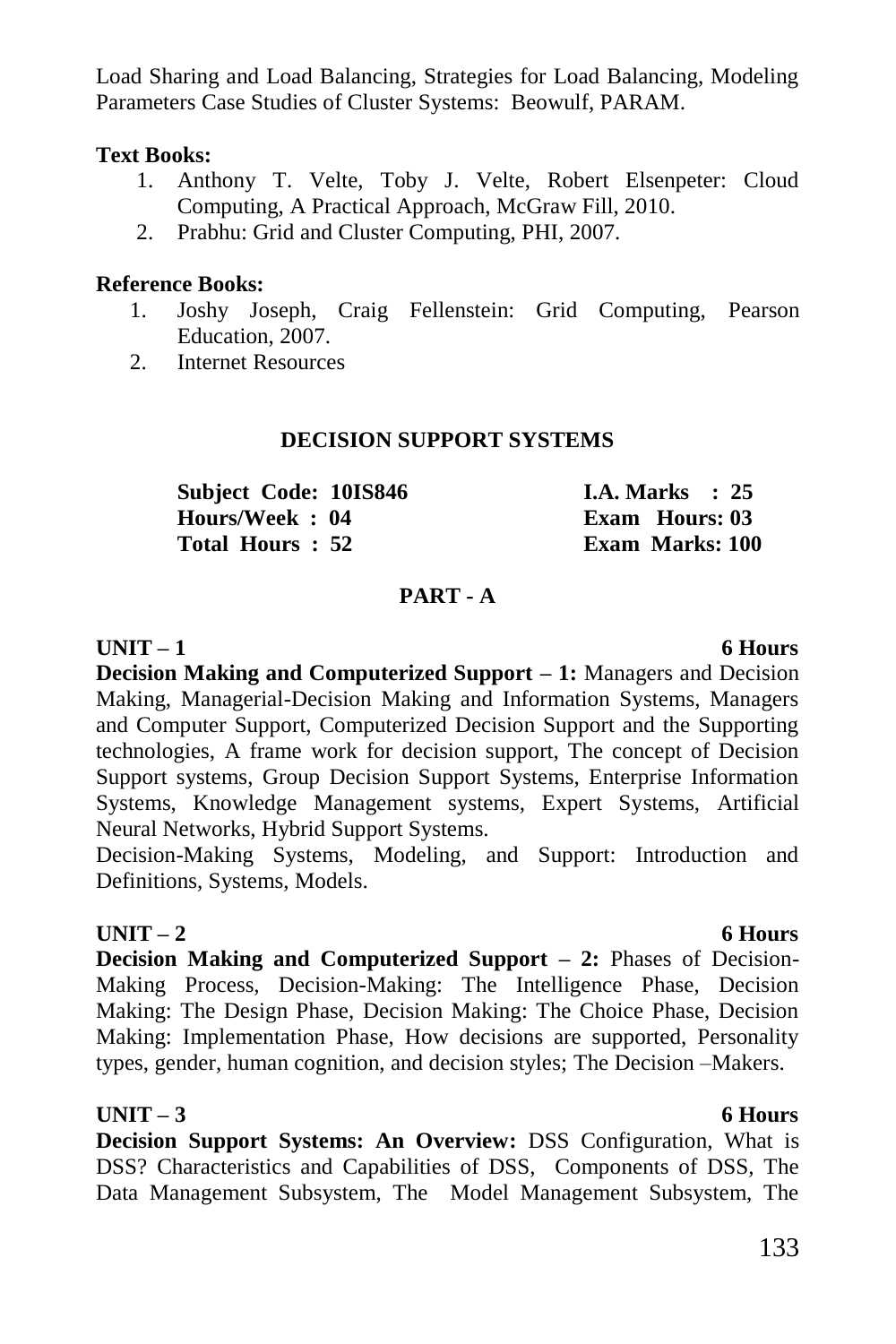User Interface Subsystem, The Knowledge-Based Management Subsystem, The User, DSS Hardware, DSS Classification.

**UNIT – 4 6 Hours Decision Support Systems Development:** Introduction to DSS development, The Traditional System Development Life cycle, Alternate Development Methodologies, Prototyping: The DSS Development Methodology, DSS Technology Levels and Tools, DSS Development Platforms, DSS Development Tool Selection, Team-Developed DSS, End User-Developed DSS, Putting the System Together.

### **PART - B**

### **UNIT – 5 6 Hours**

**Group Support Systems:** Group Decision Making, Communication and Collaboration, Communication Support, Collaboration Support: Computer-Supported Cooperative work, Group Support Systems, Group Support Systems Technologies, Group Systems Meeting Room and Online, The GSS Meeting Process, Distance Learning, Creativity and Idea Generation.

### **UNIT – 6 7 Hours**

**Enterprise Information Systems:** Concepts and definitions, Evolution of Executive and Enterprise Information Systems, Executive's roles and information needs, Characteristics and capabilities of Executive Support Systems, Comparing and integrating EIS and DSS, Supply and Value Chains and Decision Support, Supply Chain problems and solutions, MRP, ERP / ERM, SCM, CRM, PLM, BPM, and BAM.

### **UNIT – 7 6 Hours**

**Knowledge Management:** Introduction, Organizational learning and Transformation, Knowledge management initiatives, Approaches to Knowledge management, IT in Knowledge management, Knowledge management systems implications, Role of people in Knowledge management, Ensuring success of Knowledge management.

### **UNIT – 8 6 Hours**

**Integration, Impacts, and the Future of Management-Support Systems:**  System Integration: An Overview, Models of MSS integration, Intelligent DSS, Intelligent modeling and model management, Integration with the Web, Enterprise systems, and Knowledge Management, The impact of MSS: An Overview, MSS impacts on organizations, Impact on individuals, Decision-Making and the Manager's job, Issues of legality, privacy, and ethics, Intelligent Systems and employment levels, Internet communities, Other societal impacts and the Digital Divide, The future of Management-Support Systems.